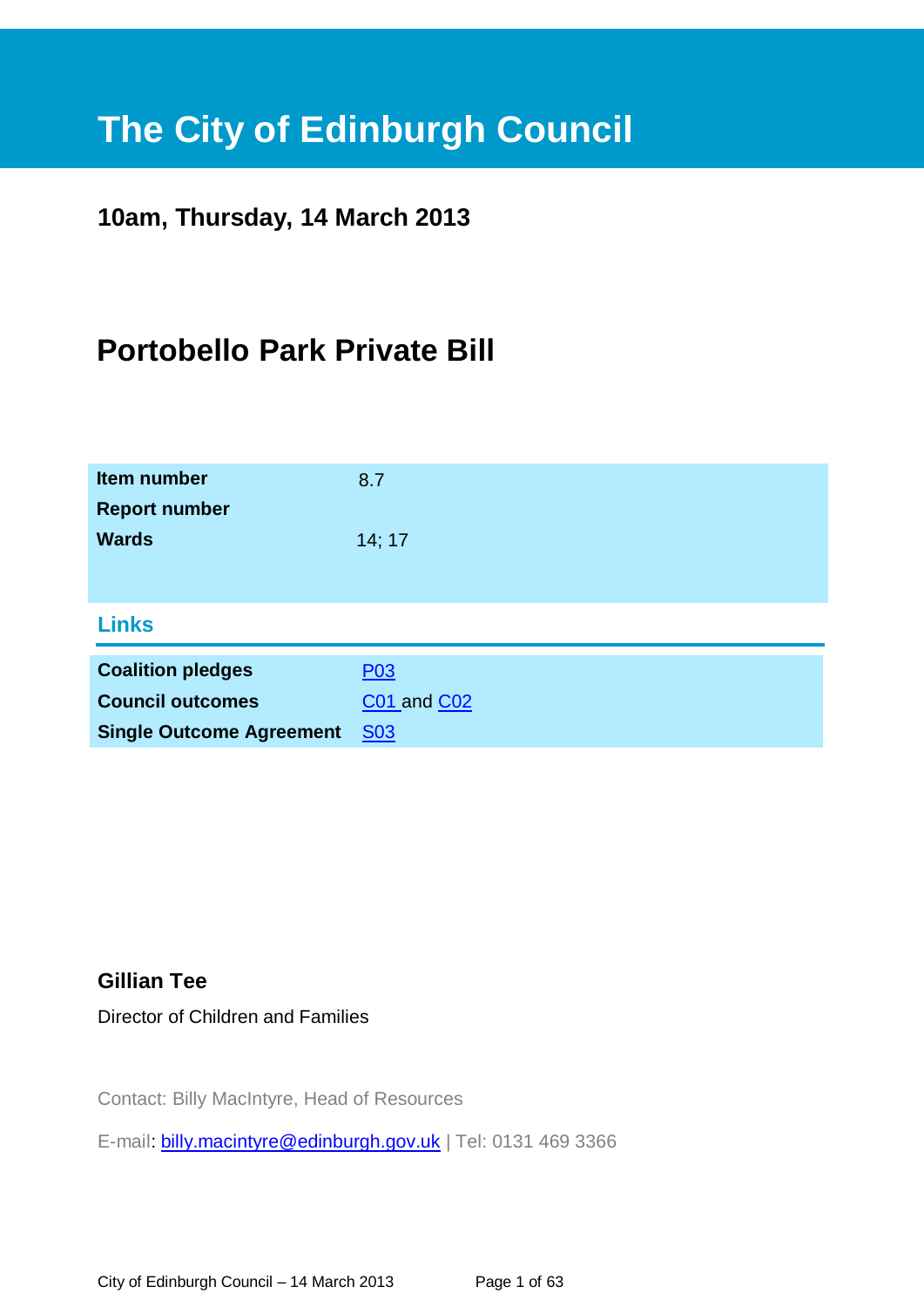# **Portobello Park Private Bill**

# **Summary**

At its meeting of 22 November 2012 Council noted the intention to introduce a Private Bill to the Scottish Parliament to seek to address the legal impediment which is currently preventing the new Portobello High School being built on Portobello Park and approved the commencement of the necessary consultation and all other necessary actions in connection with the same.

At its meeting of 25 October 2012 Council approved that, if the project to build a new Portobello High School on Portobello Park was ultimately to proceed, the remainder of the existing combined Portobello High School and St John's RC Primary School site (after making provision for increasing the site allocated for St John's RC Primary School from 0.67 hectares to 1.3 hectares) would be converted to open space. Council was advised that the consultation exercise would also seek views from the community regarding the most appropriate use of this new open space.

The purpose of this report is to advise the outcome of the consultation process undertaken and to seek approval for the proposed next steps; an update is also provided regarding the bid for the former Scottish Power site at Baileyfield as a fall-back site option.

#### **Recommendations**

It is recommended that Council:

- notes the contents of this report;
- formally resolves to promote legislation by way of a Private Bill to reclassify Portobello Park as alienable common good land for the purposes of Part VI of the Local Government (Scotland) Act 1973, but only insofar as permitting the appropriation of the Park for the purposes of the Council's education authority functions. Section 82(2)(a) of the Local Government (Scotland) Act 1973 requires that the resolution is passed by a majority of all members of the Council;
- delegates authority to the Director of Children and Families to take all steps necessary to complete the process of promoting the Private Bill including the drafting and finalising, and where necessary signing, of all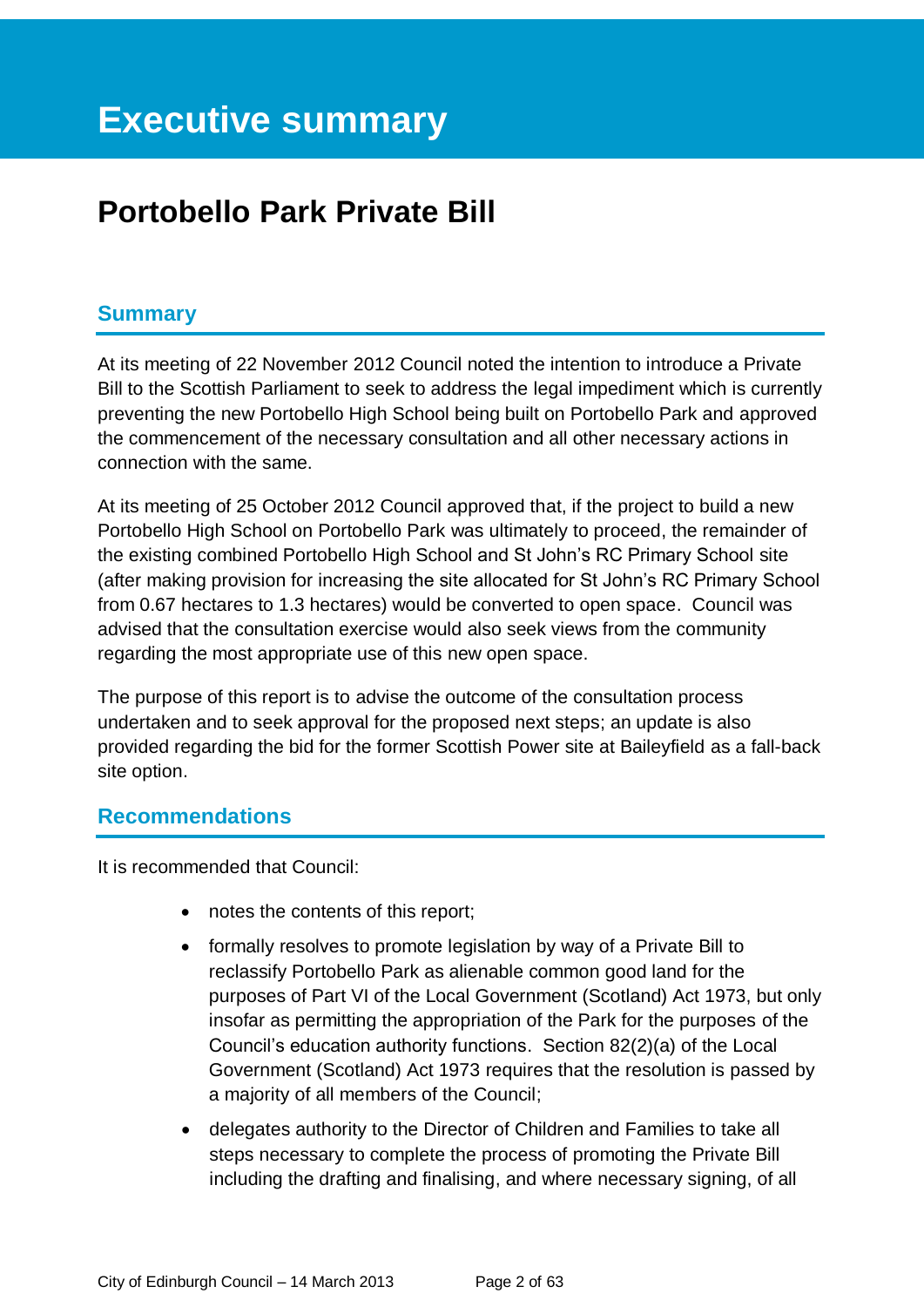supporting documentation required by the Standing Orders of the Scottish Parliament and the production and signing of any additional documents and the submission of any additional information that may be required by the Bill Committee or the Parliament; including, as required, the attendance of witnesses appearing on the Council's behalf at any hearings; and the approval of any amendments to the Private Bill;

- delegates authority to the Director of Children and Families to take all necessary steps to complete the appropriation of Portobello Park as the site for a new Portobello High School after the Bill receives Royal Assent;
- refers the question regarding the most appropriate use of the new area of open space which would be created if the new Portobello High School is built on Portobello Park (and for which provision of £1m has been identified within the project budget) to the Craigentinny & Duddingston Neighbourhood Partnership for further consideration and consultation; and
- approves that, on completion, the new area of open space which would be created if the new Portobello High School is built on Portobello Park would be (with the approval of Fields in Trust) designated as a Field in Trust.

# **Measures of success**

The measure of success will be the introduction of the Private Bill and acceptance of the proposals by the Scottish Parliament. However, it should be noted that approval of the Private Bill is a matter for the Scottish Parliament.

Approval of the Bill by the Scottish Parliament would remove the existing legal barrier to the use of Portobello Park as the site of a new Portobello High School. The design specification of the school fully meets all educational and community related requirements and would be delivered at a very competitive tender price.

# **Financial impact**

#### *Cost of delivering a new Portobello High School on Portobello Park*

The project to build a new Portobello High School is included in the Capital Investment Programme, the project budget being £41.5m. Costs incurred to date to take the project to its current stage are approximately £2.5m leaving an estimated balance of £39m available.

To deliver a new Portobello High School on Portobello Park the estimated costs to complete the project are £32.3m which includes provision for the following:

1. Provision of £1m to create a new area of open space on the combined existing site of Portobello High School and St John's RC Primary School (after increasing the area occupied by St John's RC Primary School to 1.3 hectares).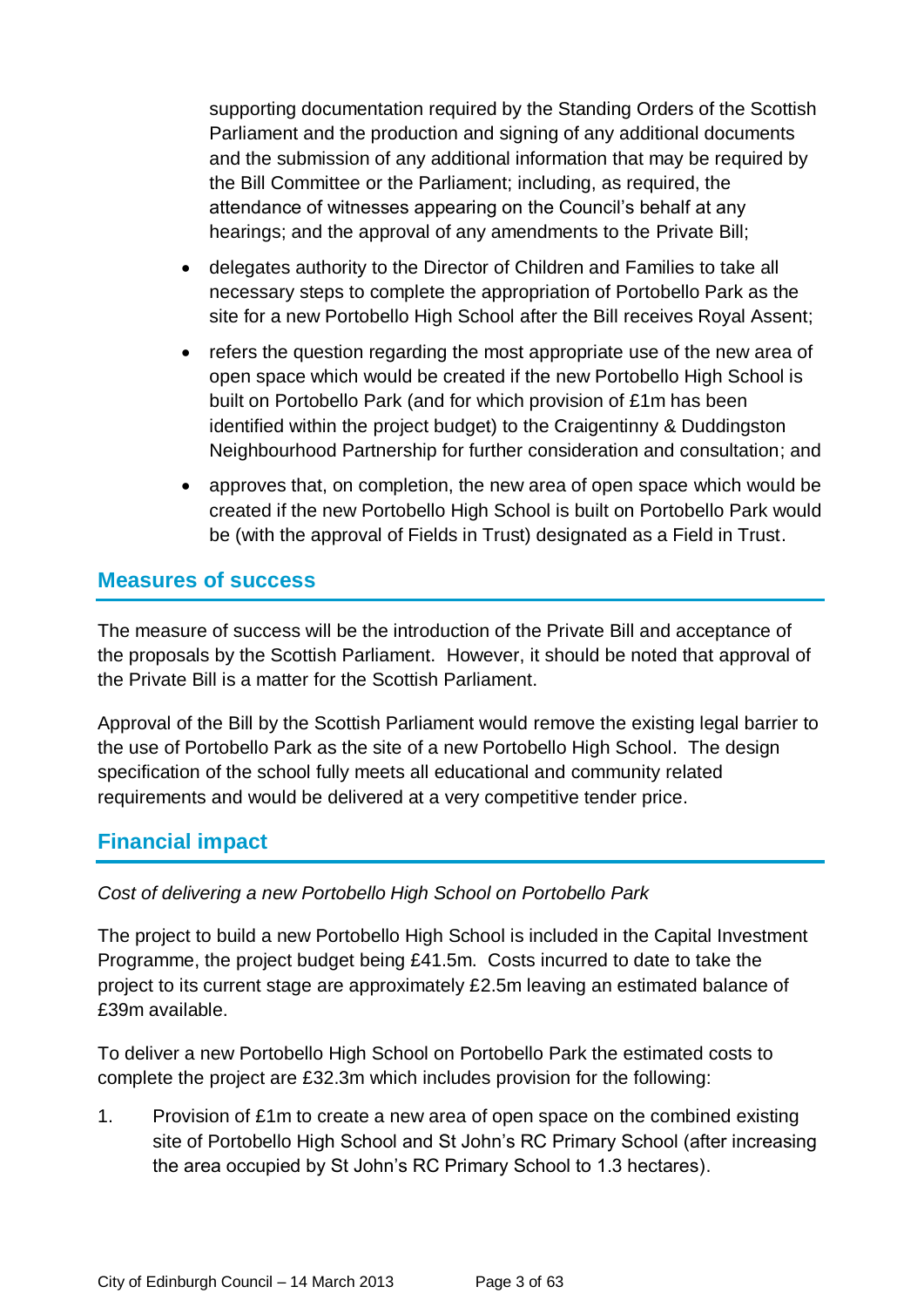2. An allowance of £850,000 representing the estimated impact of the change in the intended contract arrangements with Balfour Beatty based on an index variation to the contract sum up to an assumed contract start date of February 2014.

#### *Costs of the consultation and parliamentary process*

It is estimated that the costs associated with the consultation process and notification regarding the promotion of the Private Bill will be approximately £13,500 with the processing and external validation of responses being approximately £10,000. In addition, the Council will bear the cost of the Private Bill process, which includes:

- 1. The instruction of external legal advisers with relevant Parliamentary experience (costs depend on how much advice is required in relation to the pre-introduction stage and dealing with any objections – estimated as £25,000 to £30,000);
- 2. The fee for introducing the Private Bill (currently £5,000, although a lower rate of £1,250 may be available as the Bill has an educational purpose – the Parliament clerks are considering whether the lower fee can be paid);
- 3. Printing and publication of the Private Bill, accompanying documents and Private Bill Committee reports (this depends on how many amendments are made during the parliamentary process, but will be approximately £70);
- 4. Production, printing and publication of the Official Report of meetings of Private Bill Committees (approximately £600);
- 5. Costs of hiring a suitable venue for the Private Bill Committee where the Committee meets outside the Parliament estate. The costs will depend on the venue chosen and how many meetings are required which can be influenced by the number of objections received; and
- 6. Broadcasting of Private Bill committee meetings (approximately £200).

In total, the consultation and parliamentary procedure will cost at least £59,370. This does not include the cost of hiring any venues for Committee meetings and any indirect costs in relation to Council staff time on the project.

# **Equalities impact**

There are no negative equality or human rights impacts arising from this report.

# **Sustainability impact**

For the project to deliver a new Portobello High School an environmental impact assessment was submitted, considered and approved as an integral part of the planning application process for the proposed school to be built on Portobello Park.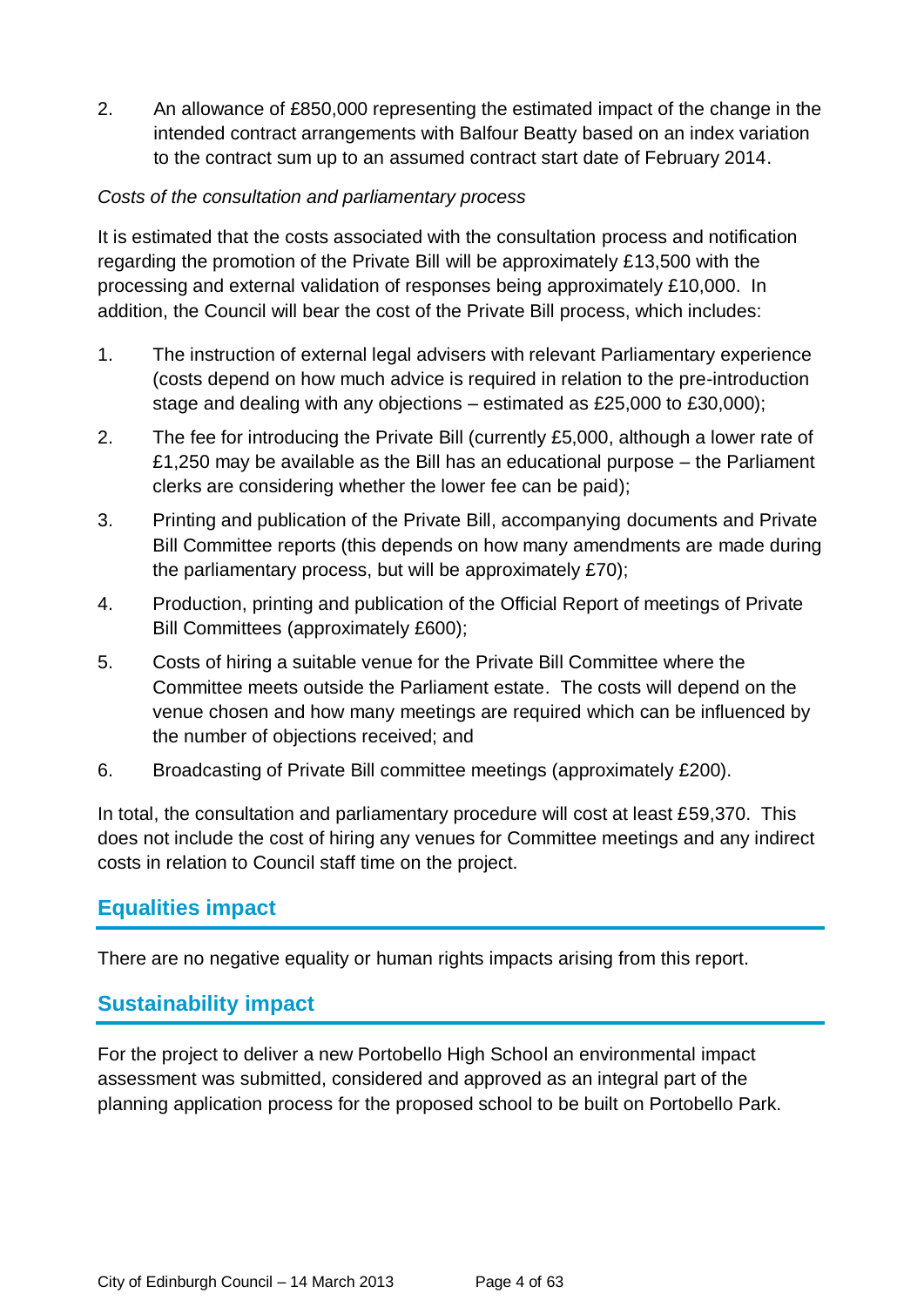# **Consultation and engagement**

The purpose of this report is to advise on the outcome of the consultation process undertaken between 3 December 2012 and 31 January 2013 relating to the Council's proposals to change the use of Portobello Park from being a public park and allow the use of the area as the site for a new Portobello High School. This exercise was carried out to inform the Council's decision regarding the promotion of private legislation and was in addition to earlier consultation exercises for other purposes such as the consultation undertaken in accordance with the requirements of the Town and Country Planning (Scotland) Act 1959 (appropriation of open space).

The consultation process was extensive and involved the distribution of a comprehensive [information leaflet](http://www.edinburgh.gov.uk/download/downloads/id/9185/information_leaflet_december_2012) to approximately 14,500 households in the local area; a number of exhibition and road-show events; attendance at two local community council meetings and two public meetings both of which were attended by more than 300 people. Full details of the consultation process and the outcomes arising from it are included in the main report.

Section 82 of the Local Government (Scotland) Act 1973 provides that, before the Council may promote private legislation, a resolution to do so must be passed by a majority of all the members at a meeting held after at least 10 days' clear notice of the meeting (i.e. the meeting of Council on 14 March 2013) and of its purpose has been given by advertisement in one or more newspapers circulating in the area of the Council. This notice requirement has been met, with the advert appearing in the Evening News on Monday, 25 February 2013.

# **Background reading / external references**

The reports to Council on [25 October 2012](http://www.edinburgh.gov.uk/download/meetings/id/36933/item_81_the_new_portobello_high_school_and_new_st_johns_rc_primary_school) and [22 November 2012](http://www.edinburgh.gov.uk/download/meetings/id/37233/item_no_81-the_new_portobello_high_school_and_new_st_johns_rc_primary_school) relating to the delivery of a new Portobello High School and a new St John's RC Primary School.

There have been many previous reports on this matter to the City of Edinburgh Council and the Education, Children and Families Committee. The detail of all previous papers together with a history of the project and the associated legal challenge was provided in the [report](http://www.edinburgh.gov.uk/download/meetings/id/36933/) to Council on 25 October 2012.

Detailed information is included on the Council [website.](http://www.edinburgh.gov.uk/info/675/consultations_on_education/1636/new_portobello_high_school) In addition to providing information regarding the proposed Private Bill including the comprehensive [information](http://www.edinburgh.gov.uk/download/downloads/id/9185/information_leaflet_december_2012)  [leaflet](http://www.edinburgh.gov.uk/download/downloads/id/9185/information_leaflet_december_2012) it also provides information regarding other relevant matters such as common good status, fall-back options for a new school and the court judgments.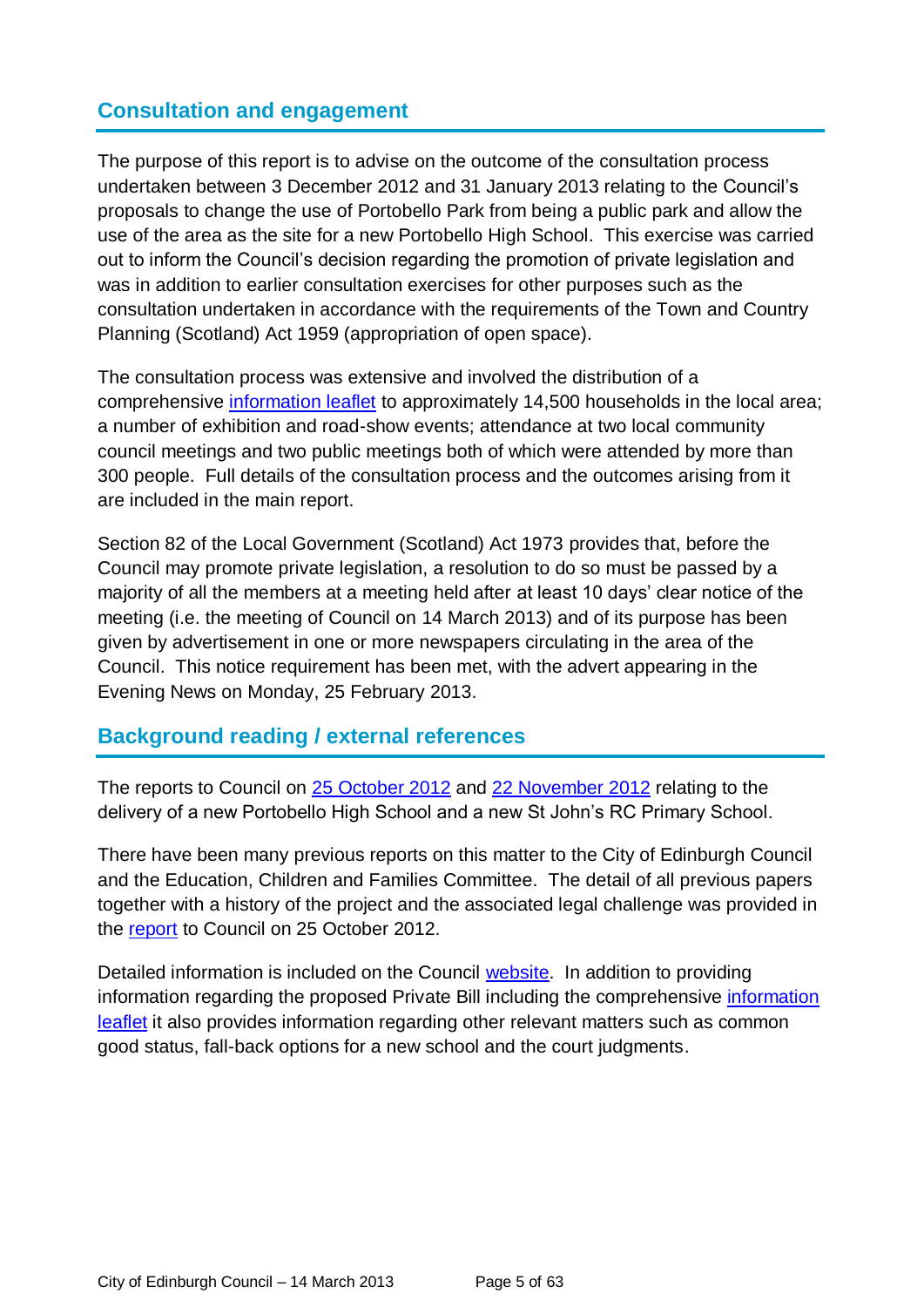# **Report**

# **Portobello Park Private Bill**

# **1. Background**

- 1.1 The existing Portobello High School needs to be replaced as a matter of priority and every effort should be made to ensure this is achieved on the best available site at the earliest opportunity.
- 1.2 The approved location for the new Portobello High School on part of Portobello Park remains by far the best option in, or around, the catchment area for the new school and remains the Council's preferred option. The funding for the project is in place, planning permission secured and a preferred contractor identified at a very competitive tender price.
- 1.3 The court judgment last year established that there is a legal impediment to using Portobello Park as the site of the new Portobello High School. The Court of Session decided that the Council could not appropriate the land at Portobello Park as it was inalienable common good land and existing legislation does not provide for the appropriation of inalienable common good land.
- 1.4 The Court of Session clarified that although the Local Government (Scotland) Act 1973 provided for the *disposal* of inalienable common good land with consent of the Court, no such procedure was set out for *appropriation* regardless of the purpose of such appropriation. As the Local Government (Scotland) Act 1973 was silent on the issue of appropriation, existing common law considerations applied meaning that the Council had no power to appropriate any part of the Park (with or without the consent of Court) for any purpose other than that to which it had been dedicated i.e. use as a public park and recreation ground.
- 1.5 A range of legal options was considered which might have the effect of removing this legal impediment, as referred to in previous reports to Council on 25 October and 22 November 2012. Having taken legal advice in connection with this, the view has been reached that, in order to allow Portobello Park to be used as the site for a new Portobello High School, the Council should seek to have the status of the land at Portobello Park amended from being 'inalienable' to be 'alienable'. The land would remain as part of the Common Good, but the change in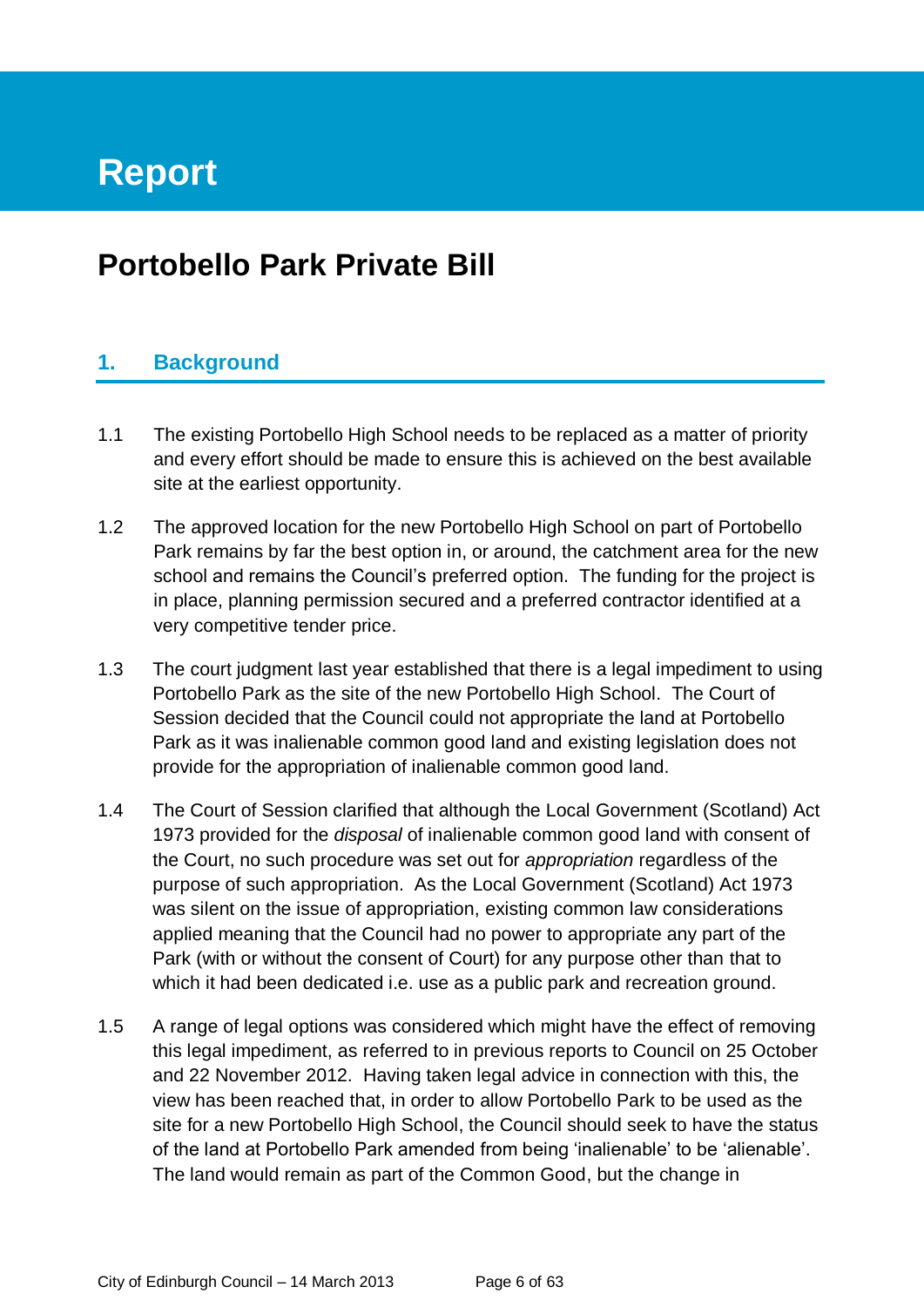classification to alienable common good land would enable the Council to appropriate the land as the site of the new Portobello High School under sections 73 and 75(1) of the Local Government (Scotland) Act 1973.

- 1.6 The reclassification of Portobello Park as alienable common good may be achieved by an Act of the Scottish Parliament, and it is within the Council's powers to promote a suitably drafted Private Bill for consideration by the Parliament.
- 1.7 At its meeting of 22 November 2012 Council noted the intention to introduce a Private Bill to the Scottish Parliament to seek to address the legislative impediment which is currently preventing the use of Portobello Park as the site of the new High School and the Council approved the commencement of the necessary pre-introduction consultation and all other necessary actions in connection with the same.
- 1.8 At its meeting of 25 October 2012 Council approved that, if Portobello Park was to be used as the site of the new High School, the remainder of the existing combined Portobello High School and St John's RC Primary School site (after making provision for the necessary increase of the site allocated for St John's RC Primary School from 0.67 hectares to 1.3 hectares) would be converted to open space. Council was advised that the consultation exercise would also seek views from the community regarding the most appropriate use of this new area of open space.
- 1.9 The consultation process regarding the proposed Private Bill which also sought views from the community regarding the most appropriate use of the intended new open space was undertaken between 3 December 2012 and 31 January 2013 and has now been completed.
- 1.10 The purpose of this report is to advise the outcome of the consultation process and to seek approval for the proposed next steps including asking the Council to decide whether to proceed with the promotion of a Private Bill to the Scottish Parliament in order to reclassify Portobello Park as alienable common good land for the purposes of Part VI of the Local Government (Scotland) Act 1973, but only insofar as permitting the appropriation of the Park for the purposes of the Council's education authority functions, so as to allow the use of Portobello Park to be changed from being a public park for use as the site for a new Portobello High School. The proposed Bill will not prejudice the Council's power to use the site for recreational, sporting, cultural and social activities. An update is also provided regarding the bid for the former Scottish Power site at Baileyfield as a fall-back site option.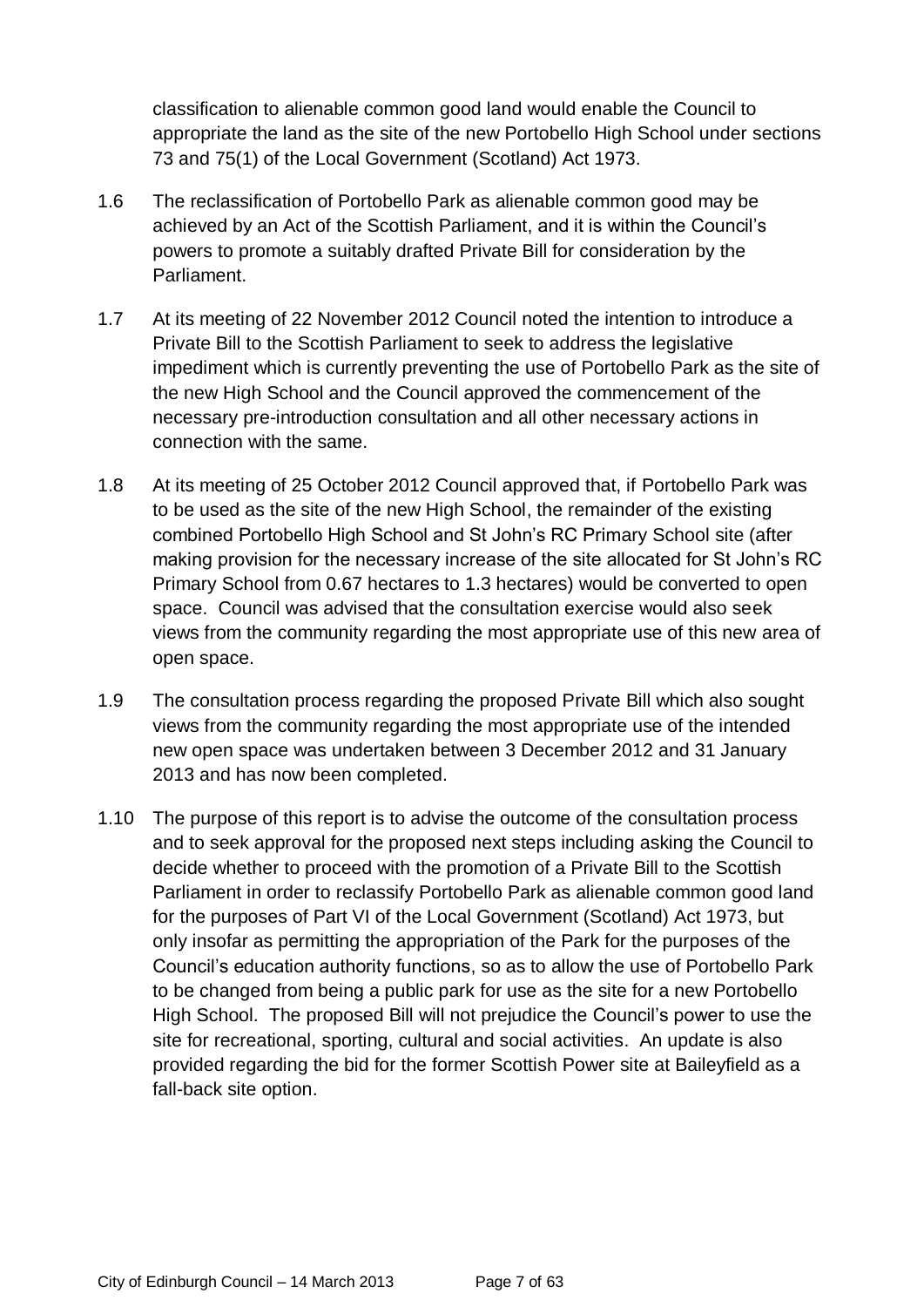# **2. Main report**

#### **Consultation Process**

- 2.1 Before a Private Bill can be submitted to Parliament the Council, as promoter of the Bill, must have undertaken a consultation.
- 2.2 The Council very much recognises the importance of undertaking a meaningful and effective consultation process and to ensure that local communities and the wider population of the City of Edinburgh had the opportunity to be aware of, and comment on, the proposals and to provide their views regarding the most appropriate use of the new area of open space which Council approved would be created if the proposal to use Portobello Park as the site of the new Portobello High School was to proceed.
- 2.3 The approach taken to the consultation process built on the successful consultation model used for the pre-planning consultation process for both the new Portobello and James Gillespie's High Schools. This included adopting a road-show approach providing an opportunity for people to find out more about the proposals before submitting their views. One of the benefits of this approach was that, by going out to local community venues, people who might not otherwise respond to a formal consultation were engaged in the process.
- 2.4 The consultation process ran between 3 December 2012 and 31 January 2013. This allowed for approximately three weeks before and after the holiday period to ensure an adequate opportunity for interested parties to participate in the process and to share their views. The extraordinarily high levels of response to the consultation process from the outset through to its conclusion would suggest that the timing of the process was not an issue.
- 2.5 Information on, and engagement regarding, the proposals and the consultation process was undertaken in a number of different ways.

#### *Information Leaflet*

- 2.6 A comprehensive information leaflet was produced (a copy of which can be accessed [here\)](http://www.edinburgh.gov.uk/download/downloads/id/9185/information_leaflet_december_2012) which explained:
	- What a Private Bill is and why it is required;
	- Whether progressing with a Private Bill would affect other parks or open spaces;
	- What the plans are for the new Portobello High School on Portobello Park;
	- How much space the school would actually take up on Portobello Park;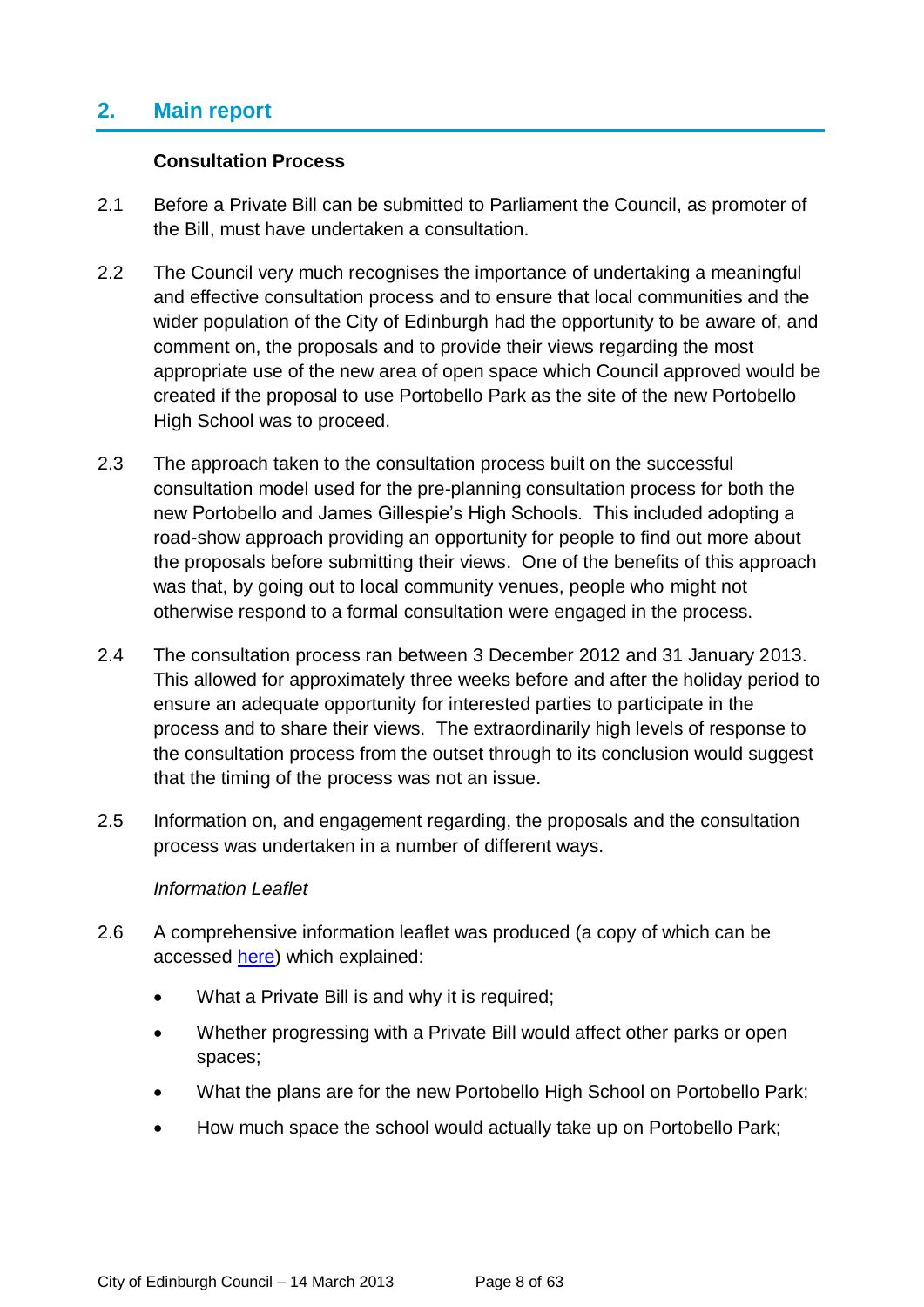- What the plans are to compensate for the loss of open space including the planned improvements to Portobello Park and the provision of new open space;
- What other options there were for a new Portobello High School; and
- Where further information could be accessed and how to respond.
- 2.7 Whilst responses were welcomed from anyone in the City of Edinburgh area, it was recognised local residents would be most directly affected and we wished to ensure that they were made aware directly of the proposals and the consultation process. To achieve this, during early December the information leaflet was distributed to those in the wider Portobello area which was defined as that bounded by the sea to the North, the railway line to the South, Holyrood Park to the West and the city boundary/bypass to the East. The area involved (which is different to the secondary school catchment area) is shown in the following map.



2.8 It is estimated that this encompassed approximately 14,500 households. As some difficulties were experienced with delivery in the original leaflet drop, to ensure that there was maximum coverage a further leaflet drop was undertaken to all households in early January using a different distribution company.

#### *Posters*

2.9 Posters were put up in a variety of local venues promoting the consultation process; road-shows and other events. In addition to posters promoting individual road show events, a poster to promote the two public meetings was distributed widely in the local area in early January 2013.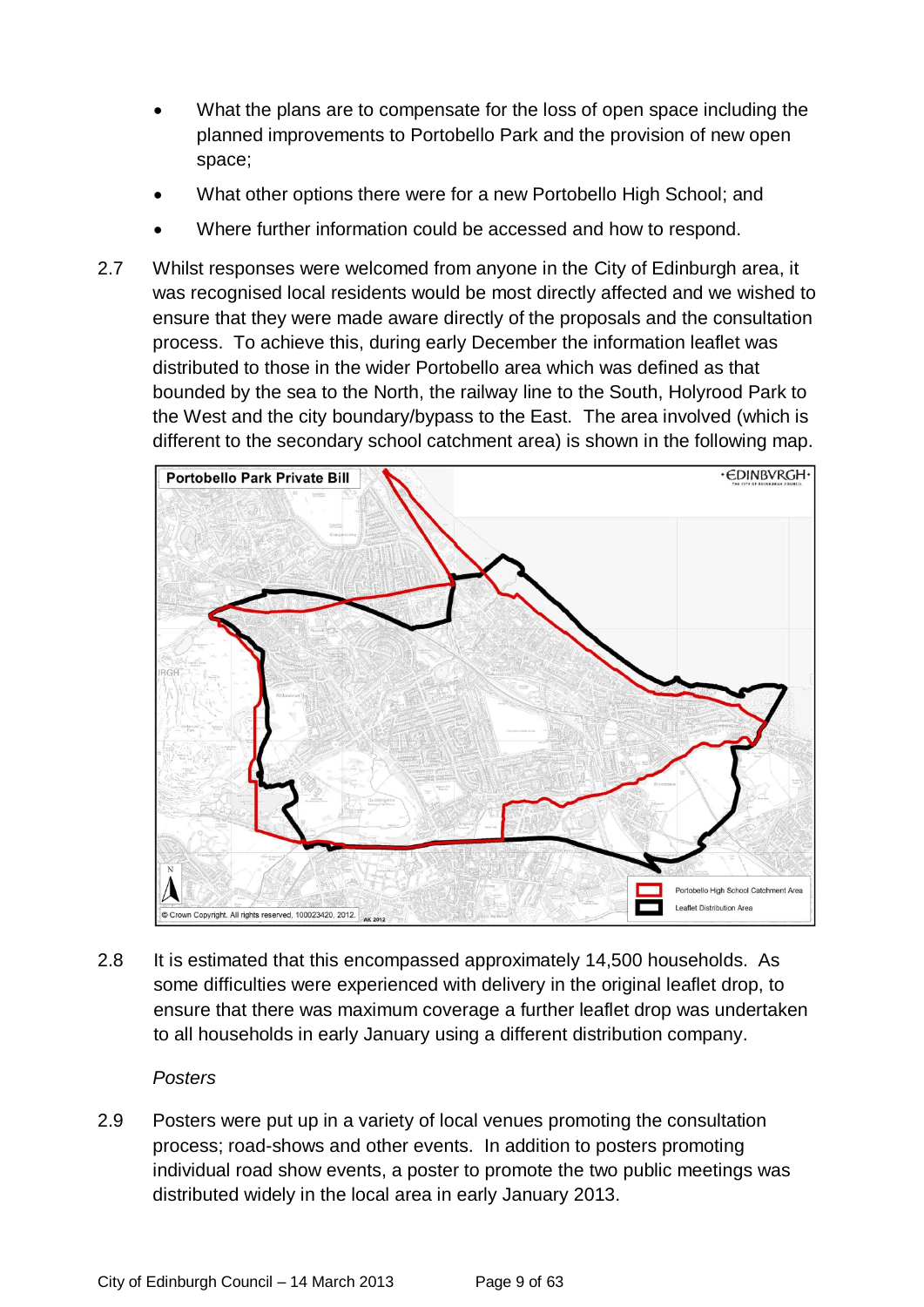*Road Shows and Exhibitions*

- 2.10 Both Portobello Library and Piershill Library held more information about the Council proposals during the consultation period and copies of the printed questionnaire could also be picked up and returned there. Information was also made available in Central Library on George IV Bridge.
- 2.11 A series of drop-in events took place in local venues during December 2012 and January 2013 to give members of the public the opportunity to come along and speak to someone about the project and the Council proposals. We hope these events helped people come to an informed decision. The venues included libraries, community centres, schools and leisure facilities and were as follows:
	- 04/12/2012 Exhibitions in place in Portobello and Piershill Libraries
	- 06/12/2012 Portobello Cluster Dance Show at Parson's Green Primary
	- 07/12/2012 Towerbank Primary School Christmas Fair
	- 07/12/2012 Brunstane Primary School Christmas Fair
	- 11/12/2012 Portobello High School Christmas Concert
	- 12/12/2012 Tea Dance at Meadowbank Sports Centre
	- 19/12/2012 Milton Court Sheltered Housing
	- 07/01/2013 Morrisons Supermarket Piershill
	- 08/01/2013 Portobello Golf Course (Clubhouse)
	- 08/01/2013 Portobello Swimming Pool
	- 09/01/2013 Portobello Library
	- 09/01/2013 Piershill Library
	- 09/01/2013 Portobello Town Hall Foyer
	- 11/01/2013 Portobello Library
	- 17/01/2013 Magdalene Community Centre
	- 17/01/2013 Northfield Community Centre
	- 17/01/2013 Portobello Golf Course
	- 17/01/2013 Magdalene Shops
	- 17/01/2013 Road Show at Meadowbank Sports Centre
	- 21/01/2013 Portobello Community Centre
	- 21/01/2013 Bingham Community Centre
	- 22/01/2013 Piershill Library
	- 23/01/2013 Milton Court Sheltered Housing public meeting update
	- 25/01/2013 Portobello Library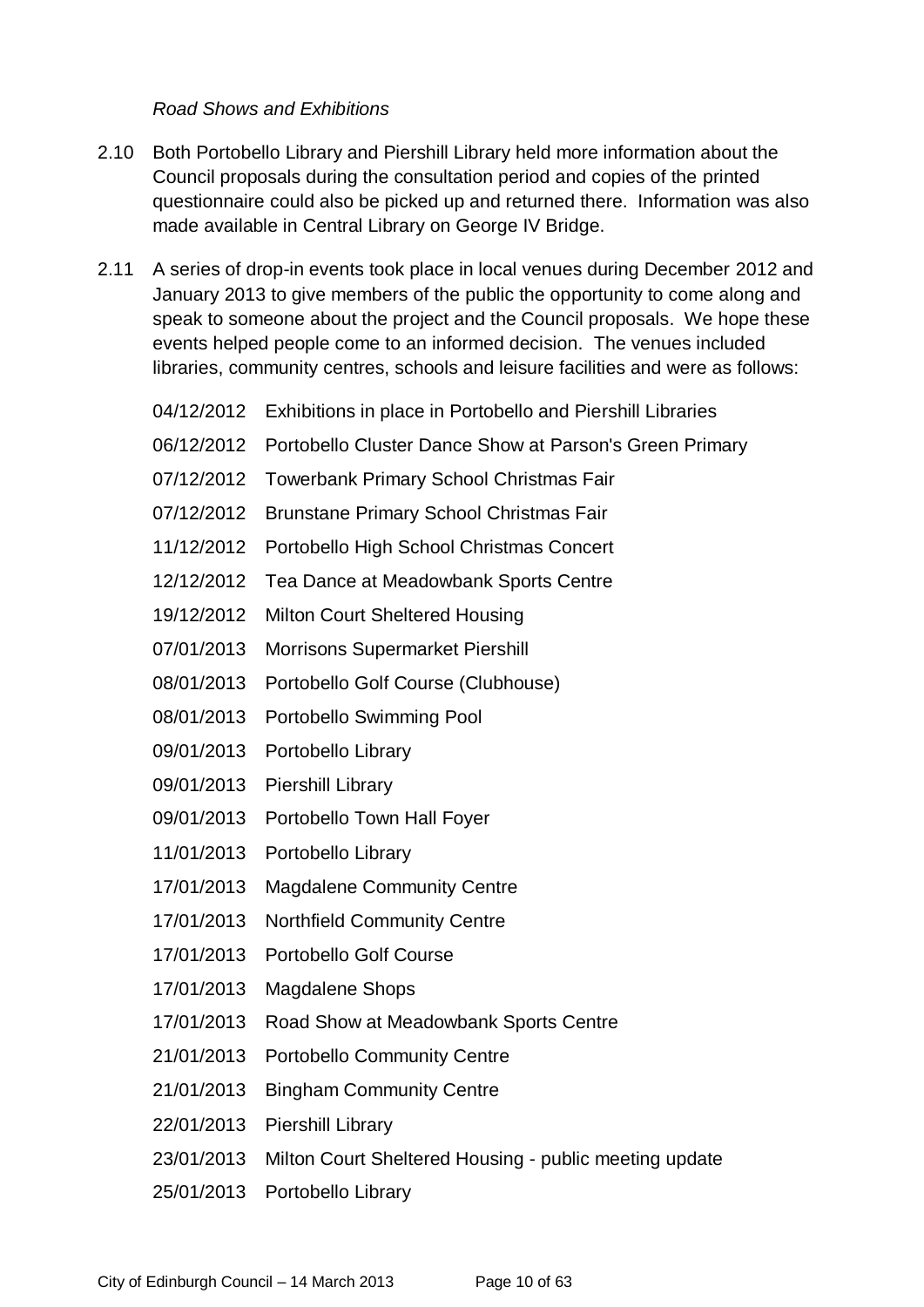31/01/2013 Portobello Swim Centre

31/01/2013 Central Library

In addition to the road shows, two visits were made to Portobello Park on 17 and 25 January 2013.

#### *Notices in Newspapers*

2.12 Adverts were placed in the Evening News to promote the proposals and the consultation process to the wider Edinburgh public. The first advert on 7 December 2012 promoted the consultation process and where/how to find out more. The second advert on 4 January 2013 promoted the two public meetings. A number of articles and letters relating to the consultation process were published in the Evening News and in other local media during the consultation period including Radio Forth, STV online, BBC online, the Edinburgh Reporter and Portobello Reporter. This coverage, in itself, was of assistance in highlighting the consultation process.

#### *Council Website*

2.13 Detailed information was included on the Council [website.](http://www.edinburgh.gov.uk/info/675/consultations_on_education/1636/new_portobello_high_school) In addition to providing information regarding the proposed Private Bill it also provided information regarding other relevant matters such as common good status, fallback options for a new school and the court judgments to allow people to find out more and to help them make an informed response to the Council consultation.

#### *Social Media*

2.14 Regular tweets were issued through the Council Twitter account (which has more than 17,500 followers) to raise awareness of the consultation at key points during the process.

#### *Community Council Meetings*

2.15 Representatives from the project team attended the Northfield/Willowbrae Community Council meeting on 18 December 2012 and the Portobello Community Council on 7 January 2013. Following a presentation on the Council proposals and the consultation process, the project team answered questions from members of the Community Council and general public who were in attendance.

#### *Public Meetings*

2.16 Two public meetings were held; the first in Portobello Town Hall on 9 January 2013 and the second at Meadowbank Sports Centre on 17 January 2013. Both meetings were independently chaired by Colin Mackay, the political editor with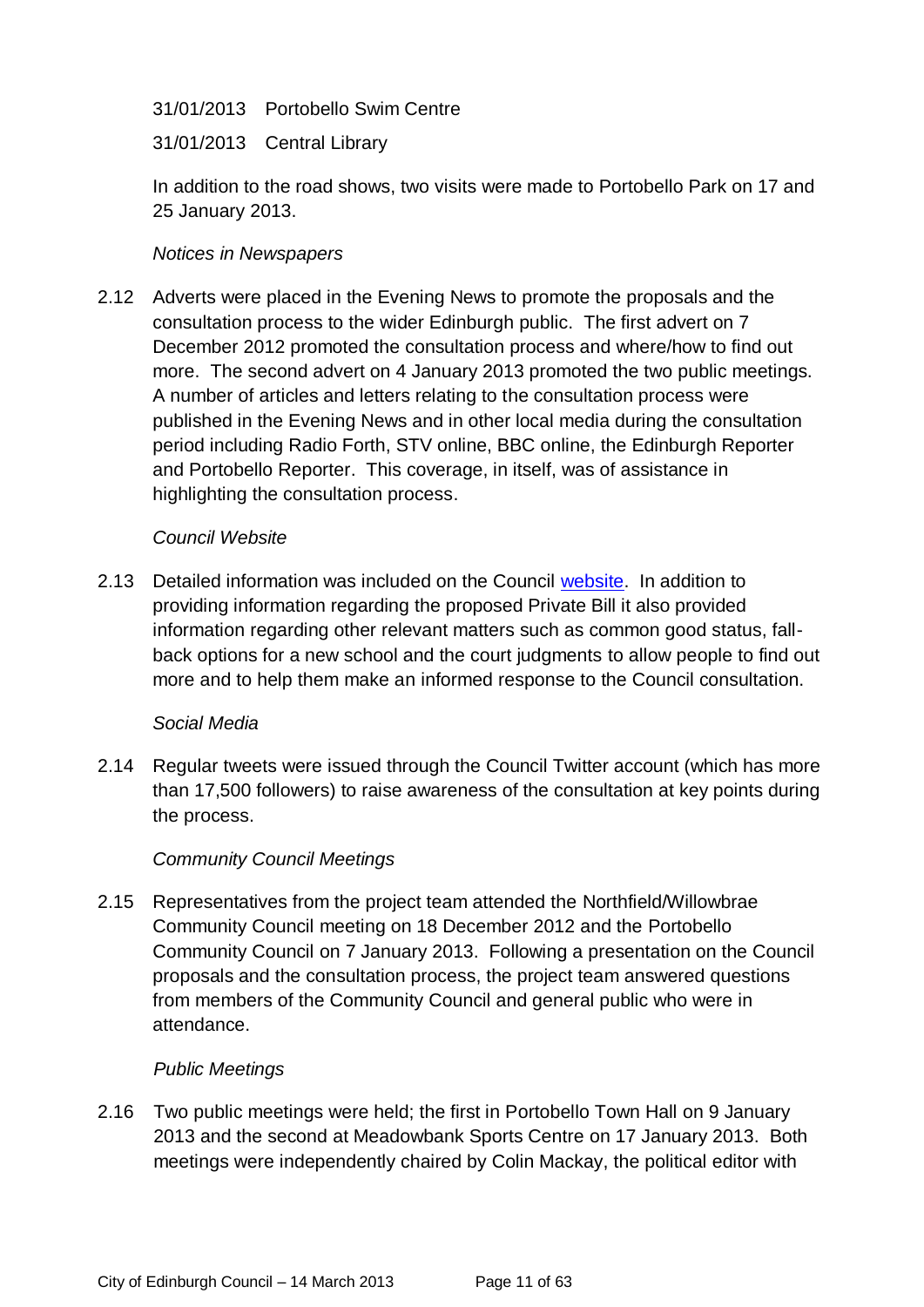Radio Forth and Radio Clyde and were each attended by more than 300 members of the public.

2.17 Following a presentation from the Council on the proposals, representatives from the two local community groups who were either in favour of the Council proposals (PFANS) or against (PPAG) gave a presentation on their perspective and opinion on the matter. This ensured that those on both sides of the debate had the opportunity to set out their views publicly and to explain the rationale behind these views. Those in attendance then had the opportunity to ask questions of the Council, PFANS or PPAG. A record of both meetings which was taken by Committee Services and approved by the independent chair is included at Appendix 1.

#### **Ways to Respond**

- 2.18 In order to make it as easy as possible for comments to be provided regarding the proposals and also any views on the most appropriate use of the new area of open space, there were a number of ways in which people could respond:
	- A printed questionnaire was produced which attendees could fill in at any of the road-shows or pick up and return at either the libraries or local schools;
	- An online version of the questionnaire was provided on the Council website;
	- A dedicated address was established to which people could submit their responses (either by letter or questionnaire) by post; and
	- A dedicated email address was established to allow people who wished to send their response electronically by email.
- 2.19 Respondents were asked to provide their name, address and postcode. This information was requested in order to confirm which survey responses came from the local community or elsewhere in the City of Edinburgh area and to ensure that only one response per individual was recorded. This was made clear in all related public information together with an assurance that this personal data would be used for internal purposes only and that no personal details would be published.
- 2.20 In the printed questionnaire and on the online survey respondents were asked to answer three questions:
	- 1. Did they support the Council's proposals to change the use of Portobello Park from a public park to being the location for a new Portobello High School? The response was either 'Yes' or 'No'.
	- 2. Did they have any reasons for their view that they would wish the Council to consider?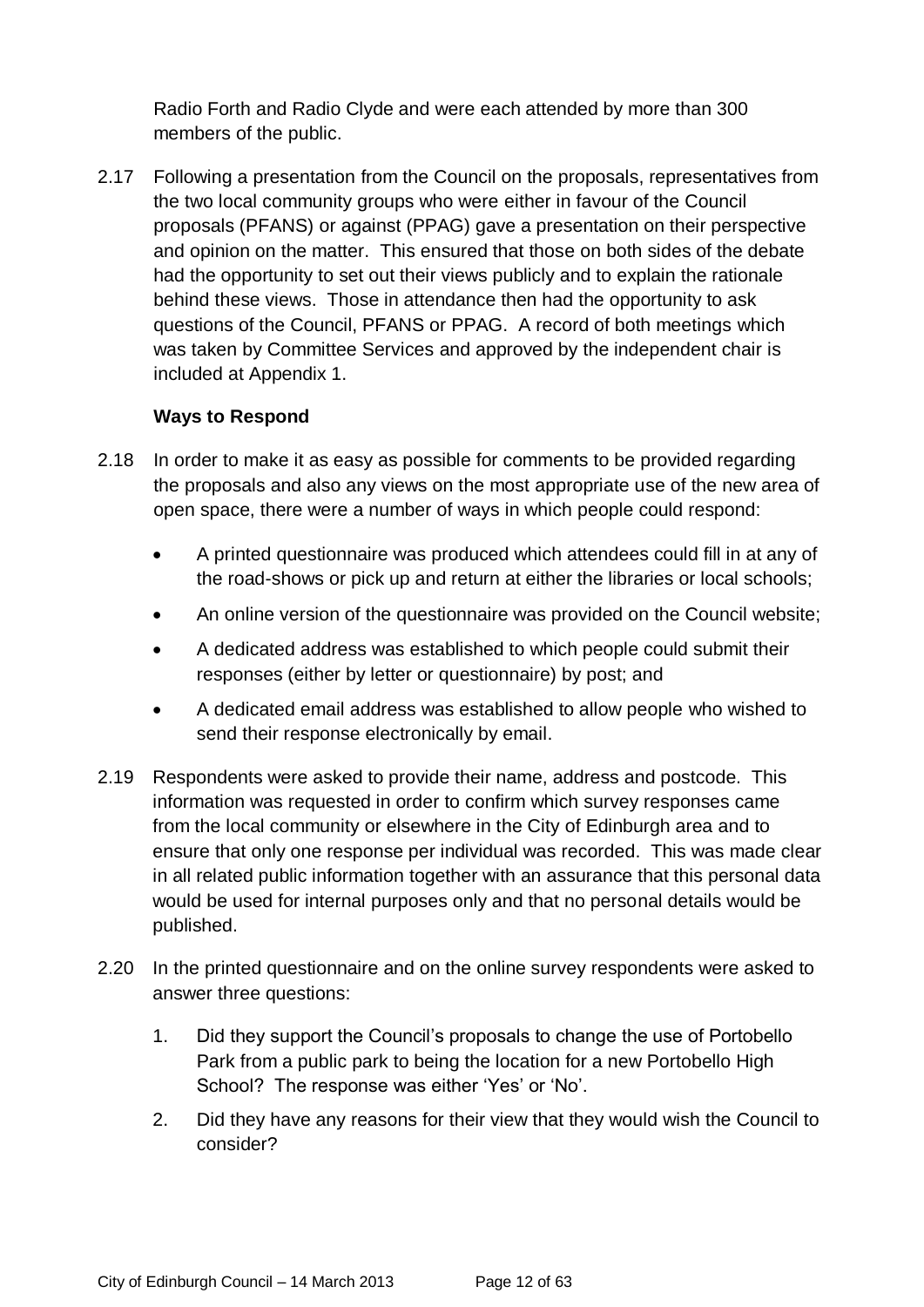3. What would they like to see in the new area of open space if it was created?

### **Responses Received and Support for Council Proposals**

2.21 During the consultation period **12,018** responses were received with the analysis by source being shown in the following table. This table also shows the number of responses which did, or did not, support the Council's proposals to change the use of Portobello Park from a public park to being the location for a new Portobello High School or expressed no opinion on the matter.

| <b>Source</b>          | <b>Support</b><br><b>Proposals</b> | Do not<br><b>Support</b><br><b>Proposals</b> | <b>No Opinion</b><br><b>Expressed</b> | <b>Total</b> |
|------------------------|------------------------------------|----------------------------------------------|---------------------------------------|--------------|
| Online survey          | 4,079                              | 743                                          | 26                                    | 4,848        |
| By post                | 61                                 | 2,675                                        | 16                                    | 2,752        |
| Email                  | 27                                 | 46                                           | 8                                     | 81           |
| Local collection point | 4,016                              | 140                                          | 11                                    | 4,167        |
| Road show/exhibition   | 147                                | 21                                           | 2                                     | 170          |
| <b>Total</b>           | 8,330                              | 3,625                                        | 63                                    | 12,018       |

- 2.22 Of the 12,018 responses received, a total of 2,060 have been removed from consideration for one of the following reasons leaving **9,958** valid responses.
	- 1. For 891 responses the name, address or postcode details provided were incomplete. In the absence of complete information there would be insufficient data to identify any duplicate responses by the same person from the same address, therefore to avoid this risk any such responses have been discounted.
	- 2. 320 duplicate responses were received which would, in the main, appear to be as a result of some individuals having submitted one response very early in the process and then submitting a further response some weeks later. This might have been as a result of simple oversight however, regardless of the reasons, any such duplicate responses have been identified and discounted.
	- 3. 849 responses were received from individuals who do not live in the City of Edinburgh area this having been determined from the postcode included in the response. Responses in this category were received from a wide range of areas and from even as far afield as Australia and America however the majority of these were from Midlothian and East Lothian.

An analysis of the valid responses is shown in the following table.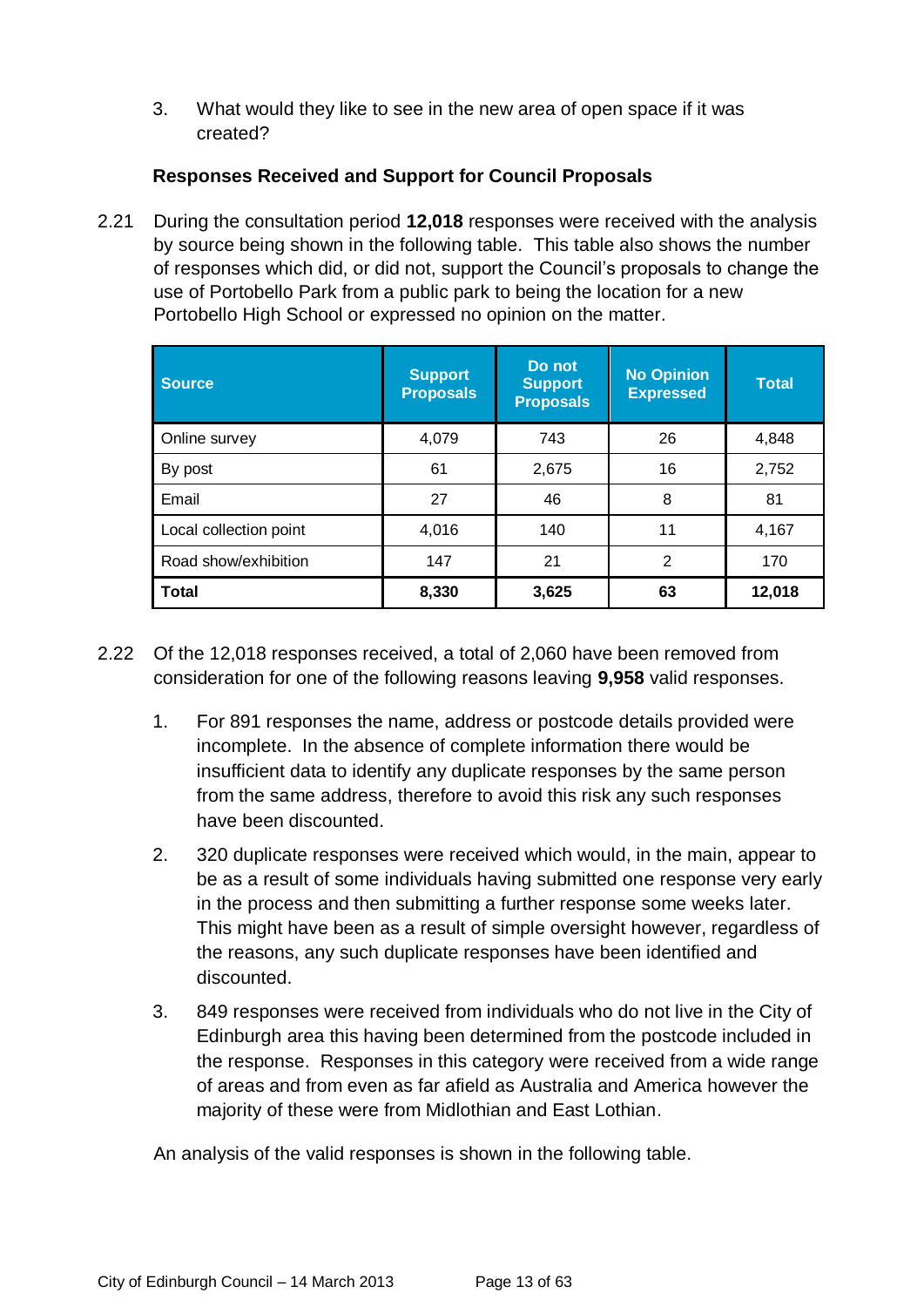|                     | <b>Support</b><br><b>Proposals</b> | Do not<br><b>Support</b><br><b>Proposals</b> | <b>No Opinion</b><br><b>Expressed</b> | <b>Total</b> | $\frac{0}{0}$<br><b>Support</b> |
|---------------------|------------------------------------|----------------------------------------------|---------------------------------------|--------------|---------------------------------|
| Total received      | 8,330                              | 3,625                                        | 63                                    | 12,018       | 69.7%                           |
| Incomplete details  | (533)                              | (338)                                        | (20)                                  | (891)        | (61.2%)                         |
| Duplicate responses | (220)                              | (98)                                         | (2)                                   | (320)        | (69.2%)                         |
| Outwith Edinburgh   | (632)                              | (212)                                        | (5)                                   | (849)        | (74.9%)                         |
| <b>Total</b>        | 6,945                              | 2,977                                        | 36                                    | 9,958        | 70.0%                           |

- 2.23 The above table shows that of the 9,922 valid responses received which expressed an opinion, 6,945 or **70%** supported the Council's proposals.
- 2.24 Further analysis was undertaken to show from what areas of the city the valid responses were received and, in particular, the proportion of responses which came from the local area (this being the area described in paragraph 2.7 above) and what the opinion of the local respondents was. The outcome is shown in Appendix 2. 6,465 valid responses where an opinion was expressed were received from the local area representing 65.2% of the total received. Of this total, **76.1%** supported the Council's proposals

# **Further Data Validation**

2.25 In addition to the validation checks undertaken to identify incomplete name and address details, duplicate entries and responses from outwith Edinburgh a number of further data validation checks were undertaken.

#### *IP Address*

- 2.26 An Internet Protocol address (IP address) is a numerical label assigned to each device (e.g. computer, printer) participating in a computer network that uses the Internet Protocol for communication. For those who submitted their response through the online questionnaire the IP address of the device used to do so was captured. The number of responses from individual IP addresses was analysed and reviewed to determine if there were any IP addresses from which there were a significant number of responses which might point to an attempt to submit repeat responses.
- 2.27 Within the 9,958 valid responses a total of 3,974 were provided through the online survey. The numbers of responses that shared an IP address are shown in the following table. No unusual activity was identified with the largest numbers being from organisations within Edinburgh, suggesting a number of people used their work email addresses to respond. The highest number of responses received from a single IP address was 46 being a combination of yes and no submissions.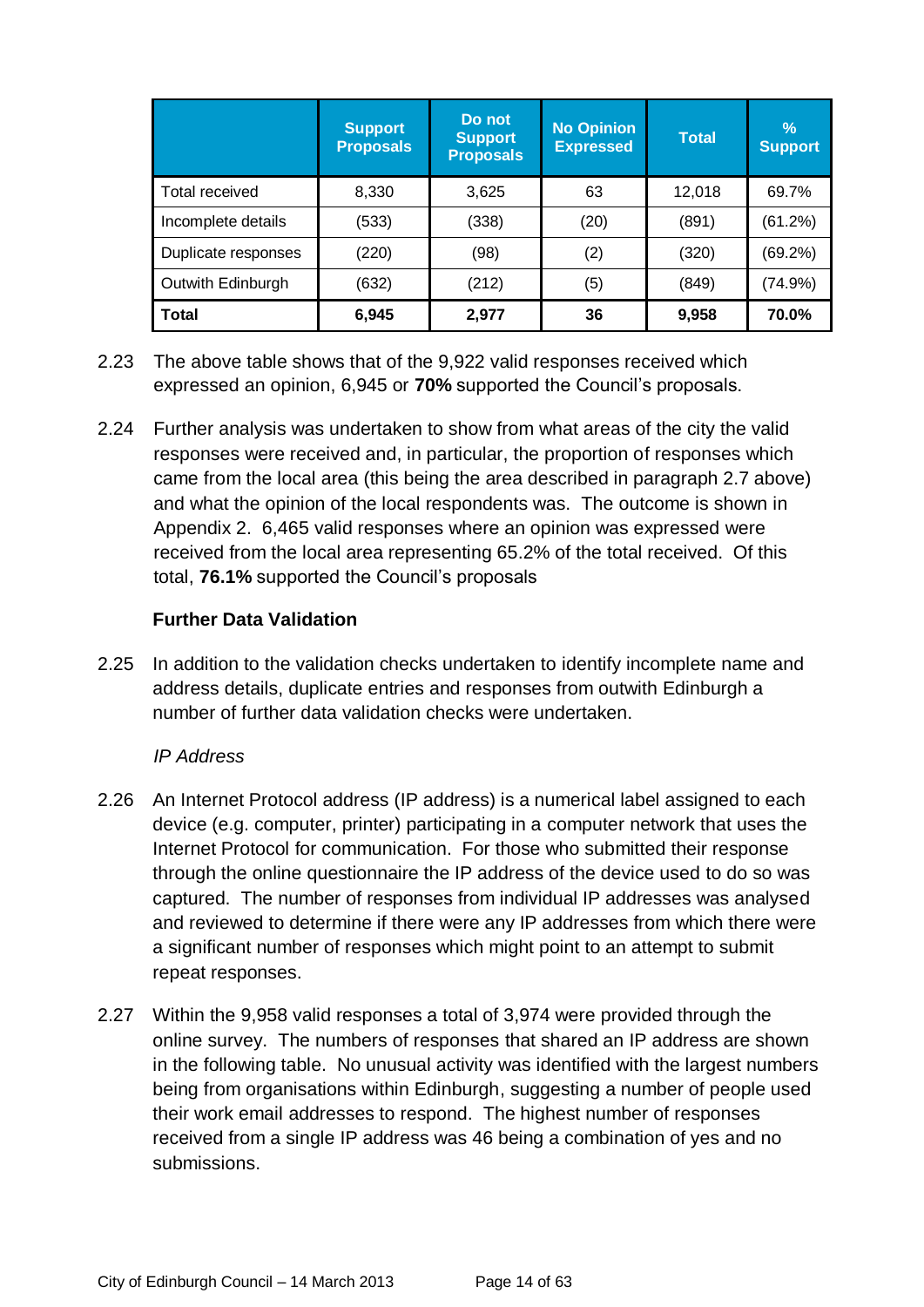| <b>Responses sharing an</b><br><b>IP address</b> | <b>Support</b><br><b>Proposals</b> | Do not<br><b>Support</b><br><b>Proposals</b> | <b>No Opinion</b><br><b>Expressed</b> | <b>Total</b> |
|--------------------------------------------------|------------------------------------|----------------------------------------------|---------------------------------------|--------------|
| 11 or more                                       | 127                                | 12                                           |                                       | 139          |
| Between 6 and 10                                 | 110                                |                                              | っ                                     | 119          |
| Between 3 and 5                                  | 463                                | 89                                           | 3                                     | 555          |
| 2                                                | 603                                | 92                                           | 3                                     | 698          |
|                                                  | 2,061                              | 398                                          |                                       | 2,463        |
| <b>Total</b>                                     | 3,364                              | 598                                          | 12                                    | 3,974        |

#### *Electoral Roll*

2.28 The 9,958 valid responses received were compared against the electoral register as at 1 December 2012. However, if a respondent did not appear on the electoral register this does not, in itself, mean that that response should be questioned and/or disregarded. The electoral register only contains information relating to eligible persons who are 18 or over or will become 18 during the period the register is in force, and is only entirely accurate at a given point in time, therefore any respondents who are younger than this would not appear and nor would any resident who is not entitled to vote for any other reasons. The results are shown in the following table.

| <b>Appears on Electoral Roll</b> | <b>Support</b><br><b>Proposals</b> | <b>Do</b> not<br><b>Support</b><br><b>Proposals</b> | <b>No Opinion</b><br><b>Expressed</b> | <b>Total</b> |
|----------------------------------|------------------------------------|-----------------------------------------------------|---------------------------------------|--------------|
| Yes                              | 5,513                              | 2,165                                               | 23                                    | 7,701        |
| No                               | 1,432                              | 812                                                 | 13                                    | 2,257        |
| <b>Total</b>                     | 6.945                              | 2,977                                               | 36                                    | 9,958        |
| % appearing on Electoral Roll    | 79.4%                              | 72.7%                                               | 63.9%                                 | 77.3%        |

- 2.29 As can be seen from the above, 77.3% of the valid responses were from individuals who appeared on the Electoral Register as at 1 December 2012. Whilst non-appearance on the Electoral Register is not a factor which should result in the response being disregarded as this could be for a variety of entirely legitimate reasons the final position is, nevertheless, of interest. Of the 7,678 responses from individuals who appeared on the Electoral Register and expressed an opinion, 71.8% supported the Council proposals. Within the overall total there were 5,135 from the local area who appeared on the Electoral Register and expressed an opinion of which 3,899 (75.9%) supported the Council proposals.
- 2.30 Questions were raised during the consultation process regarding the participation of children. No data regarding the age of the respondent was requested as age was not a factor in determining who could, and could not, respond to the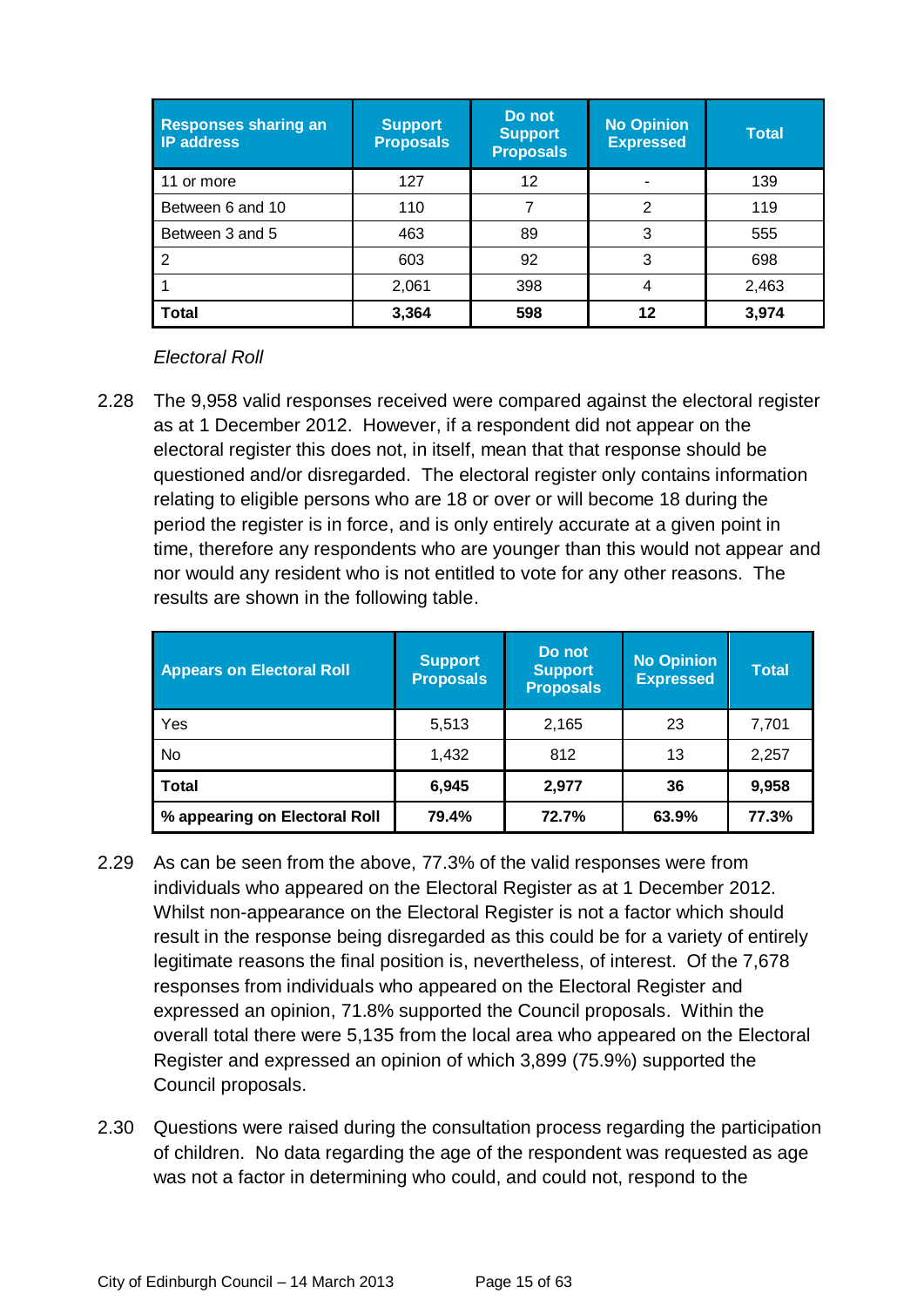consultation. This is not an electoral vote therefore no age restrictions were applied in determining who could participate in the consultation. This is common practice in most consultations undertaken by the Council and also extends to more formal processes such as being able to comment on planning applications where, similarly, no restriction on age is applied.

- 2.31 The proposal is one that is of direct relevance to children and young people in the Council area who are within the education system and/or have an interest in leisure activity. An age restriction might have excluded valid views from a section of the community who are directly affected by the proposals. Whilst responses from children and young persons were welcomed it was decided that local schools should not engage in discussion and/or debate with children on the questions posed by the consultation process. Whilst schools were advised to encourage both children and parents to participate in the consultation process, this was to be done in a way which did not suggest, or imply, any particular response being favoured i.e. it should be entirely neutral.
- 2.32 It was also suggested during the consultation process that children participating in the consultation could have been subject to undue influence. Again, as is the case with any consultation of this nature, in accepting any responses it is presumed that the views of the respondent are their own and have been freely expressed; it is not possible to verify that they have been expressed free from any undue influence be they from children or adults. In the case of any responses submitted by children it is the Council's expectation that this would not be the case, regardless of the opinion expressed (either in support of the Council's proposals or not); that parents would act responsibly in discussing the matter openly and honestly with children if they did wish to respond to the consultation and that their views on the matter would be respected.

#### **External Data Validation**

- 2.33 PricewaterhouseCoopers were commissioned to undertake a level of independent validation of the data. The scope of their services was as follows:
	- 1. Trace 100% of online responses back to source documentation to ensure completeness of the population, incorporating validation of the yes/no responses.
	- 2. Undertaken a random sample check of 10% of the non-online responses back to source documentation to give assurance that the correct yes/no response has been reflected; that completed name and address details were provided and that the postcode is in Edinburgh.
	- 3. Trace 100% of excluded responses and ensure that they have been excluded appropriately due to having incomplete personal details or an incomplete address; being a duplicate response; or having a non-Edinburgh postcode.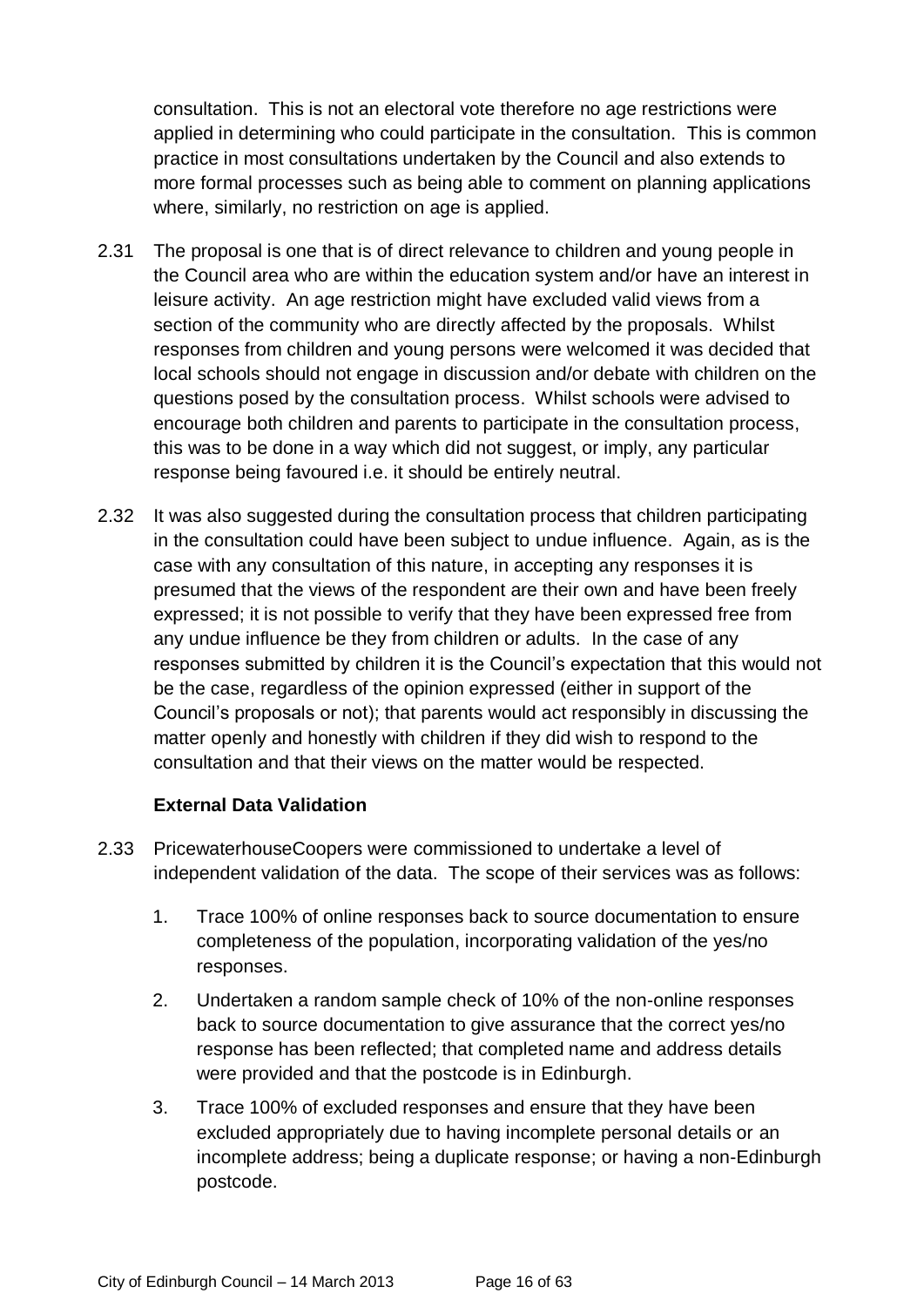- 2.34 The report produced by PricewaterhouseCoopers which details the outcome of their review is included in full at Appendix 4; the only exception being the removal of some personal details.
- 2.35 The scope of the review covered verification of all 2,062 responses which were originally excluded. PricewaterhouseCoopers identified two responses which had been incorrectly excluded as duplicates and these have been corrected in the final analysis leaving the final number of exclusions as 2,060. The other minor point they identified had no impact on the classification of the data.
- 2.36 The scope of the review covered verification of all online responses (including 3,974 valid responses) and a sample of 10% of the other responses which entailed verifying a further 598 valid responses. Thus, of the 9,958 valid responses received a total of 4,572 (46%) have been fully verified. Within this total only two minor issues were identified involving the incorrect transposition of address details from the hard copy submission to the spreadsheet on which the data is retained. These issues had no impact on the overall outcome.

#### **Comments Received and Opinions Expressed**

- 2.37 On the printed questionnaire and the online survey, respondents were asked if they had any reasons for their view that they would wish the Council to consider.
- 2.38 Whilst not all individuals chose to respond to this question, many thousands did. The Business Intelligence Team within Corporate Governance was asked to review the detailed responses to identify the key issues in relation to the proposed development of the new Portobello High School on the site of Portobello Park. They were provided with details of all responses received and whether or not the respondents supported the Council's proposals. All comments received will be published on the Council website (for the avoidance of doubt, the personal details of the person making each comment will not be published and the comments will be reviewed to ensure that their disclosure is compliant with the Data Protection Act 1998).
- 2.39 The findings from the review undertaken by the Business Intelligence Team are included in Appendix 3. The main themes arising relate to views regarding common good land, green space, the placement of a new school in the catchment area and delays in building the new school. The Council's comments on each of the main themes arising are provided in Appendix 4.

#### **Use of New Open Space**

2.40 At its meeting of 25 October 2012 Council approved the following changes to the compensatory provisions associated with the project to use Portobello Park as the site of the new Portobello High School (which would only happen in the event that the project was, ultimately, to proceed):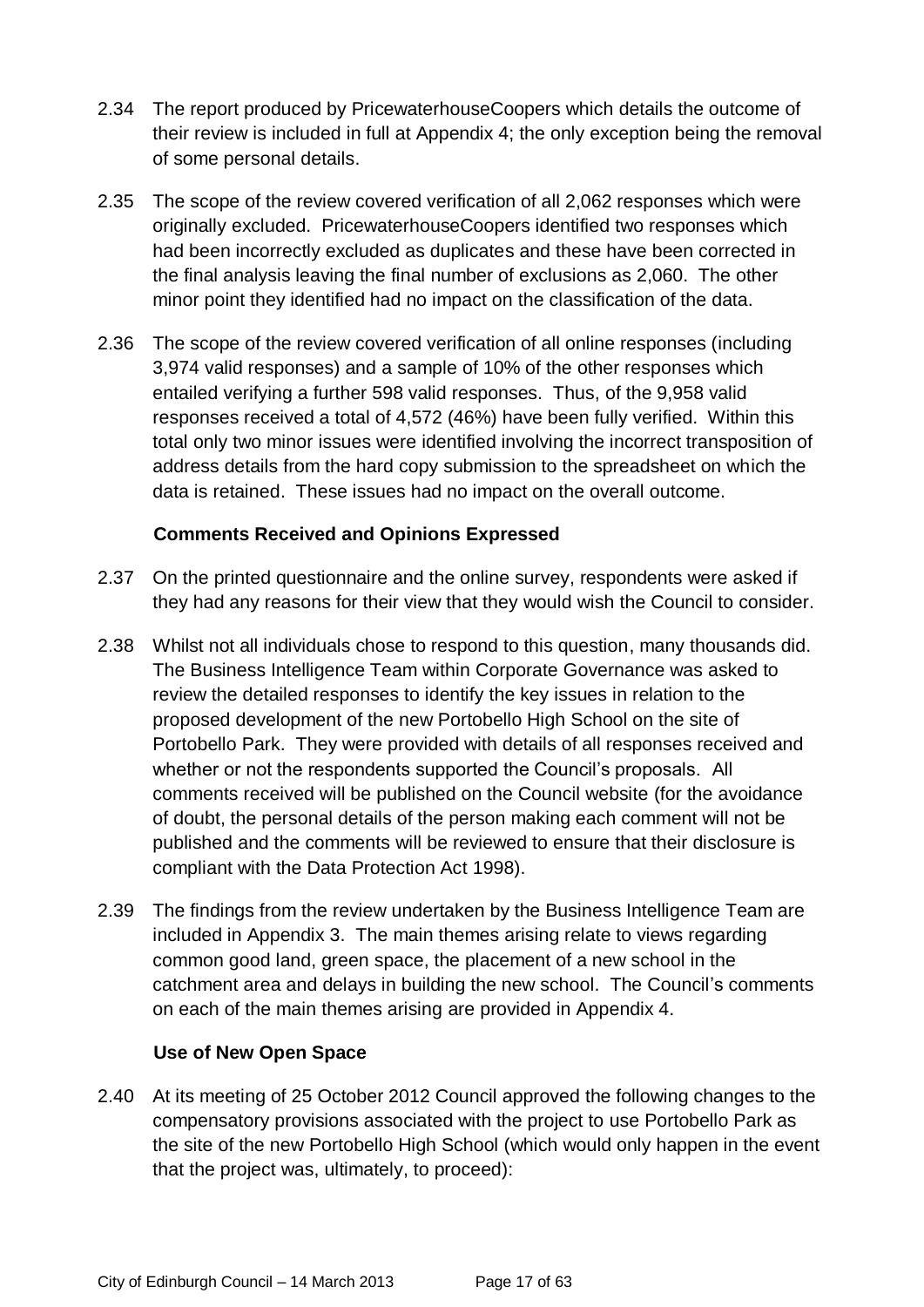- (i) The remainder of the existing combined Portobello High School and St John's RC Primary School site (after making provision for the necessary increase of the site allocated for St John's RC Primary School from 0.67 hectares to 1.3 hectares) would be converted to open space.
- (ii) Regarding access to the two 3G pitches, although any required use by the school for curricular or extra-curricular activities would take precedence; at times when they were available and not otherwise already booked, the use of these pitches would be free to, and could be pre-booked by, residents of the Portobello area rather than the casual access already provided for.
- 2.41 Council was advised that the consultation exercise would seek views from the community regarding the most appropriate use of this space for the area, and so respondents were asked on the printed questionnaire and the online survey what they would like to see in the new area of open space if it was created.
- 2.42 Whilst again not all individuals chose to respond to this question, many thousands did. The Business Intelligence Team was asked to review the detailed responses to identify the main suggestions which were made. They were provided with details of all responses received and whether or not the respondents supported the Council's proposals.
- 2.43 The findings from the review undertaken by the Business Intelligence Team are included in Appendix 3. There was strong support for a number of alternative uses. A large majority favoured the use of the land as a park, green space, social facilities (arts, cafe, community centre or market) or leisure facilities (sport, fitness, children's play area or dog park). A minority favoured previous proposals to sell the land and/or develop housing or shopping facilities.

#### **Conclusions and Recommended Next Steps**

- 2.44 There is very strong support for the Council's proposals to change the use of Portobello Park from being a public park and allow the use of the area as the site for a new Portobello High School. Of the valid responses received which expressed an opinion, **70%** supported the Council's proposals. Within this overall position; **76.1%** of the responses received from the local community supported the Council's proposals. It is, therefore, recommended that the Council promotes legislation by way of a Private Bill to achieve this objective.
- 2.45 There is strong support for the creation of a new area of open space on the existing combined Portobello High School and St John's RC Primary School site if the project to build a new Portobello High School on part of Portobello Park was, ultimately, to proceed. Many ideas were expressed regarding the use of this area, with no strong consensus. The new area of space could not be created until the existing site is vacated, so there is ample time for this to be subject to further consideration and consultation. It is therefore recommended that the matter be referred to the Craigentinny & Duddingston Neighbourhood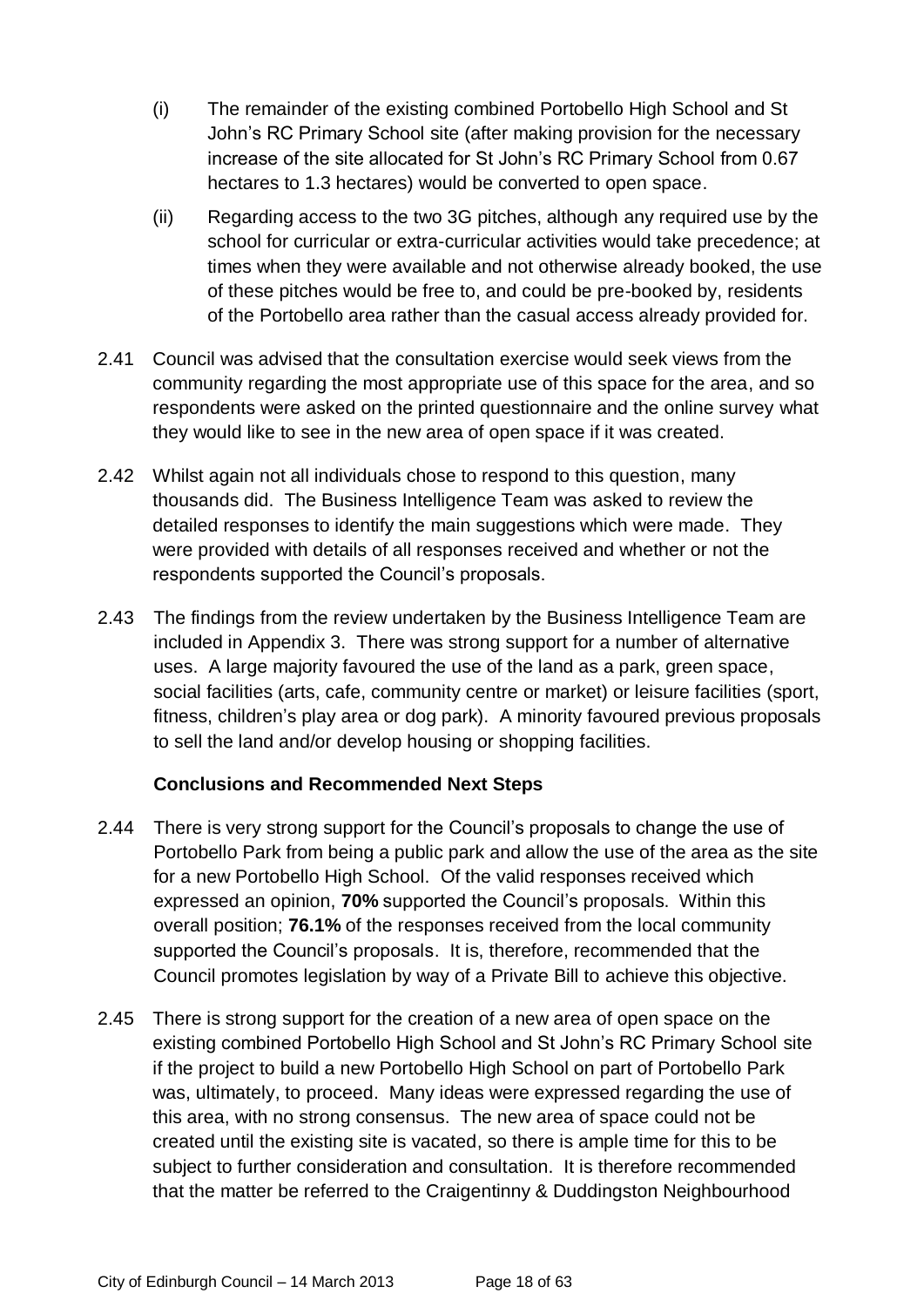Partnership for further consideration and consultation, in conjunction with the East Neighbourhood and Parks and Greenspace teams. This process should recognise the feedback from the consultation that it was important for those living near to the site and those running St John's Primary to have a strong say in how the land was used.

2.46 One of the themes arising from the consultation was a concern, from those who opposed the proposal, that the planned open space at an alternative site would still be at risk of Council development or sale to a private company in the future. In order to provide further reassurance to the local community regarding the security of the new area of open space it is recommended that Council approves that, on completion, the new area of open space would be (with the approval of the National Playing Fields Association who operate as 'Fields in Trust') designated as a **Field in Trust**. The Council recently agreed to convey this status and protection on two other areas of local open space, being Figgate Park and Portobello Golf Course. Being designated as a Field in Trust safeguards the continued use of such land as outdoor recreational space, by way of a legal agreement entered into by the Council, and enables independent oversight of this by the National Playing Fields Association.

#### **Introduction of the Private Bill and Parliamentary Process**

- 2.47 Section 82 of the Local Government (Scotland) Act 1973 states that in order for the Council to promote private legislation, a resolution to do so must be passed at a meeting held after at least 10 days' clear notice of the meeting (i.e. the meeting of Council on 14 March 2013) and of its purpose has been given by advertisement in one or more newspapers circulating in the area of the Council. This notice requirement has been met, with the notice appearing in the Evening News on Monday, 25 February 2013.
- 2.48 In accordance with Section 82 of the Local Government (Scotland) Act 1973, a resolution to promote private legislation must be passed by a majority of the whole number of the members of the Council.
- 2.49 The exact drafting of the Bill is still subject to input from the Scottish Parliament clerks, and may of course be amended during the Parliamentary process. The Bill would provide that no question would arise, for the purposes of Part VI of the Local Government (Scotland) Act 1973, as to the right of the Council to alienate the land at Portobello Park, but only insofar as the alienation involved appropriating the Park for education purposes. The Bill would not change the Park's status as part of the Common Good. The Bill would refer specifically to Portobello Park and so would have no impact on any other land either elsewhere in the city or in Scotland, including Portobello Golf Course (to the north of the Park) which would be unaffected. Whilst the Bill would remove the current legal obstacle to the construction of a new Portobello High School on Portobello Park,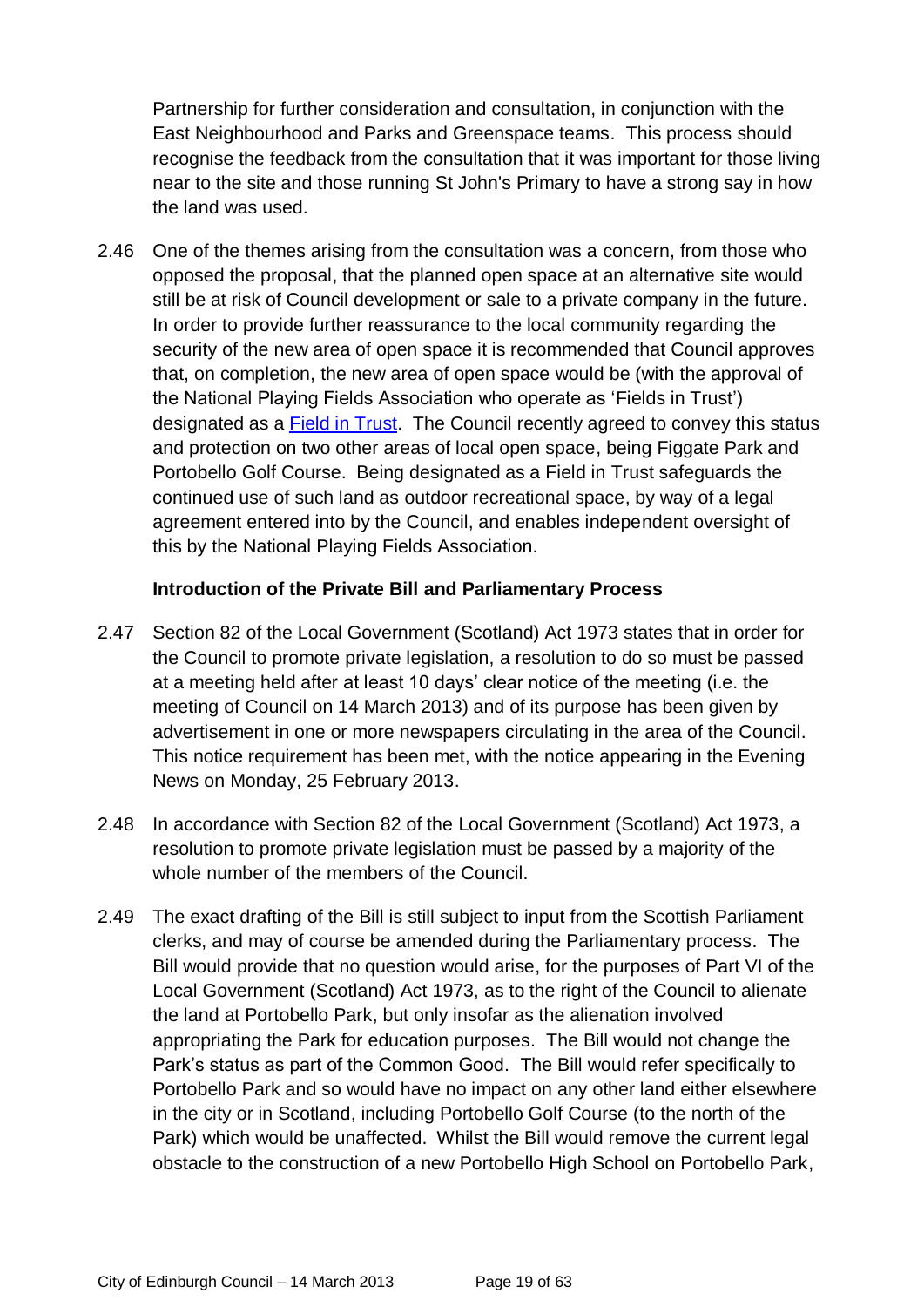it would not itself authorise the construction of the new school. The Council has already obtained planning permission for this in the usual way.

- 2.50 The Council will have a further opportunity to consider the promotion of the legislation in the period immediately following the Private Bill's introduction. A decision to promote the Private Bill must be confirmed by another Council meeting no less than fourteen days after the Private Bill has been introduced to the Scottish Parliament. It is expected that the Bill would be formally introduced to the Parliament in the second half of April, following a period of pre-introduction scrutiny by the Parliament clerks. On that timing, the Council would be asked to confirm the resolution to promote the Bill at the Council meeting of 30 May 2013.
- 2.51 All interested parties will have a further opportunity to object to the Private Bill once it has been introduced to the Scottish Parliament, as commented on in more detail below.
- 2.52 Should Council decide to promote legislation by way of a Private Bill to reclassify Portobello Park as alienable common good land for the purposes of Part VI of the Local Government (Scotland) Act 1973 (but only insofar as permitting its appropriation for education purposes), there are a number of documents which require to be submitted to the Scottish Parliament. In addition to the proposed Private Bill itself, the Council will have to submit Explanatory Notes, a Promoter's Statement, an Assignation of Copyright/Licensing Agreement and a Promoter's Memorandum. The Memorandum must set out the Bill's policy objectives and specify in clear and reasonable detail what consultation was undertaken on the proposals in the Bill, including details such as the means by which consultees were selected, how they were approached, when the Promoter consulted, what it consulted on and with whom, the number of responses received and what, if any, changes to the proposal were made as a result.
- 2.53 This documentation is being produced and, should Council decide to promote legislation by way of a Private Bill, it and the Bill would be lodged with the Scottish Parliament as soon as possible after the Council meeting on 14 March 2013. This documentation will be published on the Council website. Before the Bill can be formally introduced, it and the draft accompanying documents must be provided to the Parliament for a period of pre-introduction scrutiny by the clerks. That period is not fixed, but the indicative timing is around three weeks. The Scottish Parliament will be in recess from 30 March 2013 to 14 April 2013 and, since Private Bills cannot be introduced during recess, the Bill will not be introduced any earlier than the week commencing 15 April 2013.
- 2.54 Once the proposed Bill and required accompanying documents are introduced to the Parliament, there are four stages to the Private Bill process which are set out below; this is summarised in a flowchart on the Scottish Parliament website [http://www.scottish.parliament.uk/parliamentarybusiness/Bills/25467.aspx.](http://www.scottish.parliament.uk/parliamentarybusiness/Bills/25467.aspx)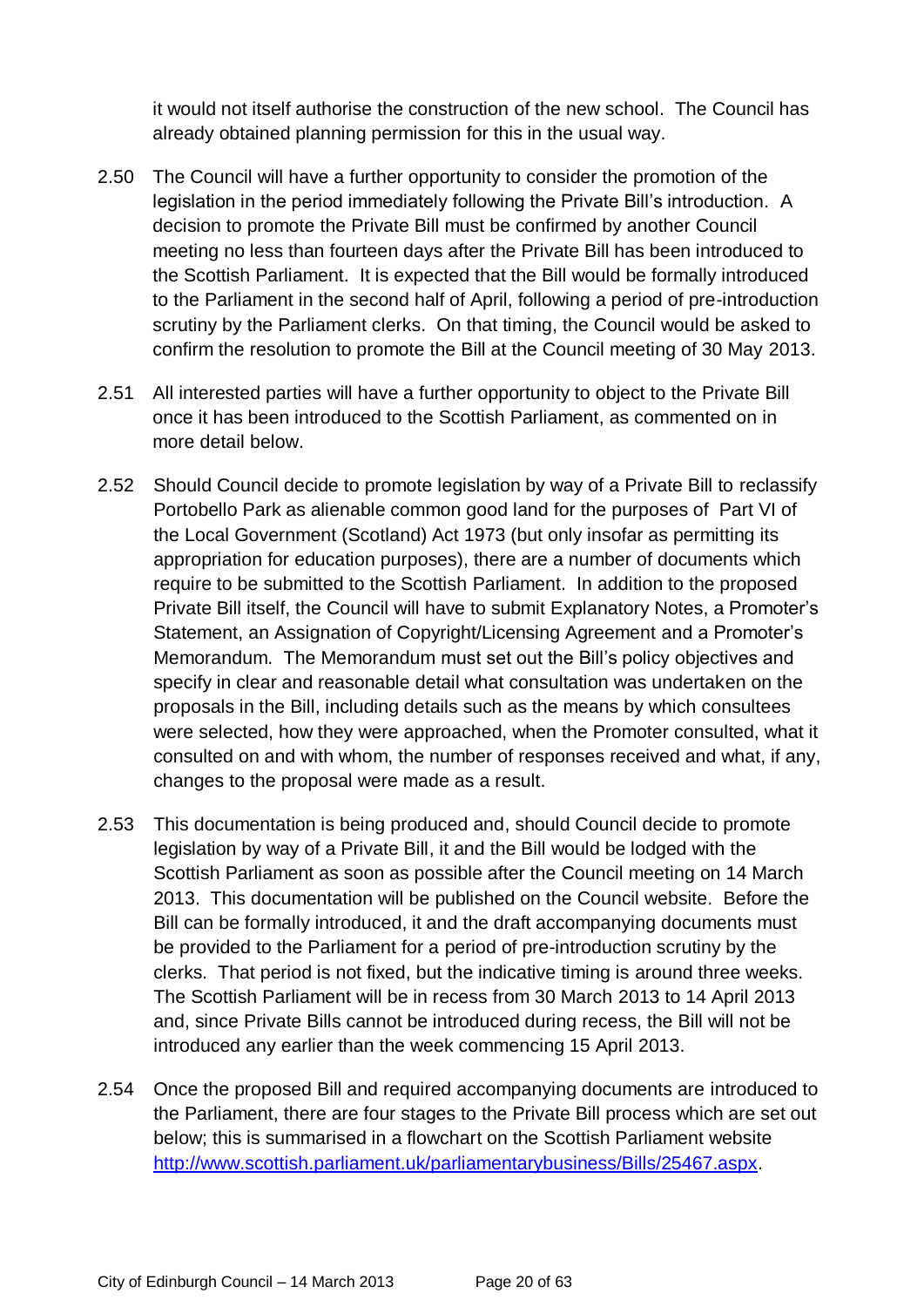#### *60 Day Objection Period*

- 2.55 Objections may be lodged by any person, body corporate or unincorporated association whose interests would be adversely affected by the passage of the Bill. Those who wish to do so must lodge their objection with the Clerk during a 60-day period following the Bill being introduced, although the relevant Private Bill Committee has discretion to allow late objections where it is satisfied that the objector had a good reason for not lodging the objection in time.
- 2.56 Objectors must set out the nature of their objection, explain whether their objection is against the whole Bill or merely a specific provision or provisions, and specify how their interests would be adversely affected by the passage of the Bill.

#### *Preliminary Stage*

2.57 The Private Bill Committee (a Committee of three to five MSPs set up specifically to consider the Bill) considers the general principles of the Bill and whether it should proceed as a Private Bill, considers objections, and decides whether the accompanying documents comply with the Parliament's Standing Orders and allow for proper scrutiny of the Bill. The Committee may take oral evidence on the Bill's general principles from the promoter and from at least some of those objectors who oppose the Bill in principle (objections that are the same or similar may be grouped, with one or more objectors being selected by the Committee to lead evidence on behalf of the group). The Committee then prepares a Preliminary Stage Report for consideration by the full Parliament, which then decides whether to agree the general principles and whether the Bill should proceed as a Private Bill.

#### *Consideration Stage*

- 2.58 If the general principles of the Bill are approved at the Preliminary Stage, the Bill returns to the Private Bill Committee for Consideration Stage.
- 2.59 This involves two phases (i) the Committee meeting in a quasi-judicial capacity to hear evidence on the Bill from the promoter and/or objectors and (ii) the Committee meeting in a legislative capacity to consider and dispose of amendments.
- 2.60 The role of the Committee during the first phase is to act as arbiter between the promoter and objectors. This involves allowing differences between the parties to be resolved by negotiation but also, where that is not possible, choosing between them. Before it can do so, the Committee must ensure that each party has had a fair opportunity to present its own case and question the opposing case. This may involve the leading of evidence (by both the promoter of the Bill and those who have lodged objections), and the cross-examination of witnesses and their evidence (by the promoter, objectors and Committee members).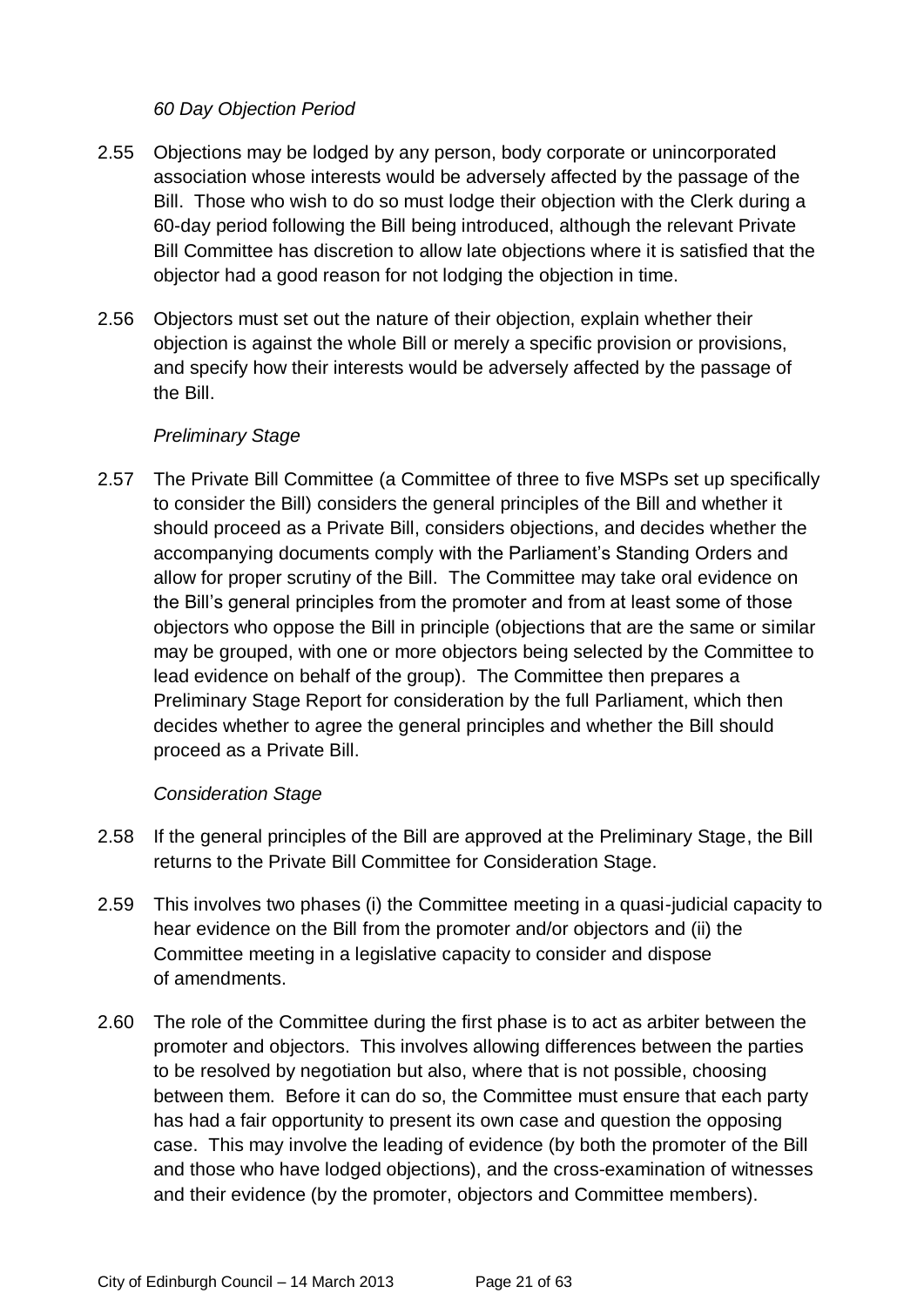- 2.61 Again, objections that are the same or similar may be grouped.
- 2.62 This first phase concludes with the Committee preparing a report giving its decisions on the objections considered. The report may also indicate any areas where the Committee expects the Bill to be amended during the second phase of the Consideration Stage. During the second phase, the Committee considers any amendments to the Bill lodged by members of the Committee. Such amendments may have been prepared by the promoter in order to give effect to any recommendations contained in the Committee's Consideration Stage Report.

#### *Final Stage*

- 2.63 The Bill (as amended, if changes were made at Consideration Stage) goes to a full meeting of the Parliament where there is a further opportunity for it to be amended (and at this stage, amendments may be lodged and moved by any MSP), followed by a debate and a vote on whether or not the Private Bill should be passed.
- 2.64 If the Bill is passed, there is then a four-week 'standstill' period within which the Advocate General, Lord Advocate or Attorney General may refer the Bill to the Supreme Court if there are doubts about it being within the Scottish Parliament's legislative competence under the Scotland Act 1998. If they do not refer the Bill within that period it can be submitted for Royal Assent. It becomes an Act upon receiving Royal Assent.

#### **Timescales**

- 2.65 Whilst a timetable for progress of a Bill through Parliament can only be estimated, and is dependent on the Parliamentary diary, it is still considered to be feasible that the process can be concluded by February 2014.
- 2.66 Planning consent for the project to build a new Portobello High School on Portobello Park was granted on 24 February 2011 and included an applicant informative indicating that it was granted subject to the default period of three years. If development does not start on site by 23 February 2014 this consent will expire. As the informative is not a formal condition of planning it is not possible to apply for an extension to the default timescales.
- 2.67 For this reason, the expiry of planning consent has been identified as the backstop for the project. This informed the revision to the proposed agreement with Balfour Beatty, which Council approved on 22 November 2012 and which applies until the end of February 2014, to allow time for the Private Bill process to be successfully concluded and, assuming this was achieved, allow the contract to be let immediately.
- 2.68 It has been estimated that the process to renew the planning application would take approximately six months. The application would be a renewal of consent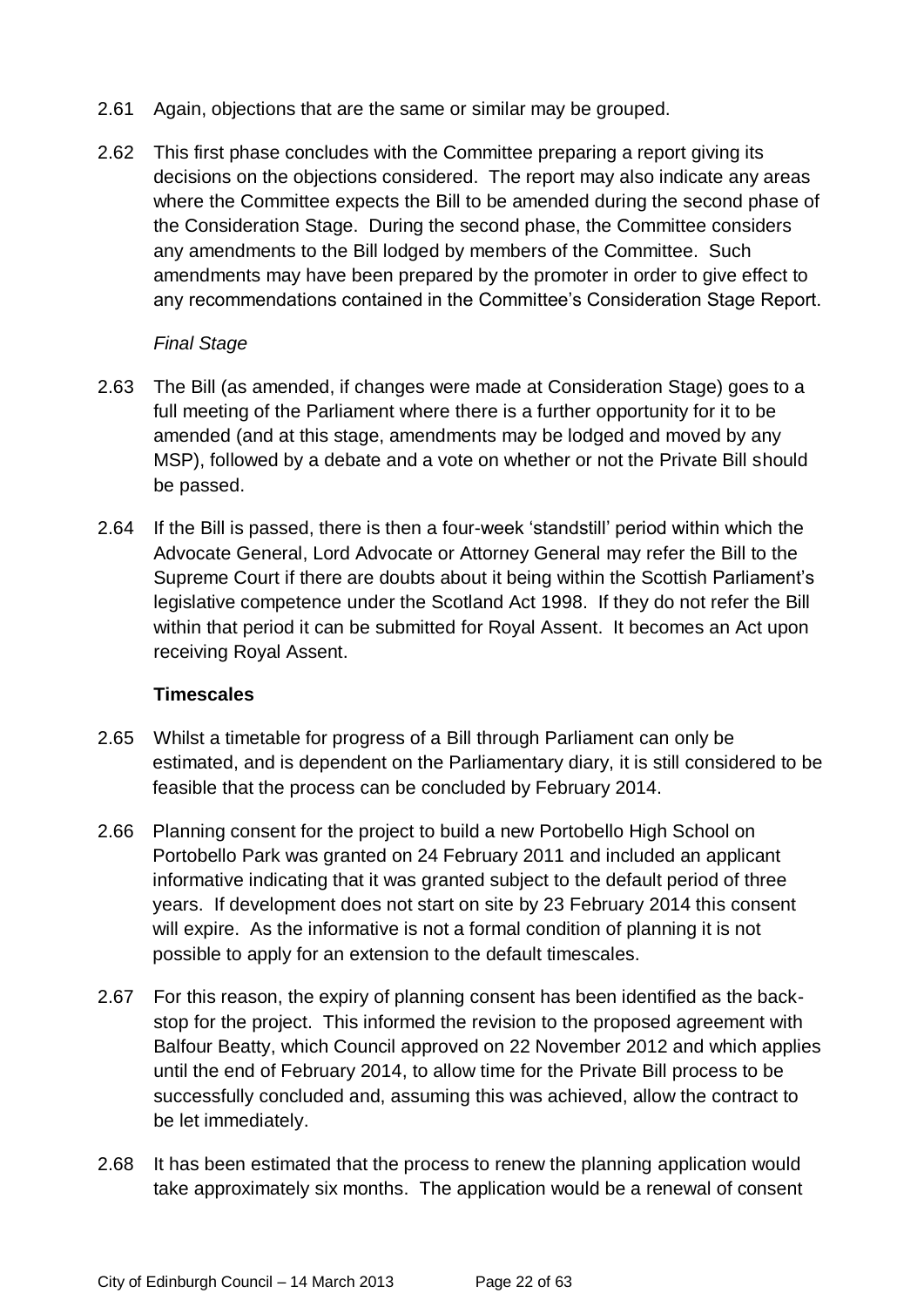and the full planning application procedures would require to be followed. In order to mitigate the risk of the planning consent expiring before the Private Bill process can be successfully concluded and, thus, introducing delay to delivering the new school, the process to renew the planning application will be started at the earliest opportunity.

#### **Baileyfield**

- 2.69 At its meeting on 22 November 2012 Council approved the recommendation to approve the submission of a bid to purchase the former Scottish Power Site at Baileyfield, and delegated authority to the Directors of Services for Communities and Children and Families to approve the terms of any offer to ensure best value is achieved for the Council.
- 2.70 Having been short-listed in early January 2013, the Council submitted a final bid on the closing date of 22 January 2013. The bid was entirely consistent with the parameters on which the financial implications for the Baileyfield option were reflected in the November Council report (although the details were not disclosed publicly for reasons of commercial confidentiality) and was subject to the following conditions:
	- 1. Deduction from the purchase price of any site remediation costs identified as necessary from the detailed site survey, which would be commissioned were the Council to be successful.
	- 2. Scottish Power confirming their approval that the area to the north of the site, which is under a 99 year lease, could be used as part of the external space for a school.
	- 3. The site being provided with vacant possession, to mitigate the risk of vacating the existing occupants of various properties on the site with whom there are no formal lease arrangements.
- 2.71 At the point of completing this report the Council has not, as yet, been advised whether or not it has been successful.

# **3. Recommendations**

- 3.1 It is recommended that Council:
	- notes the contents of this report;
	- formally resolves to promote legislation by way of a Private Bill to reclassify Portobello Park as alienable common good land for the purposes of Part VI of the Local Government (Scotland) Act 1973, but only insofar as permitting the appropriation of the Park for the purposes of the Council's education authority functions. Section 82(2)(a) of the Local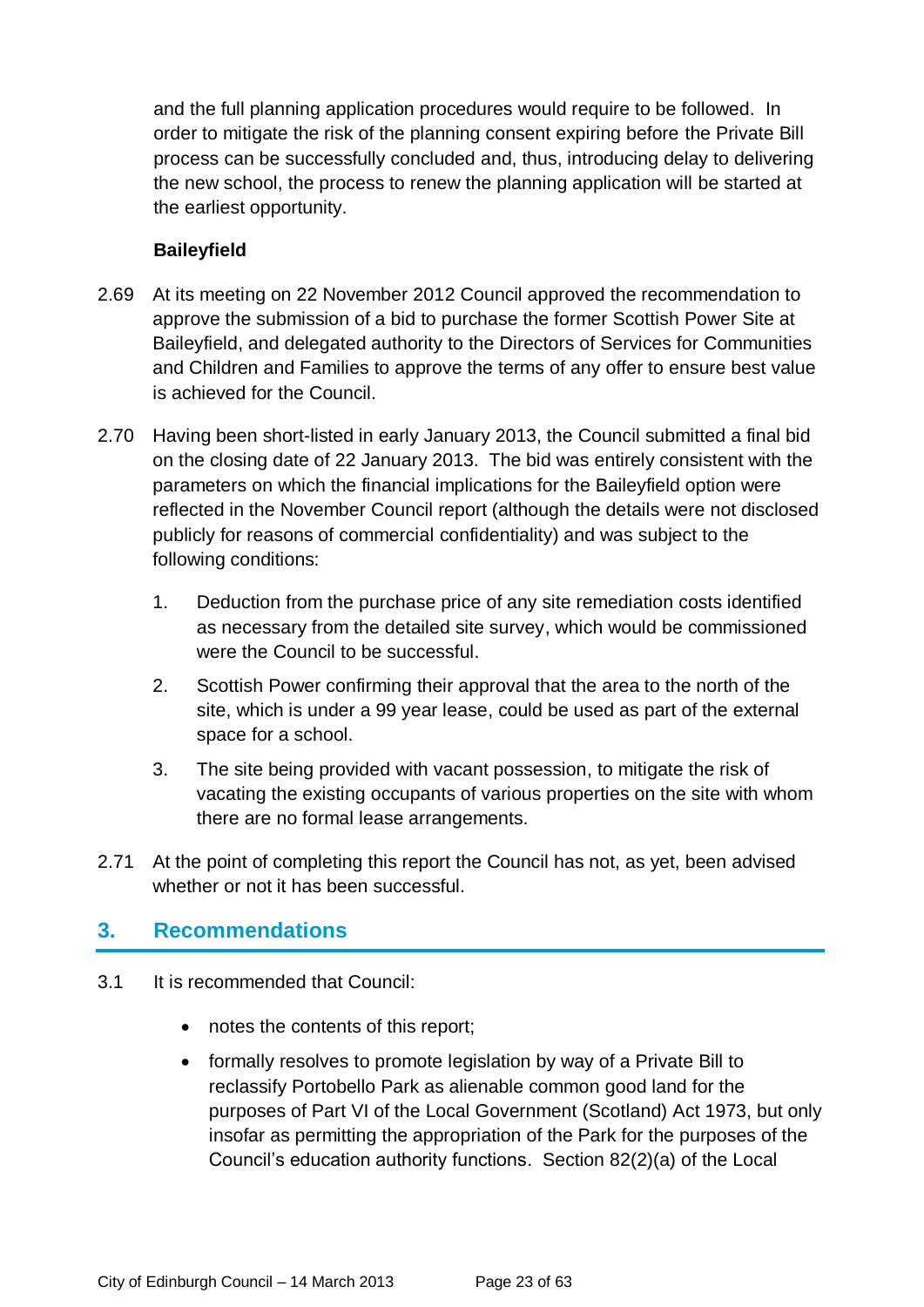Government (Scotland) Act 1973 requires that the resolution is passed by a majority of all members of the Council;

- delegates authority to the Director of Children and Families to take all steps necessary to complete the process of promoting the Private Bill including the drafting and finalising, and where necessary signing, of all supporting documentation required by the Standing Orders of the Scottish Parliament and the production and signing of any additional documents and the submission of any additional information that may be required by the Bill Committee or the Parliament; including, as required, the attendance of witnesses appearing on the Council's behalf at any hearings; and the approval of any amendments to the Private Bill;
- delegates authority to the Director of Children and Families to take all necessary steps to complete the appropriation of Portobello Park as the site for a new Portobello High School in the event that the Bill receives Royal Assent;
- refers the question regarding the most appropriate use of the new area of open space which would be created if the new Portobello High School is built on Portobello Park (and for which provision of £1m has been identified within the project budget) to the Craigentinny & Duddingston Neighbourhood Partnership for further consideration and consultation; and
- approves that, on completion, the new area of open space which would be created if the new Portobello High School is built on Portobello Park would be (with the approval of Fields in Trust) designated as a Field in Trust.

# **Gillian Tee**

Director of Children and Families

# **Links**

| <b>Coalition pledges</b> | P03 - Rebuild Portobello High School and continue<br>progress on all other planned school developments,<br>while providing adequate investment in the fabric of all<br>schools                                                                                                                       |
|--------------------------|------------------------------------------------------------------------------------------------------------------------------------------------------------------------------------------------------------------------------------------------------------------------------------------------------|
| <b>Council outcomes</b>  | C01 - Our children have the best start in life, are able<br>to make and sustain relationships and are ready to<br>succeed.<br>C02 - Our children and young people are successful<br>learners, confident individuals and responsible citizens<br>making a positive contribution to their communities. |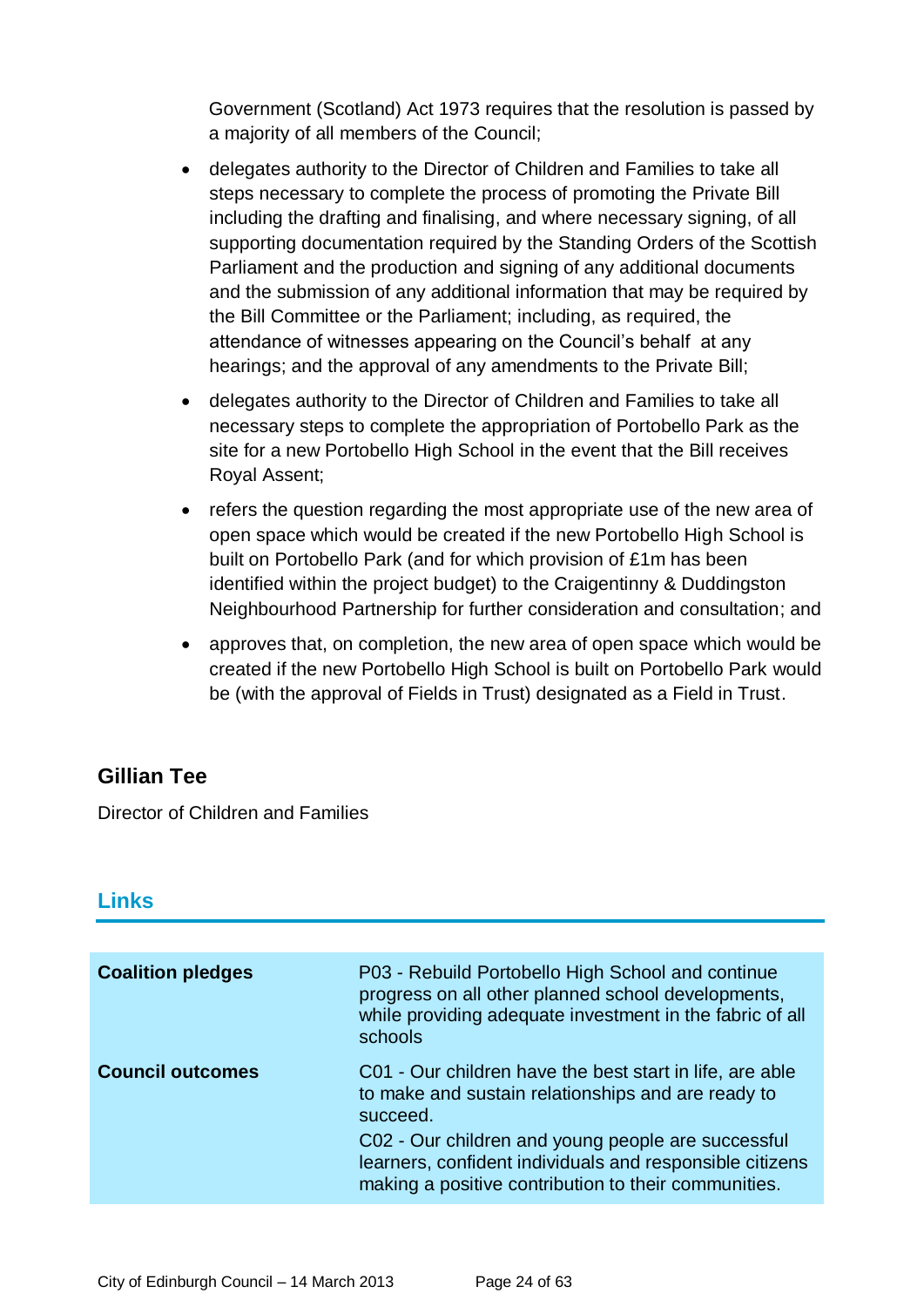|                   | <b>Single Outcome Agreement</b> S03 - Edinburgh's children and young people enjoy<br>their childhood and fulfil their potential |
|-------------------|---------------------------------------------------------------------------------------------------------------------------------|
| <b>Appendices</b> | 1 Records of the two Public Meetings<br>2 Analysis of responses by area                                                         |
|                   | 3 Portobello Park Consultation Comments Analysis<br>4 Report from PricewaterhouseCoopers                                        |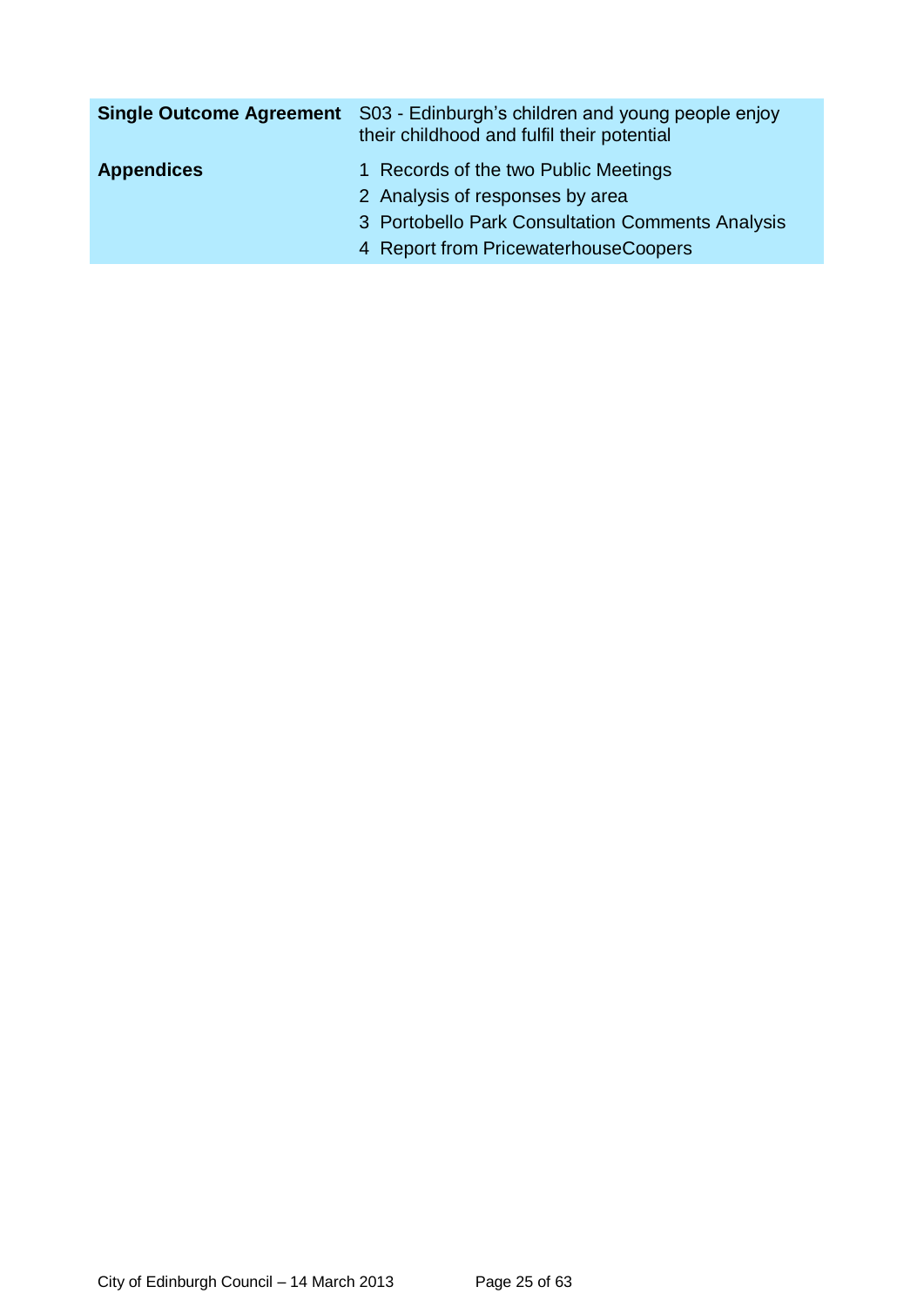**APPENDIX 1**



**Record of Meeting**

# **Portobello High School - Consultation on Proposed Portobello Park Private Bill**

**The meeting was held on 9 January 2013 in Portobello Town Hall, Edinburgh**

**Present:** There were approximately 350 members of the public.

**In Attendance:** Colin Mackay (Independent Chair), Councillor Paul Godzik (Convener, Education, Children and Families Committee), Billy MacIntyre, (Head of Resource, Children and Families), Iain Strachan (Acting Legal Manager, Corporate Governance), Scott Castle (Project Manager, Thomas and Adamson). Emma Wood, Rosemary Moffat and Sean Watters (Portobello for a New School). Stephen Hawkins, Alison Connelly and Sheila Coventry (Portobello Park Action Group).

#### **Welcome**

Councillor Godzik welcomed everyone to the meeting. There had been a fantastic response to the consultation and he hoped that everyone would contribute to the meeting. The consultation was designed to get questions and comments from members of the public and hear from the Council, from Portobello for a New School and from Portobello Park Action Group. He then explained the procedure for questions and answers.

#### **1. Introduction**

Colin Mackay introduced himself and explained that he had been invited by the Council as an independent person to chair the public consultation meeting this evening. It had been arranged by the City of Edinburgh Council as part of the consultation on a proposed Portobello Park Private Bill with the aim of allowing the rebuilding of Portobello High School on Portobello Park. A series of presentations would be provided by the City of Edinburgh Council, Portobello for a New School and Portobello Park Action Group, followed by questions for the panel from the public.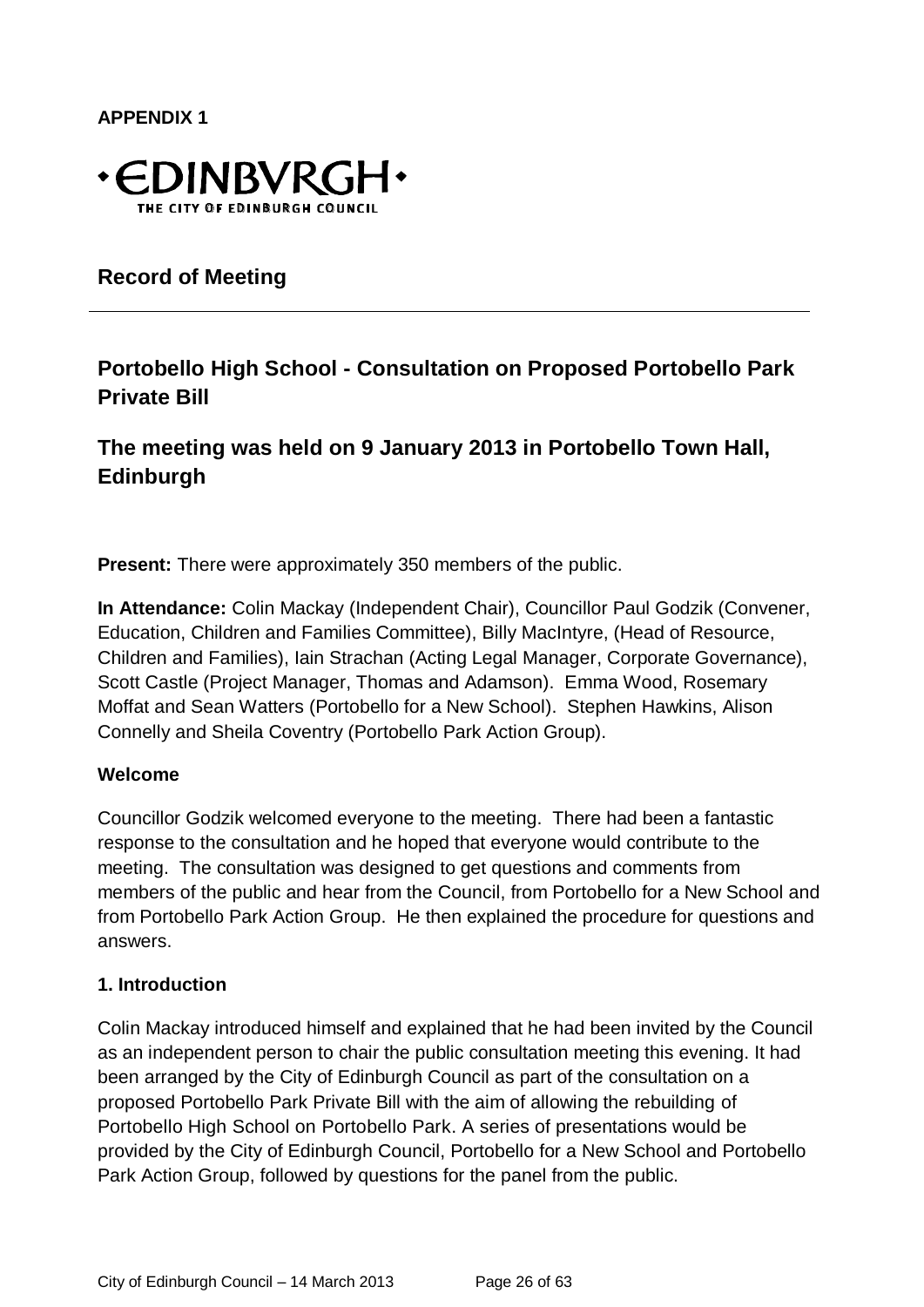# **2. Presentation by the City of Edinburgh Council**

Billy MacIntyre (City of Edinburgh Council) explained the background to the proposal.

Portobello High School was a 1400 capacity secondary school in need of replacement. Portobello Park had been identified and approved by the City of Edinburgh Council in December 2006 as a location for the new school and two years later, approval was given to progress with the project. Planning permission was granted in February 2011, but during 2011, the right of the Council to use Portobello Park for a new school was subject to a legal challenge. Following appeal the Court advised that the Council did not have the power, under existing legislation, to use Portobello Park as the location for the new school.

The purpose of the Private Bill proposed by the Council, would be to address the legal impediment that stops the use of Portobello Park for another purpose. The Private Bill would only change the use of Portobello Park and would not affect any other Common Good Land in the city or elsewhere in Scotland. As the promoter of the Private Bill, the Council had to demonstrate community support for its proposals. So far there had been 3015 responses to the consultation on the Private Bill proposal.

Billy Macintyre outlined the plans for the new school on Portobello Park and addressed some concerns on the loss of green space. The area of Portobello Park excluding the golf course was 6.4 hectares. The two all-weather pitches would replace the existing grass pitches and take up 1.6 hectares, a further 1.6 hectares would remain as woodland, public pathways or cycle paths and an area of 0.6 hectares would be landscaped to provide a public space for recreation and play. There would also be improved entrances to the park, better paths and a new cycle path. To compensate for the loss of open space, a new area of open space of approximately 2.2 hectares would be created on the existing combined site of Portobello and St John's schools. The local community would also be provided with free access to the two all-weather pitches when not in use by the school.

The consultation on the Council's proposals to change the use of Portobello Park commenced on 3 December 2012 and would end on 31 January 2013. The consultation process included attendance at two community council meetings, the distribution of approximately 14,500 information leaflets to households in the local area, road show events and exhibitions and the two public meetings. Responses to the consultation could be provided via an online survey, by completing the paper questionnaire or by letter or email. Once the consultation had concluded, the results and draft Private Bill would then be taken for consideration to the Council on 14 March 2013 and if approved, it would be submitted to the Scottish Parliament.

# **3. Presentation by Portobello for a New School**

Emma Wood introduced herself as a speaker for Portobello for a New School (PFANS) and invited the audience to see the situation from the Portobello school pupils' at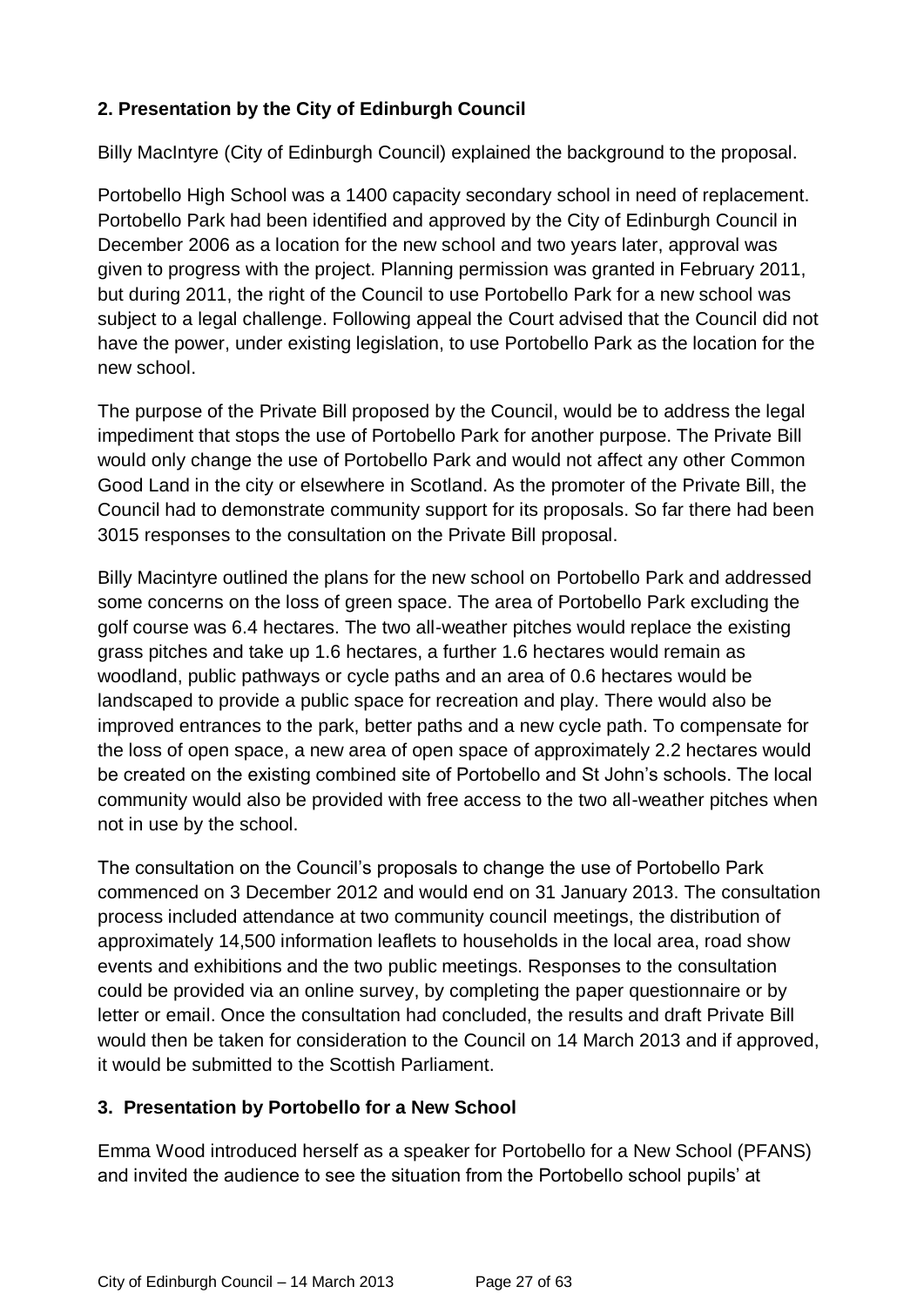perspective. A pupil at Portobello might think the following: that education was not important, if it was, they would not be forced to study in a run-down building; exercise was not important because if it was they would have proper sports facilities; they themselves could not be that important as the community should have provided a new school by now.

The Council did make young people feel important in 2004 when it announced that it would invest in a new school for them. The pupils were enthusiastic. Pupils had worked and teachers and architects had produced a fantastic design for a new school to be proud of. But eight years later, there was still no new school.

This was a question of justice. The Council could provide a whole range of state of the art facilities in Portobello Park for the whole community to access and not just confine generations of children every day in a building with no space for outdoor sports and recreation. Therefore, the matter was in the hands of the community. The Council was willing to pursue a Private Bill to give the community the school that it was entitled to, but only if the community demonstrated its support. The community needed to demonstrate clearly to its young people and their inspirational teachers that it valued their education by registering its view and giving the Council a mandate to act.

Rosemary Moffat introduced herself and explained that she had only recently become involved in supporting the proposals. She was extremely disappointed to find that 1400 school children and future generations would be denied their new state of the art high school in the Park. She could see that Portobello Park was barely used by the local community, there were only a few dog walkers at any time and there had never seen children or families using the park area for many years. The recognized "safe play area" for the children of The Christians and Magdalene were the grounds of Brunstane Primary School, which was the area which most children used for recreation.

She was very impressed with the plans for the new school, seeing that the plans included two all-weather sports pitches. This was of especial relevance, as Portobello High School had a special dispensation allowing them to opt out of the required two hours of physical education a week, due to having no on-site outdoor sports facilities. The addition of two all-weather sports pitches would allow the children their full two hours of physical education each week.

Building the school on the park would be a tremendous asset to the local community. As well as having a new school for current and future generations of children, the local community could play on the sports pitches, out-with school hours, use the new swimming pool and attend evening classes. The new sports pitches would encourage the local community to support the Portobello High School football and rugby teams, at home games. The new cycling path would encourage cyclists to use the area and the enhanced landscaping would encourage people to come to the park to see the school. The trees and shrubbery around the park border would make it a pleasant area for families and small children to spend time there.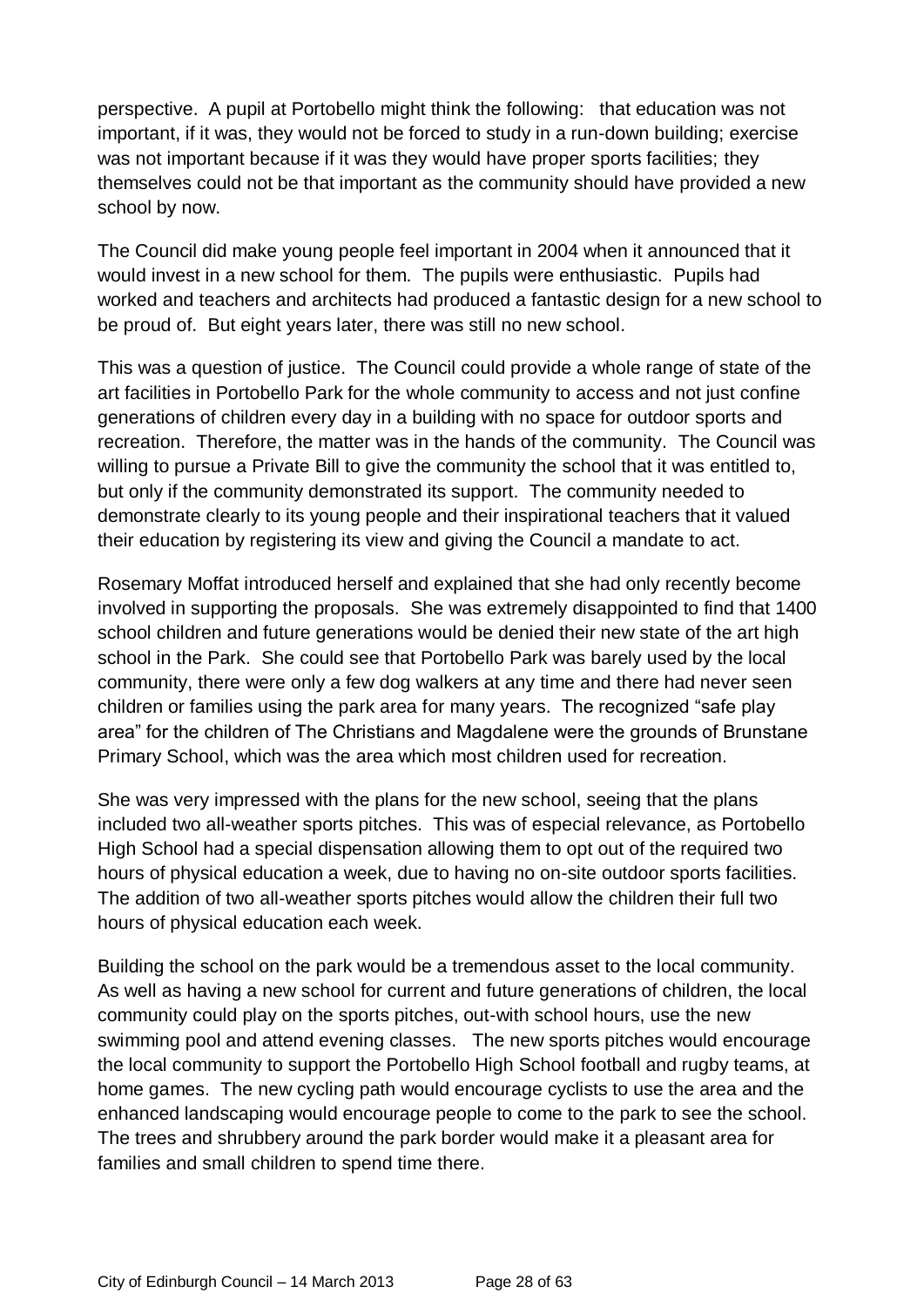The consultation gave people the choice to support 1400 children who would continually use the area and a building which would be an asset to the local community and could be used by the community during non-school hours. The alternative was to support a barely used park.

Sean Watters introduced himself and explained that he became involved in the proposed new school in 2006, when possible sites were being investigated. Various factors had been taken into account when finding the site for the new school. The best site for the High School was Portobello Park, in terms of size, location, facilitates and the environment. It was also the best site for the community.

The alternatives were much poorer. In respect of Baileyfield, the Council did not own the site, which meant there was no guarantee that they would be successful in their bid to buy it, therefore, it might not be a viable site. Even if it was acquired, the usable area was about the same size as the existing school site, therefore the mistake of 50 years ago would be repeated of putting the school on a site that was too small. Baileyfield could accommodate one all-weather pitch, but this would compromise the design and layout of the school. Although public transport links were good, Baileyfield was at the very edge of the catchment and access was not particularly good. Overall, this compared unfavourably with the proposal for the school in the Park.

Additionally, the proposal for Baileyfield would be starting from the beginning, it would take at least four and one half years to deliver the school and there would be an added cost of £5.8m. This would mean £5.8m less than for investment in other schools, such as St John's and St Crispins.

The problem with the other option of the existing site, combined with St John's, was that the site would be slightly bigger than Baileyfield, which would allow more scope for the design of the school, but it would still be undersized and could not accommodate the same facilities as the Park option. The Baileyfield option would also require the relocation of St John's, which was contrary to the wishes of the school community, would take longer to deliver and would be the most expensive option. It would cost £6.9m more and take 6.5 years to deliver.

The Park site therefore offered the best possible school, the quickest timeframe and at the lowest possible cost. It would be the best possible outcome for the local community. The proposals for the Private Bill should therefore be supported.

#### **4. Presentation by Portobello Park Action Group**

Stephen Hawkins introduced himself and his colleagues, Alison Connelly and Sheila Coventry. He explained that they were representing some the views of the many people who believed that a new school could be provided without the need to build on the common good land, resulting in the loss of valuable green parkland.

Portobello Park Action Group (PPAG) had never argued against the need for a new school building but only that it should not be built on Portobello Park. It was illegal to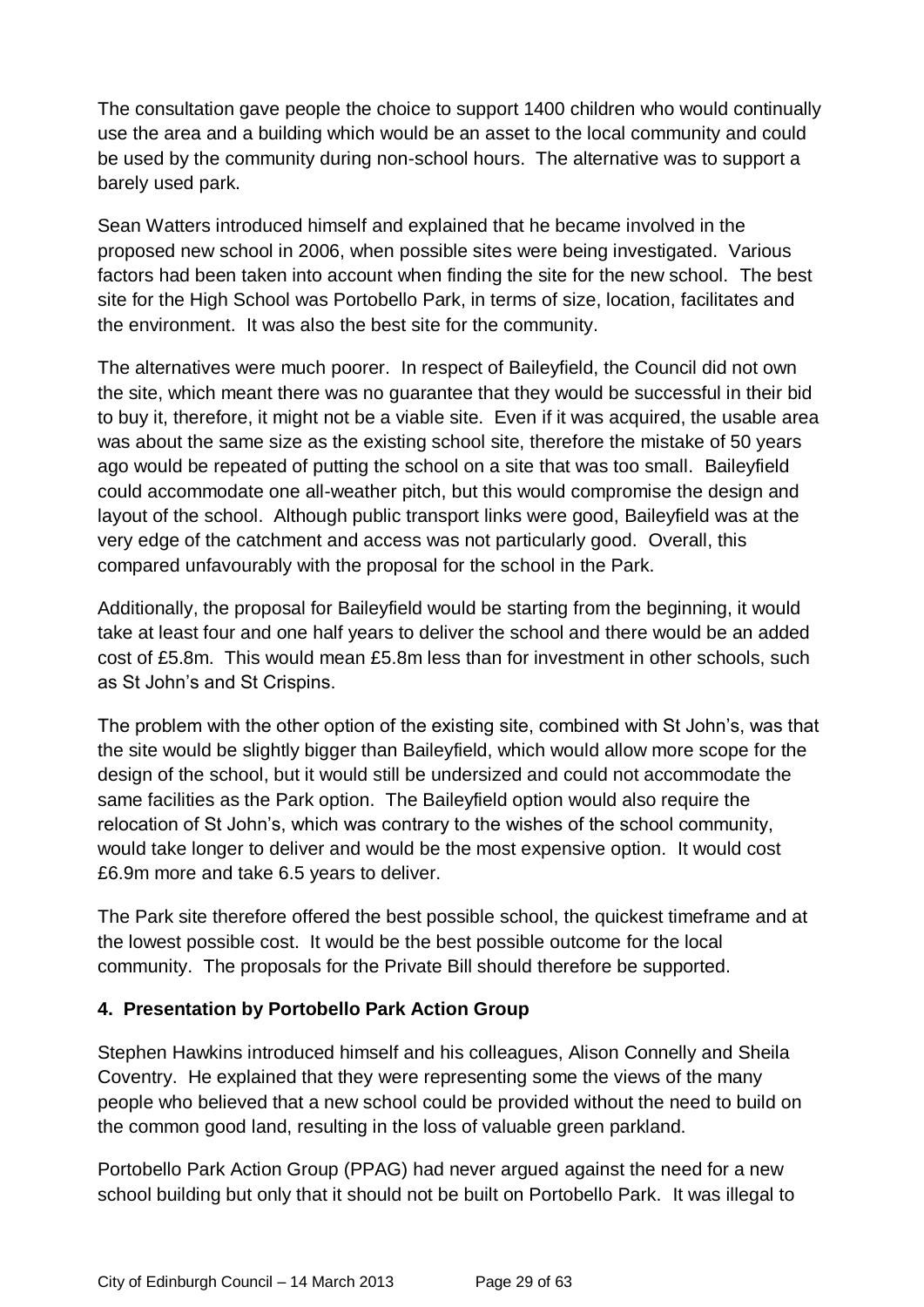build on the park as it was inalienable common good land. The Park was dedicated to be used as freely accessible parkland in perpetuity. Despite the Council argument, since the Park's purchase, it had always been inalienable common good land and the recent Court of Appeal judgement did not create a legal impediment; it already existed.

The Park was not the only option for replacing the school as had been shown recently by the Council, where sites ruled out in 2006 as unsuitable, were able to accommodate an urban school. The Council was now consulting on a course of action with no definite timetable or certainty of outcome. PPAG believed other options offered more certainty and could be delivered in a shorter timescale. It should be remembered how this situation came about. The Council said in 2008 they did not need to go to court. They had to go to court and precious years had been lost.

If this Bill passed into statute quickly and the Council said it could do this within a few months for £50,000 - the other Councils would follow a similar path. Why should Councils go through years of community turmoil, as had happened in Portobello, if there was a cheaper, quicker method? So councils were following very carefully any procedural precedent which was established, in this attempt to circumvent common good protection.

However, the law surrounding common good assets was not clear and as this was the first known instance that a Private Bill was supposed to be used to circumvent common good legislation, Parliament would be very careful when considering the area of arcane and ancient law. Therefore, it was impossible to know how long the passage of a Bill would take or if it would ultimately succeed.

So, why go through this process when the Council prided itself on its innovative approach to confined urban school sites, whether that was a rebuild on site including a decant, or a completely new school where most sports needs were met by a multi- use games area and indoor facilities? Why, in Portobello was there a need to lose a Park to gain a school?

It was illegal to build on Portobello Park. The contribution to peoples' physical and mental well being by urban open spaces for people, over the whole of their lives, was well documented. The original Act required the creation of this park to be used for recreation purposes in perpetuity. Common good assets belonged to the people and the Council was only the custodian of these, so it should not take them for its own statutory duties or in the interests of one section of the community. This point had been made at the start of 2006 at the meeting in St Mark's Primary School, but this was not considered. It was feared that seven years later, nothing had changed in the Council's approach to developing Portobello Park and it was intent on following another contentious course of action with no certainly of achieving its aim.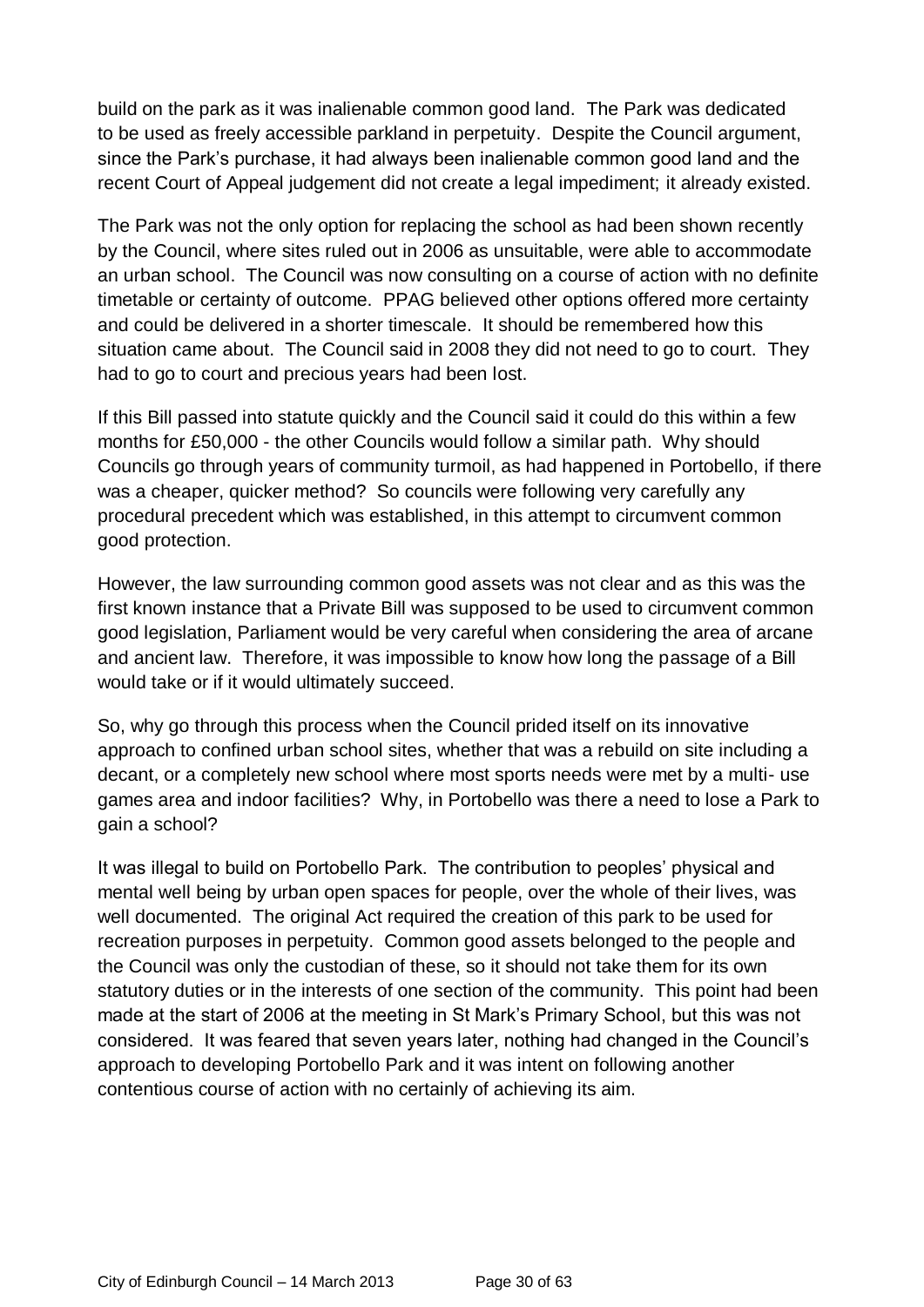# **5. Questions and Answers**

Colin Mackay invited the audience to ask questions of any representatives of the Council or of the two groups, Portobello for a New School or Portobello Park Action Group, and he explained how the questions would be answered.

**Question 1 -** How many of the officials had children about to go to High School or were in S1?

# **Answers to Question 1 (Portobello for a New School, Portobello Park Action Group and Children and Families)**

(PFANS) Most of the parents had children at secondary school, but the actual number would have to be checked.

(PPAG) They were not sure how many of the parents here had children going to secondary school, but there was a considerable number.

(PPAG) The Council seemed to be discouraging the use of the park. The two football pitches used to be well used.

Children and Families (C&F) The Council had had an audit of the use of the park undertaken in 2009 which concluded that the park including the football pitches were not well-used. One running event had been disallowed on health and safety grounds.

**Question 2 -** The panel members should keep to the topic. Was there any evidence that other councils would follow Edinburgh's example in pursuing a Private Bill and would affect other Common Good Land in Scotland?

# **Answer to Question 2 (Portobello Park Action Group)**

Legal advice had been confirmed that was taking place. Hawick News also said that a Borders' council was pursuing a Private Bill.

**Question 3 -** What was the original legislation which stated that Portobello Park should be used for recreation?

#### **Answer to Question 3 (Children and Families)**

The Park land was owned by the Council in "quasi trust" as it was Common Good Land. Legislation from 1973 specified that the land could not be disposed of without the consent of the Scottish Government. The government was now stating that the land could not be used for any purpose. The Council had obtained joint legal opinion in 2008, which indicated that Portobello Park could be used for building the new school. However, in 2011 this had been subject to a legal challenge. Following appeal, the Appeal Court advised that the Council did not have the power to use Portobello Park as the location for the new school. The Council had to decide on the best option and were now taking a Private Bill to the Scottish Parliament to address the legal issues and allow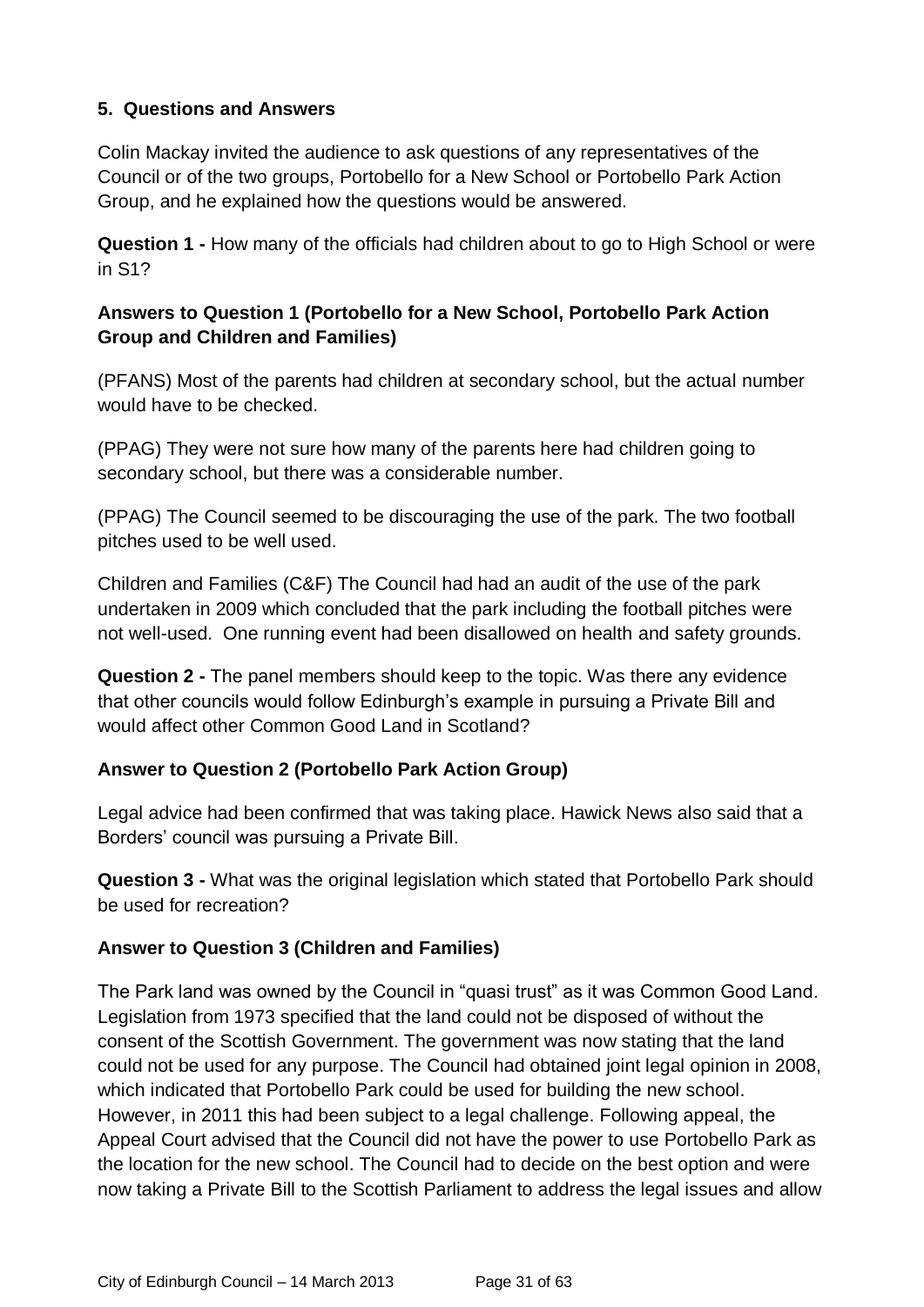the use of Portobello Park as the site for the new school. This would not affect the common good in Portobello.

**Question 4 -** What specific act was being referred to when the burgh existed in the 1800's?

# **Answer to Question 4 (Portobello for a New School)**

The "common law "position would be the most likely legislation, which was applicable in the 1800's.

**Question 5 -** What type of park would you want on the site of the current Portobello High School, especially in respect of the play park?

# **Answer to Question 5 (Portobello for a New School)**

The park would have to complement the park, to provide a contrast with Figgate Park.

**Question 6 -** The existing school site was not suitable and the council had previously refused it. Therefore, why had there been a change of mind?

**Question 7 -** Was it not the case that any new park would not have "common good" status?

### **Answers to Questions 6 and 7 (Children and Families)**

The Council was committed to delivering the proposed new park space on the existing school site. It had already allocated £1m to the proposals and would not have done this, if this was not the case.

**Question 8 -** According to common law, the title deeds stated that building on Portobello Park was prohibited. The Council could sell the land, in which case, the burdens and conditions would apply. How then was it possible to go against the deeds and conditions in perpetuity and was this not contrary to legislation?

**Question 9 -** When considering the Private Bill, the Scottish Parliament would have to address the Land Reform Act. Therefore, what chance would the Bill have of passing within the necessary timescales?

#### **Answers to Questions 8 and 9 (Children and Families)**

The proposals would create about 2.2 hectares of land for recreational use on the existing combined sites of Portobello and St John's Primary School. It would not be necessary to change Scots Law. Feudal Law was abolished only recently and the law would not prevent the re-development of the park. The Scottish Parliament would consider the Bill in the normal manner and make a decision.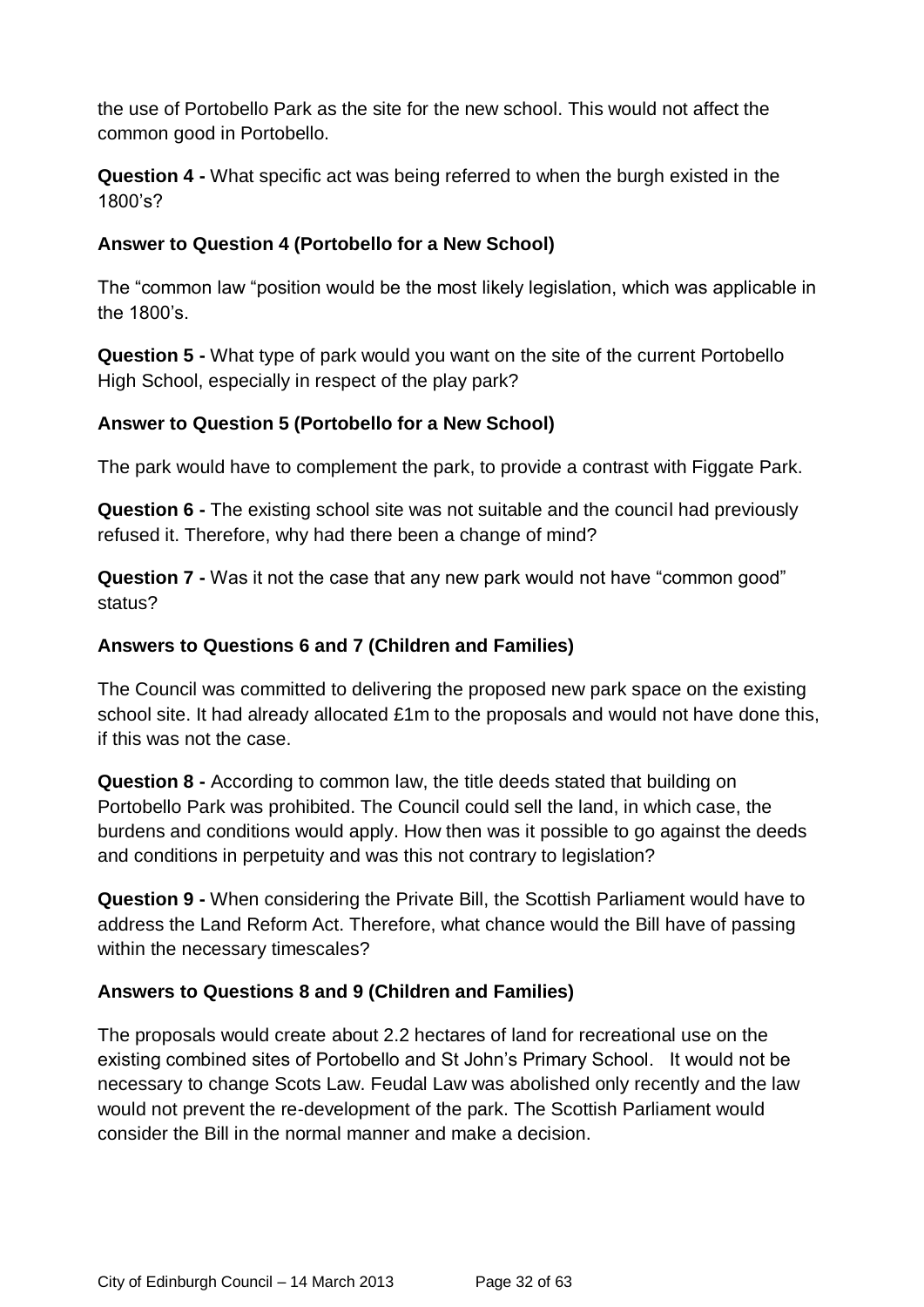It was unlikely that the passage of the Bill would create a precedent as the purpose of such bills was to overcome a legal impediment. It should be possible to process the Bill within the necessary timescales. This was an arcane law and the Scottish Parliament would only require making minor changes to legislation.

**Question 10 -** Since 1999, there had been twelve Private Bills in the Scottish Parliament. Of these, seven were concerned with infrastructure, there was no similarity with the proposed Bill and there was no evidence that this bill would pass within the necessary timescales.

#### **Answer to Question 10 (Portobello for a New School)**

Democracy allowed small groups of people to operate effectively and this Bill would give this to the residents of Portobello. Building the school on the park was the best option.

**Question 11-** A member of the public stated that they had one child in Portobello High School and one who had left school. However, they had first heard about the proposed new school when the children were in nursery.

# **Answer to Question 11 (Portobello Park Action Group)**

Regarding the length of time to build the school, if people had supported clarification of the legal position six years ago, then they would not be in this position. In respect of the issue of democracy, this should be used to check the power of the Council.

**Question 12 -** Discussions had taken place involving those supporting and opposing the proposals. There was now an opportunity to establish what the majority of people wanted. If the consensus was for the new school in the park, would the opposition accept the will of the people?

#### **Answer to Question 12 (Portobello Park Action Group)**

In a democracy, people had the right to follow their own opinion.

**Question 13 -** How would the outcomes of the consultation process be decided and how would the answers be analysed?

#### **Answer to Question 13 (Children and Families)**

The Council invited both those in favour and against the proposals to the meeting to ensure that all sides of the debate was heard. The results would be analysed by simply processing the numbers. At this stage, there had been 3013 responses. People would either support or oppose the proposals. The Council also wanted to seek peoples' views on the alternative use of open space.

**Supplementary question -** Why were children responding to the consultation?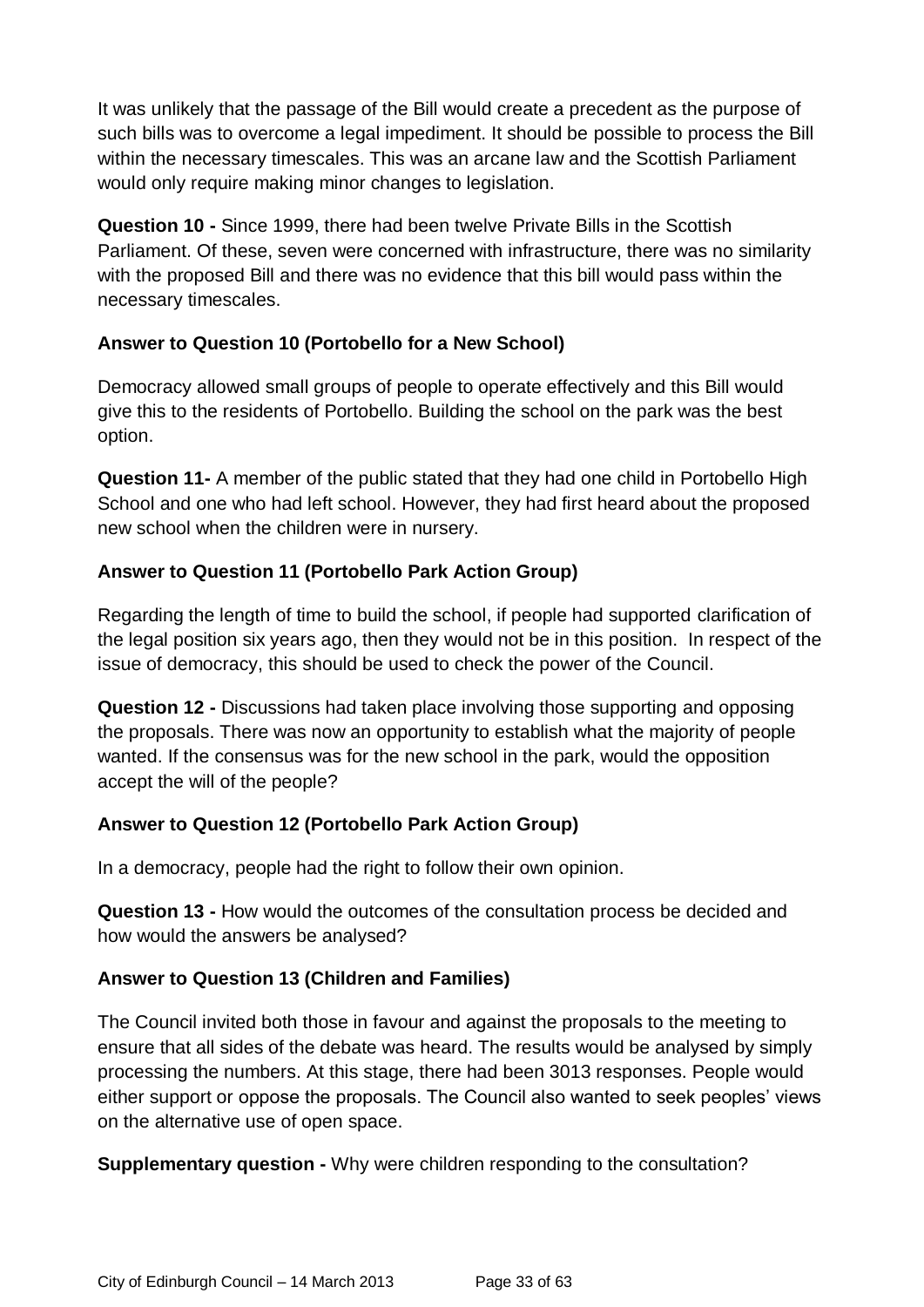# **Answer to Question 14 (Children and Families)**

There was no reason for them not to respond to the consultation. Children were as much part of the community as adults and there was no age bar for respondents. Similarly, during the planning process, there had been no set age criteria for any comments.

**Question 15 -** The Council seemed to be wasting money on the Bill. What was the cost of this?

#### **Answer to Question 15 (Children and Families and Portobello Park Action Group)**

(C & F) The exact figure was not known, but would be provided at the next meeting.

At this stage, in excess of £2m had been spent on the project mainly on delivering the design for the new school on Portobello Park. Of this £150,000 had been used to pay for the legal challenge. Both the Baileyfield option and existing combined site would be more expensive. The option for the new school in Portobello Park would be nearly £6m cheaper that the Baileyfield option and nearly £7m cheaper than the existing combined site.

(PPAG) The legal objections were raised at a comparatively late stage by PPAG, as it was necessary to wait until the planning application was processed.

**Question 16 -** A Private Bill had previously been approved by the Scottish Government to allow the National Art Gallery to extend into Princess Street Gardens. Therefore, a precedent did exist and it was entirely correct for the Council to pursue the Private Park Bill.

# **Answer to Question 16 (Portobello Park Action Group and Portobello for a New School)**

(PPAG) The work for the National Gallery actually took place underground, there had been virtually no objections and the work only involved a small piece of land.

(PFANS) The idea of a precedent for a private bill was not relevant, as all cases were considered on their own merits.

**Question 17 -** Will the responses to the consultation be considered on an individual basis or counted by household?

#### **Answer to Question 17 (Children and Families)**

The individual responses would be counted.

**Question 18 -** What was the most important factor for the success of the Bill?

#### **Answer to Question 18 (Children and Families)**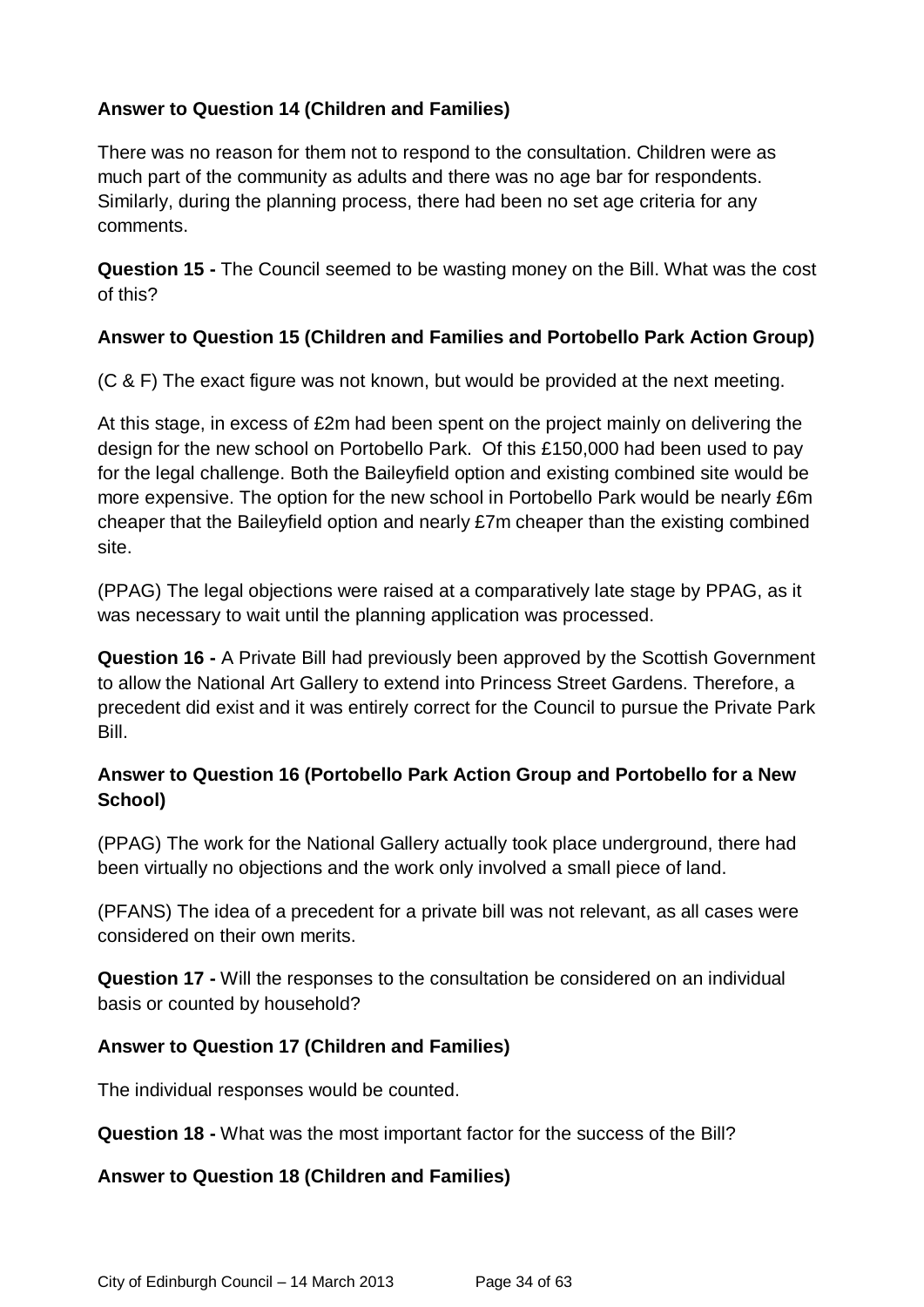The community demonstrating its support for the proposal would have a positive effect, as this would help the Council as the promoter of the Private Bill.

**Question 19 -** How could it be ensured that the respondents were real people and did not have multiple identities?

# **Answer to Question 19 (Children and Families)**

There were concerns about duplicate responses and measures had been put in place to identify any such occurrences. Respondents had been asked for personal details and the number of electronic responses would be checked against IP addresses. However, to date there had been no evidence of any abuse of the process.

**Question 20 -** Would the Council publish the actual detailed results of the consultation?

# **Answer to Question 20 (Children and Families)**

The Council was committed to publishing the consultation and there was no reason not to do this other than any personal details which respondents had provided.

**Question 21 -** There had been ample opportunity for those for and against the proposals to discuss the proposals. If the Bill was passed, would those opposed to it respect the will of the people?

# **Answer to Question 21 (Portobello Park Action Group)**

Those opposed to the Bill would respect the law.

**Question 22 -** If the proposals were supported by a significant majority of the population, would building the new school in Portobello Park not be in the "common good"?

# **Answer to Question 22 (Portobello for a New School and Portobello Park Action Group)**

(PFANS) "Common Good" was a very arcane concept and needed to be clarified. The local community should control how local assets were used.

(PPAG) The local community should decide on the proposals. There was a difference between "common good" in a general sense and "Common Good Land" in a legal sense.

**Question 23 -** When giving information, pupils at the school might have been given exaggerated information regarding the poor state of the school. If the school was so run down, why had it not been replaced before now?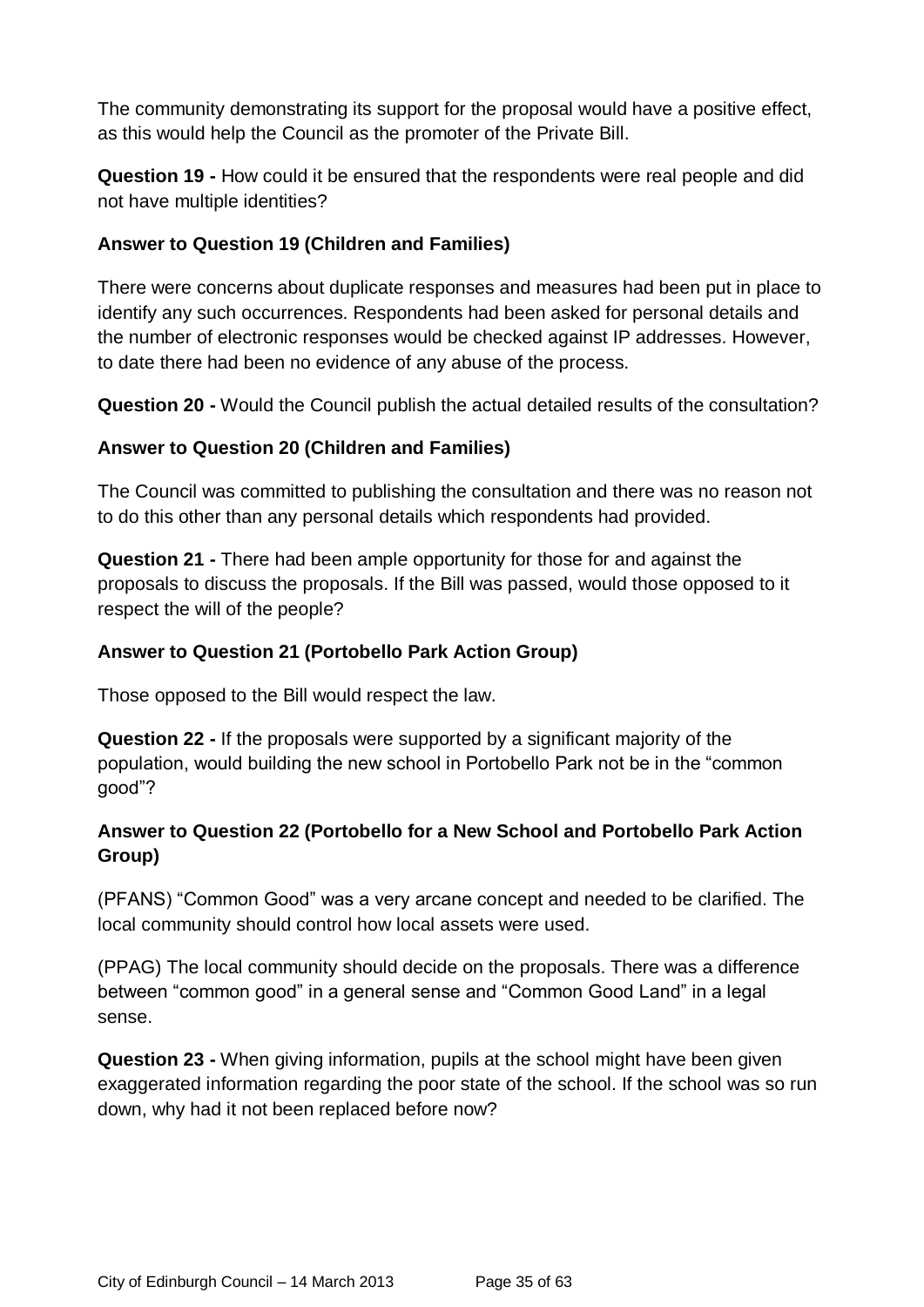# **Answer to Question 23 (Portobello for a New School and Children and Families)**

(PFANS) They had worked closely with high school pupils from all over Scotland, who were in a position to make comparisons with Portobello and other high schools. This had provided Portobello for a New School with the knowledge to make a valid judgement.

(C & F) Replacing the school was not in question, as conditions and suitability issues did exist. The Council had already had to invest money in the school to keep it operational. £2m had been spent in recent years, there had been a condition survey and money had been spent on maintenance and further investment was required.

**Question 24 -** What would be done to prevent children breathing in traffic fumes from heavy traffic, from the new school? Additionally, how much would it cost to pay to treat sick children who had breathed in fumes?

#### **Answer to Question 24 (Children and Families)**

The issue of traffic fumes had been considered as part of the planning process and there had been no problems identified at that stage. Significantly, the Baileyfield option could be worse in this respect.

**Question 25 -** Could the public use the school swimming pool in the holidays?

#### **Answer to Question 25 (Children and Families and Portobello Park Action Group)**

(C & F) When the all-weather pitches were not being used by the school they could be booked freely by members of the public. However, regarding the swimming pool, there were no plans for the use of this to be provided free.

(PPAG) Could this be clarified? During the planning process, the pitches were supposed to be accessible at any time. Now, this had changed to being "bookable".

(C & F) During the planning process, it was agreed that "cat flaps" would be provided to allow casual use. This would still be the case however the proposals now extended to allow the pitches to be formally bookable for free by members of the local community.

**Question 26 -** People under 18 were able to vote, however they would not be affected by the proposals. The community had to see that the process for the new school was fair and transparent. The houses next to Portobello Park had not yet received the information leaflets. Why was the focus on the school community and not on the households immediately affected?

#### **Answer to Question 26 (Children and Families)**

It was not the case that there was focus on the school community. There had been some issues with the distribution of the information leaflet to 14,500 households, as the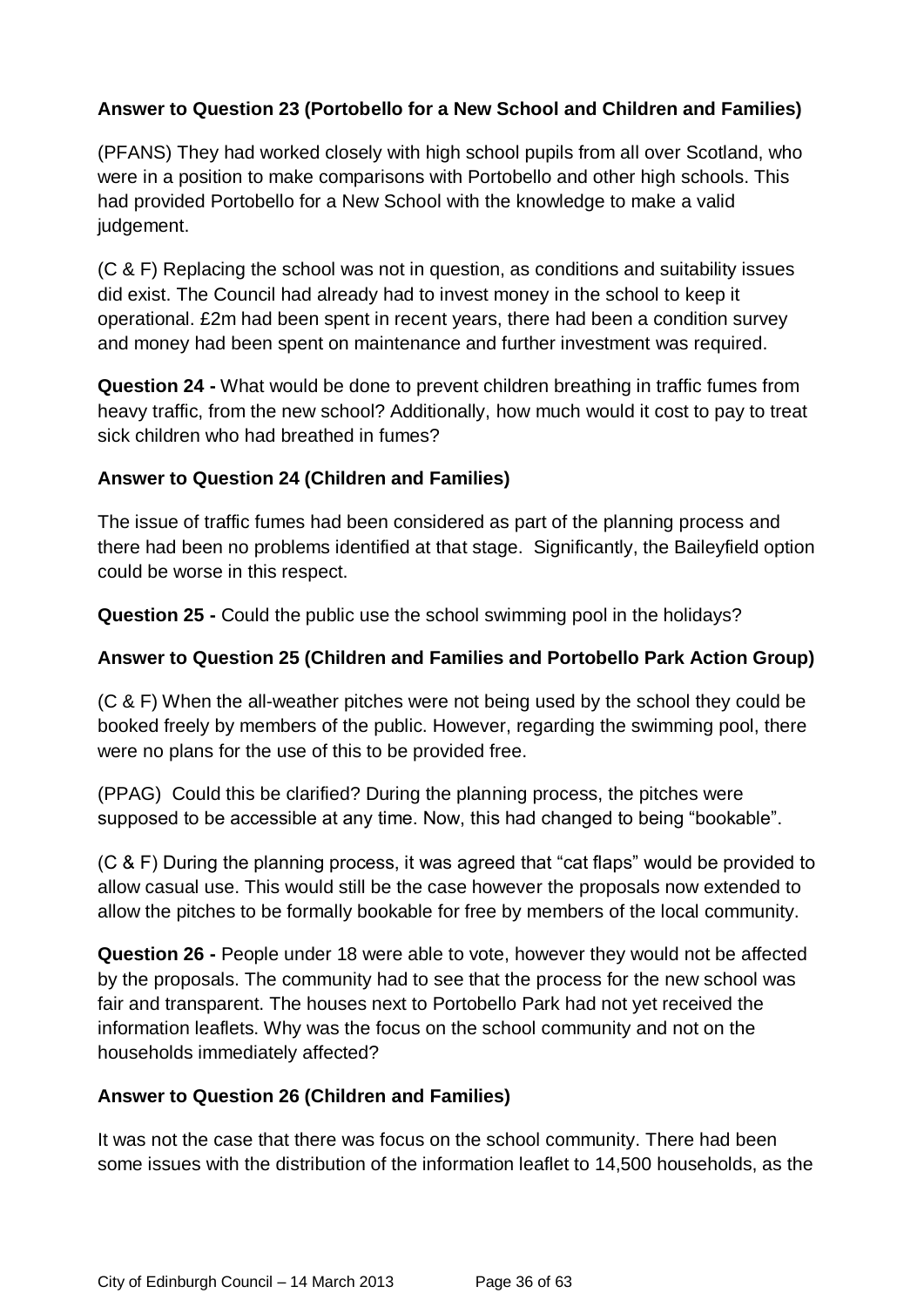company concerned was unreliable. However, the information leaflet would be redistributed by a company that was known and reliable.

**Questions 27 -** What action should residents take who wanted to support the Bill?

### **Answer to Question 27 (Children and Families)**

They should simply respond to the consultation, stating their views, as should those opposed to the proposals.

**Question 28 -** Regarding the response to question of democracy, were PPAG not totally out of touch with opinion in the community?

#### **Answer to Question 28 (Portobello Park Action Group)**

This was the type of unpleasant comments that PPAG have been subjected to.

**Question 29 -** Most of the parks in the area were well-used, but this was not the case with Portobello Park. If the new school was built on Portobello Park, would it really have a detrimental effect?

## **Answers to Question 29 (Portobello Park Action Group and Children and Families)**

(PPAG) It was not necessary to lose the park. According to the Council, in 2006, there would be no loss of open space. However, the Council changed its mind in 2010. If the Bill was passed, there would be a loss of revenue from the sale of the site.

(C & F) The sale of the existing site and the other options had been accounted for. Baileyfield would be £5.8m more expensive. Referring to the report of November 2012, £5.5m would be a good saving and would cover the entire Council contribution to a new St John's RC Primary School. The Council was encouraged by the 3015, responses from the community regarding the possible use of the space. Once all the feedback had been received, these responses would be taken to the Council.

(PPAG) PPAG thanked the Council for admitting that they were wrong in 2010 regarding the potential use of the existing site as open space.

**Question 30 –** In financially stringent times, the amount of public money spent was important. How much would it cost to process the Private Bill? Additionally, there was the cost of educating the increased number of children.

## **Answers to Question 30 (Children and Families)**

The Bill would cost about £60,000.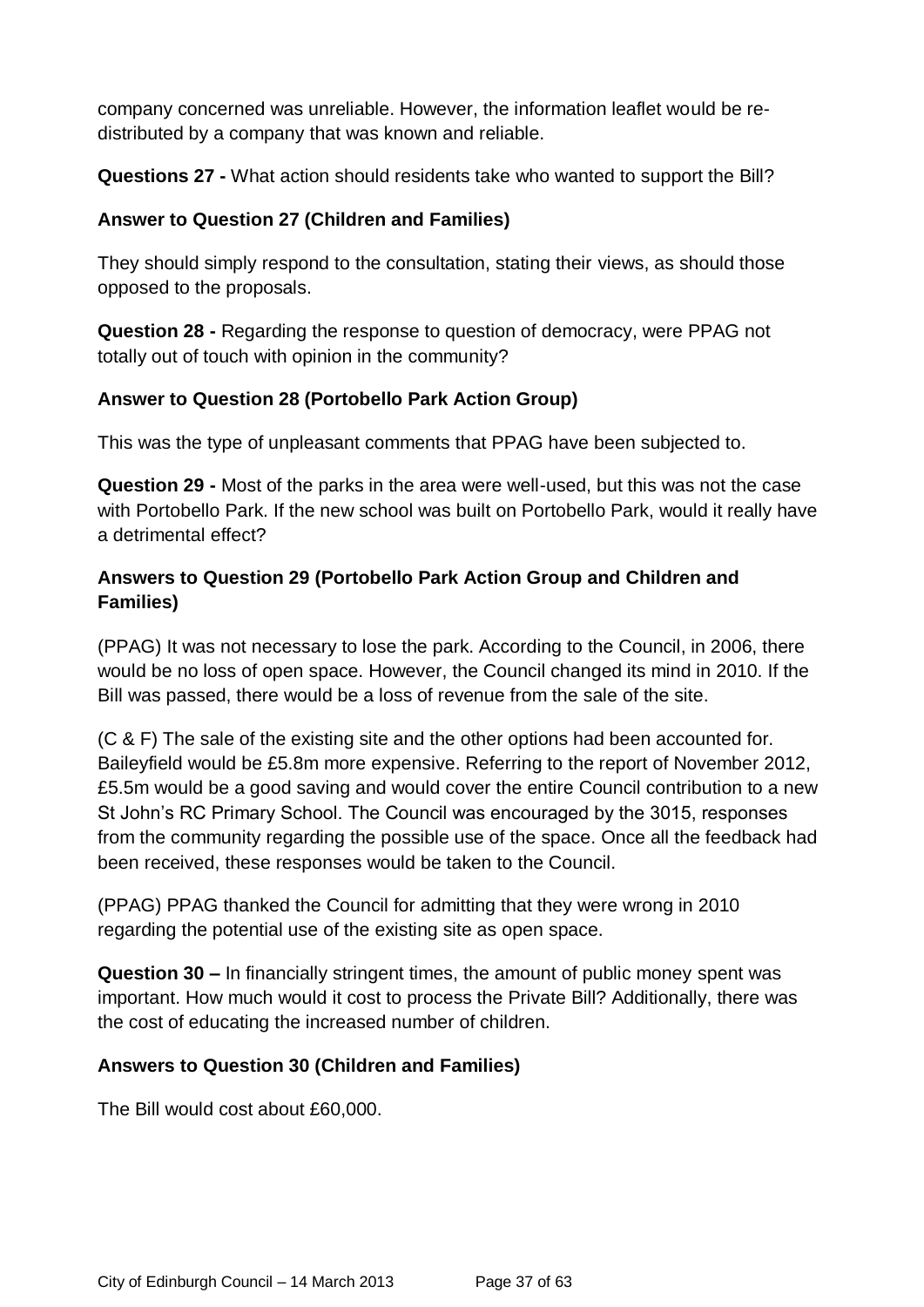**Question 31 -** A member of the public indicated that their house was located near St John's and they were concerned about the view. Would there be a new build or a building on the old structure?

## **Answer to Question 31 (Children and Families)**

The future of St John's RC Primary School depended on the location of the new Portobello High School. If the existing combined site was chosen, St John's would also have to move to a different location. In May this year, the Council would consult with St John's community regarding the replacement of the school and its location.

**Question 32 -** A member of the public stated that PPAG members said that their views should not be considered as they had only stayed in the area 20 years. They had seen the plans for the new school and they were outstanding. If the school was not build on the park, what space would be lost?

## **Answers to Question 32 (Portobello Park Action Group and Children and Families)**

(PPAG) It was never said that the member of the public in question should not have an opinion about the proposals.

(C & F) The internal space in the school building would stay the same. However, the site at Baileyfield was more constrained and the main loss of space would be external sports facilities.

**Question 33 –** There were concerns that parents would get their children to complete the survey to "skew" the results. What had the pro-school lobby done to encourage young children to take part?

## **Answer to Question 33 (Portobello for a New School)**

Children had not been prompted or encouraged children to complete the survey, to "skew" the results. However, they thought that secondary pupils and older primary pupils could make up their own minds about the proposals.

**Question 34 -** Why would the Council build on a Greenfield site when a brownfield site already existed?

## **Answer to Question 34 (Children and Families)**

Portobello Park was the best site for the school and a Private Bill was required to progress this.

**Comment -** If the Bill was passed and the new arrangements for the park were implemented, the public would take the shortest route across the golf course, this might not be safe for walkers and as a consequence, golfers would cease to use the golf course to the same extent. This had occurred before on greenfield sites.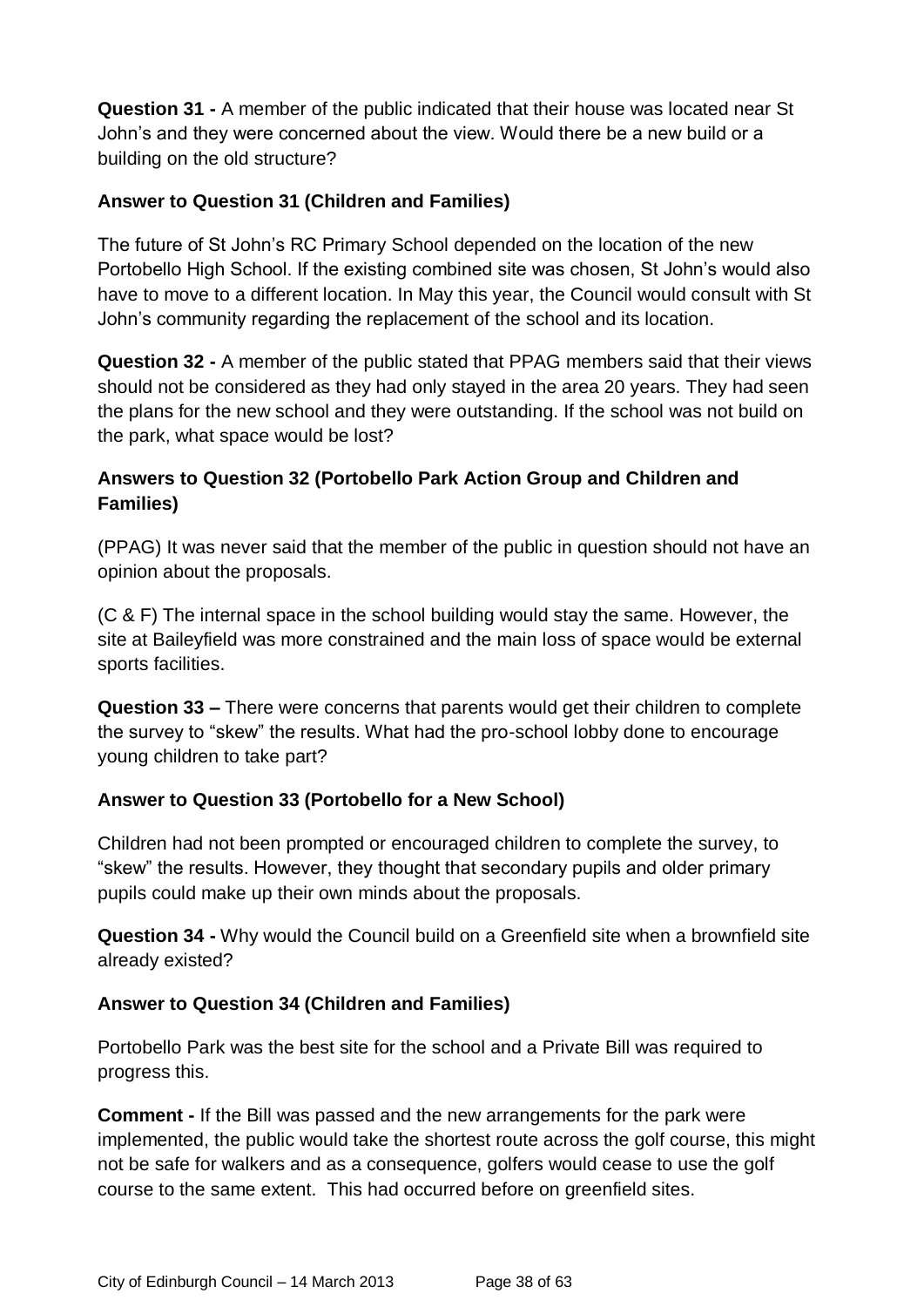**Question 35 -** Would there not be traffic congestion at the entrance to Park Avenue?

## **Answer to Question 35 (Children and Families)**

During the planning process, traffic in this area had been considered and no issues were identified.

**Question 36 -** What would the entrance to the school on Milton Road be like?

## **Answer to Question 36 (Children and Families)**

There had been no change to the original design of the school and in respect of the entrance, this could be seen in application in the planning portal.

**Question 37 -** Parents wanted the best education for their children. What choice did the panel make for their own children?

## **Answers to Question 37 (Portobello Park Action Group and Portobello for a New School)**

(PPAG) Parents should decide for themselves where they should send their children.

(PFANS) One member stated that both their children were at Tower Bank Primary School and would go to Portobello High School. Another indicated that both their children were in the High School and were receiving a good education.

**Comment -** This was a community focused consultation, which concerned parents whose children went to Portobello High School or would go in the future. Everyone was entitled to their views.

**Question 38 -** Were the plans for Boroughmuir High School regarded as being a success?

## **Answer to Question 38 (Children and Families)**

The final plans for the new Boroughmuir High School were not yet available. The proposed area for the new school was about one hectare which was smaller than the Council wanted. There was a choice between refurbishment or building a new school. Although this was a small site it was the only one available in the local area and the only sports facilities would be limited to a multi-use pitch on the roof. The proposals for Portobello were entirely different and Portobello Park was best site for the school. The school building, playground and car park would be approximately 2.6 hectares, however the overall site size including that allocated as pitches was still considerably lower than the Scottish Government prescribed requirements.

**Question 39 -** During the presentation, why had there been a total misrepresentation of the proposed building. According to this, the roof of the school was not the same height as the houses on Duddingston Crescent. This was not the case according to the plan.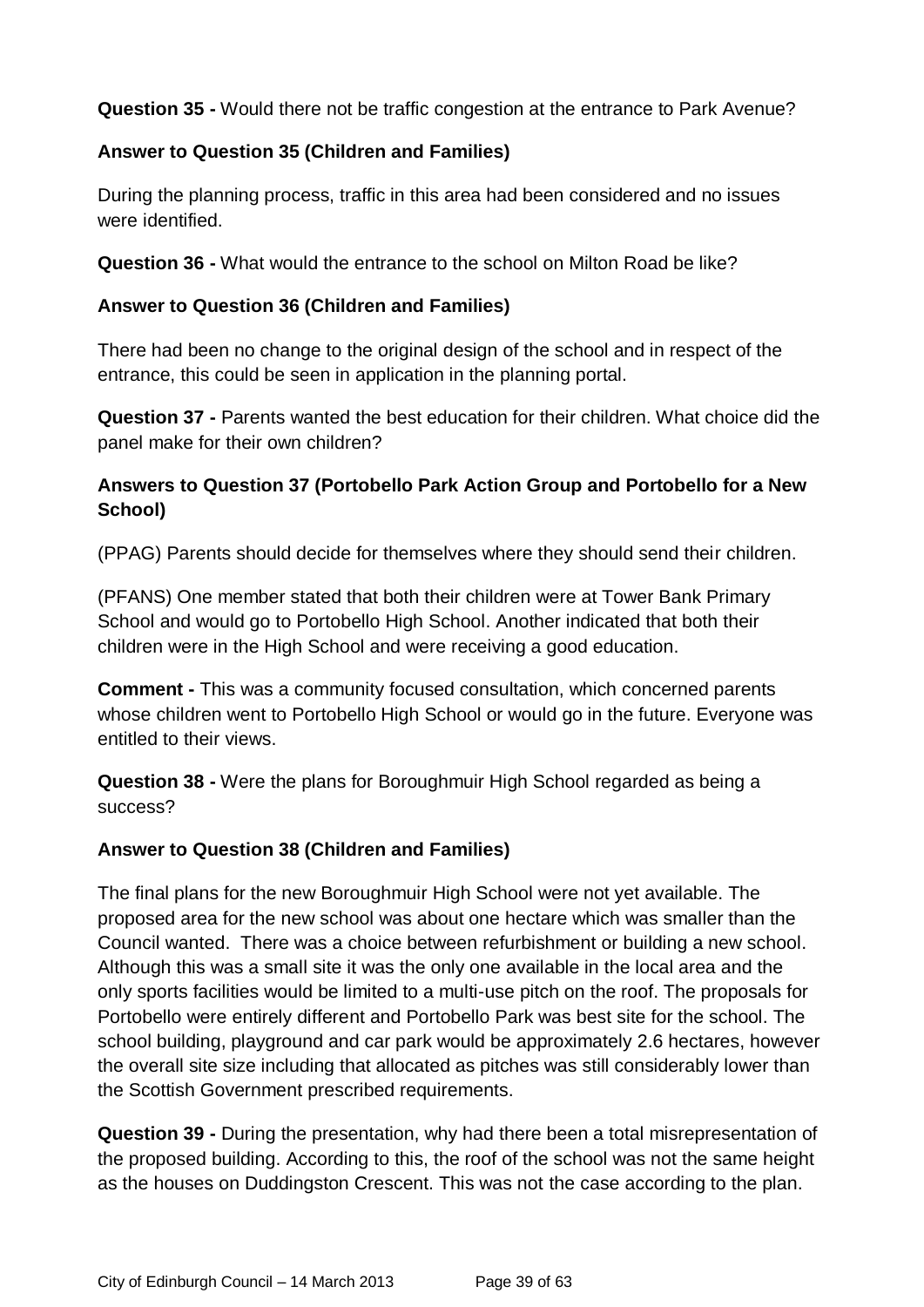## **Answer to Question 39 (Children and Families)**

The plans for the school shown in the visuals were accurate and were part of the planning application.

**Question 40 -** As a former teacher at Portobello High School, were members of the public aware that all the staff at the school were in favour of the new build in Portobello Park?

## **Answer to Question 40 (Portobello Park Action Group)**

There were other views in the community that should be taken into account.

**Question 41 -** Regarding the plan of the proposed site, could the location of the school be clarified?

## **Answer to Question 41 (Children and Families)**

The school building, playground and car park would be located towards the west side of the park. The new all-weather pitches would be replacing the park's existing grass football pitches and the lighting would make the pitches available in the evenings. The floodlights were nearer the height of the street lights.

**Question 42 -** What would happen when there was development of land that had not been taken over by the Council? Who would control the football pitches?

## **Answer to Question 42 (Children and Families)**

CEC The football pitches were controlled by the school. When the football pitches were not used by the school, they could be used by the residents.

**Question 43 -** Would the proposed new school not be too small, considering the increasing numbers of pupils as a result of immigration?

## **Answer to Question 43 (Children and Families)**

The capacity of the school had been considered in 2009. The school would accommodate 1400 pupils and this would take into account the increasing numbers of pupils.

**Question 44 -** Why should the public trust the Council to compensate for the loss of green space?

## **Answer to Question 44 (Portobello for a New School, Portobello Park Action Group and Children and Families)**

(PFANS) Portobello community was a formidable force and if there were any proposals to remove the park, there would be considerable opposition from the community.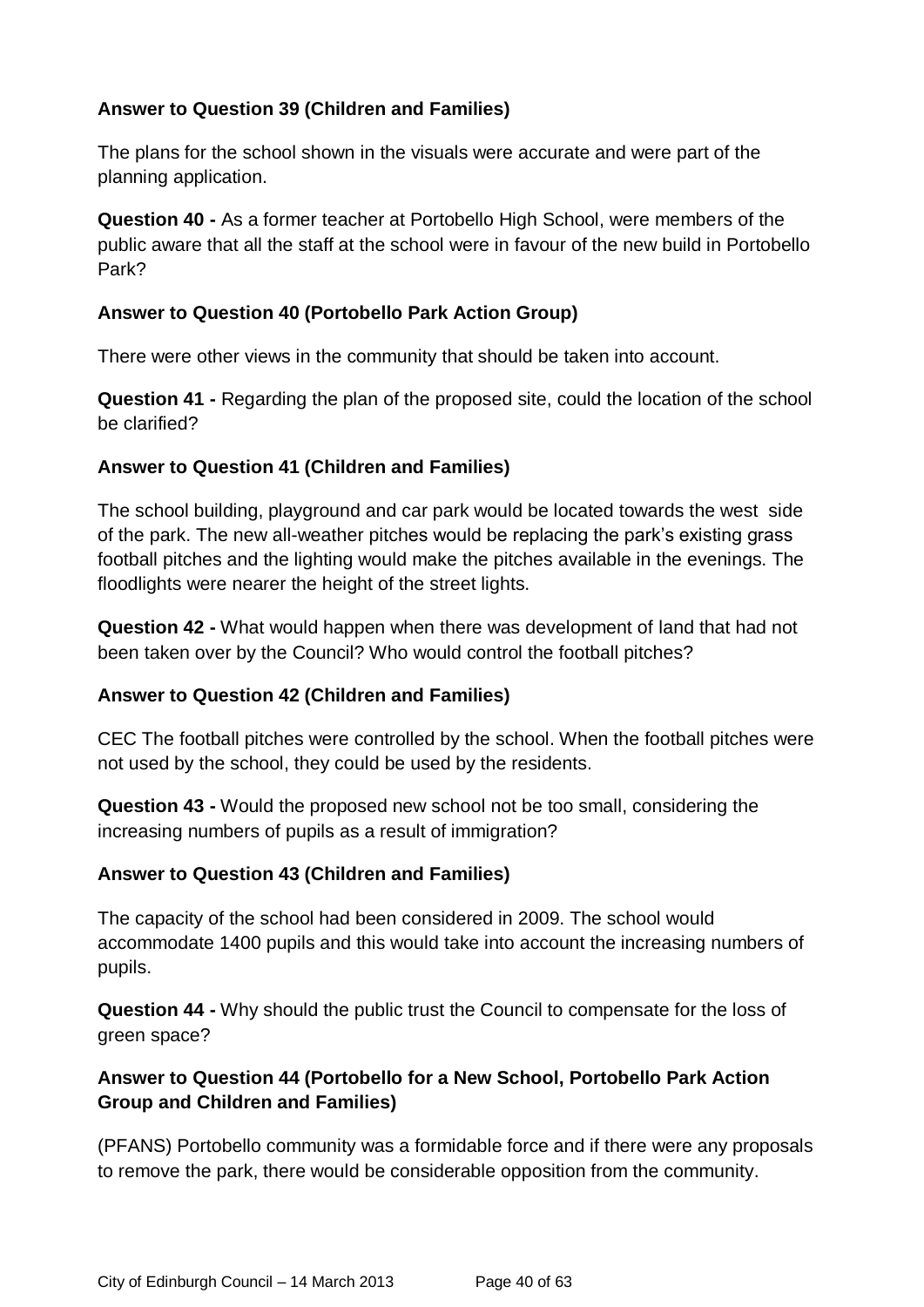(PPAG) In the past the Council had not always carried out what it had said it would as circumstances changed. Legislation had given the community Portobello Park for the common good and now the Council wanted to change that legislation.

(C & F) There had been changes of circumstance since 2010. However, if the community was concerned that the Council would not maintain its commitment to create open space, then it would have to go to find ways to further re-assure the community.

## **6 Closing Statement**

Colin Mackay. There had been numerous questions and comments and there would be another chance at the consultation at Meadowbank on 17 January to raise more questions and if necessary, get specific answers to questions from tonight. People should invite their friends to the consultation at Meadowbank. The consultation period would last till the end of January.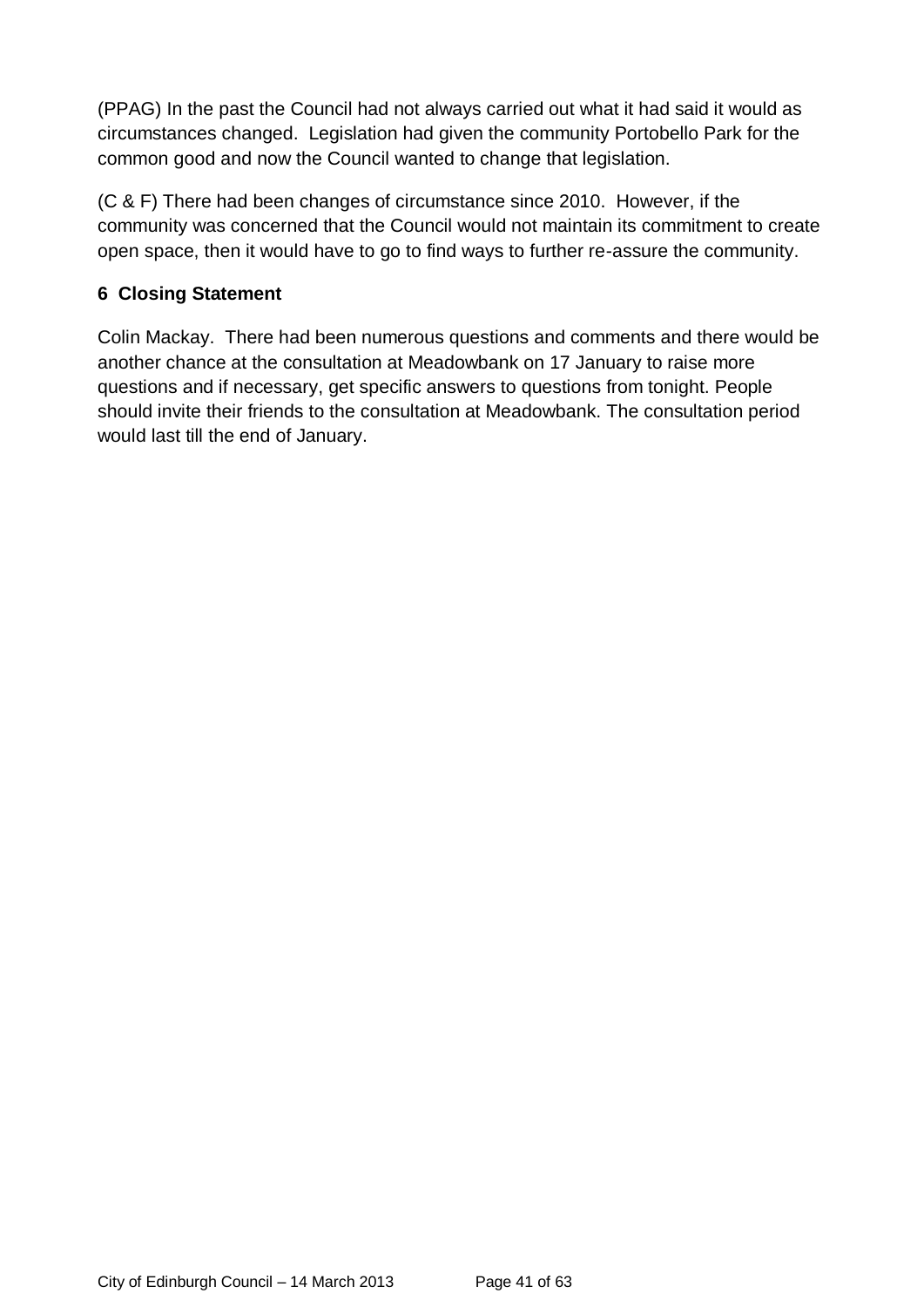

## **Record of Meeting**

## **Portobello High School - Consultation on Proposed Portobello Park Private Bill**

**Public meeting held on 17 January 2013, at 7.00 pm, in Meadowbank Sports Centre – Hall 2**

**Present:** approximately 300 members of the public.

**In Attendance:** Colin Mackay (Independent Chair), Councillor Paul Godzik (Convener, Education, Children and Families Committee), Billy MacIntyre, (Head of Resources, Children and Families), Iain Strachan (Acting Legal Manager, Corporate Governance), Scott Castle (Project Manager, Thomas and Adamson). Emma Wood, Rosemary Moffat and Sean Watters (Portobello for a New School). Stephen Hawkins, Alison Connelly and Sheila Coventry (Portobello Park Action Group).

## **1. Welcome**

Councillor Godzik welcomed everyone to the meeting. He stated that there had been a fantastic response to the consultation so far on such a vital issue and was looking forward to further contributions at the meeting.

## **2. Introduction**

Colin Mackay introduced himself and explained that he had been invited by the Council as an independent person to chair the public consultation meeting this evening. It had been arranged by the City of Edinburgh Council as part of the consultation on a proposed Portobello Park Private Bill with the aim of allowing the rebuilding of Portobello High School on Portobello Park. A series of presentations would be provided by the City of Edinburgh Council, Portobello for a New School and Portobello Park Action Group followed by questions for the panel from the public.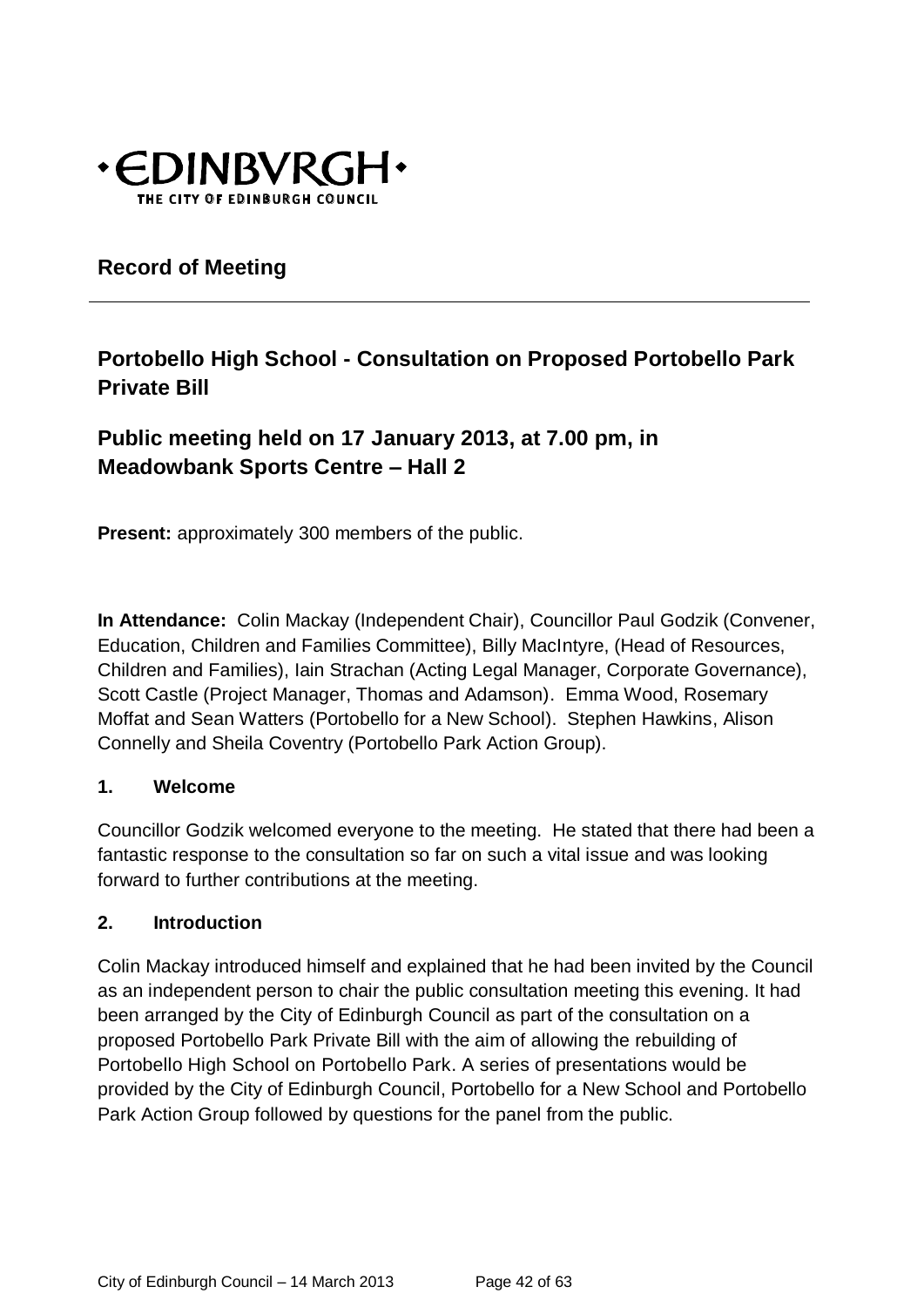## **3. CEC Presentation**

Billy MacIntyre (City of Edinburgh Council) explained the background to the proposal.

Portobello High School was a 1400 capacity secondary school in need of replacement. Portobello Park had been identified and approved by the City of Edinburgh Council in December 2006 as a location for the new school and two years later, approval was given to progress with the project. Planning permission was granted in February 2011, but during 2011, the right of the Council to use Portobello Park for a new school was subject to a legal challenge. Following appeal the Court advised that the Council did not have the power, under existing legislation, to use Portobello Park as the location for the new school.

The purpose of the Private Bill proposed by the Council would be to address the legal impediment that stops the use of Portobello Park for another purpose. The Private Bill would only change the use of Portobello Park and would not affect any other Common Good Land in the city or elsewhere in Scotland. As the promoter of the Private Bill, the Council had to demonstrate community support for its proposals. So far there had been 4,508 responses to the consultation on the Private Bill proposal.

Billy MacIntyre outlined the plans for the new school on Portobello Park and addressed some concerns on the loss of green space. The area of Portobello Park excluding the golf course was 6.4 hectares. The two all-weather pitches would replace the existing grass pitches and take up 1.6 hectares, a further 1.6 hectares would remain as woodland, public pathways or cycle paths and an area of 0.6 hectares would be landscaped to provide a public space for recreation and play. There would also be improved entrances to the park, better paths and a new cycle path. To compensate for the loss of open space, a new area of open space of approximately 2.2 hectares would be created on the existing combined site of Portobello and St John's schools. The local community would also be provided with free access to the two all-weather pitches when not in use by the school.

The consultation on the Council's proposals to change the use of Portobello Park commenced on 3 December 2012 and would end on 31 January 2013. The consultation process included attendance at two community council meetings, the distribution of approximately 14,500 information leaflets to households in the local area, road show events and exhibitions and the two public meetings. Responses to the consultation could be provided via an online survey, by completing the paper questionnaire or by letter or email. Once the consultation had concluded, the results and draft Private Bill would then be taken for consideration to the Council on 14 March 2013 and if approved, it would be submitted to the Scottish Parliament.

## **4. Portobello Park Action Group (PPAG) Presentation**

PPAG stated that everybody should be entitled to an opinion and their views treated with respect. They highlighted the following: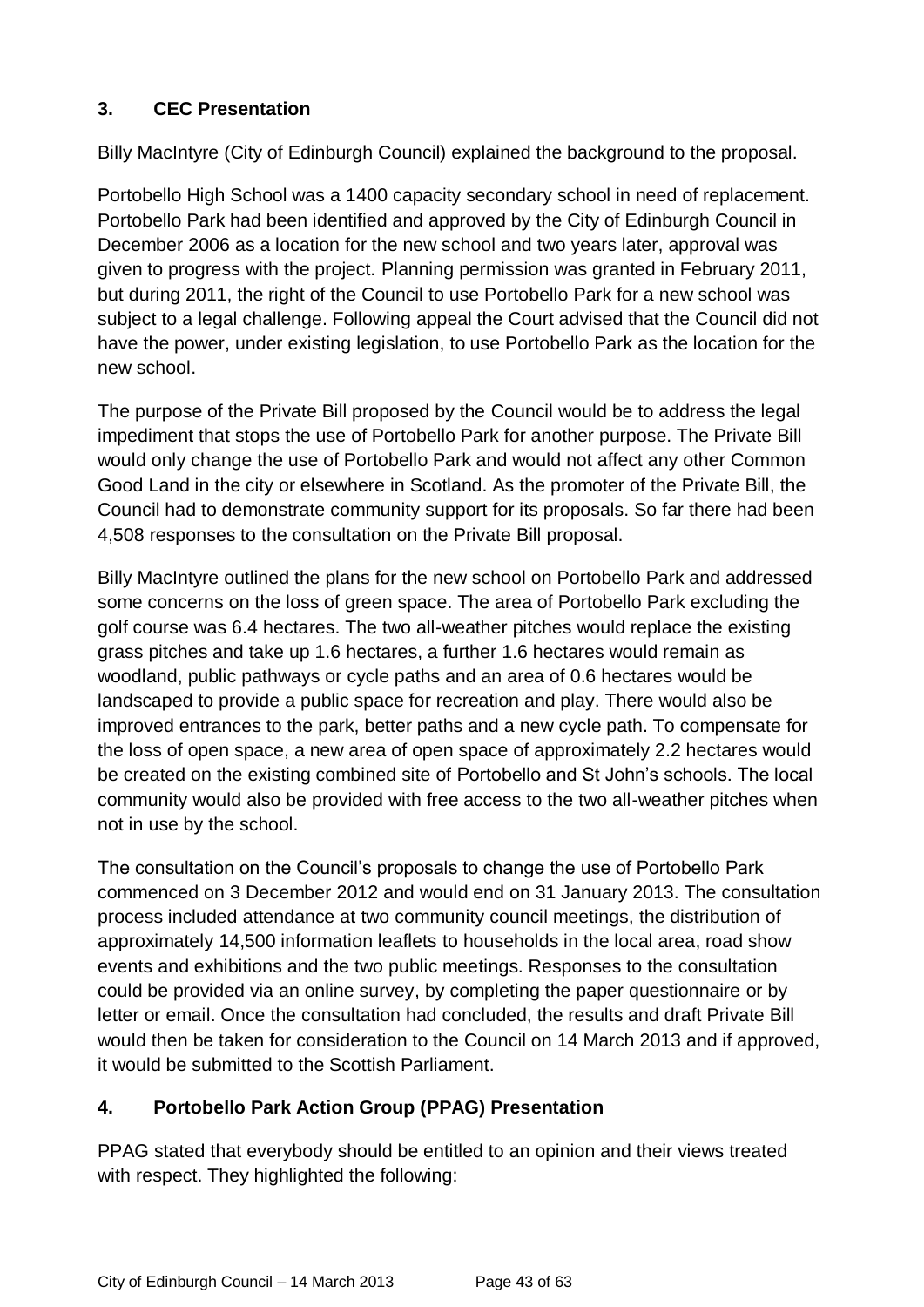- The school was needed but the park was the wrong location.
- It was possible to build a new school while retaining the park and the golf course.
- $\bullet$  It was illegal to build on the park.
- It was possible to build an excellent school on one hectare of land avoiding the use of Portobello Park. Developments at Boroughmuir and James Gillespie's had recently been agreed and were both been built on small sites.
- The preservation of green space was vital for physical and mental health.
- Portobello Park was next to a busy road and a golf course and these were unsuitable neighbours for a school.
- There was no guarantee that the proposed replacement park on the site of the current Portobello High School (PHS) would be sufficiently protected from future development.
- The close proximity of the proposed new school to the golf course could lead to children crossing and damaging the course.
- If the school was built there was a chance that the golf course would be removed for alternative development.

Concern was also raised that there were groups in the community that were underrepresented and that some residents had not received any information regarding the consultation. They expressed further concern about the accuracy of information articulated by the Council and highlighted that in the past the Council had changed their tactics constantly and may change again in the future.

In regard to the Private Bill it was explained that it could set a bad precedent for the future of Common Good land. There had only been 12 Private Bills through the Scottish Parliament in its recent history and those Private Bills had taken longer than the timescale indicated by the Council.

Portobello Park had been neglected recently but it was a fantastic space and with a little bit of investment could be restored for the good and health of the people of east Edinburgh.

PPAG concluded by stating that the Council had been untrustworthy in regard to Portobello Park and could not be trusted in the future.

## **5. Portobello For A New School (PFANS) presentation**

PFANS stated that indecision on the site of the new Portobello High School would affect the children of the school who could feel that their education was not deemed important enough to deliver on a new school. It was necessary that there was clear support for the Private Bill to give the Council a mandate to act.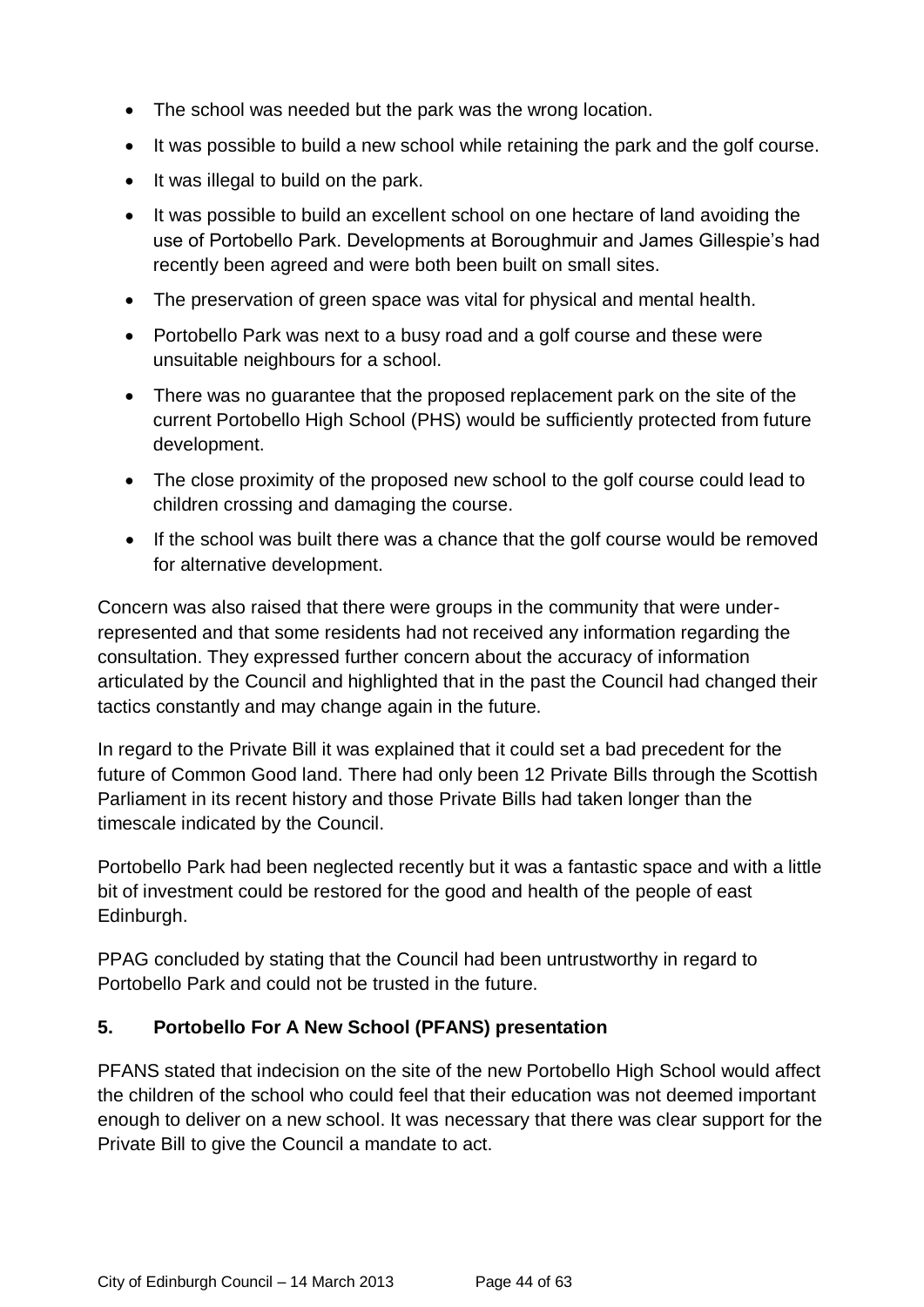Further details were given by a resident who lived near the park and had agreed to become part of the panel to make the views of local residents known. The park has been underused and many residents would prefer a better use for the park than its current use. The new school would provide great facilities for children day and night and many residents would use the school for the proposed facilities and night classes. The new cycle path would encourage cycling, the area would be generally improved under the Council's proposals and the building would be a well used asset for the local community.

In regard to the argument about the common good land been used it was stated that common good usages had changed over the years but there were schools such as Kingsland School in Peebles and Holy Cross School in South Lanarkshire that were built on common good land. These had been allowed to go ahead because the land would still be in public ownership and benefiting the community.

A Private Bill would be perfectly legal and the reason the process existed was because many existing laws have unintended consequences. A private bill would be specific and would not set a precedent. It would though require public support to be passed. If the consultation shows that there was strong support then there will be a very strong case for a private bill. A community were better placed to decide what was in their interests than three judges sitting in the Court of Session.

PFANS concluded that the best site for Portobello High School was Portobello Park. In terms of size, location, the facilities it could accommodate and the environment it could provide, no other site comes close. The Council's proposals were the best possible outcome for the community and PFANS would be supporting the Private Bill.

## **6. Questions and Comments -**

Colin Mackay as Chair, then invited questions or comments from the audience - firstly from those who had not attended the previous meeting. Questions, and answers from the panel members, in summary, were as follows -

**Q1** – There was an urgent need for a new school and the best possible school. If a significant majority supported the proposals would that make a difference to PPAG?

**Answer** – (PPAG) PPAG was not just three people, it had the support of many in the community. There would be a democratic process and points would be made for and against and PPAG would provide opposition to the Bill through that process.

**Q2 –** The Council had made a slick case for building on Portobello Park largely thanks to propaganda. Why do people have to pay £20 to register to voice their opinion at the Scottish Parliament? Surely this was undemocratic.

**Answer** – (Billy MacIntyre) The £20 registration fee was an issue of the Scottish Parliament and not something the Council could affect.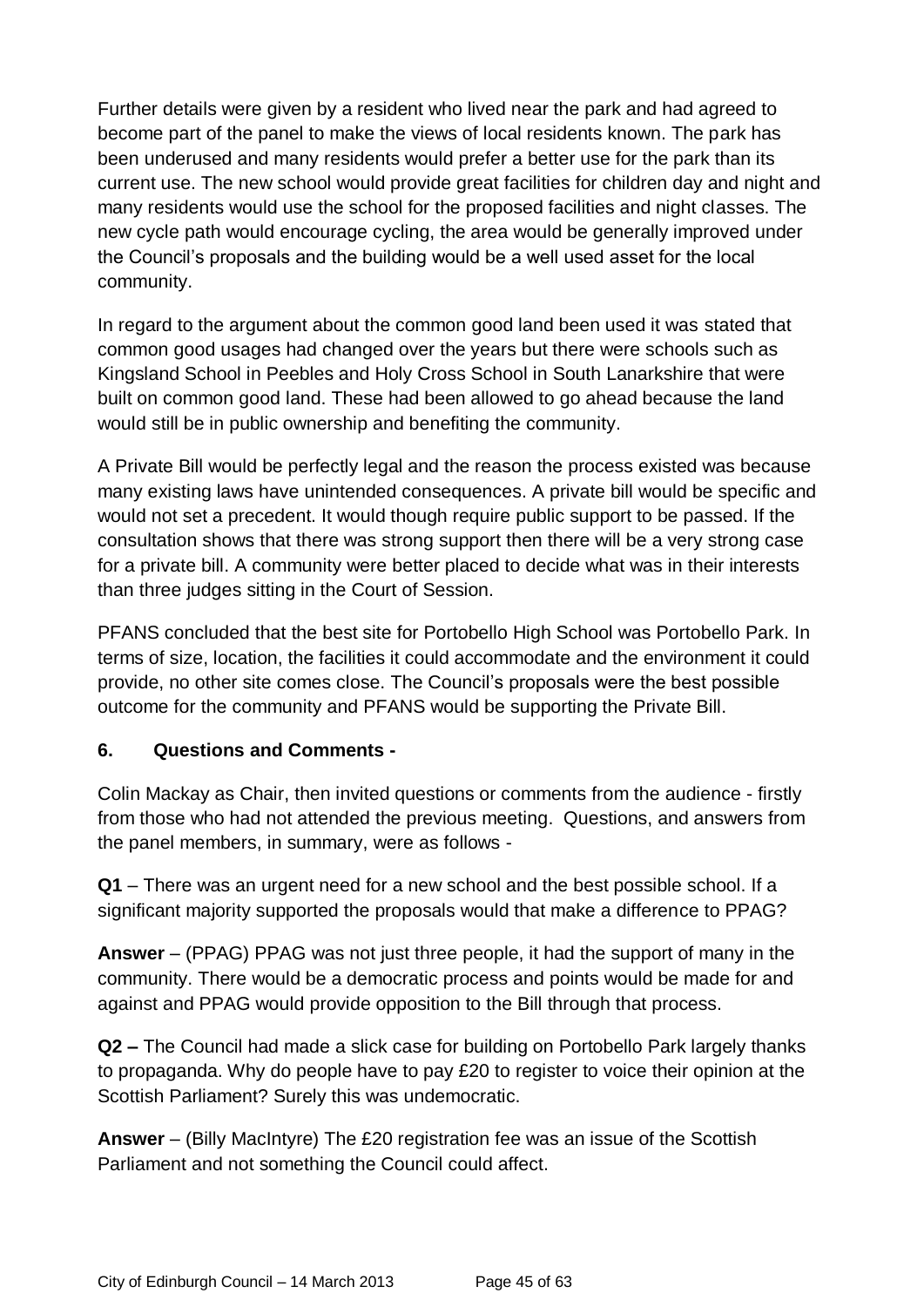The Council had attempted to provide the facts regarding costs to everybody and did not feel that it was propaganda.

**Q3** – Many public sector project costs spiral, how could we trust that this project would not be the same?

**Answer** – (Billy MacIntyre) The costs of the project had been evaluated by external cost consultants and there was a contract already agreed which covered the majority of the costs to complete the school on Portobello Park. All calculations allowed for inflation. The estimated construction costs for other options used cost metrics which were taken from the Scottish Government's guidelines on the cost of building new schools.

It is the intention that Portobello Park will remain common good land. As for the matter of trust, it is not the Council's intention to change the proposed park on the current school site. The Council intends to spend up to £1m and it would make no sense to then change the park to another use.

**Q4** – Why should children of Portobello High School not get the same privileges as those of Holy Rood High School? Why should they have to be decanted into porta cabins for years by not choosing the Portobello Park site?

**Answer** – (PPAG) We do support a new high school for the children of Portobello High School, it would just be on a smaller site than the Council's proposed location on Portobello Park. An excellent school could still be built on another location.

**Q5 –** What were the comparable sizes in pupil population between James Gillespie's, Boroughmuir and Portobello High School? Why were PPAG concerned about the Portobello Park site being located beside a road? Surely the Baileyfield site was beside a road?

**Answer**- (Billy MacIntyre) The capacity of Portobello High School was currently 1,400 pupils and the proposed new school would also be 1,400 pupils. The capacity of Bouroughmuir High School was 1,165 pupils and for James Gillespie's it was 1,150 pupils.

(PPAG) – Baileyfield site is not right beside the road, there is a separating embankment.

**Q6** - Were there any plans to increase the safety of pupils if the new school was built at Portobello Park? Had nobody realised that golf balls would be flying over the path? Were traffic and golf dangers allowed for within the site?

**Answer** - (Billy MacIntyre) Safety had been covered as part of the planning application and included a detailed traffic analysis. The Council was content that this was a safe site and details of the planning application could be found on the Council's website.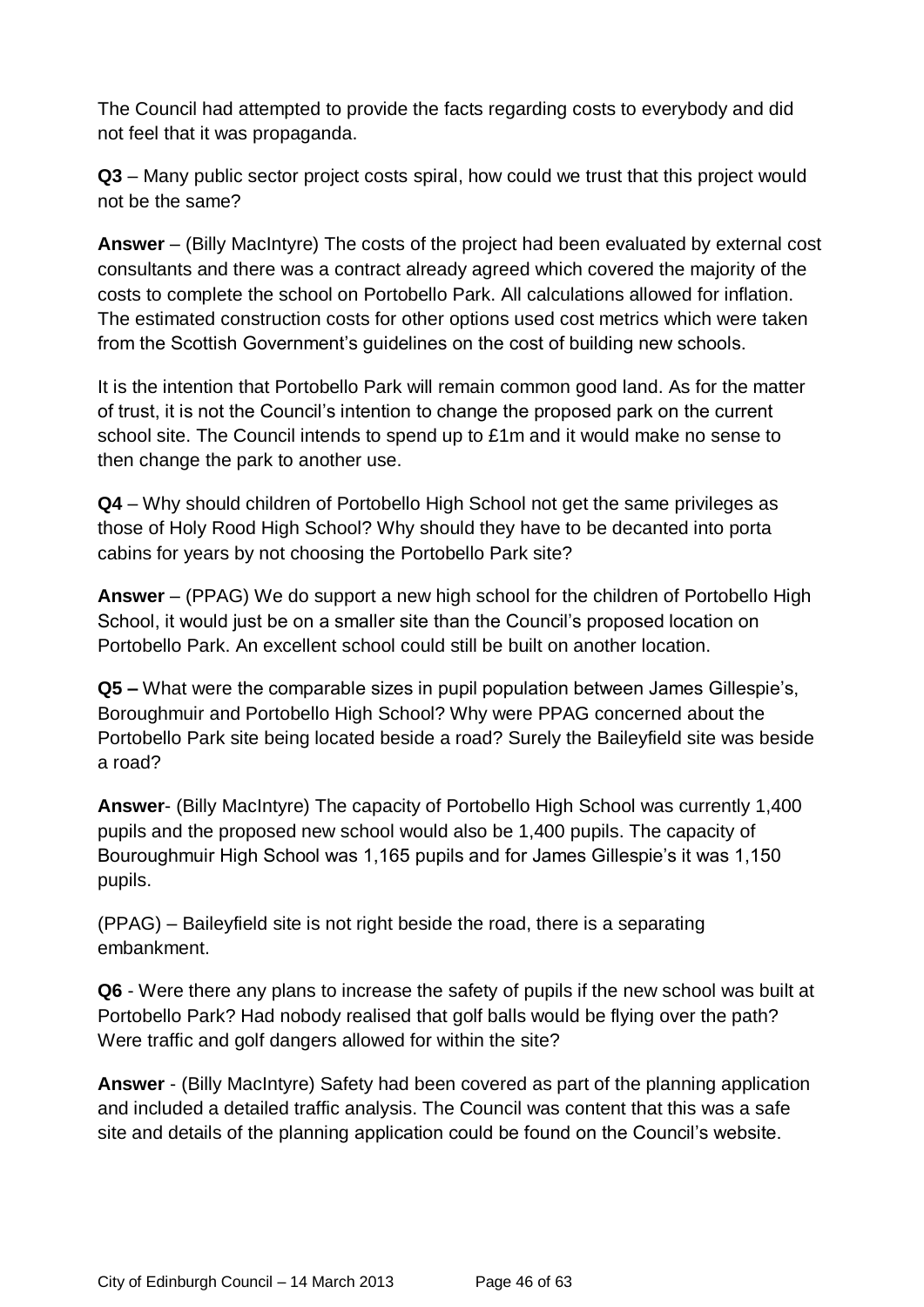**Q7** - (from PPAG panel member) Would golfers teeing off on the first hole be aiming at children?

**Answer**- (Billy Macintyre) There would be a fence to stop children from being hit. The path will also be tarred and lit.

**Q8**- What is the answer to elderly people who were losing green space?

**Answer** (PFANS) – A lot of different considerations had been made. The opinion is that it was not well used at the moment. There would still be five and a half acres with improved access and another £1m would be spent on a new park.

(PPAG) – I do not remember the fence in the planning regarding the path. We should be trying to preserve the park for the 1,400 children when they grow up. You do not have to be physically on the park to enjoy it either.

(Billy MacIntyre) – With the proposal we have attempted to improve and enhance the facilities on Portobello Park to ensure that it could still continue to be used in the future for what it is currently being been used for.

**Q9-** I am interested in hearing more about the positive aspects of having a school located next to a golf course?

**Answer** (PPAG) – Our issue is not with the school children walking across the course and damaging it, but instead to do with safety and the opinion of golfers who may be worried to tee off for fear of hitting a schoolchild. The benefits of having the school next to the golf course have been exaggerated; the current school was already close to the golf course and there was no golf academy.

(PFANS) - Walking across the golf course was not an issue because the route would literally lead to nowhere.

(Billy MacIntyre) – The golf academy idea had not been dropped and if a school was built on Portobello Park then this would be explored.

**Q10** - I am interested in the mental health aspects of green space. What are the Council's plans for the existing school site?

**Answer** – (PPAG) – We were told initially that there was no chance of the park being located on the current school site. We would like see any such parkland preserved forever.

(Billy MacIntyre) – We have looked at options as to how greater protection could be applied to the new park. Would Field and Trust status be supported by PPAG?

(PPAG) – Yes this would be welcomed.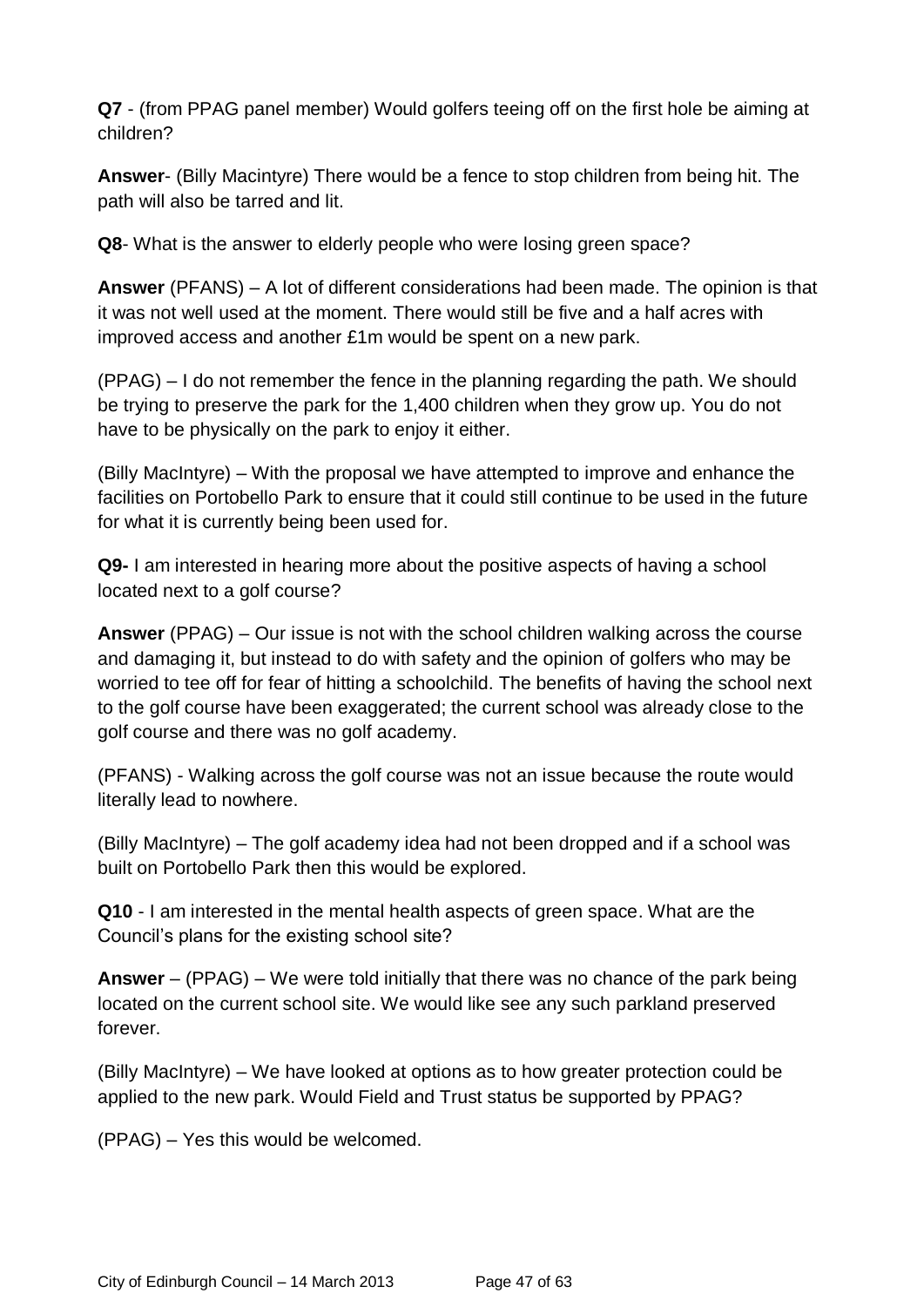**Q11 -** I was shocked by PPAG's comments about bullying. I had experienced bullying because of being from Rochdale.

**Answer** (PPAG) – I am initially from Halifax, I welcome anybody from the North of England.

(PFANS) – There has been poor behaviour from certain people. All this talk of bullying is simply a distraction from the real question though.

**Q12** – Could the School expand onto the golf course if necessary?

**Answer** (Billy MacIntyre) –The golf course is also common good land but definitely does not part of the Private Bill proposal.

**Q13** – Boroughmuir was the best state school in Edinburgh and it only had one pitch, the need for two pitches seemed to have been exaggerated.

**Answer** (Billy MacIntyre) – The teachers at Boroughmuir may disagree with one pitch being enough outdoor space. The proposed Boroughmuir School is an urban school and there was not sufficient space for any pitches other than a multi-use games area which we aim to locate on the roof.

(PFANS) – The open space would not just provide recreation in school time but after school. These facilities would be essential for parents who could not afford activities such as dance classes, etc.

**Q14** Were the council aware that the optimum size for a high school is little over half of 1,400. Why do they not build two schools - one on Castlebrae and one on the previous site? This would allow the city to be better prepared for demographic changes.

**Answer** (Billy MacIntyre) – No decision has been made to close Castlebrae High School. A combined school was considered as part of the options incorporated in the report to Council on 22 November 2012. The combined capacity for Portobello and Castlebrae would be 2100 so two 700 capacity schools would not be sufficient.

**Q15** – I am concerned about the capacity of the proposed new school, where would it be able to expand?

**Answer** (Billy MacIntyre) – Previously the school was going to be built to a capacity of 1,200, this had been increased to 1,400 and the Council are happy that this will be sustainable.

**Q16** Would the school still be fit for purpose in forty years?

**Answer** (Billy MacIntyre) – The school has been built to last a minimum of forty to fifty years. However, we do not know how schooling will take place in forty years; there may be less demand for physical schools.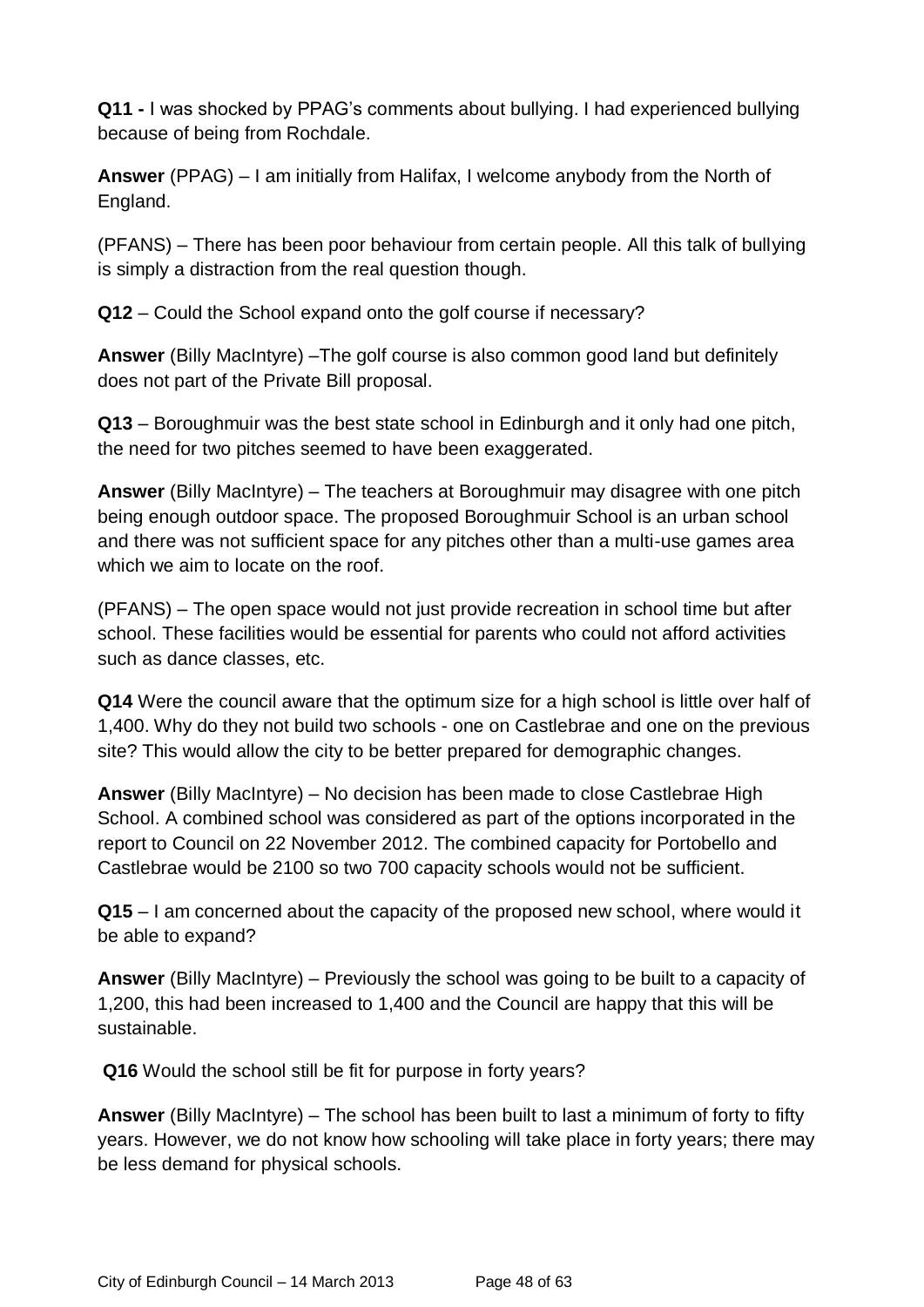**Q17** Could PFANS estimate what level of community support exists? Could the Council tell us if this would be enough for the bill?

**Answer** (PFANS) – We have been involved with lots of groups regarding plans and things they would like to do at the new school including children discussing what they would like in a new school.

(PPAG) - Many of the benefits would be delivered wherever the school was. There would only be marginal benefit from locating the school on Portobello Park.

**Q18** – Would the Private Bill path be quicker than building a school on another site? A Private Bill could take three years. If the school was built on another location, would the public still get use of facilities? How many children from outside the catchment area were currently at PHS?

**Answer** (Billy MacIntyre) – It would take far longer to build the new school in another location due to the need for the design, procurement and contract processes to be initiated then completed. Free public use of facilities would not apply in other locations; this was specific to the build in Portobello Park. Roughly 12% of students were from outside the catchment area, this equates to 150 students. [post meeting correction catchment data within schools is collated annually as part of the school census during September. As at September 2012, out of a school roll of 1,309 there were 321 pupils from outwith the catchment area or 24.5%.]

**Q19** – How were the Council going to verify that consultation responses were genuine?

**Answer** (Billy MacIntyre) – As is the case with any consultation of this nature, the Council would have to accept that responses were submitted by the person indicated on the submission. However, checks would be done to eliminate any duplicate submissions, any incomplete addresses and any responses from outside Edinburgh. Further checks were being undertaken including checking IP addresses for online submissions and checking data against the electoral roll.

**Q20** – What do you dream of when you think of a perfect school in Portobello?

**Answer** (PPAG) – A school with an exciting space in the heart of the community.

(PFANS) – A school on Portobello Park.

(Billy MacIntyre) – The proposed fantastic Portobello Park design.

**Q21** – Would there be other channels through which views could be aired?

**Answer** (PFANS) – The Private Bill was the last attempt to build a school on Portobello Park

(PPAG) – In agreement on this with PFANS.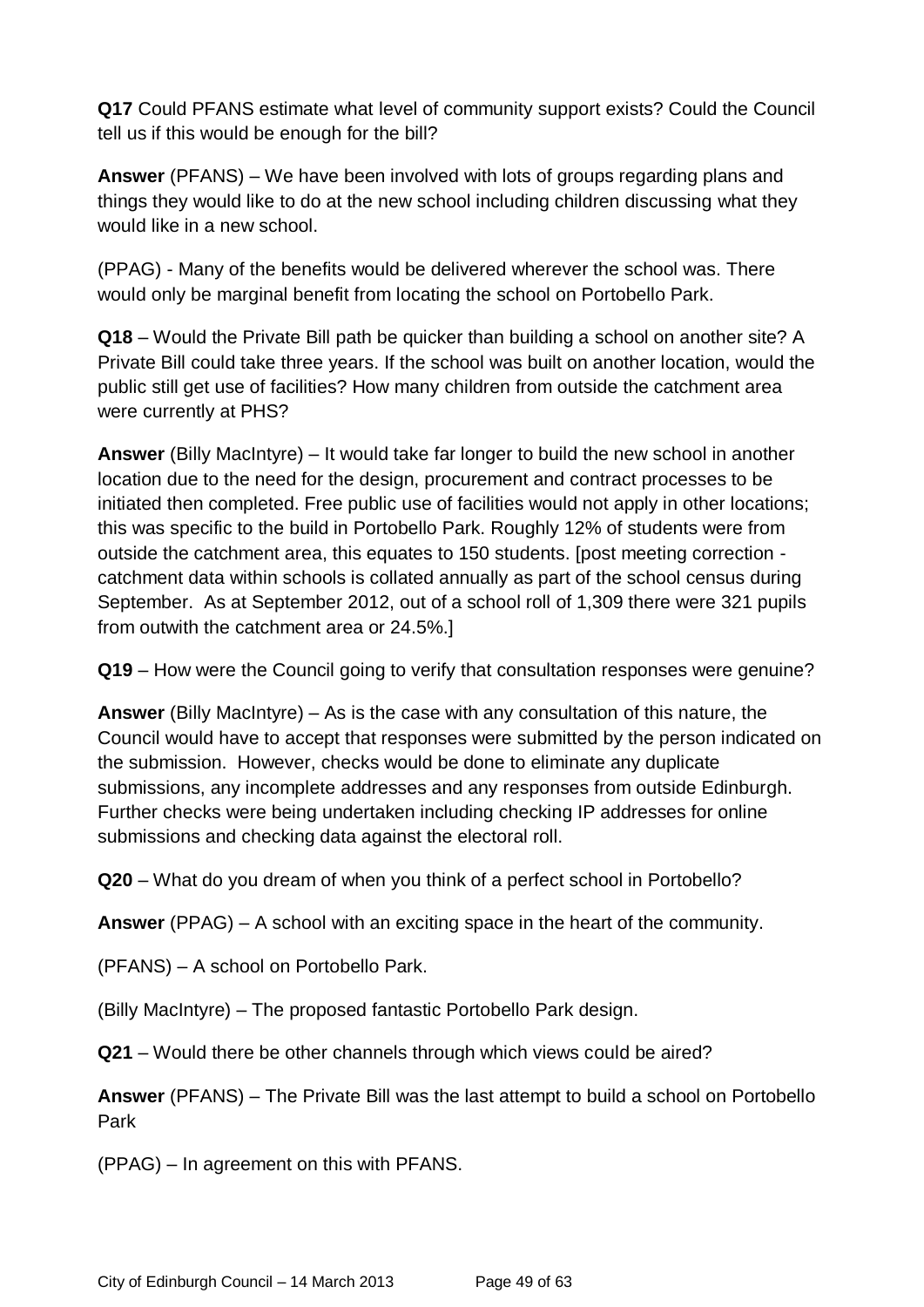**Q22** – In the absence of a referendum, how will the Scottish Government know the will of the people?

**Answer** (PFANS) – the whole point of this consultation is to gauge public opinion.

(PPAG) – The Council is not a neutral body; they were using the consultation to promote their side of the argument.

(Billy MacIntyre) – The consultation is on the Council's proposal. Each member of the public is free to make a decision through the consultation and the process to either support the council proposals or not and the overall outcome would provide the Scottish Parliament with the view of the community.

**Q23** - When would a new Portobello High School be built?

**Answer** (Billy MacIntyre) – If the Private Bill went through on the estimated timeframe it would be completed in January 2016.

**Q24** - I would like the Council to produce the statistics about the use of the park. I think that the park was well used.

**Answer** (Billy MacIntyre) – The statistics were available in an audit of the usage of the park which was included in a report that went to a full Council meeting in March 2009; independent consultants were used to undertake that audit.

**Q24** - How can people make an informed decision when they do not have information about the other sites?

**Answer** (Billy MacIntyre) - This consultation is about Portobello Park and not the other options.

**Q25** What are the evaluation criteria for consultation responses?

**Answer** (Billy MacIntyre) – A majority would be over 50%, then it will be a Council decision followed by, if agreed to lodge the Bill, a decision by the Scottish Parliament.

**Q26** Does the panel think the children and the community deserve the best possible school?

## **Answer (All)** – Yes

**Q27** I would like to know why Baileyfield is an unsuitable site?

**Answer**s (PFANS) – The Council do not own the site so we do not know if it was an option yet. It was also on the edge of the catchment area; the site was poor and more facilities could be delivered on the Portobello Park site.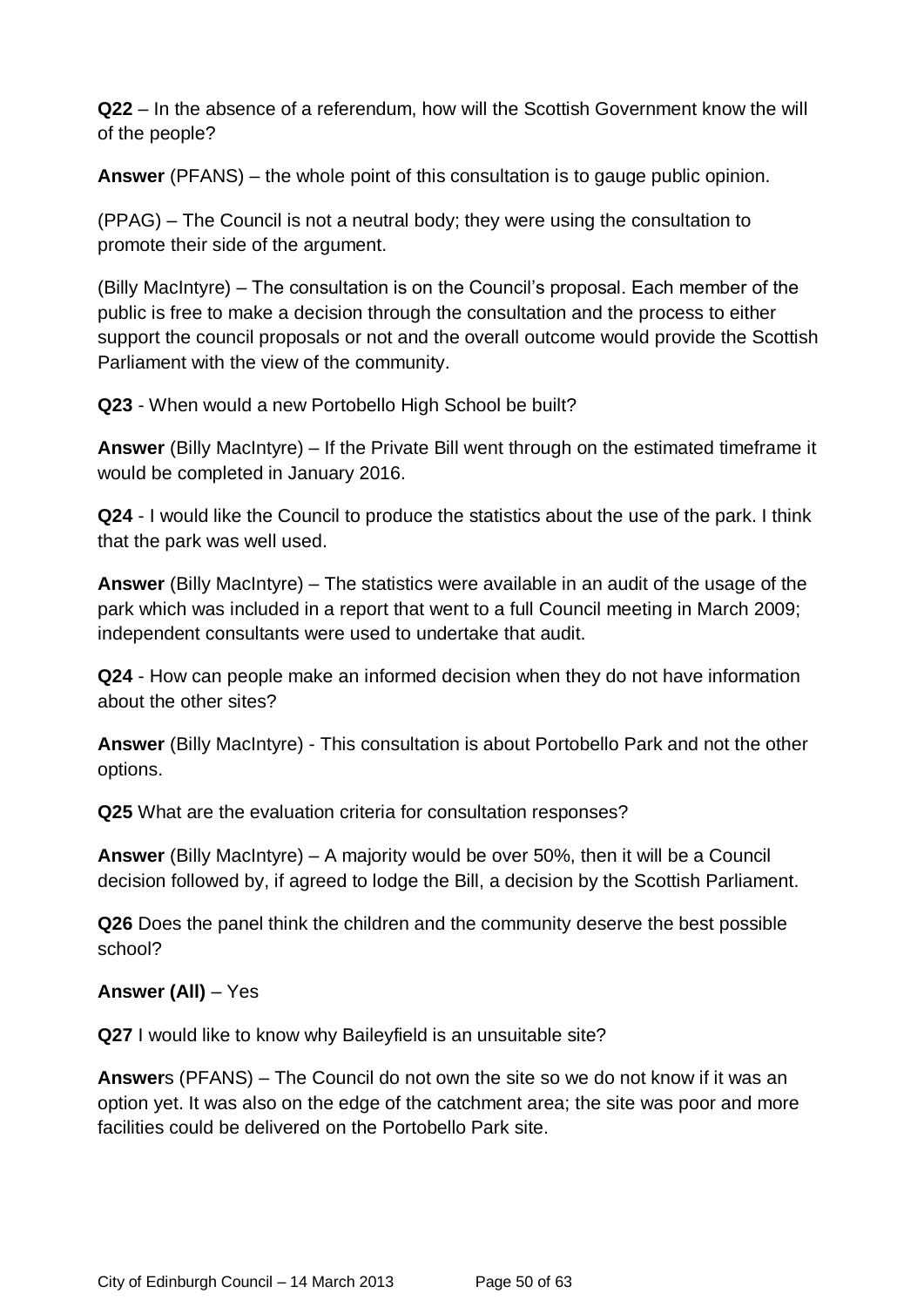(PPAG)- The site was acceptable and the Council agreed with this. It was a myth that a school had to be in the middle of a catchment area. The combined benefits of building the school at Baileyfield are better than at Portobello.

**Q28 -** What are the views of the panel on children answering the consultation?

**Answer** (PPAG) – Think it is justifiable but would like to know what the Council was doing to ensure that the children understand the process.

(PFANS) – This is a legal matter, however, children do understand their needs very well and this must be considered.

(Billy MacIntyre) – Children had not been specifically encouraged or discouraged as the Council did not feel it was right to apply a different format of consultation to any one group.

**Q29 –** Were PPAG worried that by delaying the build the structural soundness of the current school was at risk?

**Answer** (PPAG) – The Council was responsible for providing safe educational environments.

(Billy MacIntyre) – It was the Council's responsibility and the current building was structurally sound.

(PFANS) – We would like to commend the teachers for their hard work in hiding the poor state of the building from the children and making it the best educational experience they could.

**Q30** If the bill was not passed in early 2014 would there be additional planning and procurement issues?

**Answer** (Billy MacIntyre) – That risk would have to be explored further but steps for a renewal of the planning consent could be taken and the option to have further discussions with Balfour Beatty also exists.

## **7. Conclusion**

Colin Mackay in concluding the meeting; thanked the audience for the questions and points made this evening.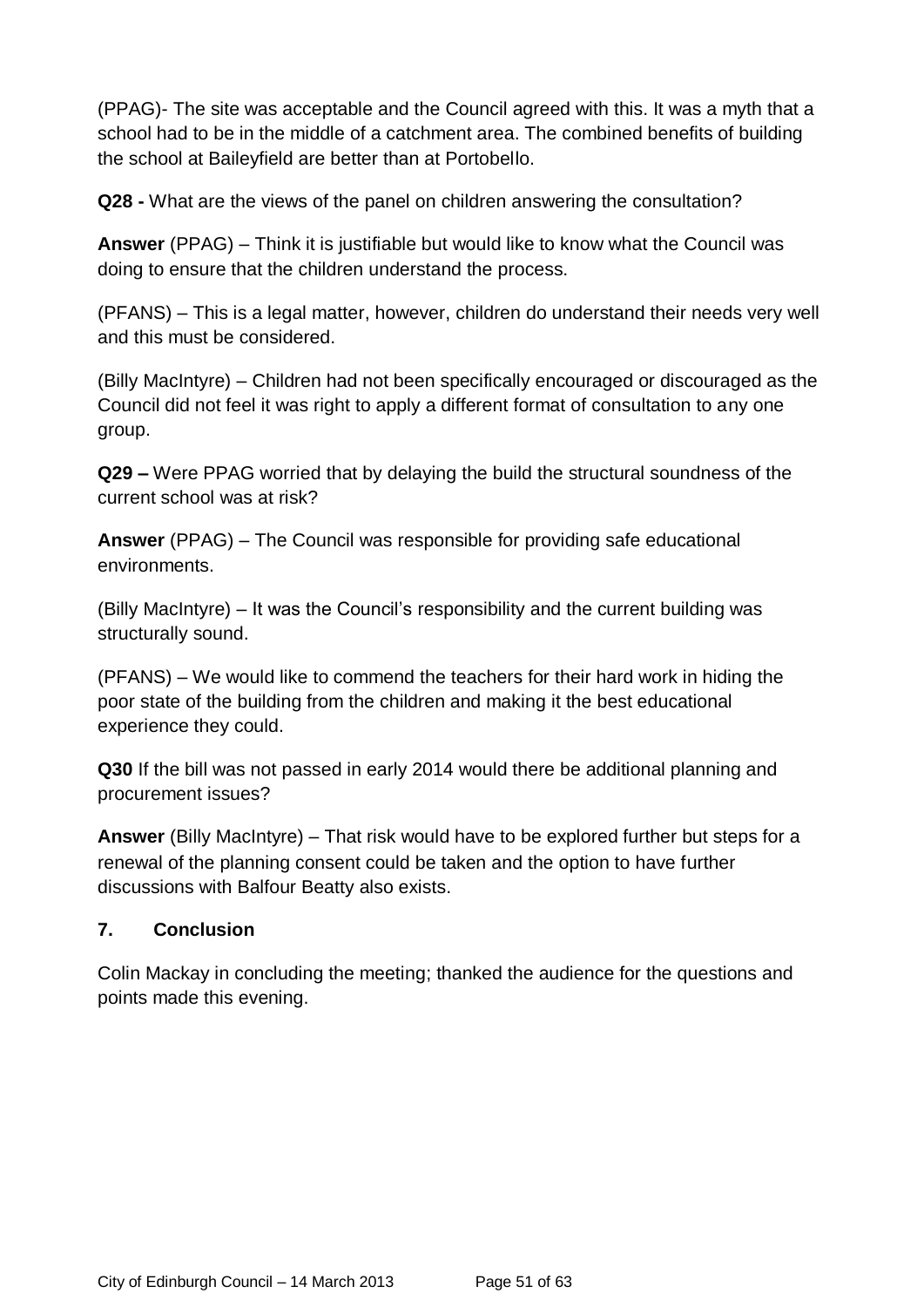## **APPENDIX 2**

## **ANALYSIS OF RESPONSES BY AREA**

| <b>Area</b>                                            | <b>Support</b><br><b>Proposals</b> | Do not<br><b>Support</b><br><b>Proposals</b> | <b>Total</b> | % Support |
|--------------------------------------------------------|------------------------------------|----------------------------------------------|--------------|-----------|
| Bingham, Magdalene and the Christians                  | 736                                | 480                                          | 1,216        | 60.5%     |
| Duddingston                                            | 629                                | 415                                          | 1,044        | 60.2%     |
| Jewel, Brunstane and Newcraighall                      | 132                                | 62                                           | 194          | 68.0%     |
| Joppa                                                  | 945                                | 214                                          | 1,159        | 81.5%     |
| Mountcastle                                            | 354                                | 38                                           | 392          | 90.3%     |
| Northfield                                             | 428                                | 57                                           | 485          | 88.2%     |
| Portobello                                             | 733                                | 136                                          | 869          | 84.3%     |
| Willowbrae and Duddingston Village                     | 949                                | 136                                          | 1,085        | 87.5%     |
| Other areas                                            | 15                                 | 6                                            | 21           | 71.4%     |
| <b>Sub-Total Local Area</b>                            | 4,921                              | 1,544                                        | 6,465        | 76.1%     |
| Craigentinny                                           | 251                                | 77                                           | 328          | 76.5%     |
| Abbeyhill, Meadowbank & Marionville                    | 114                                | 49                                           | 163          | 69.9%     |
| Restalrig (Loganlea)                                   | 105                                | 30                                           | 135          | 77.8%     |
| Hermitage Park and Prospect Bank                       | 99                                 | 18                                           | 117          | 84.6%     |
| Jewel, Brunstane and Newcraighall (outwith local area) | 69                                 | 37                                           | 106          | 65.1%     |
| Comely Bank                                            | 6                                  | 83                                           | 89           | 6.7%      |
| Restalrig and Lochend                                  | 60                                 | 28                                           | 88           | 68.2%     |
| <b>Broughton</b>                                       | 50                                 | 23                                           | 73           | 68.5%     |
| Niddrie                                                | 54                                 | 18                                           | 72           | 75.0%     |
| Blackford                                              | 41                                 | 28                                           | 69           | 59.4%     |
| Hillside and Calton Hill                               | 48                                 | 20                                           | 68           | 70.6%     |
| Marchmont West                                         | 22                                 | 45                                           | 67           | 32.8%     |
| Stockbridge                                            | 19                                 | 45                                           | 64           | 29.7%     |
| Dalkeith Rd                                            | 12                                 | 51                                           | 63           | 19.0%     |
| Craigleith                                             | 14                                 | 45                                           | 59           | 23.7%     |
| Lorne                                                  | 34                                 | 20                                           | 54           | 63.0%     |
| Marchmont East and Sciennes                            | 18                                 | 35                                           | 53           | 34.0%     |
| Southside and Canongate                                | 24                                 | 23                                           | 47           | 51.0%     |
| New Town West                                          | 8                                  | 39                                           | 47           | 17.0%     |
| Dean, West End and West Coates                         | 21                                 | 23                                           | 44           | 47.7%     |
| North Leith and Newhaven                               | 25                                 | 19                                           | 44           | 56.8%     |
| Bonnington and Pilrig                                  | 34                                 | 9                                            | 43           | 79.1%     |
| Merchiston and Greenhill                               | 20                                 | 23                                           | 43           | 46.5%     |
| Greendykes and Niddrie Mains                           | 40                                 | 2                                            | 42           | 95.2%     |
| Leith Docks                                            | 25                                 | 15                                           | 40           | 62.5%     |
| Old Town and Leith Street                              | 11                                 | 30                                           | 41           | 26.8%     |
| East Trinity and Bonnyhaugh                            | 23                                 | 18                                           | 41           | 56.0%     |
| Meadows                                                | 12                                 | 28                                           | 40           | 30.0%     |
| Other                                                  | 765                                | 552                                          | 1,317        | 58.1%     |
| Total                                                  | 6,945                              | 2,977                                        | 9,922        | 70.0%     |

The areas shown above are intermediate zones which are determined by the Scottish Government based on post code. There are 1,235 such zones in Scotland each containing on average 4,000 household residents. Further details are available her[e http://www.scotland.gov.uk/Publications/2005/02/20732/53083.](http://www.scotland.gov.uk/Publications/2005/02/20732/53083)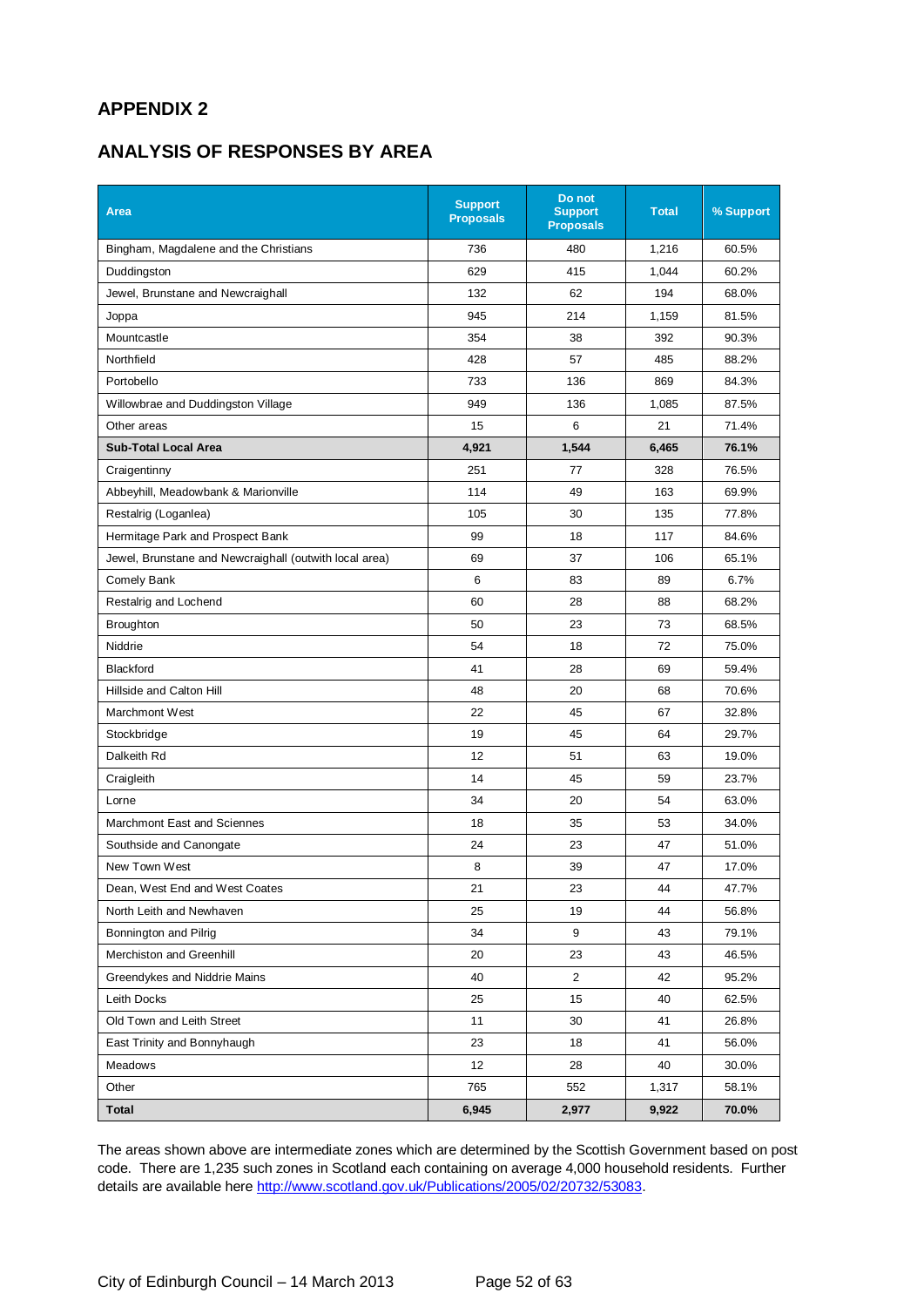## **APPENDIX 3**

## **PORTOBELLO PARK CONSULTATION COMMENTS ANALYSIS**

#### **1 Background**

- 1.1 Around six thousand detailed responses to questions were analysed by Business Intelligence to identify the key issues in relation to the proposed development of the new Portobello High School on the site of Portobello Park.
- 1.2 Section 2 of this analysis looks at individual respondents' reasons for supporting or opposing the development on the proposed site. Section 3 looks at suggestions for the potential use of the new area of open space which would be created if the project to build the new Portobello High School on Portobello Park was to proceed.
- 1.3 The focus of this analysis has been to identify broad themes present amongst the feedback of those who support and those who do not support the proposal. As different phrases are used to describe the same issues, this analysis has generally not attempted to estimate how many respondents hold a particular view, but to describe the range of views held.
- 1.4 In section 3, a general indicator of the number of respondents who suggested a facility or feature is shown, but this number should only be considered approximate as it is a simple frequency count which includes some distortions that cannot be quantified in the time available. For example, around 400 respondents are noted as suggesting "football", but this number may include a minority of respondents who said "an Aussie rules football pitch", "an American football pitch" and "anything but a football pitch". Likewise this number would not include anyone who said "fitba" or any unusual misspellings of football. However, reasonable care has been taken to identify any common issues – for example "skatepark", "skate-park" and "skate park" would all be counted.

#### **2 Attitudes to the Development**

#### **2.1 Common Good land**

**Support**

2.1.1 Even amongst supporters of the plan there was concern about the loss of Common Good land. But supporters felt that the need to provide children with a good education was the more important priority. Some respondents stated they were satisfied that the Private Bill and this situation were an exceptional case and did not set a precedent, while others felt that the law on this subject was "confused" and was frustrating attempts to act for the common good of the community.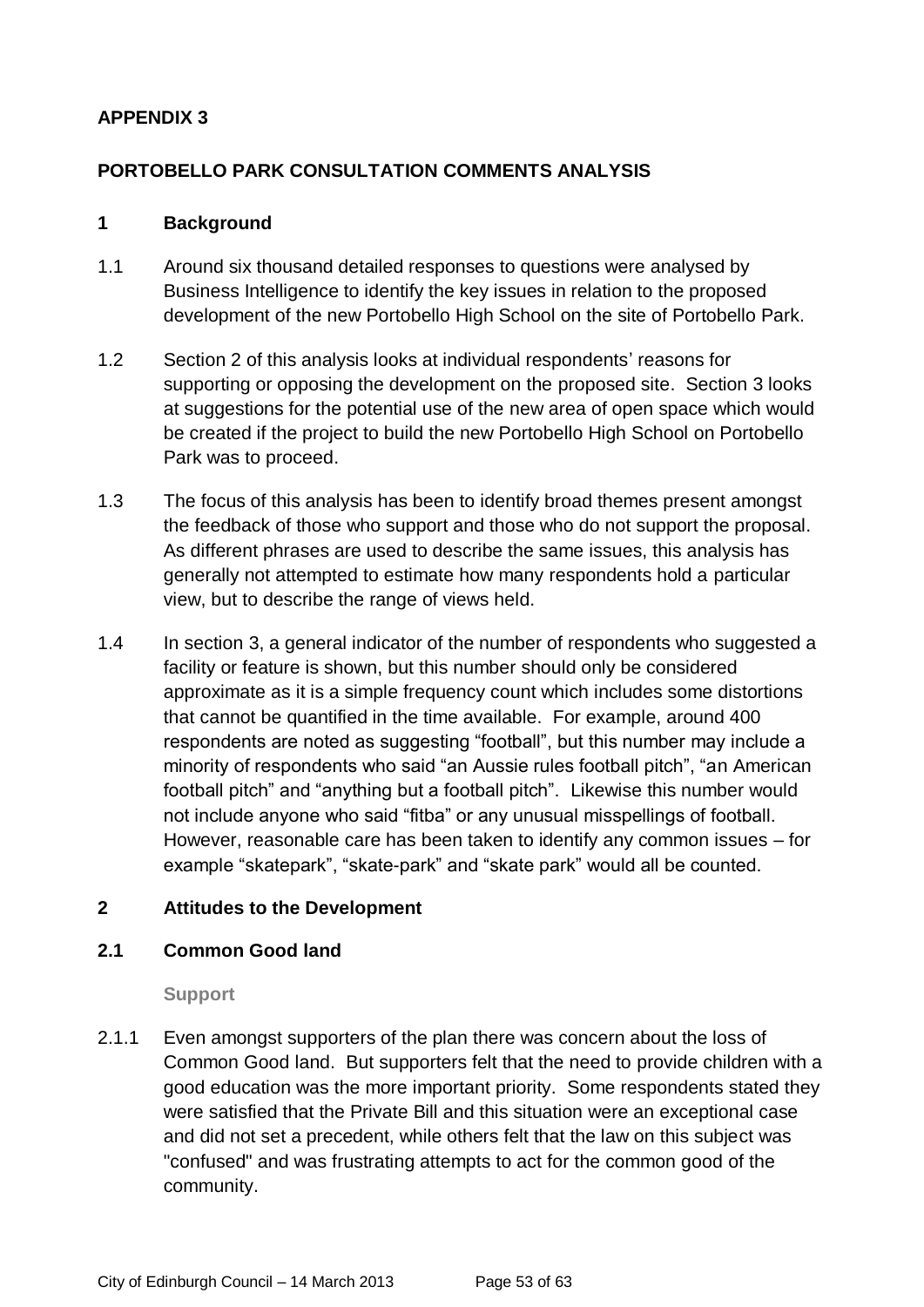#### **Opposition**

- 2.1.2 The majority of respondents who do not support using Portobello Park as the site for the new Portobello High School believed that as the park is Common Good land it should not be developed. Respondents believed the Court of Session ruled it was illegal to build on this land, therefore the Council should not attempt to use a Private Bill as a means to overturn the decision already made.
- 2.1.3 There was concern that if the Private Bill were successful it would set a precedent, leaving other areas of Common Good land at risk of future development and resulting in a decrease in the availability of green space in Edinburgh.

#### **Council Comment**

- 2.1.4 The judgement of the Inner House of the Court of Session did not express an opinion on whether or not a new Portobello High School should, or should not, be built on Portobello Park. Rather, it reached a decision regarding whether the Council currently had the power to appropriate the Park for that purpose.
- 2.1.5 The Court of Session decided that the Council could not appropriate the land at Portobello Park in order to use it as the site for a new school, as it was inalienable common good land and the legislation contained no provision allowing such appropriation. The Court of Session emphasised that, although the Local Government (Scotland) Act 1973 provided for the *disposal* of inalienable common good land with consent of the Court, no such procedure was set out for *appropriation*, regardless of the purpose of such appropriation. As the Local Government (Scotland) Act 1973 was silent on the issue of appropriation the common law applied, meaning that the Council had no power to appropriate any part of the park (with or without the consent of Court) for any purpose other than to which it had been dedicated i.e. use as a public park and recreation ground.
- 2.1.6 The decision of the Inner House of the Court of Session leaves this Council, and other local authorities in Scotland, with a legal anomaly. Part VI of the Local Government (Scotland) Act 1973 provides that such inalienable Common Good land could, with Court consent, be sold to a third party for any purpose. However, so long as the Council remains owner, there is no means by which its use can ever be changed. However, were this land to be deemed by legislation to be *alienable* Common Good Land, the 1973 Act would allow a change of use. This is what the Council intends with the Private Bill. The land would remain in the Common Good, and the change to the law would only affect Portobello Park and not Portobello Golf Course or any of the rest of the City's Common Good land, or property anywhere else in Scotland. The Bill would also only allow the use of the land to be changed for education purposes, and not for any other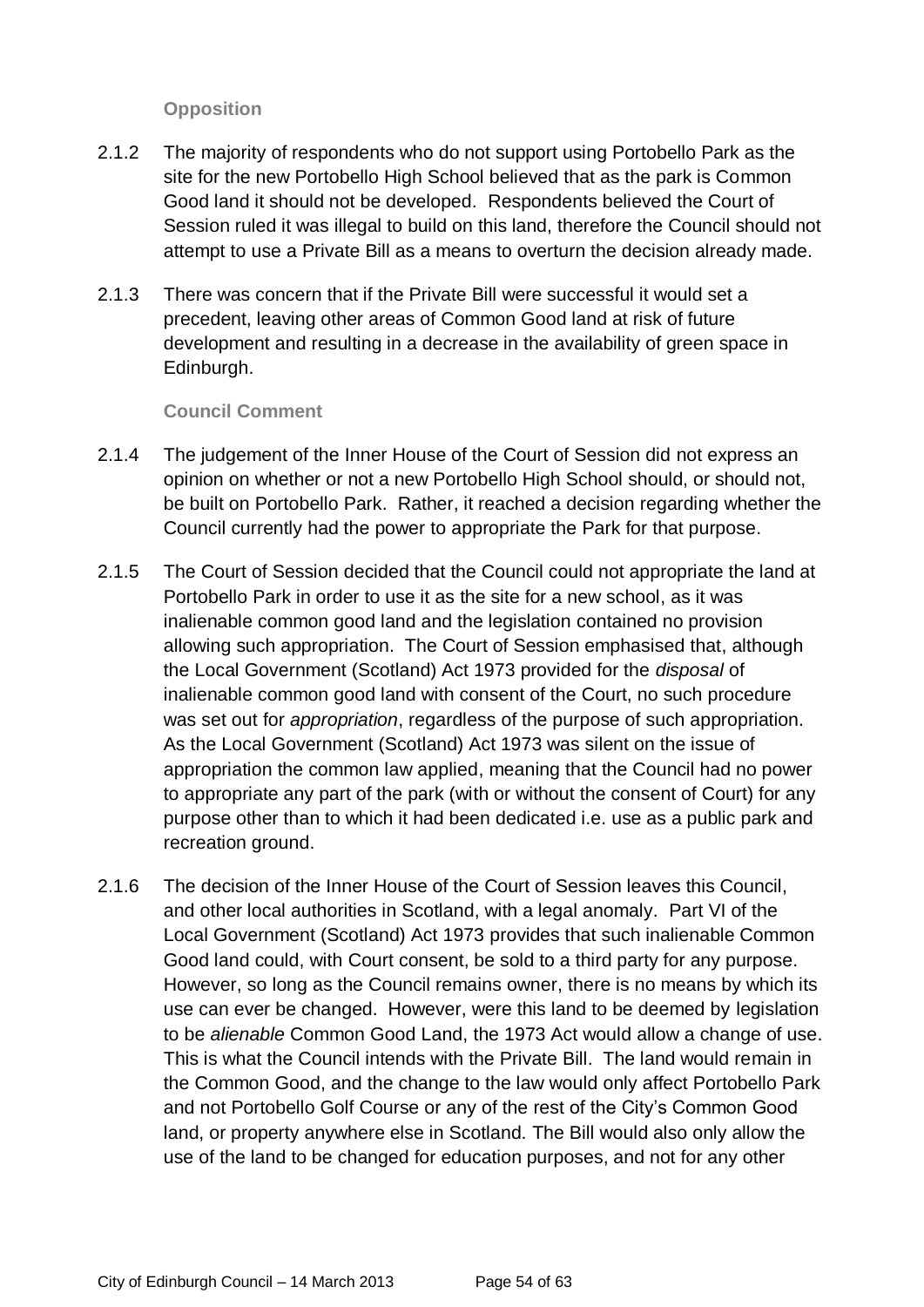purpose (although it would not affect the Council's ability to continue to use the site for recreational, sporting, cultural and social activities).

#### **2.2 Green space**

**Support**

- 2.2.1 The promise of creating and redeveloping green space was seen as an important part of the proposal amongst supporters. For those concerned about the loss of Common Good land or greenbelt, the creation of new open space was viewed as a fair trade. Some respondents went further than this, saying that there was already sufficient high quality green space in the Portobello area and that there was no pressing need to maintain Portobello Park.
- 2.2.2 Portobello Park was viewed negatively by supporters of the plan; local residents, commuters and those passing by referred to it as "wasteland" and a "dog toilet." The park was not felt to be a valuable local resource and was not welcoming, accessible or fit for purpose. Hopes were expressed that the development of all-weather pitches alongside the school would actually result in more use of the land as a park.

## **Opposition**

- 2.2.3 Those who do not support the proposal felt that the Council should explore all options of using brownfield sites before considering developing on existing green space. A number of respondents suggested that there were suitable alternative sites within the catchment area, such as Baileyfield or the existing school site.
- 2.2.4 Respondents who opposed the proposals felt that it was vital to retain Portobello Park as a green space. A number of respondents reported playing in this area as a child and that they felt future generations would miss out on enjoying and experiencing this space as it was intended to be. It was felt that the park represents "the lungs of the city" and that the Council should do more to conserve natural parklands without disruption to wildlife.
- 2.2.5 Those who opposed the proposal were suspicious of the Council's plans to replace the open space at an alternative site. The proposed alternative was felt to be too small in comparison to Portobello Park and there were concerns that without the status of Common Good land the alternative site would still be at risk of Council development or sale to a private company in the future.
- 2.2.6 A minority of respondents suggested that the Council had left the park unattended for a period of time to help generate support for the proposed new school. Respondents questioned the suggestion that people who use the park now are mostly dog walkers and that there is very little wider recreational use, while others noted that the park was previously used regularly for football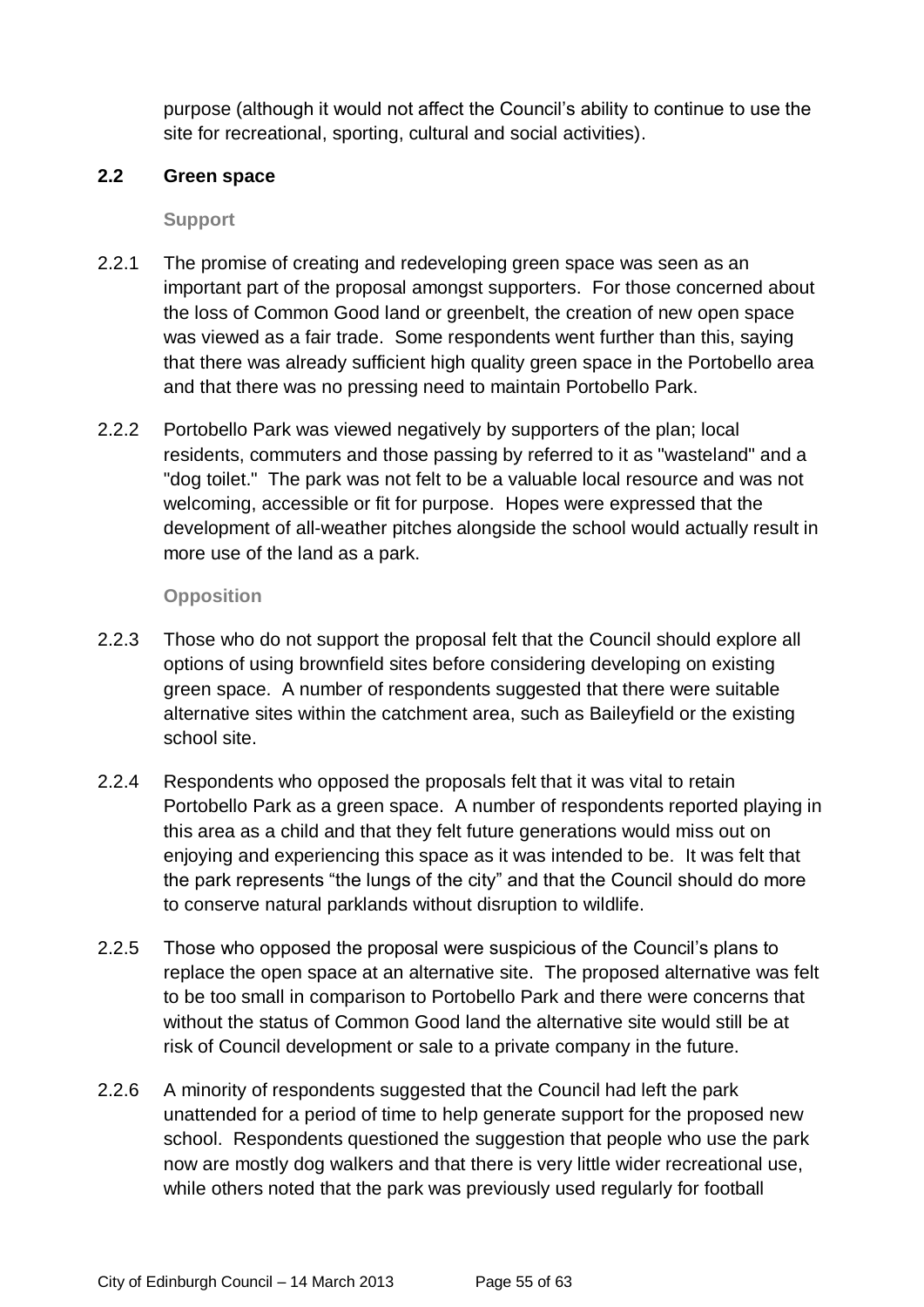matches before the goal posts were removed from pitches and the grounds became overgrown.

2.2.7 Those who did not support the plan felt that rather than building a new school, the Council should do more to maintain the park to make it more attractive for people to use. There was a general feeling that green spaces promote exercise and freedom and that the loss of space of this nature will contribute to growing levels of obesity amongst children. It was suggested that proposals to improve entrances to the park, cycle paths and public paths, along with improving the existing football pitches, should be carried out irrespective of the new school being built and that there was nothing preventing schools from travelling to the improved area to use the facilities for sports classes.

#### **Council Comment**

- 2.2.8 Options for a site for a new Portobello High School in, and around, the school's catchment area have been explored on many occasions over the last seven years; most recently during 2012, the results of which are included in the report to Council on [22 November 2012.](http://www.edinburgh.gov.uk/download/meetings/id/37233/item_no_81-the_new_portobello_high_school_and_new_st_johns_rc_primary_school) The results of this review show that there is simply no other site in a good location and with enough space to provide the same level of facilities and easy access as the site at Portobello Park. This would allow the Council to provide the best school with all of the required facilities. It would also be considerably cheaper and quicker to deliver a new school on the Park than to start new design and planning processes for a different option.
- 2.2.9 If it were not possible to use Portobello Park, two potential back-up options have been identified which are the former Scottish Power site at Baileyfield (assuming the Council was able to buy it, this is not actually in Council ownership) and a phased rebuild on the existing school site. Compared with the proposal to locate the school at the park, both options would be a significant compromise and take far longer to deliver. It has been estimated that the costs to complete the new high school on the Park would be between £5.8 million and £6.9 million less than the back-up options, money which could be better spent on other much needed school building projects.
- 2.2.10 Regarding the concerns that Portobello Park should be retained as green space; most of the Park will actually remain as open space. Much has been said about the area which would be lost if the park was used as the site for the new school so it is important to be clear on the facts.
	- The total area of Portobello Park, not including any of the Golf Course, is approximately 6.43 hectares.
	- The school building, playground and car park would be located towards the west (Park Avenue) side of the Park, covering about two-fifths of this land (2.64 hectares). The Council proposes to create a new area of open space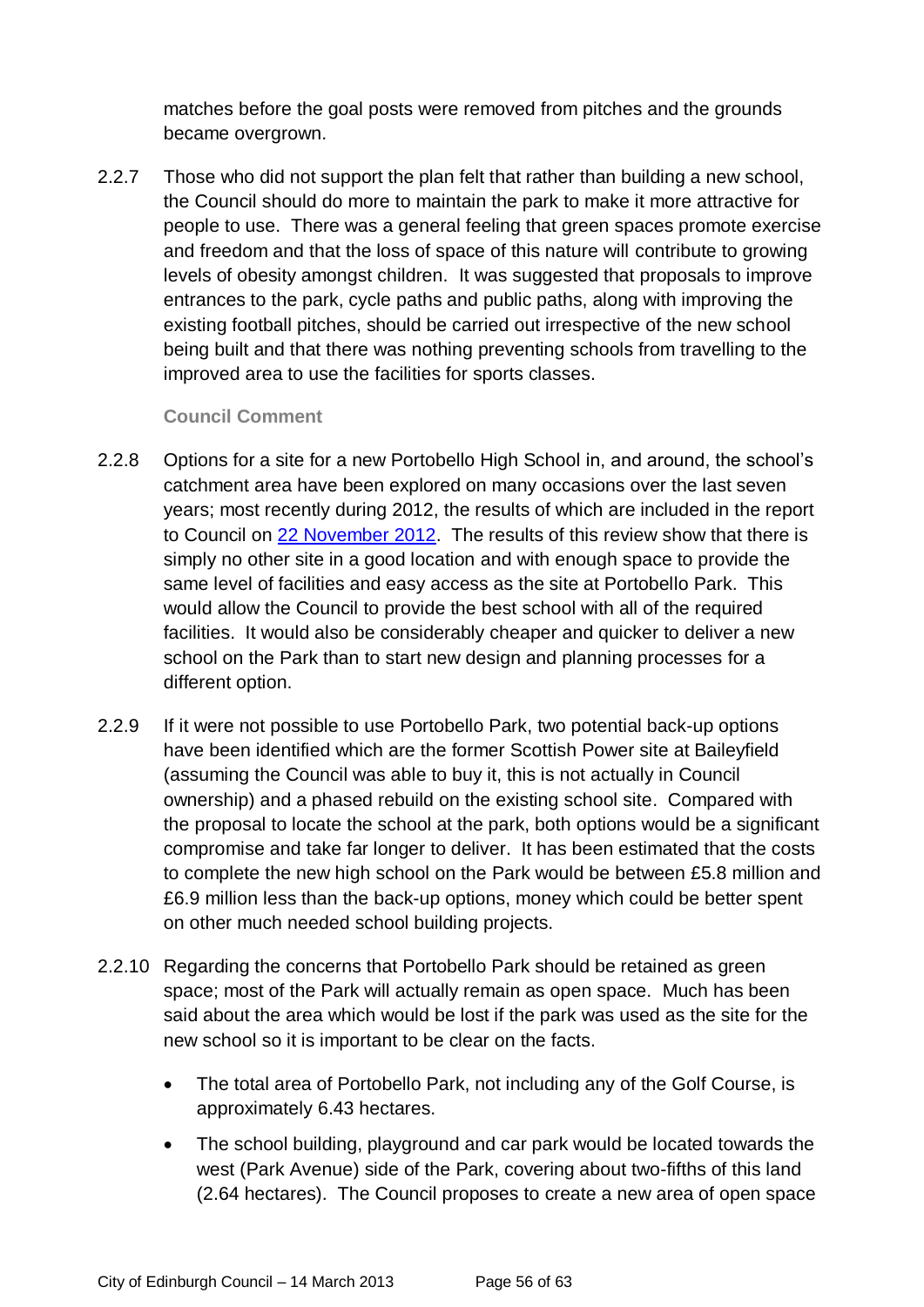of 2.16 hectares on the site of the existing combined Portobello High School and St John's RC Primary School site (after making provision for increasing the site allocated for St John's RC Primary School from 0.67 hectares to 1.3 hectares) to compensate almost entirely for the loss of this space.

- The two new all weather pitches would simply be replacing the Park's existing grass football pitches. They would use about a quarter of the overall Park area (1.57 hectares) and their playing surfaces and integral lighting would make them significantly more versatile than the grass pitches as they could be available in the evenings and weekends all year round.
- About a quarter of the parkland (1.62 hectares) would remain as woodland, public pathways or cycle paths. Most of the mature trees in the Park would stay and planting in many of the areas, such as between the school and golf course or along the Park edges, would either remain unchanged or be improved.
- The old sports pavilion that sits next to Hope Lane in the east would be removed to open up an area of land slightly smaller than a full size football pitch (0.6 hectares) between Hope Lane and Milton Road. This would be landscaped to create a pleasant public space for play and recreation, with better paths and entrances so that it could be more easily accessed and used.
- 2.2.11 Portobello Park is not well used. An audit of the usage of the Park was undertaken in 2009 by Ironside Farrar to inform the re-provisioning of adequate facilities to meet that need. This showed that the main use of the Park was for dog walking and there was very little wider recreational use. The full details can be found in the report to Council on [11 March 2010.](http://www.edinburgh.gov.uk/download/meetings/id/11484/portobello_high_school) The Council believes its proposals would not only meet the needs of people who already use the Park, but would also have a very positive affect in terms of community enjoyment of the area. The Council believes many more people would be encouraged to come to the Park for leisure and recreation because of the greatly improved facilities, which would be available in all weathers and all year round. In addition to the creation of a new area of open space elsewhere; as part of the proposals for the new Portobello High School on Portobello Park the Council would:
	- improve entrances to the Park and create better paths to give everyone better access and especially people with pushchairs, disabilities and mobility issues;
	- improve public paths down the east and west edges of the golf course and introduce a cycle path along the eastern edge to fill a missing link in the Sustrans Cycle network across Edinburgh;
	- keep mature boundary trees wherever possible around the perimeter to help preserve the look and feel of the setting for its neighbours;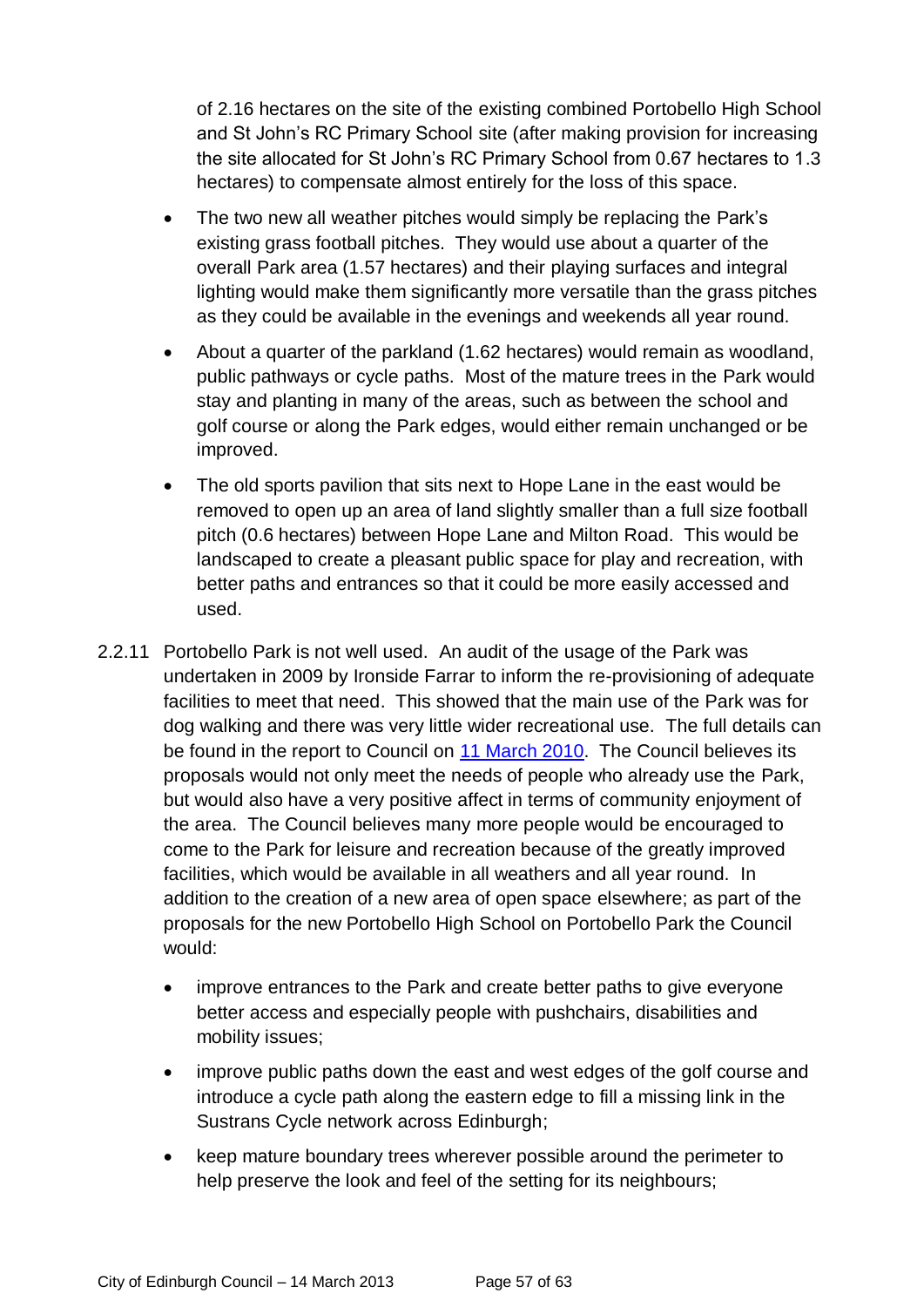- create a pleasant, good sized grass area between Hope Lane and Milton Road for recreation and play;
- provide two all weather pitches to replace the park's current grass pitch area;
- ensure that there would be no charges for people who live in the Portobello area who wanted to book and use the pitches when the school was not using them; and
- invest £150,000 in improving outdoor play facilities in Magdalene Glen.
- 2.2.12 In order to provide further reassurance to the local community regarding the security of the new area of open space it is recommended that Council approves that, on completion, the new area of open space would be (with the approval of the National Playing Fields Association who operate as 'Fields in Trust') designated as a [Field in Trust.](http://www.fieldsintrust.org/Default.aspx) The Council recently agreed to convey this status and protection on two other areas of local open space, being Figgate Park and Portobello Golf Course. Being designated as a Field in Trust safeguards the continued use of such land as outdoor recreational space, by way of a legal agreement entered into by the Council, and enables independent oversight of this by the National Playing Fields Association.

#### **2.3 Placement within catchment area**

#### **Support**

- 2.3.1 The location of the school on Milton Road was a concern amongst some supporters, who stressed the need to have appropriate crossings and road safety measures introduced. However the Baileyfield site was considered by some to be far more risky, being positioned between two major roads.
- 2.3.2 Overall, the proposed location of the new school at Milton Road was seen as a benefit. Its position at the centre of the catchment area reduced the need to bus children to and from school and presented options to promote cycling and walking to school. The Portobello Park site was felt to be much more accessible than the current site.

#### **Opposition**

- 2.3.3 Those who did not support the plan objected to the site being used for the new school due to its close proximity to Milton Road. It was felt that traffic on this stretch of road poses a danger to the increased number of school children who would be in the area.
- 2.3.4 Respondents were concerned that increasing traffic levels would cause congestion. This, combined with increased on-street parking, would make it difficult to enter or leave the surrounding estates.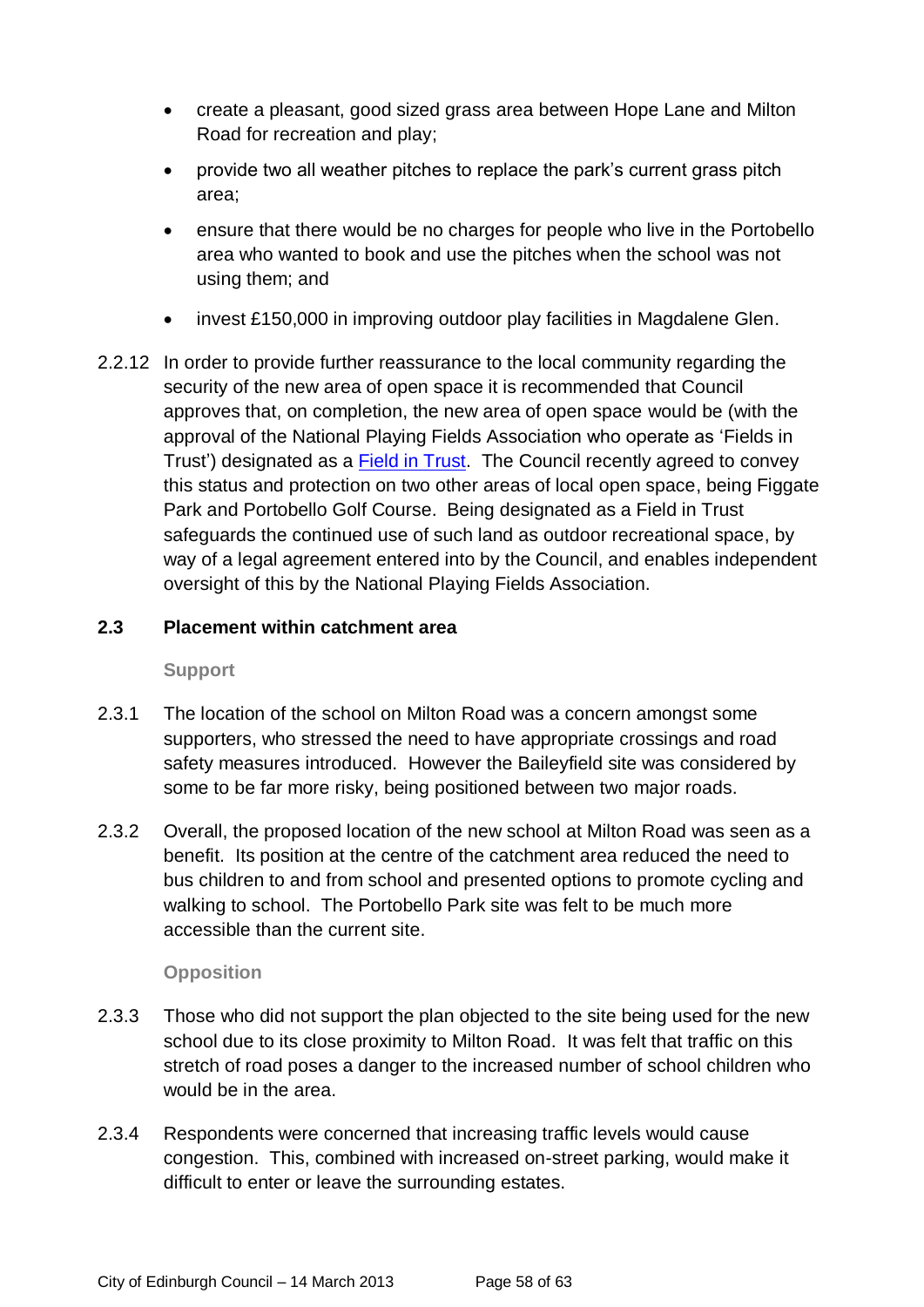2.3.5 Respondents believed that the increase in the number of school children in the area would also cause an increase in the incidence of littering. There were concerns that the close proximity of the school would cause noise disturbance and, combined with the other factors above, could cause house values to drop.

#### **Council Comment**

- 2.3.6 The central location within the catchment area is considered to benefit pupils and the local community and these matters were fully considered during the planning process several years ago; full details can be found in the [Council](https://citydev-portal.edinburgh.gov.uk/idoxpa-web/simpleSearchResults.do;jsessionid=2E5B250AADDDFC7B989E46D472E3AF27?action=firstPage)  [planning portal.](https://citydev-portal.edinburgh.gov.uk/idoxpa-web/simpleSearchResults.do;jsessionid=2E5B250AADDDFC7B989E46D472E3AF27?action=firstPage) A full transport [assessment](https://citydev-portal.edinburgh.gov.uk/idoxpa-web/files/51833962F2331BF8BABB5947D64433C0/pdf/10_02830_FUL-TRANSPORT_ASSESSMENT-1080019.pdf) was carried out as an integral part of this process and noted that, due to the location of the school remaining on the north side of Milton Road, the pedestrian movements and road crossings would remain as they are at present.
- 2.3.7 In relation to Milton Road, specific measures are proposed for a traffic-signalled crossing point including a controlled crossing facility for cyclists at a location that has been identified as a key desire line. Improved access would be available to the bus network and main pedestrian, cycling and transport routes and the development would provide a segregated footway/cycleway along the site frontage on the north side of Milton Road which would connect with the wider national cycle network. There is also a new cycleway/footway proposed along the tree line to the west side of Hope Lane which is intended to provide a safe route for cyclists and would link with local routes.
- 2.3.8 The existing traffic along Milton Road is controlled by the traffic light sequences at its junctions with Sir Harry Lauder Road and Duddingston Park and between these points the speed is 30mph and 40mph. On the residential streets to the east and west of the site, there are 20mph speed restrictions in place, as well as speed bumps.
- 2.3.9 As part of the development, it is proposed that a part-time speed restriction of 20mph would be imposed on Milton Road for the extent of the frontage of the site. It is also proposed that the existing bus lanes would be active from 3pm in order to apply during the school finishing time and reduce possible traffic congestion outside the school.
- 2.3.10 Management arrangements for the new school site would include measures to ensure pupil awareness of the local environment and the importance of minimising disturbance, littering, etc.

#### **2.4 Delays in building new school**

#### **Support**

2.4.1 Amongst those who supported the building of a school on the Portobello Park site, the most important issue was time. Respondents felt that there was an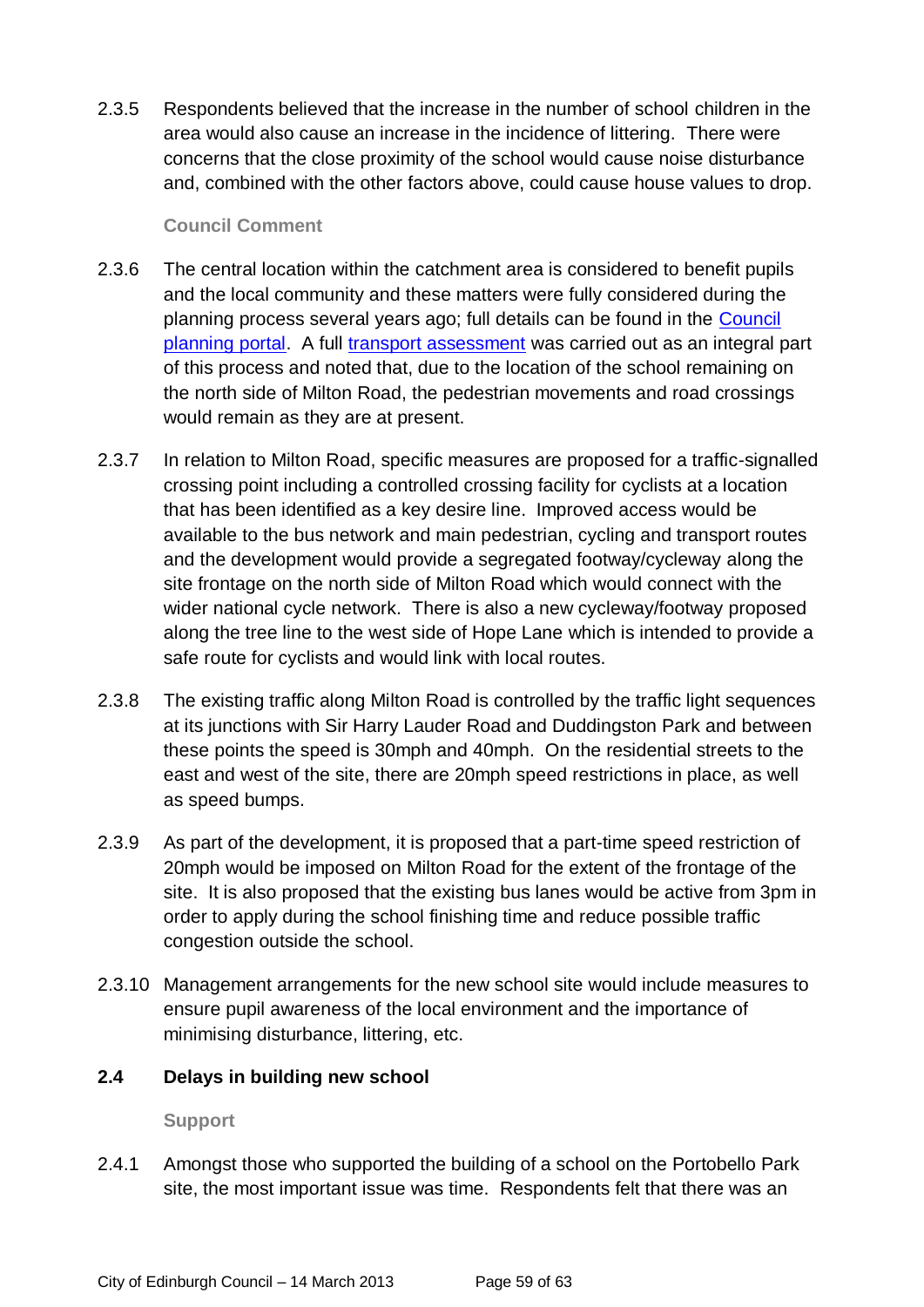"urgent" and "desperate" need for a new Portobello High School. The existing building was felt to negatively impact on the education of children and was not felt to be "fit for purpose." All of the alternative locations were expected to take too long to develop and complete, while further discussion - on a subject where there was felt to be strong community agreement - was seen as undesirable.

- 2.4.2 Supporters felt that there had been extensive consultation with the public and that they were familiar with alternative proposals which had been considered over a number of years. Portobello Park was felt to be the only site that could satisfy the need for a quick build, provide a safe location and substantially improve sports facilities.
- 2.4.3 There was some appreciation of the position and concerns raised by PPAG and those living near the proposed site; supporters hoped that the Council's overall proposal would allay their concerns. However there was also a sense of disbelief amongst supporters of the plan, who felt that concerns about Common Good land/green belt and traffic on the A1/Milton Road were disingenuous. These supporters identified objections to the plan with nimbyism and there was anger that a minority of residents had been able to delay the new development for so long while the education of children suffered.

#### **Opposition**

2.4.4 Amongst those who did not support the plan, it was also felt that the prolonged dispute regarding the new school had caused divisions in the community.

#### **Council Comment**

- 2.4.5 It was as far back as December 2006 when The City of Edinburgh Council first approved Portobello Park as the preferred location for a new Portobello High School. The priority of this Council very much remains to deliver a new Portobello High School at the earliest opportunity, but on the right site. The Council still considers that to be Portobello Park, having reaffirmed that view in October 2012.
- 2.4.6 This issue attracts very strong views in the local community on both sides of the debate. The purpose of the consultation process was to determine the majority view on the matter of not just the local community but the entire city. The Council regrets any divisions that may have been caused in the local community but would hope that, in light of the consultation process identifying very strong support for the Council's proposals (both locally and in the city as a whole), the local community will now unite and support the proposed Private Bill which would ultimately allow the development of the new Portobello High school on Portobello Park and the excellent community facilities it would provide.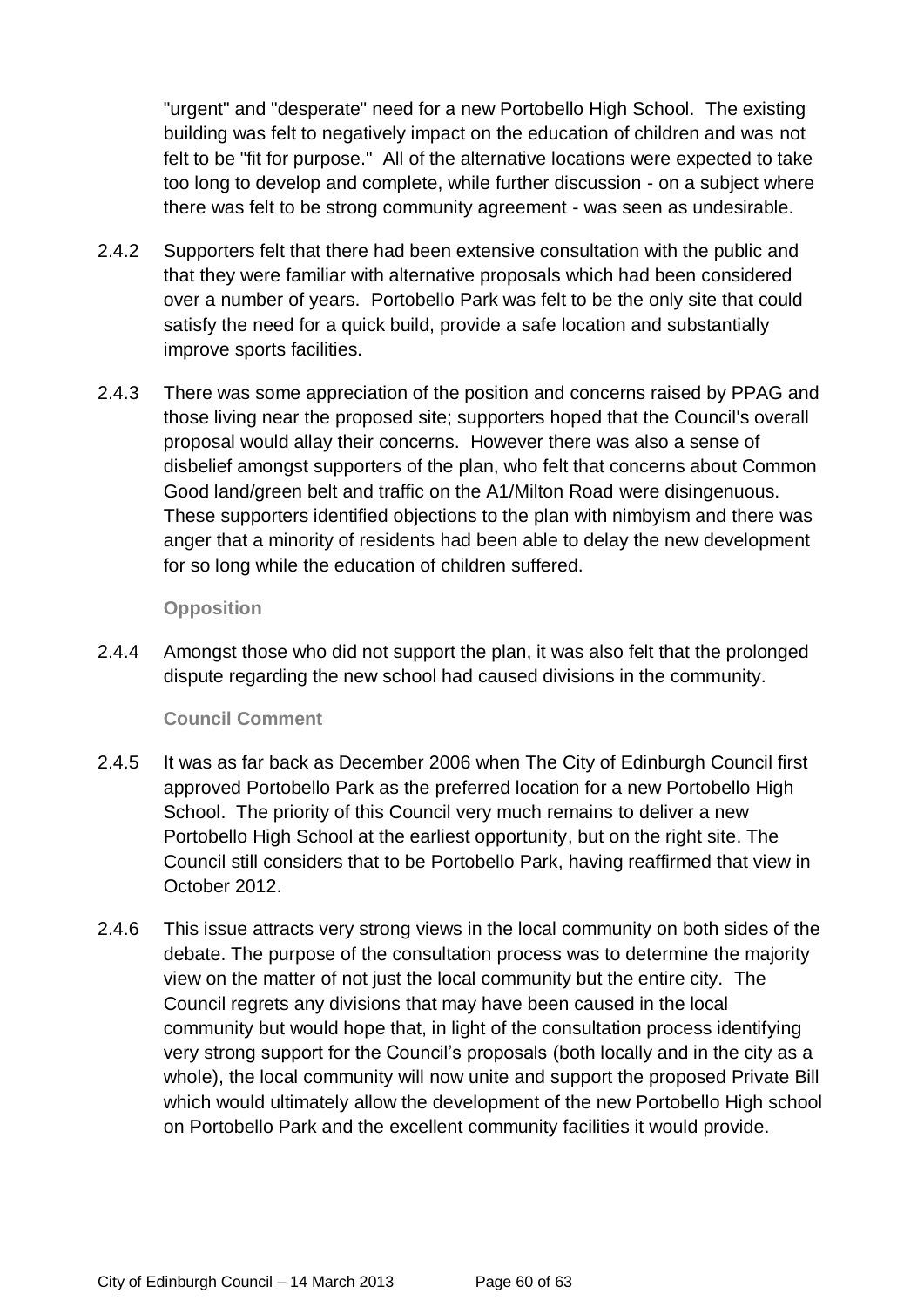## **3 Suggestions for Redevelopment of Park Land**

## **3.1 Range of opinions**

3.1.1 Presuming the existing combined Portobello High School and St John's RC Primary School site was not used as the site for the new Portobello High School, there was strong support for a number of alternative uses. A large majority favoured the use of the land as a park, green space or the addition of social facilities (arts, cafe, community centre or market) or leisure facilities (sport, fitness, children's play area or dog park). A minority favoured previous proposals to sell the land and/or develop housing or shopping facilities.

## **3.2 Use of the space**

3.2.1 In terms of overall use and feel of the space, some respondents supported the area being an extension of Figgate Park. However the proximity of the park also caused respondents to question whether another area of grass/woodland so close to an existing area was necessary. The Meadows was most frequently mentioned as a potential model for the redeveloped space. On a similar theme, while respondents favoured the area being landscaped green grass with trees, others observed that the area of Portobello Park being replaced is similar to this and that this area is not used by the local community. Even amongst those who suggested different uses, links between these park areas seemed important for example, through the use of pathing, nature walks and welcoming wildlife.

## **3.3 Young children**

3.3.1 A play area for children was a popular suggestion (almost 900 respondents suggested something like this), with some focusing on a safe area for toddlers, while others preferred climbing frames, swings and other physical activities. Some specifically mentioned the facilities that already exist in Figgate Park and said that these - and those in Edinburgh in general - were not as good as those in the other places they were familiar with. Dog walking was an issue of concern in connection with young children; segregation between these groups was requested.

## **3.4 Sports**

3.4.1 Sports activities were the most popular use of the park. Almost 500 suggested sport use in general, while specific sports and activities were also very popular, such as football  $(-400)$ , a skate park  $(-400)$ , some also mentioning BMX  $(-50)$ , tennis ( $\sim$ 250), basketball ( $\sim$ 180) and multi-sport use ( $\sim$ 50). The addition of running/jogging and cycling tracks around the park was also suggested. Most respondents making a sport suggestion wanted to see multiple activities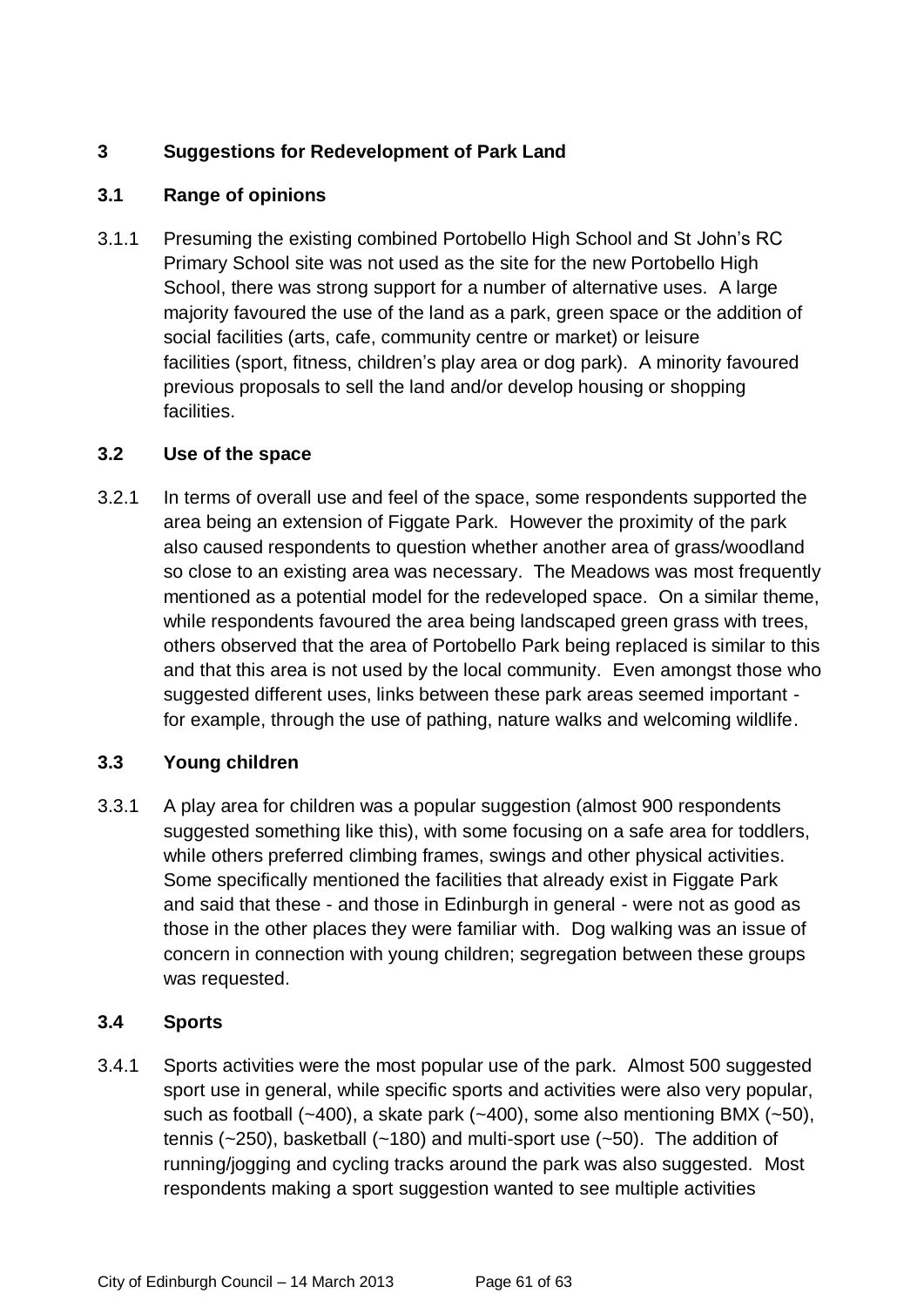possible at the site and it was felt to be important that some all-weather playing surfaces were available.

## **3.5 Buildings**

3.5.1 Respondents suggested a number of actual buildings could be added to the site and their function often related to sport, including indoor tennis, badminton and changing facilities. Building suggestions generally tended to be more about community use, in particular a coffee shop or cafe with an art space, a youth club or day care or community centre.

#### **3.6 Inclusion**

- 3.6.1 Respondents felt the combination of a number of different activities on the site would help to bring the community together to use the space, rather than only provide for one group. In particular it was felt to be important that teenagers and older people had a reason to use the site.
- 3.6.2 Respondents also felt it was important for those living near to the site and those running St John's Primary to have a strong say in how the land was used.
- 3.6.3 There was support for community ownership and management of some of the site through a community garden or allotments (~100 respondents suggested allotments) as well as less physically demanding use of the space. Around 100 respondents felt seating was important and a similar number suggested picnic space or tables. The addition of multi-level planting and sensory planting and paths was felt to be a useful way of including people with different physical abilities in the space.

## **3.7 Social/cultural development**

3.7.1 The greatest variation in suggestions for how the space could be used came in relation to social/cultural development. Amongst the suggestions were an amphitheatre for live performance or outdoor cinema, an indoor/outdoor swimming pool, mini golf or pitch and putt, a city farm, a petting zoo and a space for local events or a market. Only a handful of respondents suggested any of these.

#### **3.8 Concerns**

3.8.1 There was concern amongst respondents that the Council was using this park redevelopment as a "carrot" to affect the outcome of the consultation on Portobello High School, that the Council would not keep its promise and that any facilities which were developed would not be secure in the long term.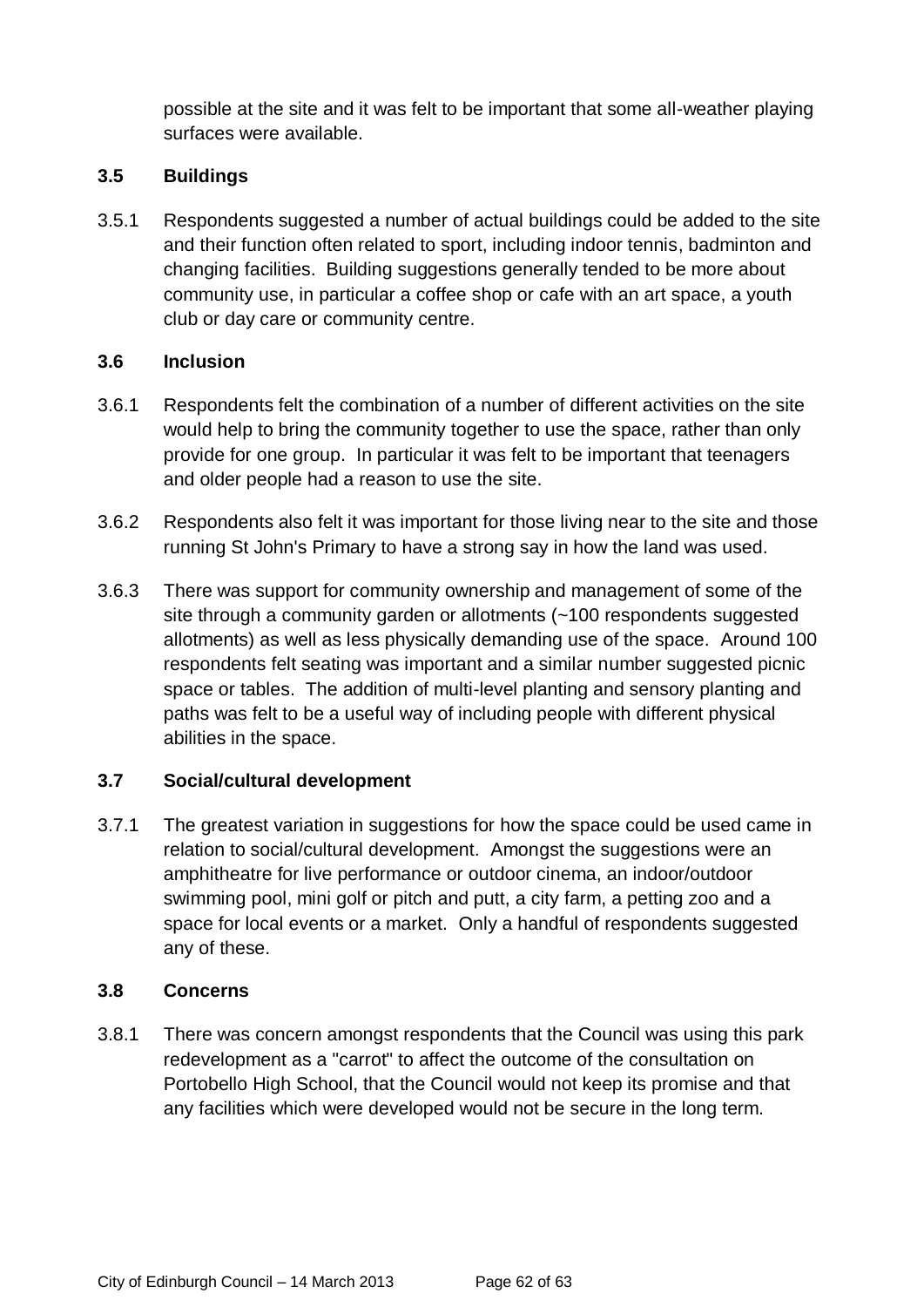## **APPENDIX 4**

## **REPORT FROM PRICEWATERHOUSE COOPERS**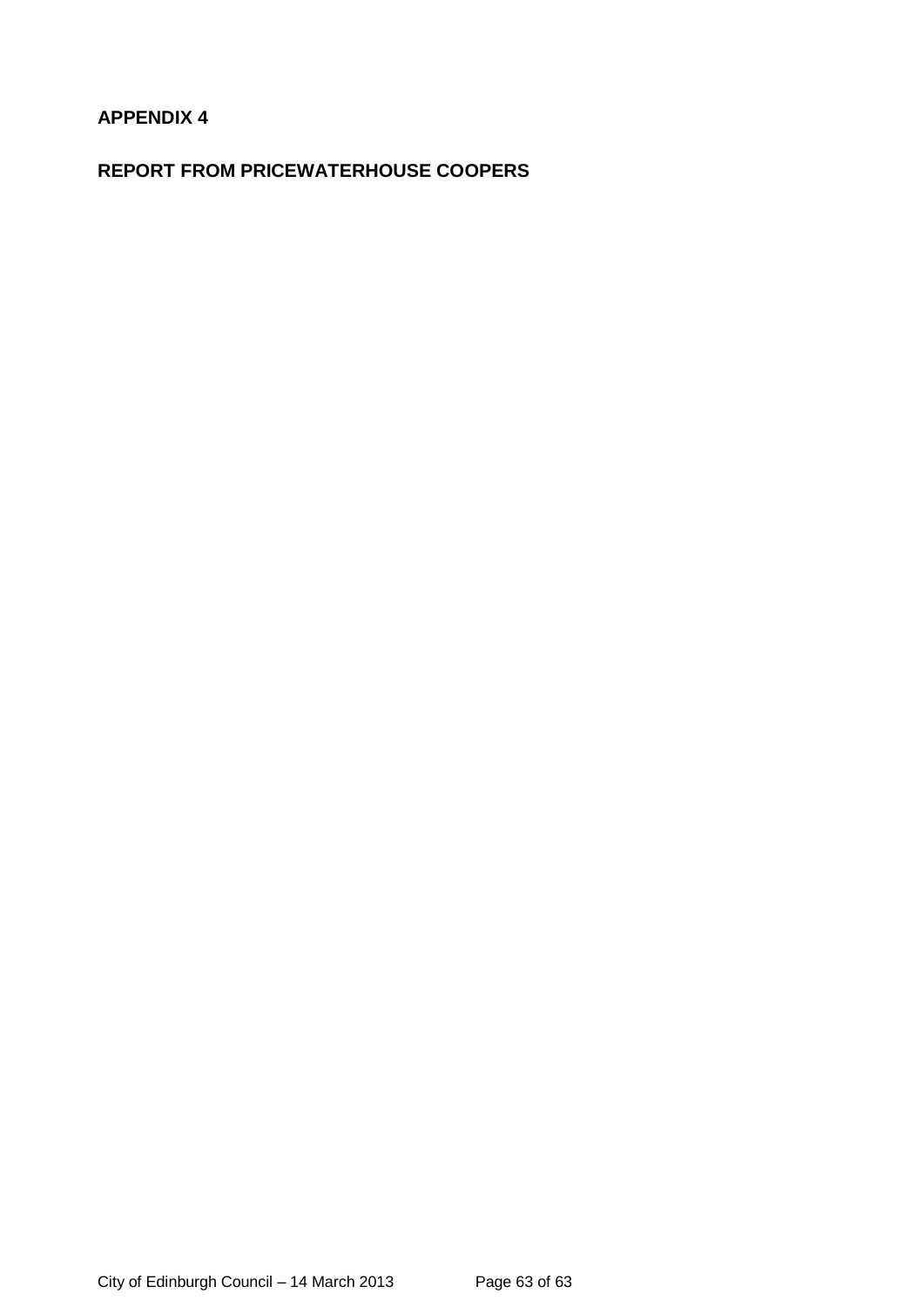## *The City of Edinburgh Council*

Portobello Park Private Bill Public Consultation: Agreed Upon Procedures

21 February 2013

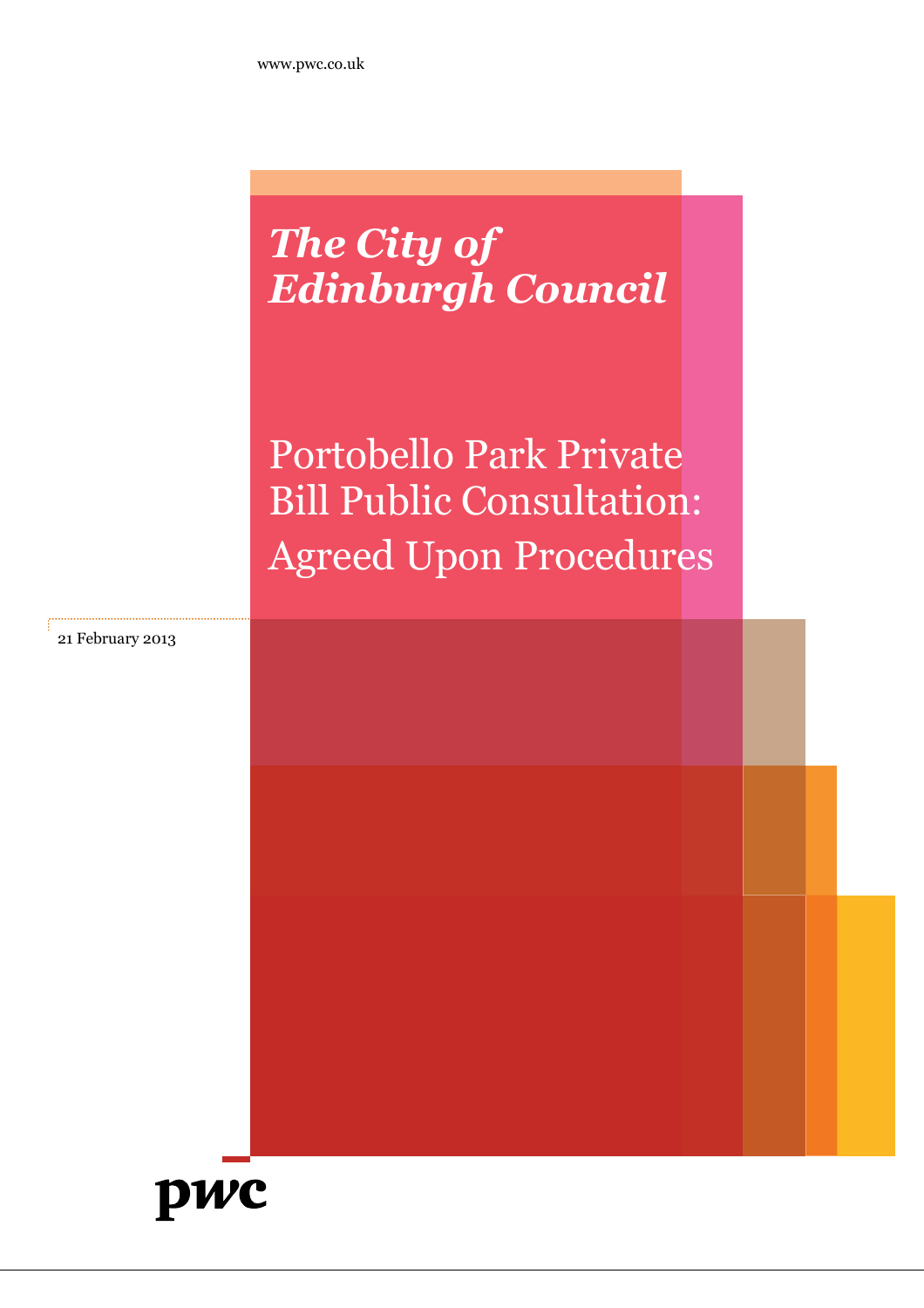

Billy MacIntyre Head of Resources The City of Edinburgh Council Waverley Court 4 East Market Street Edinburgh EH8 8BG

21 February 2013

Dear Billy

#### **Report of Findings - Portobello public responses and supporting data to determine full audit trail**

This report is produced in accordance with the terms of our Contract dated 7 February 2013 to assist you in respect to the validation of the data collated against source records in the Portobello Park Private Bill Public Consultation. **Findings - Portobello Park Private Bill Public Consultation: Sample testing of**<br>**Enolings - Portobello Park Private Bill Public Consultation: Sample testing of**<br>tis produced in accordance with the terms of our Contract d of Findings - Portobello Park Private Bill Public Consultation: Sample testing oor<br>exponses and supporting data to determine full audit trail<br>ort is produced in accordance with the terms of our Contract dated 7 February 2

Private Bill Public Consultation.<br>As agreed with you, we have undertaken specific procedures over the response collation process. The specific procedures undertaken were to:

- 1. Trace 100% of online responses recorded on the *Portobello Consultation Responses Summary 4* February 2013 spreadsheet back to source documentation;
- 2. Sample check 10% of non-online responses back to source documentation, confirm the correct yes/ no response has been reflected and that they are valid responses; and
- yes/ no response has been reflected and that they are valid responses; and<br>3. Trace 100% of excluded responses and vouch exclusion was appropriate due to incomplete personal details or address, duplicate response or non-Edinburgh postcode.

The results of the procedures are set out in the body of this report.

We wish to thank you and your team for the support provided in the performance of our procedures. personal details or address, duplicate response or non-Edinburgh postcode.<br>The results of the procedures are set out in the body of this report.<br>We wish to thank you and your team for the support provided in the performanc

either myself or Fiona Gray.

Yours sincerely

Morven Campbell Partner

*PricewaterhouseCoopers LLP, 141 Bothwell Street, Glasgow, G2 7EQ T: +44 (0) 141 355 4178, F: +44 (0)141 355 4005, www.pwc.co.uk*

PricewaterhouseCoopers LLP is a limited liability partnership registered in England with registered number OC303525. The registered office of PricewaterhouseCoopers LLP is 1 Embankment Place, London WC2N 6RH. PricewaterhouseCoopers LLP is authorised and regulated by the Financial Services Authority for designated investment business.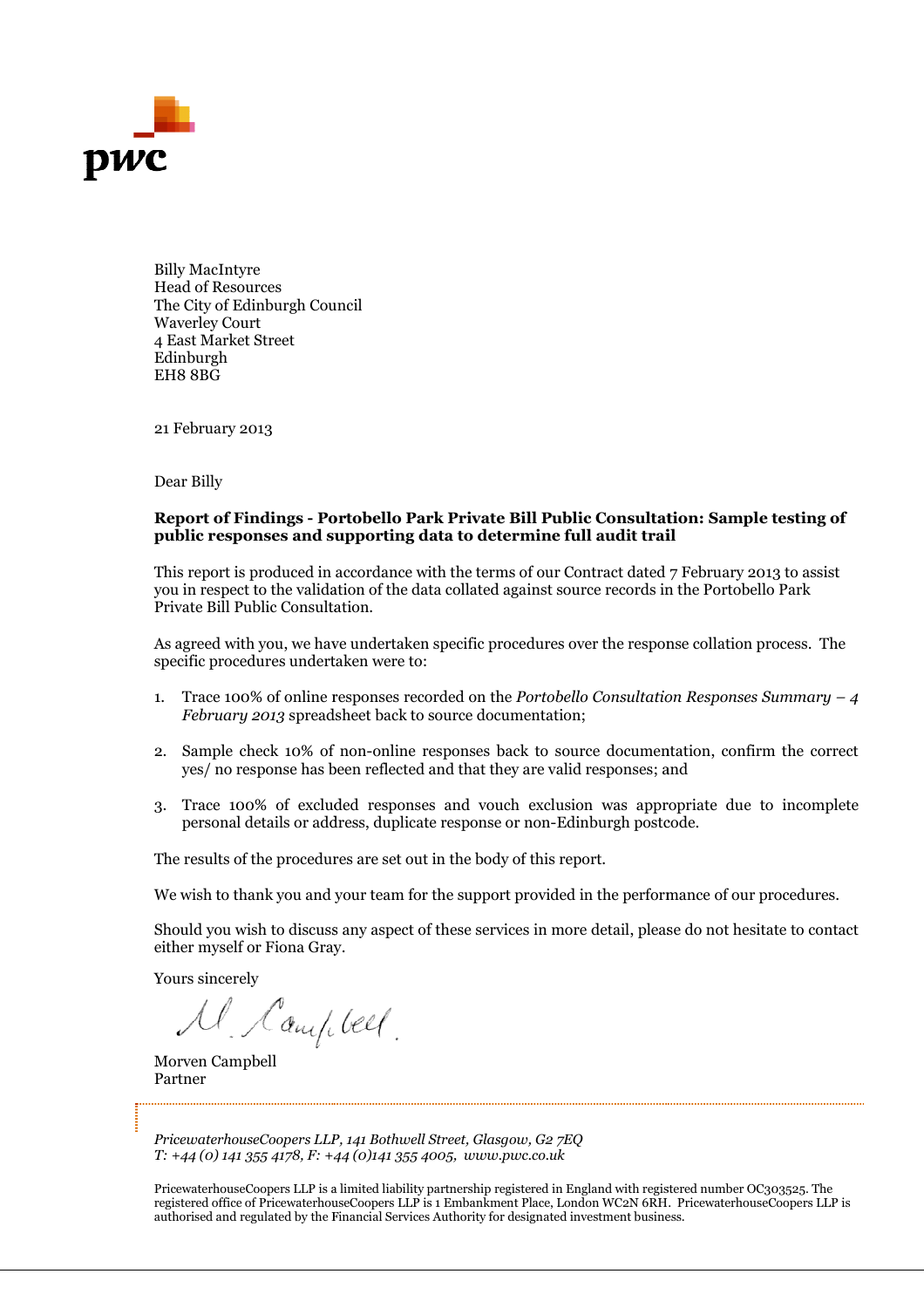# *Contents*

| <b>Executive Summary</b><br><b>Report of Factual Findings</b> |    |
|---------------------------------------------------------------|----|
|                                                               |    |
| 1. Procedures Performed                                       |    |
| 1.1 On-line responses                                         | b  |
| 1.2 Non on-line responses                                     | b  |
| 1.3 Excluded responses                                        | 19 |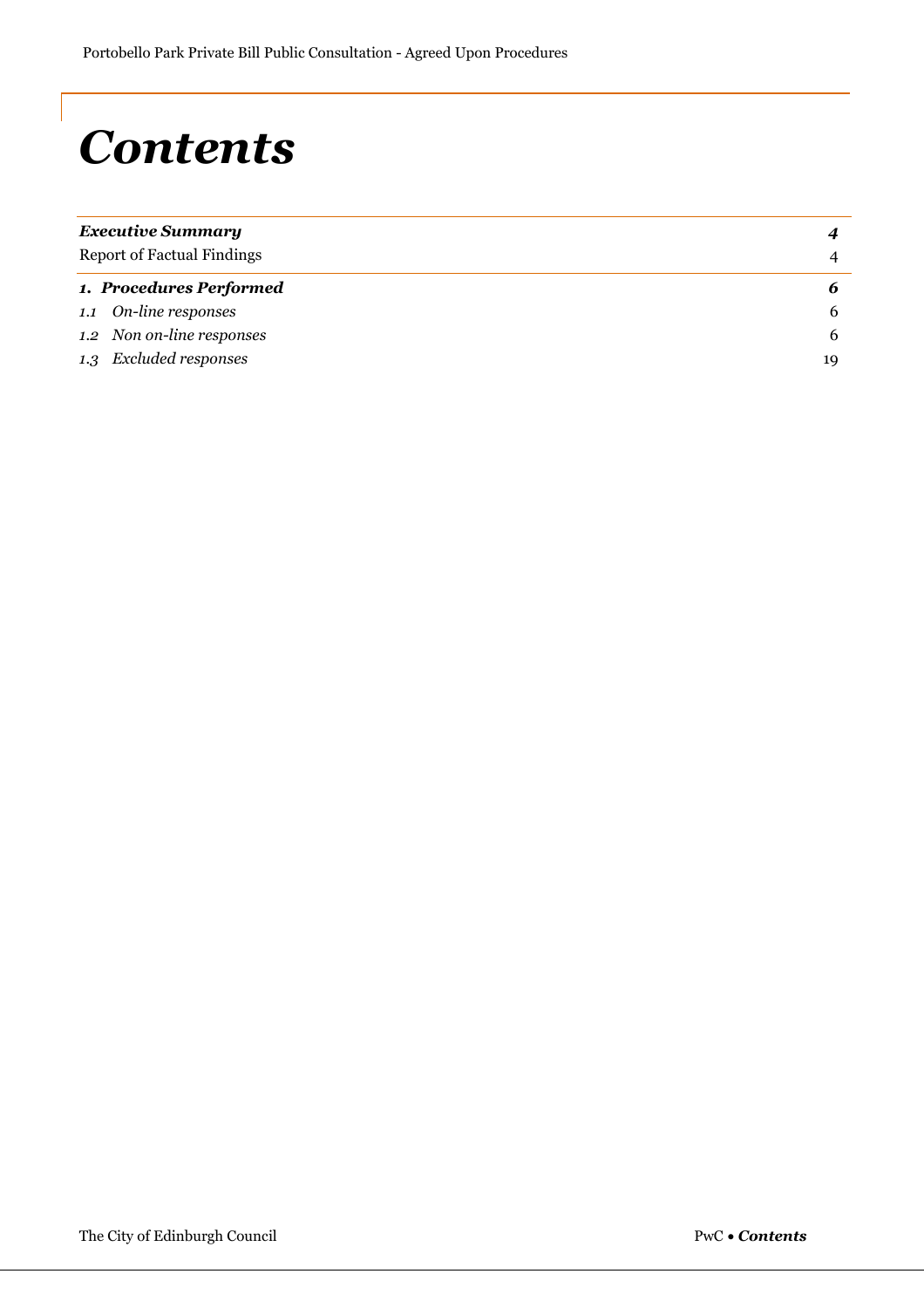# *Executive Summary*

## Report of Factual Findings

We have performed the procedures agreed with you and set out below with respect to the public responses to the Portobello Park Private Bill Public Consultation as at 4 February 2013, set forth in the accompanying schedules. Our engagement was undertaken in accordance with the International Standard on Related Services applicable to agreed-upon procedures engagements. The procedures were performed solely to assist you in evaluating the validity of the response collation process relating to the public consultation and are summarised as follows:

- 1. Trace 100% of online responses recorded on the *Portobello Consultation Responses Summary 4 February 2013* spreadsheet back to source documentation;
- 2. Sample check 10% of non-online responses back to source documentation, confirm the correct yes/ no response has been reflected and that they are valid responses; and
- 3. Trace 100% of excluded responses and vouch exclusion was appropriate due to incomplete personal details or address, duplicate response or non-Edinburgh postcode.

We report our findings below:

- 1. With respect to item 1 we found the population of responses to be consistent.
- 2. With respect to item 2 we found two exceptions:
	- a. Reference: 2-552 The house number of the respondent address per spreadsheet does not match source document.
	- b. Reference: 4-2234 Respondent postcode per spreadsheet does not match source document. Note: For this exception, it was confirmed that the postcode per the spreadsheet and the postcode per the source are both Edinburgh postcodes.
- 3. With respect to item 3 we found three exceptions:
	- a. Reference 2-324: Response incorrectly excluded as a duplicate. Similar, but not identical, respondent details to that of reference 2-307.
	- b. Reference 2-490: Response incorrectly excluded as a duplicate. Similar, but not identical, respondent details to that of reference 1-508801.
	- c. Reference 2-962: Response correctly excluded as a duplicate, however the spreadsheet incorrectly references 1-506674 rather than 1-507674 as the original entry.

Because the above procedures do not constitute either an audit or a review made in accordance with International Standards on Auditing (UK&I) or International Standards on Review Engagements, we do not express any assurance on the *Portobello Consultation Responses Summary – 4 February 2013* spreadsheet or the Portobello Park Private Bill Public Consultation, taken as a whole.

Had we performed additional procedures or had we performed an audit or review of the *Portobello*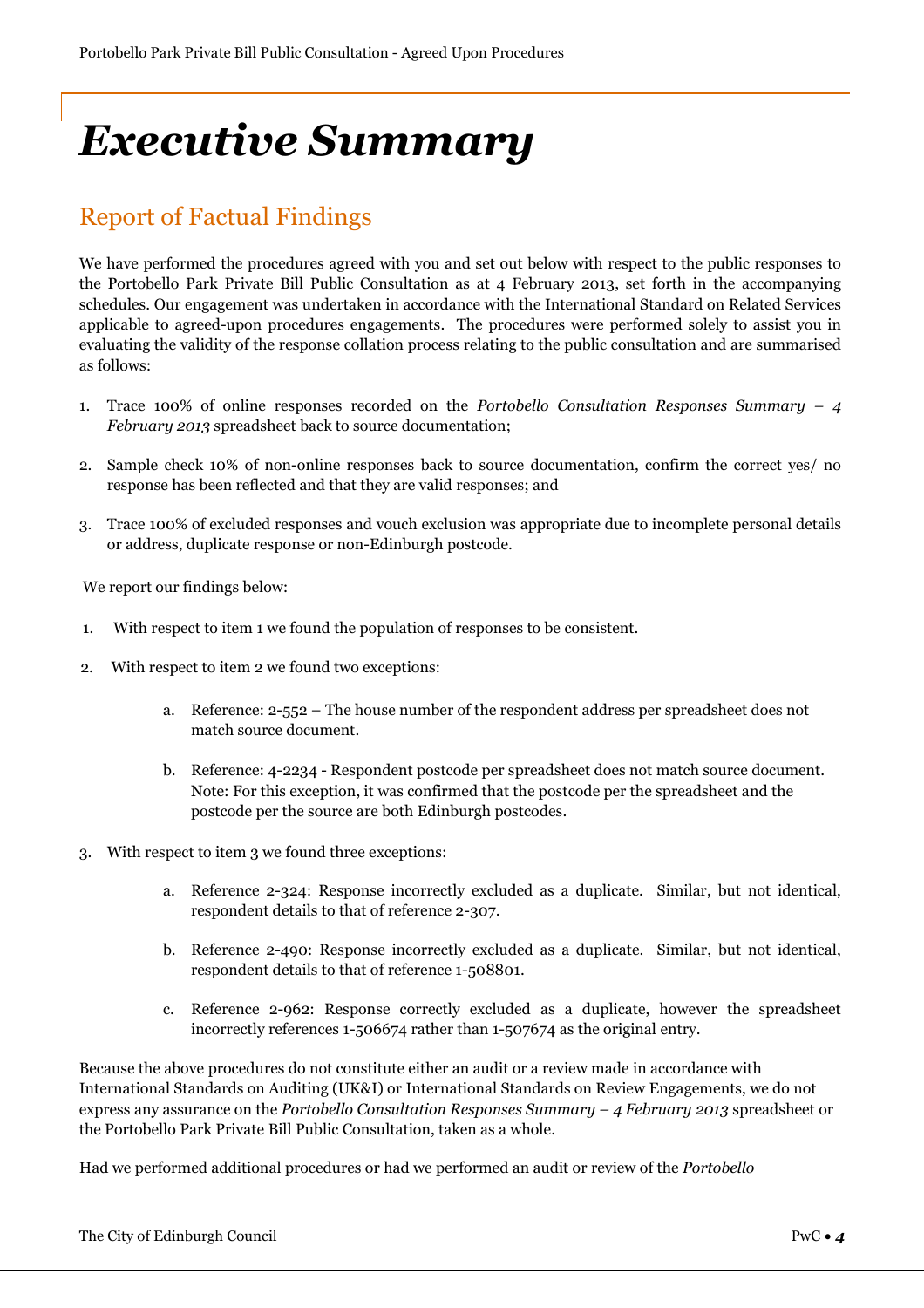*Consultation Responses Summary – 4 February 2013* spreadsheet in accordance with International Standards on Auditing (UK&I) or International Standards on Review Engagements, other matters might have come to our attention that would have been reported to you. This report relates only to items specified above and does not extend to the *Portobello Consultation Responses Summary – 4 February 2013* spreadsheet or the Portobello Park Private Bill Public Consultation, taken as a whole.

This document has been prepared only for The City of Edinburgh Council and solely for the purpose and on the terms agreed with Billy MacIntyre, Head of Resources, The City of Edinburgh Council in our agreement dated 7 February 2013. We accept no liability (including for negligence) to anyone else in connection with this document. Save as permitted in the agreement our report may not be provided to anyone else. Where disclosure is required under law or regulation you agree to notify us promptly.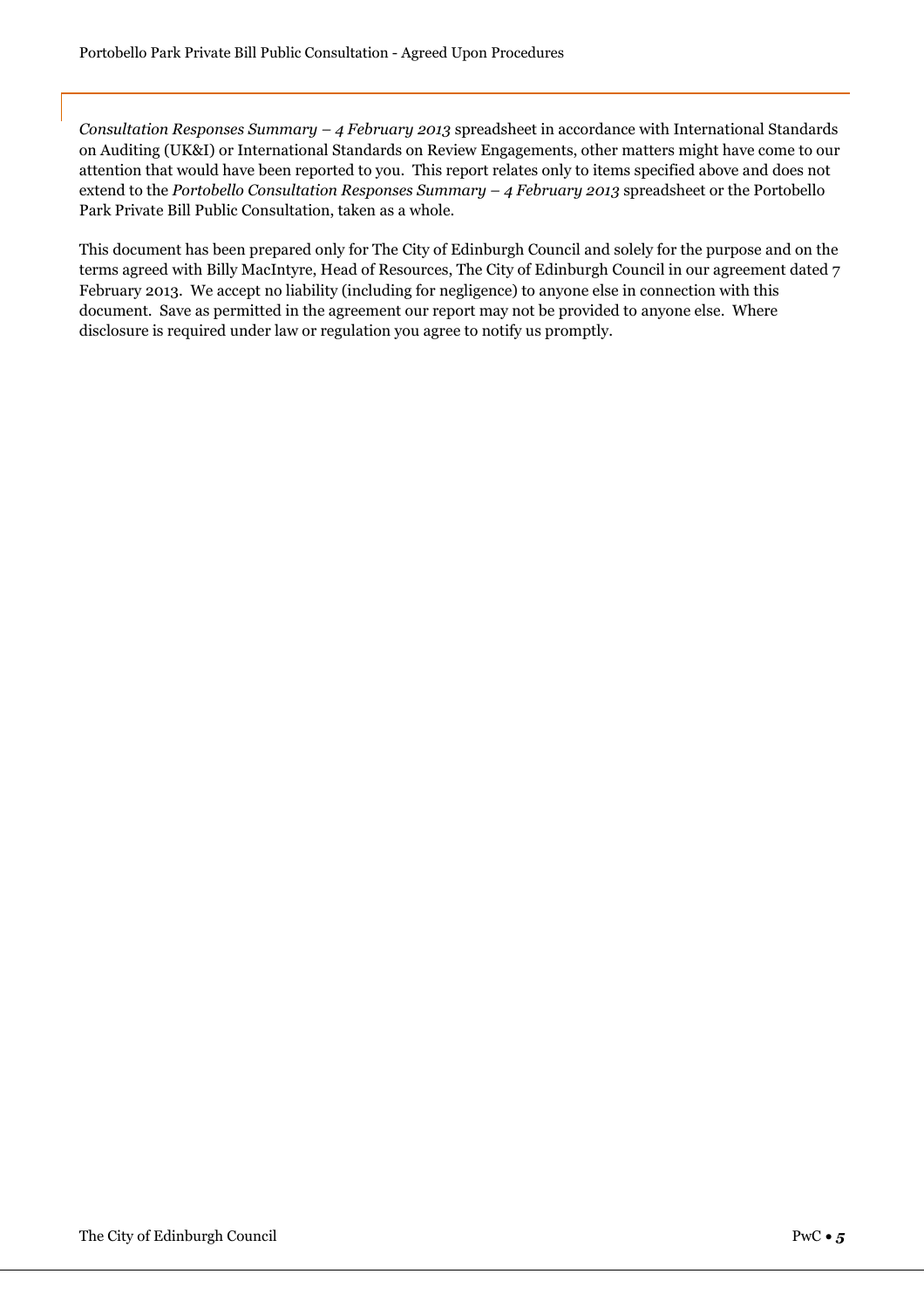# *1. Procedures Performed*

## *1.1 On-line responses*

**Procedure:** Trace 100% of the population of online responses back to source documentation.

The JADU online system was used for the online consultation process. The contents of the JADU online system were downloaded into a csv file; this was performed by the Council's Webteam. We matched the population of responses listed on this csv file to the data that the Council have used in the preparation of the *Portobello Consultation Responses Summary – 4 February 2013* spreadsheet.

**Results:** No differences noted. The population of online responses listed in the csv file was equal to that contained in the Responses Summary spreadsheet.

## *1.2 Non on-line responses*

**Procedure:** Sample check 10% of non-online responses back to source documentation to confirm the correct yes/ no response has been reflected and that they are valid responses.

The non-online responses were received through 4 channels:

- o Submission of letter or questionnaire by post (type 2 response)
- o Submission of response to dedicated email address (type 3 response)
- o Submission of questionnaire to either library or school collection point (type 4 response)
- o Submission of questionnaire via roadshow or exhibition (type 5 response)

For a sample of 10 % of each of these populations in the *Portobello Consultation Responses Summary – 4 February 2013* spreadsheet, the yes/no response was traced to source documentation to vouch the responses were accurately recorded for this sample.

For the same sample we checked that personal details and address were provided and that the postcode noted was for Edinburgh. You have explained that this criteria is sufficient to confirm the response is valid.

Our sample was selected from the *Portobello Consultation Responses Summary – 4 February 2013* spreadsheet. Sample sizes were calculated as follows:

| <b>Response</b><br><b>Type</b> | Population<br><b>Size</b> | <b>Sample Size</b> |
|--------------------------------|---------------------------|--------------------|
| 2                              | 2,291                     | 229                |
| 3                              | 39                        |                    |
|                                | 3,517                     | 352                |
| 5                              | 135                       | 14                 |
| <b>Total</b>                   | 5,982                     |                    |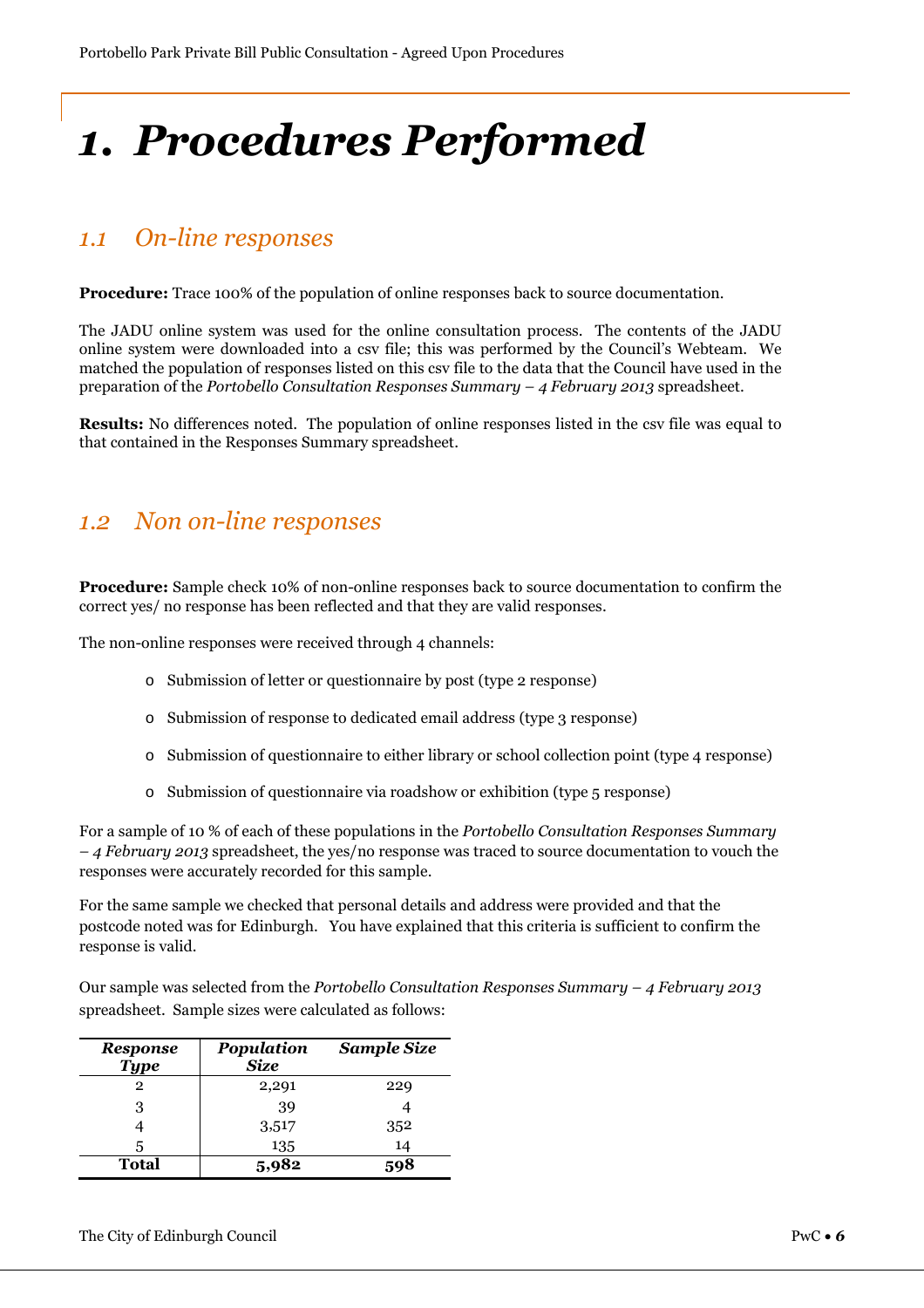For each item in the sample, the following three procedures were undertaken:

- Procedure 1: Does the yes/no response per the source documentation match the yes/no response on the *Portobello Consultation Responses Summary – 4 February 2013* spreadsheet?
- Procedure 2: Does the respondent address per the source documentation match the respondent address per the *Portobello Consultation Responses Summary – 4 February 2013* spreadsheet?
- Procedure 3: Is the respondent postcode per the *Portobello Consultation Responses Summary – 4 February 2013* spreadsheet a City of Edinburgh postcode?

**Results:** The sample items selected and the results of these three procedures are set out in the tables below.

| <b>Sample</b>  | Unique    | Procedure    | Procedure   | Procedure | <b>Exceptions noted</b> |
|----------------|-----------|--------------|-------------|-----------|-------------------------|
| Reference      | Reference | $\mathbf{1}$ | $\mathbf 2$ | 3         |                         |
| $\mathbf{1}$   | $2 - 3$   | Yes          | Yes         | Yes       |                         |
| $\overline{2}$ | $2 - 24$  | Yes          | Yes         | Yes       |                         |
| 3              | $2 - 37$  | Yes          | Yes         | Yes       |                         |
| $\overline{4}$ | $2 - 58$  | Yes          | Yes         | Yes       |                         |
| 5              | $2 - 78$  | Yes          | Yes         | Yes       |                         |
| $\overline{6}$ | $2 - 96$  | Yes          | Yes         | Yes       |                         |
| 7              | $2 - 112$ | Yes          | Yes         | Yes       |                         |
| 8              | $2 - 121$ | Yes          | Yes         | Yes       |                         |
| 9              | $2 - 126$ | Yes          | Yes         | Yes       |                         |
| 10             | $2 - 139$ | Yes          | Yes         | Yes       |                         |
| 11             | $2 - 145$ | Yes          | Yes         | Yes       |                         |
| 12             | $2 - 152$ | Yes          | Yes         | Yes       |                         |
| 13             | $2 - 158$ | Yes          | Yes         | Yes       |                         |
| 14             | $2 - 181$ | Yes          | Yes         | Yes       |                         |
| 15             | $2 - 193$ | Yes          | Yes         | Yes       |                         |
| 16             | 2-200     | Yes          | Yes         | Yes       |                         |
| 17             | 2-206     | Yes          | Yes         | Yes       |                         |
| 18             | $2 - 222$ | Yes          | Yes         | Yes       |                         |
| 19             | $2 - 234$ | Yes          | Yes         | Yes       |                         |
| 20             | $2 - 243$ | Yes          | Yes         | Yes       |                         |
| 21             | $2 - 250$ | Yes          | Yes         | Yes       |                         |
| 22             | $2 - 259$ | Yes          | Yes         | Yes       |                         |
| 23             | $2 - 264$ | Yes          | Yes         | Yes       |                         |
| 24             | $2 - 271$ | Yes          | Yes         | Yes       |                         |
| 25             | $2 - 281$ | Yes          | Yes         | Yes       |                         |
| 26             | $2 - 304$ | Yes          | Yes         | Yes       |                         |
| 27             | $2 - 312$ | Yes          | Yes         | Yes       |                         |
| 28             | 2-320     | Yes          | Yes         | Yes       |                         |
| 29             | 2-330     | Yes          | Yes         | Yes       |                         |
| 30             | 2-336     | Yes          | Yes         | Yes       |                         |

*Type 2 Response – Submission of response by post*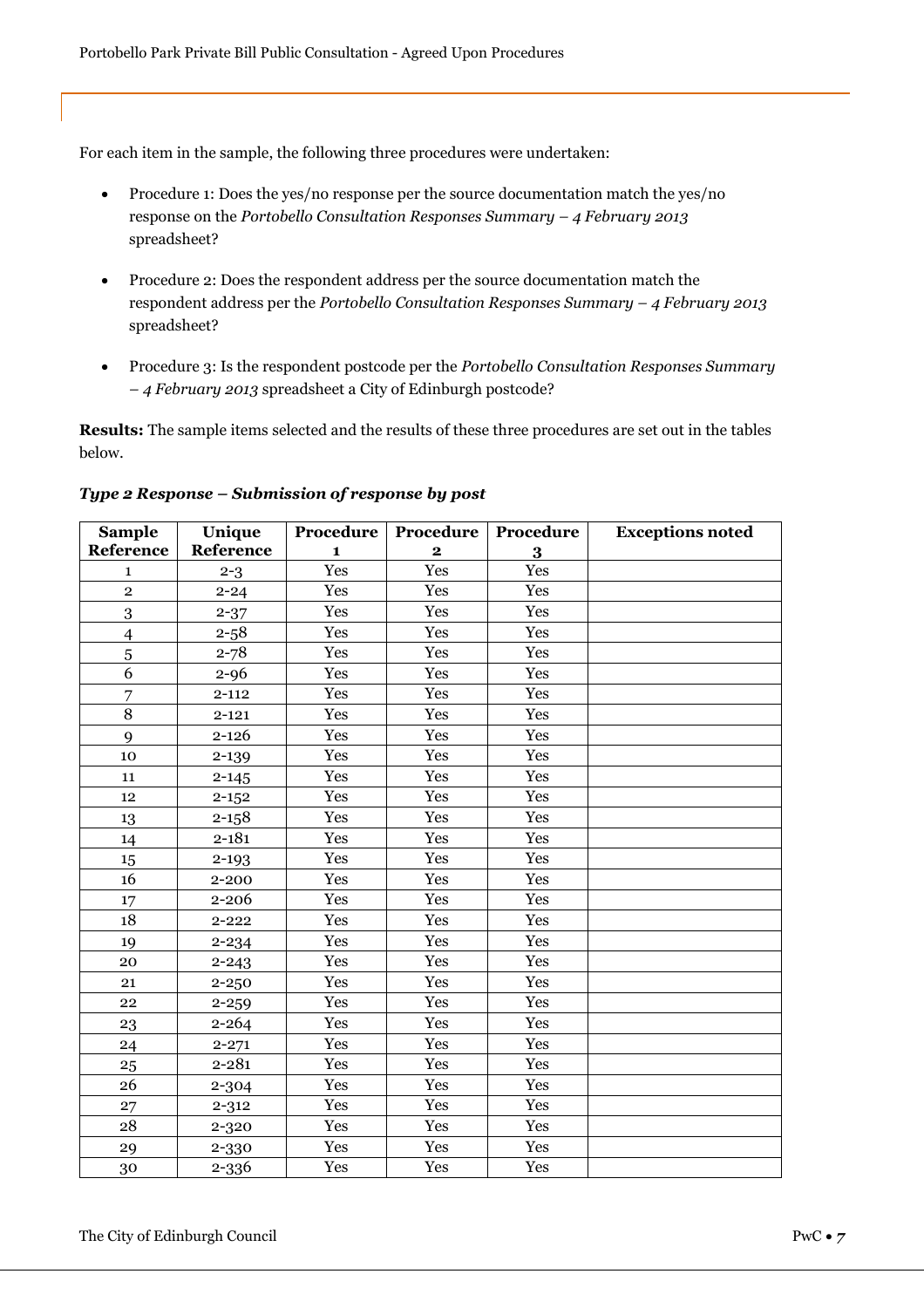| 31       | 2-349                  | Yes        | Yes        | Yes        |  |
|----------|------------------------|------------|------------|------------|--|
| 32       | $2 - 357$              | Yes        | Yes        | Yes        |  |
| 33       | $2 - 363$              | Yes        | Yes        | Yes        |  |
| 34       | 2-369                  | Yes        | Yes        | Yes        |  |
| 35       | $2 - 373$              | Yes        | Yes        | Yes        |  |
| 36       | $2 - 378$              | Yes        | Yes        | Yes        |  |
| 37       | 2-384                  | Yes        | Yes        | Yes        |  |
| 38       | 2-386                  | Yes        | Yes        | Yes        |  |
| 39       | 2-393                  | Yes        | Yes        | Yes        |  |
| 40       | 2-397                  | Yes        | Yes        | Yes        |  |
| 41       | 2-409                  | Yes        | Yes        | Yes        |  |
| 42       | $2 - 418$              | Yes        | Yes        | Yes        |  |
| 43       | $2 - 423$              | Yes        | Yes        | Yes        |  |
| 44       | $2 - 427$              | Yes        | Yes        | Yes        |  |
| 45       | $2 - 435$              | Yes        | Yes        | Yes        |  |
| 46       | $2 - 441$              | Yes        | Yes        | Yes        |  |
| 47       | $2 - 452$              | Yes        | Yes        | Yes        |  |
| 48       | $2 - 462$              | Yes        | Yes        | Yes        |  |
| 49       | $2 - 474$              | Yes        | Yes        | Yes        |  |
| 50       | $2 - 483$              | Yes        | Yes        | Yes        |  |
| 51       | 2-500                  | Yes        | Yes        | Yes        |  |
| 52       | 2-509                  | Yes        | Yes        | Yes        |  |
| 53       | 2-534                  | Yes        | Yes        | Yes        |  |
| 54       | $2 - 552$              | Yes        | ${\rm No}$ | Yes        |  |
|          |                        |            |            |            |  |
|          |                        |            |            |            |  |
|          | $2 - 565$              | Yes        | Yes        | Yes        |  |
| 55<br>56 | $2 - 570$              | Yes        | Yes        | Yes        |  |
| 57       | $2 - 575$              | Yes        | Yes        | Yes        |  |
| 58       | $2 - 584$              | Yes        | Yes        | Yes        |  |
| 59       | 2-601                  | Yes        | Yes        | Yes        |  |
| 60       | 2-609                  | Yes        | Yes        | Yes        |  |
| 61       | $2 - 616$              | Yes        | Yes        | Yes        |  |
| 62       | $2 - 623$              | Yes        | Yes        | Yes        |  |
| 63       | 2-629                  | Yes        | Yes        | Yes        |  |
| 64       | 2-638                  | Yes        | Yes        | Yes        |  |
| 65       | 2-646                  | Yes        | Yes        | Yes        |  |
| 66       | $2 - 653$              | Yes        | Yes        | Yes        |  |
| 67       | 2-668                  | Yes        | Yes        | Yes        |  |
| 68       | $2 - 675$              | Yes        | Yes        | Yes        |  |
| 69       | $2 - 681$              | Yes        | Yes        | Yes        |  |
| 70       | 2-686                  | Yes        | Yes        | Yes        |  |
| 71       | 2-693                  | Yes        | Yes        | Yes        |  |
| $72\,$   | 2-705                  | Yes        | Yes        | Yes        |  |
| 73       | $2 - 711$              | Yes        | Yes        | Yes        |  |
| 74       | $2 - 724$              | Yes        | Yes        | Yes        |  |
| 75       | 2-732                  | Yes        | Yes        | Yes        |  |
| 76<br>77 | $2 - 741$<br>$2 - 752$ | Yes<br>Yes | Yes<br>Yes | Yes<br>Yes |  |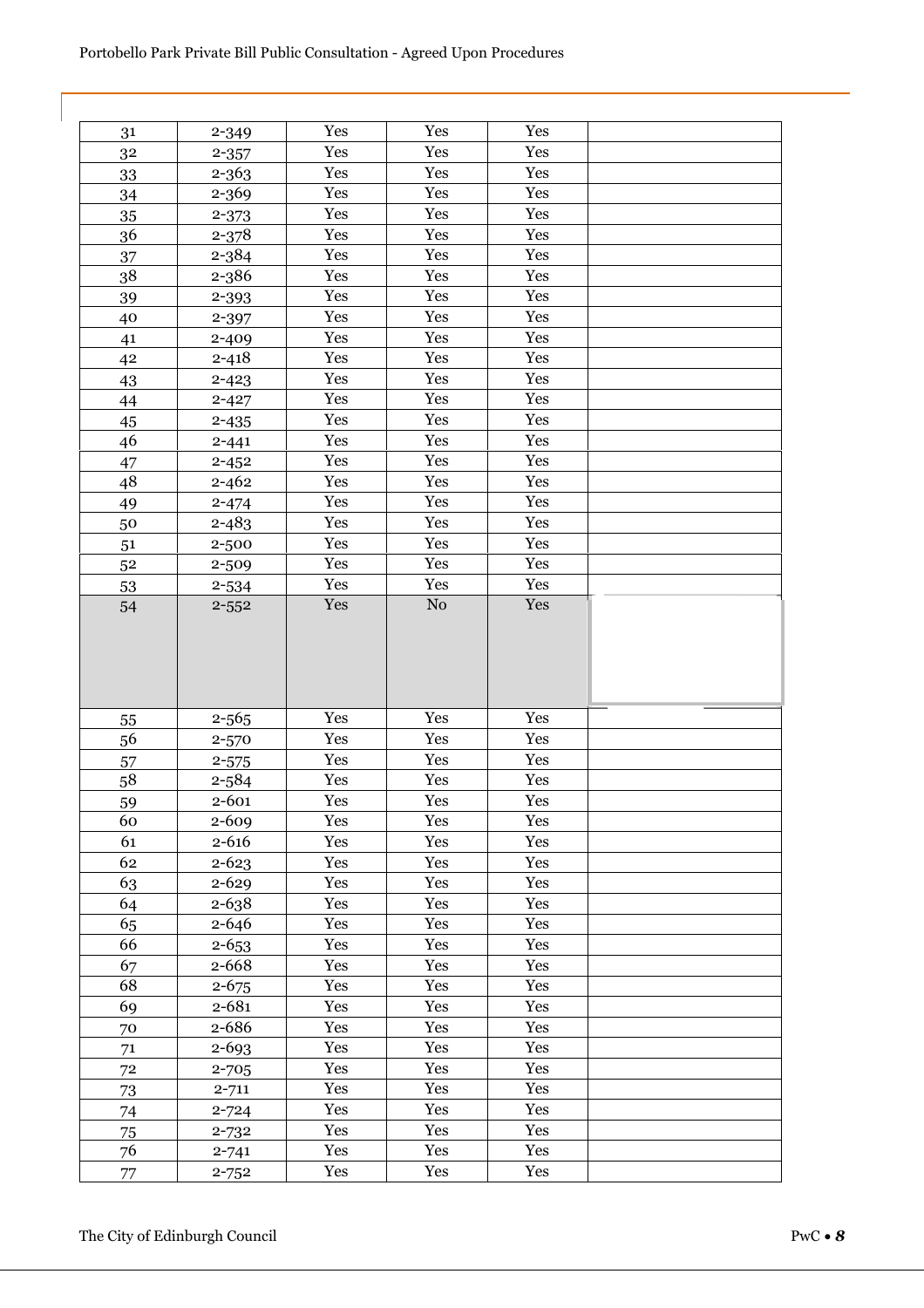| 78  | $2 - 765$  | Yes | Yes | Yes |  |
|-----|------------|-----|-----|-----|--|
| 79  | $2 - 778$  | Yes | Yes | Yes |  |
| 80  | $2 - 784$  | Yes | Yes | Yes |  |
| 81  | 2-797      | Yes | Yes | Yes |  |
| 82  | $2 - 811$  | Yes | Yes | Yes |  |
| 83  | $2 - 816$  | Yes | Yes | Yes |  |
| 84  | 2-823      | Yes | Yes | Yes |  |
| 85  | 2-838      | Yes | Yes | Yes |  |
| 86  | 2-846      | Yes | Yes | Yes |  |
| 87  | $2 - 854$  | Yes | Yes | Yes |  |
| 88  | 2-861      | Yes | Yes | Yes |  |
| 89  | $2 - 872$  | Yes | Yes | Yes |  |
| 90  | $2 - 877$  | Yes | Yes | Yes |  |
| 91  | 2-889      | Yes | Yes | Yes |  |
| 92  | 2-916      | Yes | Yes | Yes |  |
| 93  | 2-931      | Yes | Yes | Yes |  |
| 94  | 2-943      | Yes | Yes | Yes |  |
| 95  | 2-958      | Yes | Yes | Yes |  |
| 96  | $2 - 972$  | Yes | Yes | Yes |  |
| 97  | 2-992      | Yes | Yes | Yes |  |
| 98  | 2-1001     | Yes | Yes | Yes |  |
| 99  | 2-1014     | Yes | Yes | Yes |  |
| 100 | 2-1022     | Yes | Yes | Yes |  |
| 101 | 2-1034     | Yes | Yes | Yes |  |
| 102 | 2-1044     | Yes | Yes | Yes |  |
| 103 | 2-1053     | Yes | Yes | Yes |  |
| 104 | 2-1066     | Yes | Yes | Yes |  |
| 105 | 2-1075     | Yes | Yes | Yes |  |
| 106 | 2-1084     | Yes | Yes | Yes |  |
| 107 | 2-1092     | Yes | Yes | Yes |  |
| 108 | 2-1104     | Yes | Yes | Yes |  |
| 109 | 2-1111     | Yes | Yes | Yes |  |
| 110 | $2 - 1115$ | Yes | Yes | Yes |  |
| 111 | $2 - 1123$ | Yes | Yes | Yes |  |
| 112 | $2 - 1135$ | Yes | Yes | Yes |  |
| 113 | $2 - 1145$ | Yes | Yes | Yes |  |
| 114 | $2 - 1152$ | Yes | Yes | Yes |  |
| 115 | 2-1161     | Yes | Yes | Yes |  |
| 116 | 2-1176     | Yes | Yes | Yes |  |
| 117 | $2 - 1185$ | Yes | Yes | Yes |  |
| 118 | 2-1197     | Yes | Yes | Yes |  |
| 119 | 2-1203     | Yes | Yes | Yes |  |
| 120 | 2-1220     | Yes | Yes | Yes |  |
| 121 | 2-1233     | Yes | Yes | Yes |  |
| 122 | 2-1249     | Yes | Yes | Yes |  |
| 123 | 2-1273     | Yes | Yes | Yes |  |
| 124 | 2-1295     | Yes | Yes | Yes |  |
| 125 | 2-1309     | Yes | Yes | Yes |  |
| 126 | 2-1319     | Yes | Yes | Yes |  |
| 127 | 2-1339     | Yes | Yes | Yes |  |
| 128 | 2-1350     | Yes | Yes | Yes |  |
| 129 | 2-1365     | Yes | Yes | Yes |  |
|     |            |     |     |     |  |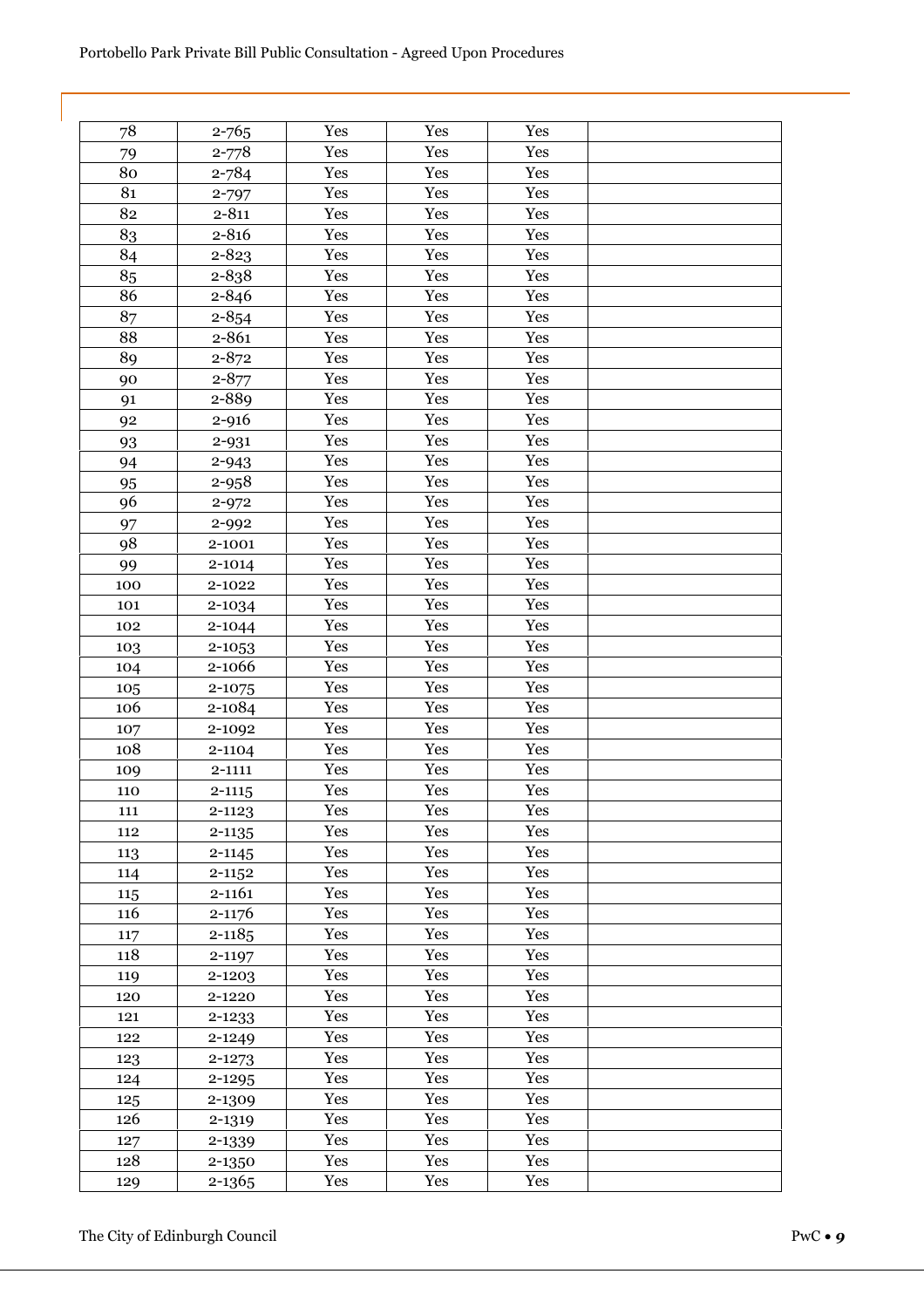| 130 | 2-1377     | Yes | Yes | Yes |  |
|-----|------------|-----|-----|-----|--|
| 131 | 2-1396     | Yes | Yes | Yes |  |
| 132 | 2-1404     | Yes | Yes | Yes |  |
| 133 | 2-1420     | Yes | Yes | Yes |  |
| 134 | 2-1432     | Yes | Yes | Yes |  |
| 135 | 2-1437     | Yes | Yes | Yes |  |
| 136 | 2-1448     | Yes | Yes | Yes |  |
| 137 | $2 - 1453$ | Yes | Yes | Yes |  |
| 138 | 2-1463     | Yes | Yes | Yes |  |
| 139 | 2-1473     | Yes | Yes | Yes |  |
| 140 | 2-1501     | Yes | Yes | Yes |  |
| 141 | 2-1522     | Yes | Yes | Yes |  |
| 142 | 2-1534     | Yes | Yes | Yes |  |
| 143 | 2-1547     | Yes | Yes | Yes |  |
| 144 | 2-1556     | Yes | Yes | Yes |  |
| 145 | 2-1569     | Yes | Yes | Yes |  |
| 146 | 2-1576     | Yes | Yes | Yes |  |
| 147 | 2-1594     | Yes | Yes | Yes |  |
| 148 | 2-1614     | Yes | Yes | Yes |  |
| 149 | 2-1621     | Yes | Yes | Yes |  |
| 150 | 2-1632     | Yes | Yes | Yes |  |
| 151 | 2-1644     | Yes | Yes | Yes |  |
| 152 | $2 - 1655$ | Yes | Yes | Yes |  |
| 153 | 2-1673     | Yes | Yes | Yes |  |
| 154 | 2-1681     | Yes | Yes | Yes |  |
| 155 | 2-1691     | Yes | Yes | Yes |  |
| 156 | 2-1703     | Yes | Yes | Yes |  |
| 157 | 2-1712     | Yes | Yes | Yes |  |
| 158 | 2-1722     | Yes | Yes | Yes |  |
| 159 | 2-1735     | Yes | Yes | Yes |  |
| 160 | 2-1742     | Yes | Yes | Yes |  |
| 161 | 2-1758     | Yes | Yes | Yes |  |
| 162 | 2-1767     | Yes | Yes | Yes |  |
| 163 | 2-1780     | Yes | Yes | Yes |  |
| 164 | 2-1790     | Yes | Yes | Yes |  |
| 165 | 2-1801     | Yes | Yes | Yes |  |
| 166 | $2 - 1813$ | Yes | Yes | Yes |  |
| 167 | 2-1826     | Yes | Yes | Yes |  |
| 168 | 2-1834     | Yes | Yes | Yes |  |
| 169 | 2-1844     | Yes | Yes | Yes |  |
| 170 | $2 - 1857$ | Yes | Yes | Yes |  |
| 171 | 2-1868     | Yes | Yes | Yes |  |
| 172 | 2-1876     | Yes | Yes | Yes |  |
| 173 | 2-1884     | Yes | Yes | Yes |  |
| 174 | 2-1895     | Yes | Yes | Yes |  |
| 175 | 2-1902     | Yes | Yes | Yes |  |
| 176 | 2-1911     | Yes | Yes | Yes |  |
| 177 | 2-1921     | Yes | Yes | Yes |  |
| 178 | 2-1928     | Yes | Yes | Yes |  |
| 179 | 2-1935     | Yes | Yes | Yes |  |
| 180 | 2-1943     | Yes | Yes | Yes |  |
| 181 | 2-1955     | Yes | Yes | Yes |  |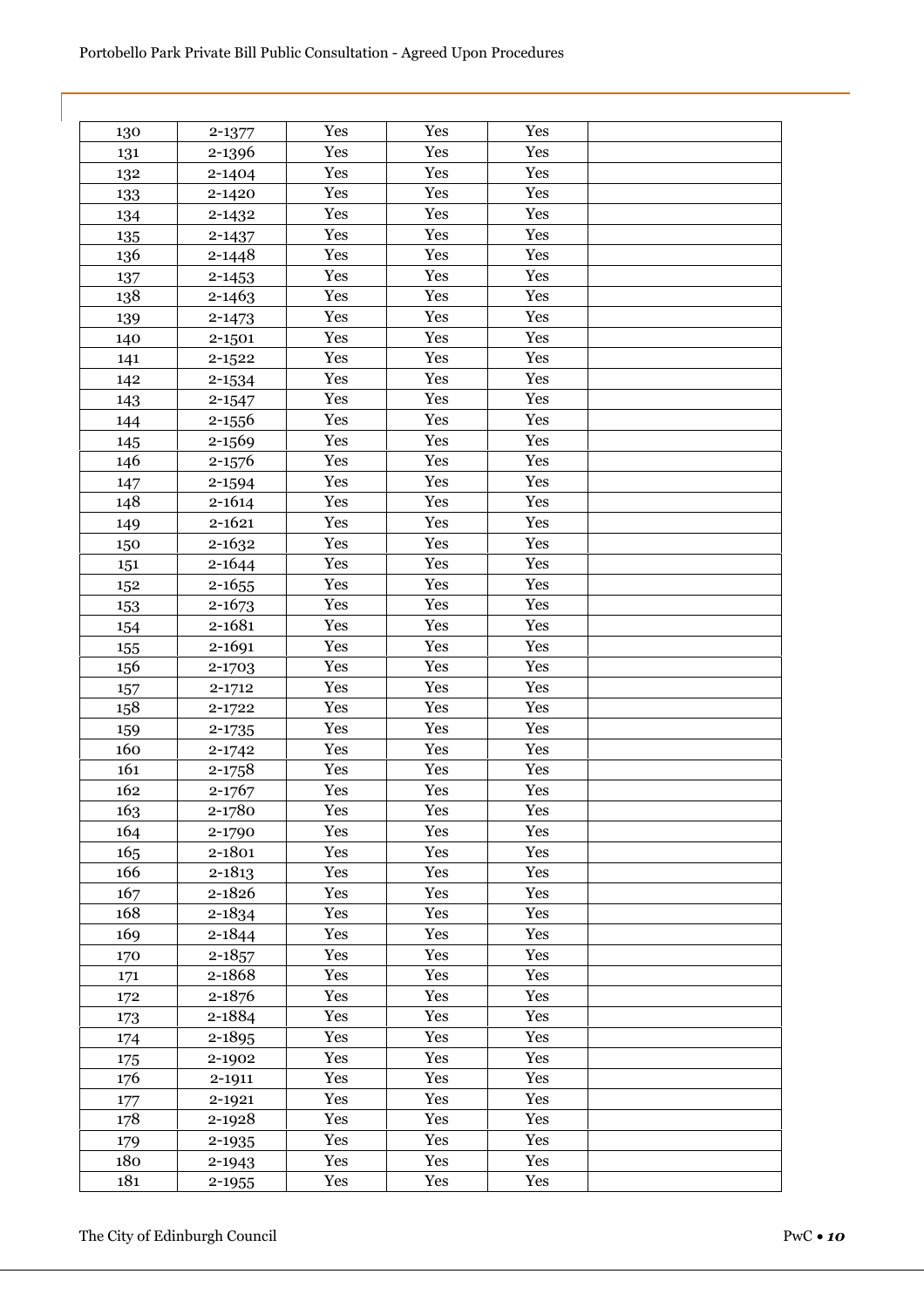| 182 | 2-1969     | Yes | Yes | Yes |  |
|-----|------------|-----|-----|-----|--|
| 183 | 2-1980     | Yes | Yes | Yes |  |
| 184 | 2-1994     | Yes | Yes | Yes |  |
| 185 | 2-2002     | Yes | Yes | Yes |  |
| 186 | 2-2017     | Yes | Yes | Yes |  |
| 187 | 2-2027     | Yes | Yes | Yes |  |
| 188 | 2-2033     | Yes | Yes | Yes |  |
| 189 | 2-2041     | Yes | Yes | Yes |  |
| 190 | 2-2049     | Yes | Yes | Yes |  |
| 191 | 2-2061     | Yes | Yes | Yes |  |
| 192 | 2-2072     | Yes | Yes | Yes |  |
| 193 | 2-2095     | Yes | Yes | Yes |  |
| 194 | 2-2103     | Yes | Yes | Yes |  |
| 195 | 2-2126     | Yes | Yes | Yes |  |
| 196 | 2-2138     | Yes | Yes | Yes |  |
| 197 | 2-2156     | Yes | Yes | Yes |  |
| 198 | 2-2169     | Yes | Yes | Yes |  |
| 199 | 2-2183     | Yes | Yes | Yes |  |
| 200 | 2-2202     | Yes | Yes | Yes |  |
| 201 | 2-2219     | Yes | Yes | Yes |  |
| 202 | 2-2235     | Yes | Yes | Yes |  |
| 203 | 2-2257     | Yes | Yes | Yes |  |
| 204 | 2-2276     | Yes | Yes | Yes |  |
| 205 | 2-2294     | Yes | Yes | Yes |  |
| 206 | 2-2307     | Yes | Yes | Yes |  |
| 207 | 2-2327     | Yes | Yes | Yes |  |
| 208 | 2-2343     | Yes | Yes | Yes |  |
| 209 | 2-2361     | Yes | Yes | Yes |  |
| 210 | 2-2382     | Yes | Yes | Yes |  |
| 211 | 2-2403     | Yes | Yes | Yes |  |
| 212 | 2-2428     | Yes | Yes | Yes |  |
| 213 | 2-2447     | Yes | Yes | Yes |  |
| 214 | 2-2459     | Yes | Yes | Yes |  |
| 215 | $2 - 2475$ | Yes | Yes | Yes |  |
| 216 | 2-2501     | Yes | Yes | Yes |  |
| 217 | 2-2519     | Yes | Yes | Yes |  |
| 218 | 2-2531     | Yes | Yes | Yes |  |
| 219 | 2-2547     | Yes | Yes | Yes |  |
| 220 | 2-2565     | Yes | Yes | Yes |  |
| 221 | 2-2582     | Yes | Yes | Yes |  |
| 222 | 2-2602     | Yes | Yes | Yes |  |
| 223 | 2-2631     | Yes | Yes | Yes |  |
| 224 | 2-2650     | Yes | Yes | Yes |  |
| 225 | $2 - 2671$ | Yes | Yes | Yes |  |
| 226 | 2-2691     | Yes | Yes | Yes |  |
| 227 | 2-2706     | Yes | Yes | Yes |  |
| 228 | 2-2727     | Yes | Yes | Yes |  |
| 229 | 2-2746     | Yes | Yes | Yes |  |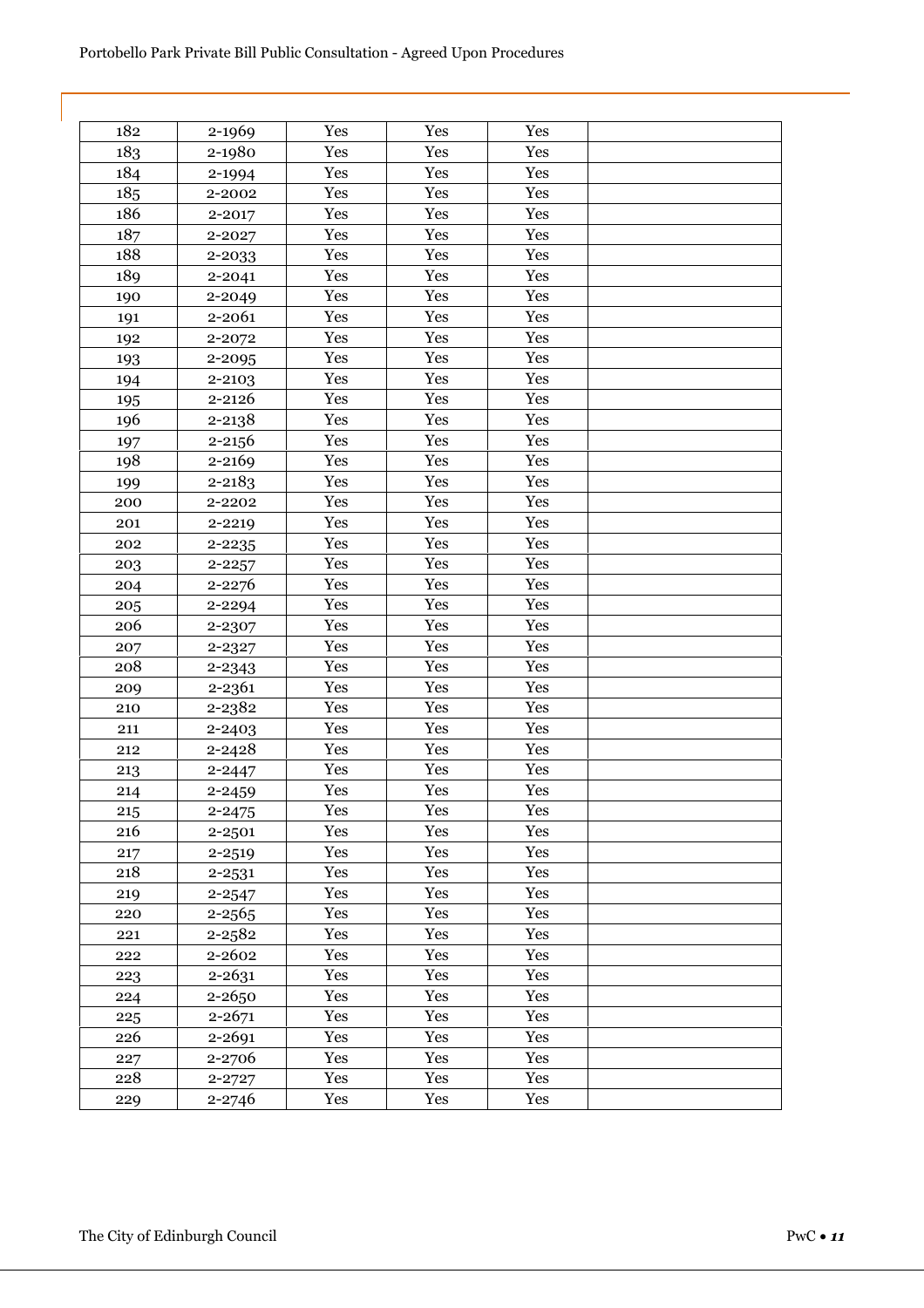| <b>Sample</b> | Unique    |     | <b>Procedure   Procedure   Procedure</b> |     | <b>Exceptions noted</b> |
|---------------|-----------|-----|------------------------------------------|-----|-------------------------|
| Reference     | Reference |     | 2                                        |     |                         |
|               | $3 - 8$   | Yes | Yes                                      | Yes |                         |
| 2             | $3 - 21$  | Yes | Yes                                      | Yes |                         |
|               | $3 - 29$  | Yes | Yes                                      | Yes |                         |
|               | $3 - 72$  | Yes | Yes                                      | Yes |                         |

| Type 3 Response – Submission of response to dedicated email address |  |  |
|---------------------------------------------------------------------|--|--|
|                                                                     |  |  |

## *Type 4 Response – Submission of response to library/school collection point*

| <b>Sample</b>  | Unique    | Procedure    | Procedure    | Procedure | <b>Exceptions noted</b> |
|----------------|-----------|--------------|--------------|-----------|-------------------------|
| Reference      | Reference | $\mathbf{1}$ | $\mathbf{2}$ | 3         |                         |
| 1              | $4 - 1$   | Yes          | Yes          | Yes       |                         |
| $\overline{2}$ | $4 - 2$   | Yes          | Yes          | Yes       |                         |
| $\overline{3}$ | $4 - 3$   | Yes          | Yes          | Yes       |                         |
| $\overline{4}$ | $4 - 4$   | Yes          | Yes          | Yes       |                         |
| $\bf 5$        | $4 - 5$   | Yes          | Yes          | Yes       |                         |
| 6              | $4 - 7$   | Yes          | Yes          | Yes       |                         |
| 7              | $4 - 8$   | Yes          | Yes          | Yes       |                         |
| $\overline{8}$ | $4 - 9$   | Yes          | Yes          | Yes       |                         |
| 9              | $4 - 10$  | Yes          | Yes          | Yes       |                         |
| 10             | $4 - 11$  | Yes          | Yes          | Yes       |                         |
| 11             | $4 - 12$  | Yes          | Yes          | Yes       |                         |
| 12             | $4 - 13$  | Yes          | Yes          | Yes       |                         |
| 13             | $4 - 14$  | Yes          | Yes          | Yes       |                         |
| 14             | $4 - 15$  | Yes          | Yes          | Yes       |                         |
| 15             | $4 - 16$  | Yes          | Yes          | Yes       |                         |
| 16             | $4 - 17$  | Yes          | Yes          | Yes       |                         |
| 17             | $4 - 19$  | Yes          | Yes          | Yes       |                         |
| 18             | $4 - 20$  | Yes          | Yes          | Yes       |                         |
| 19             | $4 - 21$  | Yes          | Yes          | Yes       |                         |
| 20             | $4 - 23$  | Yes          | Yes          | Yes       |                         |
| 21             | $4 - 24$  | Yes          | Yes          | Yes       |                         |
| 22             | $4 - 25$  | Yes          | Yes          | Yes       |                         |
| 23             | $4 - 27$  | Yes          | Yes          | Yes       |                         |
| 24             | $4 - 28$  | Yes          | Yes          | Yes       |                         |
| 25             | $4 - 29$  | Yes          | Yes          | Yes       |                         |
| 26             | $4-30$    | Yes          | Yes          | Yes       |                         |
| 27             | $4 - 31$  | Yes          | Yes          | Yes       |                         |
| 28             | $4 - 32$  | Yes          | Yes          | Yes       |                         |
| 29             | $4 - 33$  | Yes          | Yes          | Yes       |                         |
| 30             | $4 - 35$  | Yes          | Yes          | Yes       |                         |
| 31             | $4 - 36$  | Yes          | Yes          | Yes       |                         |
| 32             | $4 - 37$  | Yes          | Yes          | Yes       |                         |
| 33             | $4 - 38$  | Yes          | Yes          | Yes       |                         |
| 34             | $4 - 39$  | Yes          | Yes          | Yes       |                         |
| 35             | $4 - 40$  | Yes          | Yes          | Yes       |                         |
| 36             | $4 - 41$  | Yes          | Yes          | Yes       |                         |
| 37             | $4 - 42$  | Yes          | Yes          | Yes       |                         |
| 38             | $4 - 43$  | Yes          | Yes          | Yes       |                         |
| 39             | $4 - 45$  | Yes          | Yes          | Yes       |                         |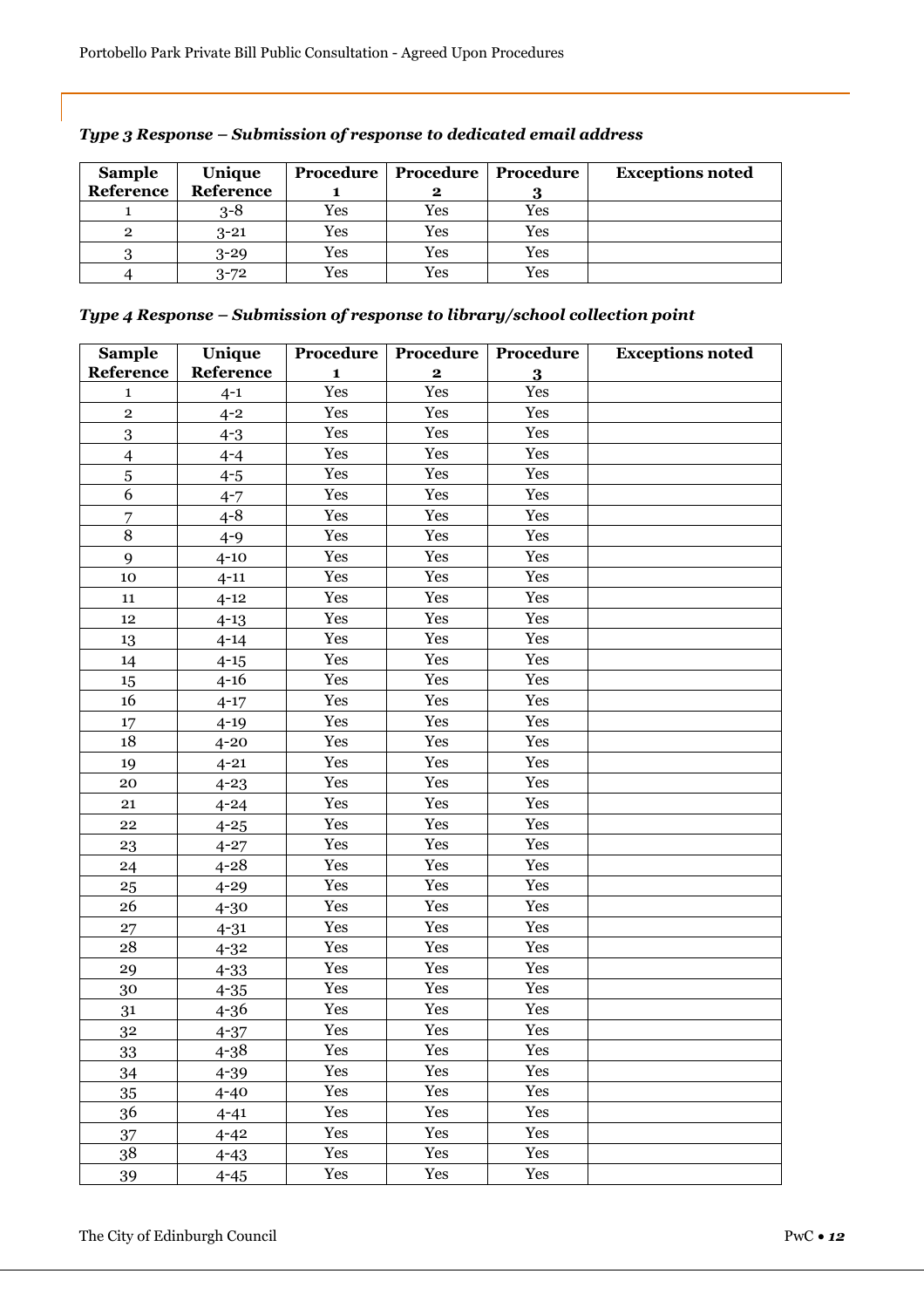| 40 | $4 - 46$  | Yes | Yes | Yes |  |
|----|-----------|-----|-----|-----|--|
| 41 | $4 - 47$  | Yes | Yes | Yes |  |
| 42 | $4 - 48$  | Yes | Yes | Yes |  |
| 43 | $4 - 49$  | Yes | Yes | Yes |  |
| 44 | $4 - 50$  | Yes | Yes | Yes |  |
| 45 | $4 - 51$  | Yes | Yes | Yes |  |
| 46 | $4 - 52$  | Yes | Yes | Yes |  |
| 47 | $4 - 53$  | Yes | Yes | Yes |  |
| 48 | $4 - 54$  | Yes | Yes | Yes |  |
| 49 | $4 - 55$  | Yes | Yes | Yes |  |
| 50 | 4-56      | Yes | Yes | Yes |  |
| 51 | $4 - 57$  | Yes | Yes | Yes |  |
| 52 | $4 - 58$  | Yes | Yes | Yes |  |
| 53 | $4 - 59$  | Yes | Yes | Yes |  |
| 54 | $4-60$    | Yes | Yes | Yes |  |
| 55 | $4 - 61$  | Yes | Yes | Yes |  |
| 56 | $4 - 62$  | Yes | Yes | Yes |  |
| 57 | $4 - 63$  | Yes | Yes | Yes |  |
| 58 | $4 - 64$  | Yes | Yes | Yes |  |
| 59 | $4 - 65$  | Yes | Yes | Yes |  |
| 60 | $4 - 66$  | Yes | Yes | Yes |  |
| 61 | $4 - 512$ | Yes | Yes | Yes |  |
| 62 | $4 - 514$ | Yes | Yes | Yes |  |
| 63 | $4 - 515$ | Yes | Yes | Yes |  |
| 64 | 4-520     | Yes | Yes | Yes |  |
| 65 | $4 - 521$ | Yes | Yes | Yes |  |
| 66 | $4 - 522$ | Yes | Yes | Yes |  |
| 67 | $4 - 523$ | Yes | Yes | Yes |  |
| 68 | 4-526     | Yes | Yes | Yes |  |
| 69 | $4 - 527$ | Yes | Yes | Yes |  |
| 70 | 4-528     | Yes | Yes | Yes |  |
| 71 | 4-530     | Yes | Yes | Yes |  |
| 72 | $4 - 531$ | Yes | Yes | Yes |  |
| 73 | 4-533     | Yes | Yes | Yes |  |
| 74 | 4-534     | Yes | Yes | Yes |  |
| 75 | 4-536     | Yes | Yes | Yes |  |
| 76 | 4-537     | Yes | Yes | Yes |  |
| 77 | 4-538     | Yes | Yes | Yes |  |
| 78 | $4 - 541$ | Yes | Yes | Yes |  |
| 79 | $4 - 542$ | Yes | Yes | Yes |  |
| 80 | $4 - 543$ | Yes | Yes | Yes |  |
| 81 | 4-544     | Yes | Yes | Yes |  |
| 82 | $4 - 545$ | Yes | Yes | Yes |  |
| 83 | 4-547     | Yes | Yes | Yes |  |
| 84 | 4-549     | Yes | Yes | Yes |  |
| 85 | 4-550     | Yes | Yes | Yes |  |
| 86 | $4 - 551$ | Yes | Yes | Yes |  |
| 87 | 4-553     | Yes | Yes | Yes |  |
| 88 | 4-554     | Yes | Yes | Yes |  |
| 89 | 4-556     | Yes | Yes | Yes |  |
| 90 | $4 - 557$ | Yes | Yes | Yes |  |
| 91 | 4-566     | Yes | Yes | Yes |  |
|    |           |     |     |     |  |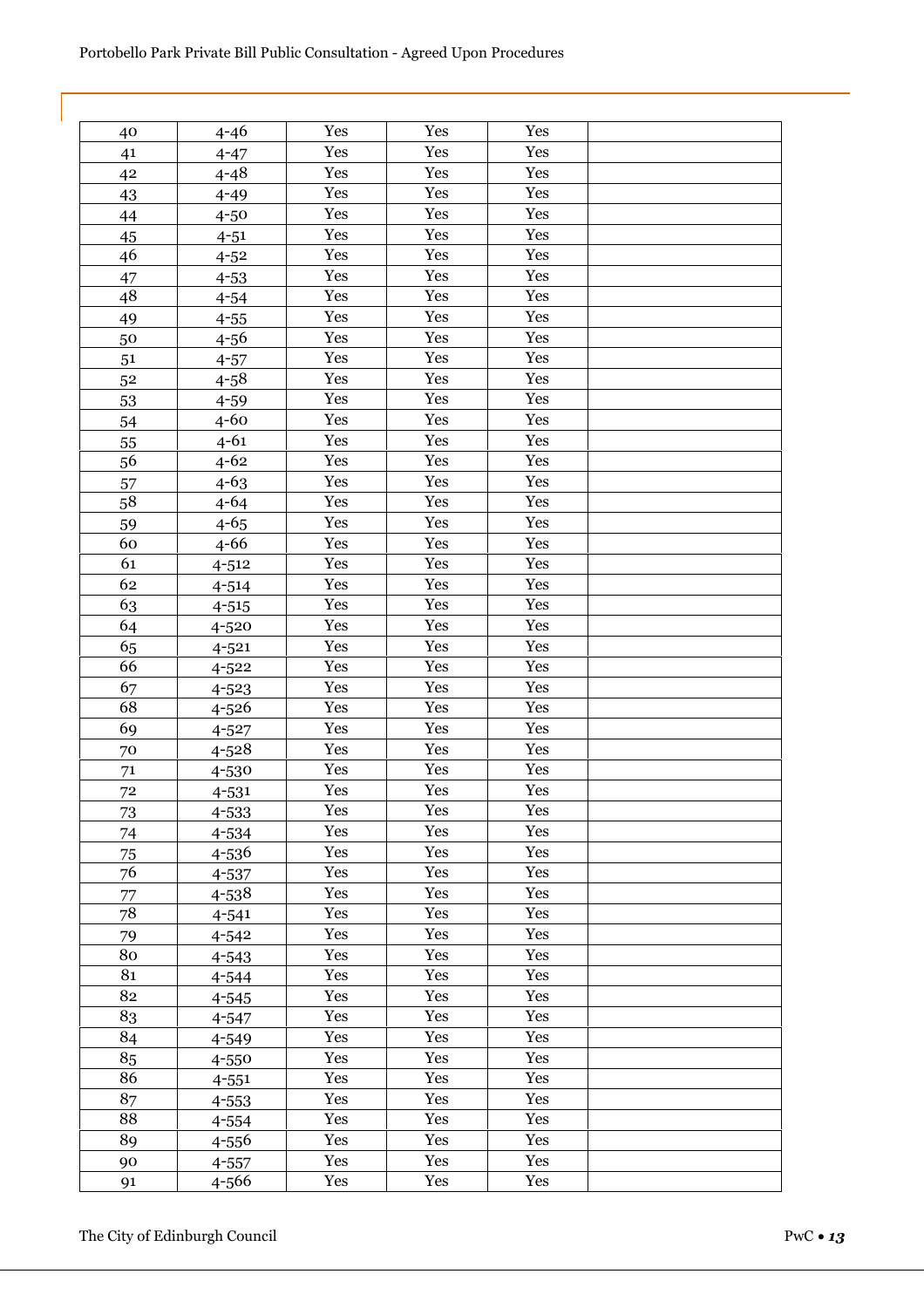| 92  | 4-567     | Yes | Yes | Yes |  |
|-----|-----------|-----|-----|-----|--|
| 93  | 4-568     | Yes | Yes | Yes |  |
| 94  | 4-569     | Yes | Yes | Yes |  |
| 95  | $4 - 573$ | Yes | Yes | Yes |  |
| 96  | $4 - 574$ | Yes | Yes | Yes |  |
| 97  | 4-579     | Yes | Yes | Yes |  |
| 98  | $4 - 581$ | Yes | Yes | Yes |  |
| 99  | $4 - 582$ | Yes | Yes | Yes |  |
| 100 | 4-584     | Yes | Yes | Yes |  |
| 101 | $4 - 585$ | Yes | Yes | Yes |  |
| 102 | 4-588     | Yes | Yes | Yes |  |
| 103 | 4-589     | Yes | Yes | Yes |  |
| 104 | 4-590     | Yes | Yes | Yes |  |
| 105 | 4-591     | Yes | Yes | Yes |  |
| 106 | 4-594     | Yes | Yes | Yes |  |
| 107 | 4-595     | Yes | Yes | Yes |  |
| 108 | 4-596     | Yes | Yes | Yes |  |
| 109 | 4-598     | Yes | Yes | Yes |  |
| 110 | 4-599     | Yes | Yes | Yes |  |
| 111 | 4-600     | Yes | Yes | Yes |  |
| 112 | 4-601     | Yes | Yes | Yes |  |
| 113 | $4 - 602$ | Yes | Yes | Yes |  |
| 114 | $4 - 603$ | Yes | Yes | Yes |  |
| 115 | 4-604     | Yes | Yes | Yes |  |
| 116 | 4-605     | Yes | Yes | Yes |  |
| 117 | 4-606     | Yes | Yes | Yes |  |
| 118 | 4-607     | Yes | Yes | Yes |  |
| 119 | 4-608     | Yes | Yes | Yes |  |
| 120 | 4-610     | Yes | Yes | Yes |  |
| 121 | 4-1021    | Yes | Yes | Yes |  |
| 122 | 4-1022    | Yes | Yes | Yes |  |
| 123 | 4-1025    | Yes | Yes | Yes |  |
| 124 | 4-1026    | Yes | Yes | Yes |  |
| 125 | 4-1027    | Yes | Yes | Yes |  |
| 126 | 4-1030    | Yes | Yes | Yes |  |
| 127 | 4-1033    | Yes | Yes | Yes |  |
| 128 | 4-1034    | Yes | Yes | Yes |  |
| 129 | 4-1035    | Yes | Yes | Yes |  |
| 130 | 4-1036    | Yes | Yes | Yes |  |
| 131 | 4-1037    | Yes | Yes | Yes |  |
| 132 | 4-1039    | Yes | Yes | Yes |  |
| 133 | 4-1041    | Yes | Yes | Yes |  |
| 134 | 4-1042    | Yes | Yes | Yes |  |
| 135 | 4-1043    | Yes | Yes | Yes |  |
| 136 | 4-1046    | Yes | Yes | Yes |  |
| 137 | 4-1048    | Yes | Yes | Yes |  |
| 138 | 4-1049    | Yes | Yes | Yes |  |
| 139 | 4-1052    | Yes | Yes | Yes |  |
| 140 | 4-1053    | Yes | Yes | Yes |  |
| 141 | 4-1055    | Yes | Yes | Yes |  |
| 142 | 4-1057    | Yes | Yes | Yes |  |
| 143 | 4-1058    | Yes | Yes | Yes |  |
|     |           |     |     |     |  |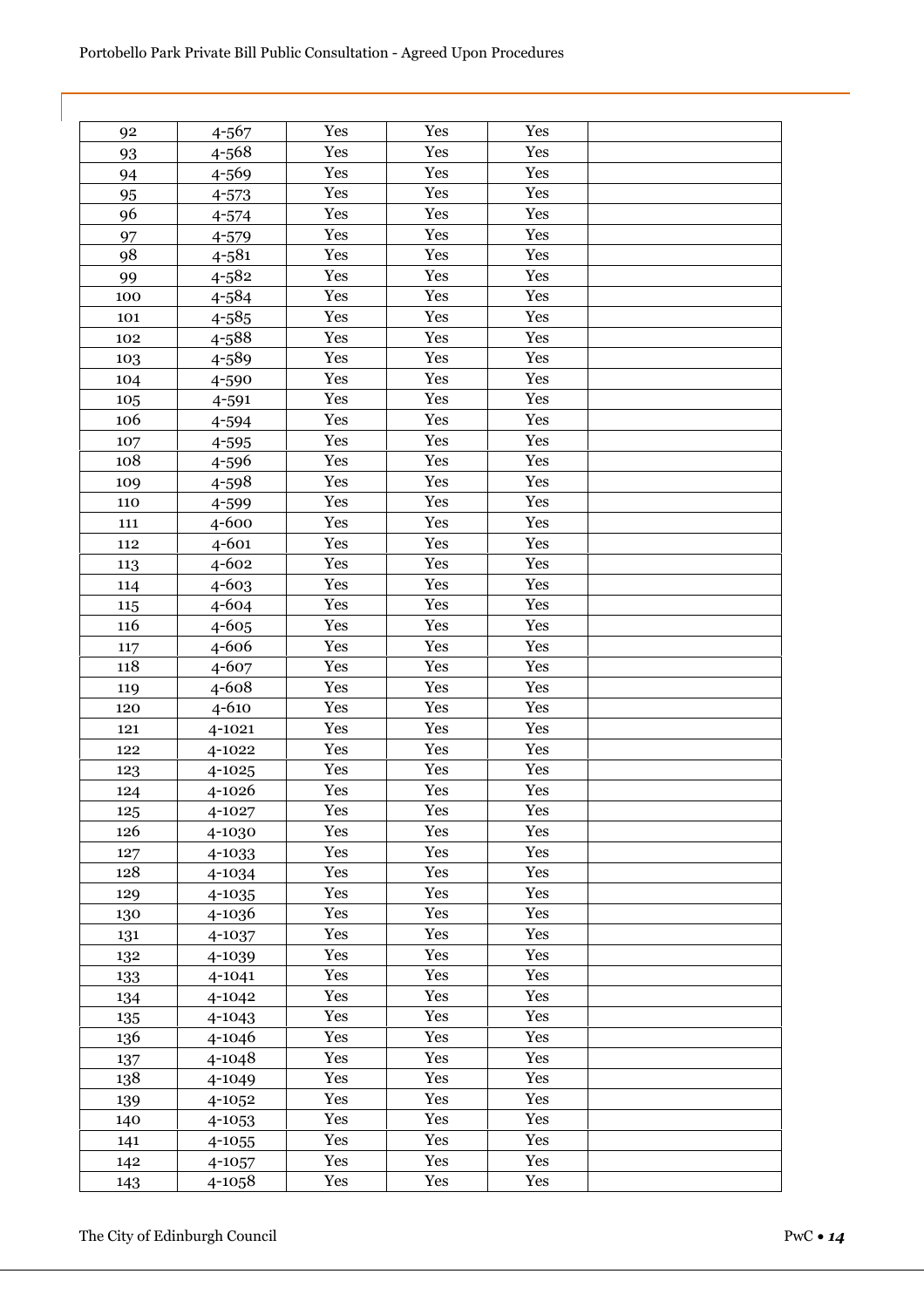| 144 | 4-1059     | Yes | Yes | Yes |  |
|-----|------------|-----|-----|-----|--|
| 145 | 4-1060     | Yes | Yes | Yes |  |
| 146 | 4-1063     | Yes | Yes | Yes |  |
| 147 | 4-1065     | Yes | Yes | Yes |  |
| 148 | 4-1066     | Yes | Yes | Yes |  |
| 149 | 4-1068     | Yes | Yes | Yes |  |
| 150 | 4-1069     | Yes | Yes | Yes |  |
| 151 | 4-1070     | Yes | Yes | Yes |  |
| 152 | 4-1072     | Yes | Yes | Yes |  |
| 153 | 4-1074     | Yes | Yes | Yes |  |
| 154 | 4-1075     | Yes | Yes | Yes |  |
| 155 | 4-1076     | Yes | Yes | Yes |  |
| 156 | 4-1080     | Yes | Yes | Yes |  |
| 157 | 4-1081     | Yes | Yes | Yes |  |
| 158 | 4-1082     | Yes | Yes | Yes |  |
| 159 | 4-1083     | Yes | Yes | Yes |  |
| 160 | 4-1084     | Yes | Yes | Yes |  |
| 161 | 4-1086     | Yes | Yes | Yes |  |
| 162 | 4-1087     | Yes | Yes | Yes |  |
| 163 | 4-1088     | Yes | Yes | Yes |  |
| 164 | 4-1091     | Yes | Yes | Yes |  |
| 165 | 4-1092     | Yes | Yes | Yes |  |
| 166 | 4-1093     | Yes | Yes | Yes |  |
| 167 | 4-1094     | Yes | Yes | Yes |  |
| 168 | 4-1095     | Yes | Yes | Yes |  |
| 169 | 4-1096     | Yes | Yes | Yes |  |
| 170 | 4-1097     | Yes | Yes | Yes |  |
| 171 | 4-1099     | Yes | Yes | Yes |  |
| 172 | 4-1100     | Yes | Yes | Yes |  |
| 173 | 4-1102     | Yes | Yes | Yes |  |
| 174 | 4-1103     | Yes | Yes | Yes |  |
| 175 | 4-1106     | Yes | Yes | Yes |  |
| 176 | 4-1107     | Yes | Yes | Yes |  |
| 177 | 4-1112     | Yes | Yes | Yes |  |
| 178 | $4 - 1115$ | Yes | Yes | Yes |  |
| 179 | 4-1116     | Yes | Yes | Yes |  |
| 180 | $4 - 1117$ | Yes | Yes | Yes |  |
| 181 | 4-1538     | Yes | Yes | Yes |  |
| 182 | 4-1539     | Yes | Yes | Yes |  |
| 183 | 4-1542     | Yes | Yes | Yes |  |
| 184 | 4-1543     | Yes | Yes | Yes |  |
| 185 | 4-1547     | Yes | Yes | Yes |  |
| 186 | 4-1548     | Yes | Yes | Yes |  |
| 187 | 4-1549     | Yes | Yes | Yes |  |
| 188 | 4-1550     | Yes | Yes | Yes |  |
| 189 | 4-1551     | Yes | Yes | Yes |  |
| 190 | 4-1553     | Yes | Yes | Yes |  |
| 191 | 4-1556     | Yes | Yes | Yes |  |
| 192 | 4-1557     | Yes | Yes | Yes |  |
| 193 | 4-1558     | Yes | Yes | Yes |  |
| 194 | 4-1559     | Yes | Yes | Yes |  |
| 195 | 4-1561     | Yes | Yes | Yes |  |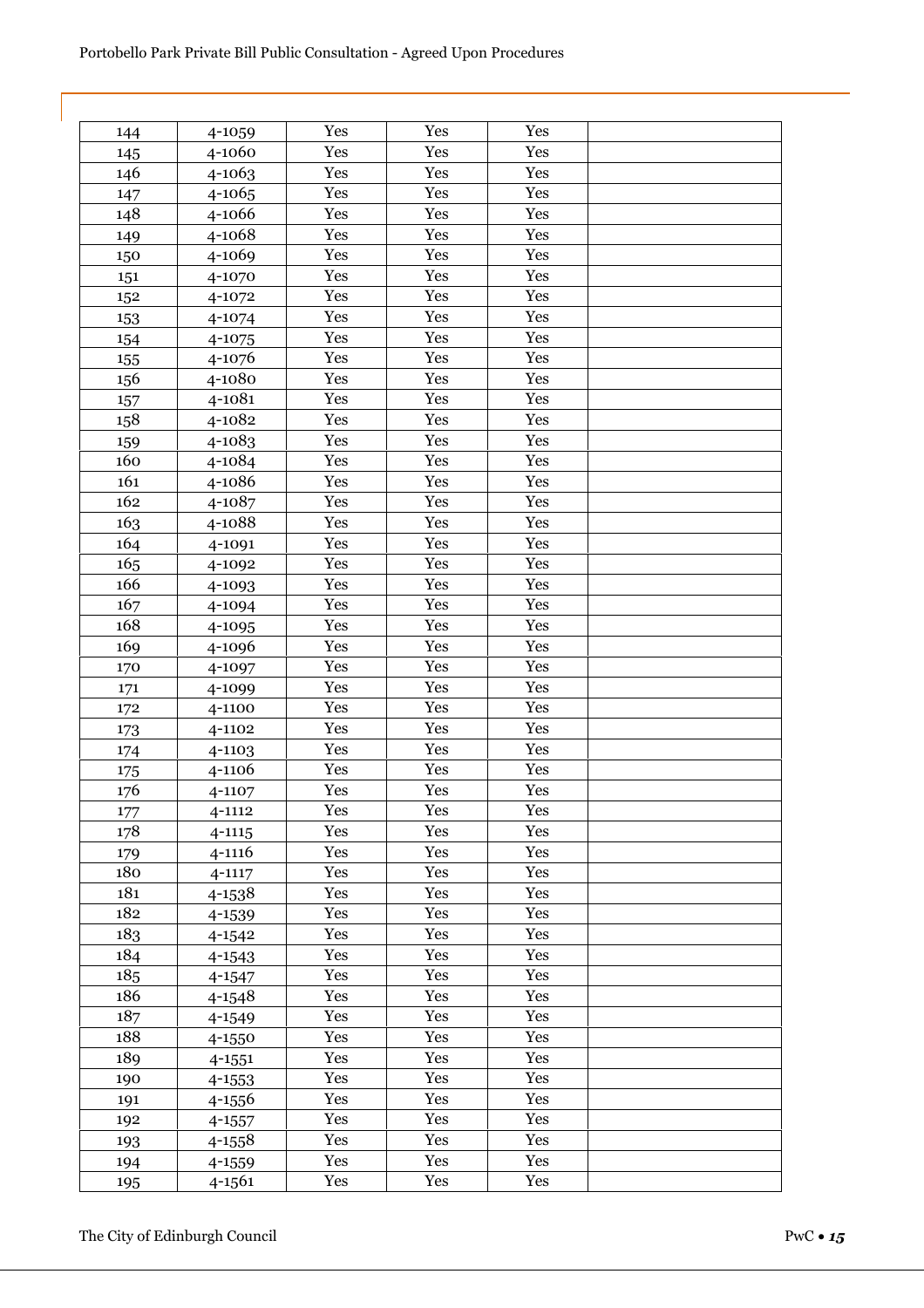| 196 | 4-1566     | Yes | Yes | Yes |  |
|-----|------------|-----|-----|-----|--|
| 197 | 4-1568     | Yes | Yes | Yes |  |
| 198 | 4-1572     | Yes | Yes | Yes |  |
| 199 | 4-1573     | Yes | Yes | Yes |  |
| 200 | 4-1574     | Yes | Yes | Yes |  |
| 201 | 4-1575     | Yes | Yes | Yes |  |
| 202 | 4-1576     | Yes | Yes | Yes |  |
| 203 | 4-1577     | Yes | Yes | Yes |  |
| 204 | 4-1578     | Yes | Yes | Yes |  |
| 205 | 4-1579     | Yes | Yes | Yes |  |
| 206 | 4-1580     | Yes | Yes | Yes |  |
| 207 | 4-1581     | Yes | Yes | Yes |  |
| 208 | 4-1584     | Yes | Yes | Yes |  |
| 209 | 4-1585     | Yes | Yes | Yes |  |
| 210 | 4-1586     | Yes | Yes | Yes |  |
| 211 | 4-1588     | Yes | Yes | Yes |  |
| 212 | 4-1593     | Yes | Yes | Yes |  |
| 213 | 4-1594     | Yes | Yes | Yes |  |
| 214 | 4-1596     | Yes | Yes | Yes |  |
| 215 | 4-1597     | Yes | Yes | Yes |  |
| 216 | 4-1598     | Yes | Yes | Yes |  |
| 217 | 4-1607     | Yes | Yes | Yes |  |
| 218 | 4-1609     | Yes | Yes | Yes |  |
| 219 | 4-1610     | Yes | Yes | Yes |  |
| 220 | $4 - 1611$ | Yes | Yes | Yes |  |
|     |            | Yes | Yes | Yes |  |
| 221 | 4-1613     |     |     |     |  |
| 222 | 4-1615     | Yes | Yes | Yes |  |
| 223 | 4-1616     | Yes | Yes | Yes |  |
| 224 | 4-1618     | Yes | Yes | Yes |  |
| 225 | 4-1619     | Yes | Yes | Yes |  |
| 226 | 4-1620     | Yes | Yes | Yes |  |
| 227 | 4-1622     | Yes | Yes | Yes |  |
| 228 | 4-1626     | Yes | Yes | Yes |  |
| 229 | 4-1628     | Yes | Yes | Yes |  |
| 230 | 4-1630     | Yes | Yes | Yes |  |
| 231 | 4-1631     | Yes | Yes | Yes |  |
| 232 | 4-1632     | Yes | Yes | Yes |  |
| 233 | 4-1633     | Yes | Yes | Yes |  |
| 234 | 4-1635     | Yes | Yes | Yes |  |
| 235 | 4-1636     | Yes | Yes | Yes |  |
| 236 | 4-1639     | Yes | Yes | Yes |  |
| 237 | 4-1641     | Yes | Yes | Yes |  |
| 238 | 4-1642     | Yes | Yes | Yes |  |
| 239 | 4-1645     | Yes | Yes | Yes |  |
| 240 | 4-1646     | Yes | Yes | Yes |  |
| 241 | 4-1915     | Yes | Yes | Yes |  |
| 242 | 4-1923     | Yes | Yes | Yes |  |
| 243 | 4-1928     | Yes | Yes | Yes |  |
| 244 | 4-1937     | Yes | Yes | Yes |  |
| 245 | 4-1942     | Yes | Yes | Yes |  |
| 246 | 4-1949     | Yes | Yes | Yes |  |
| 247 | 4-1961     | Yes | Yes | Yes |  |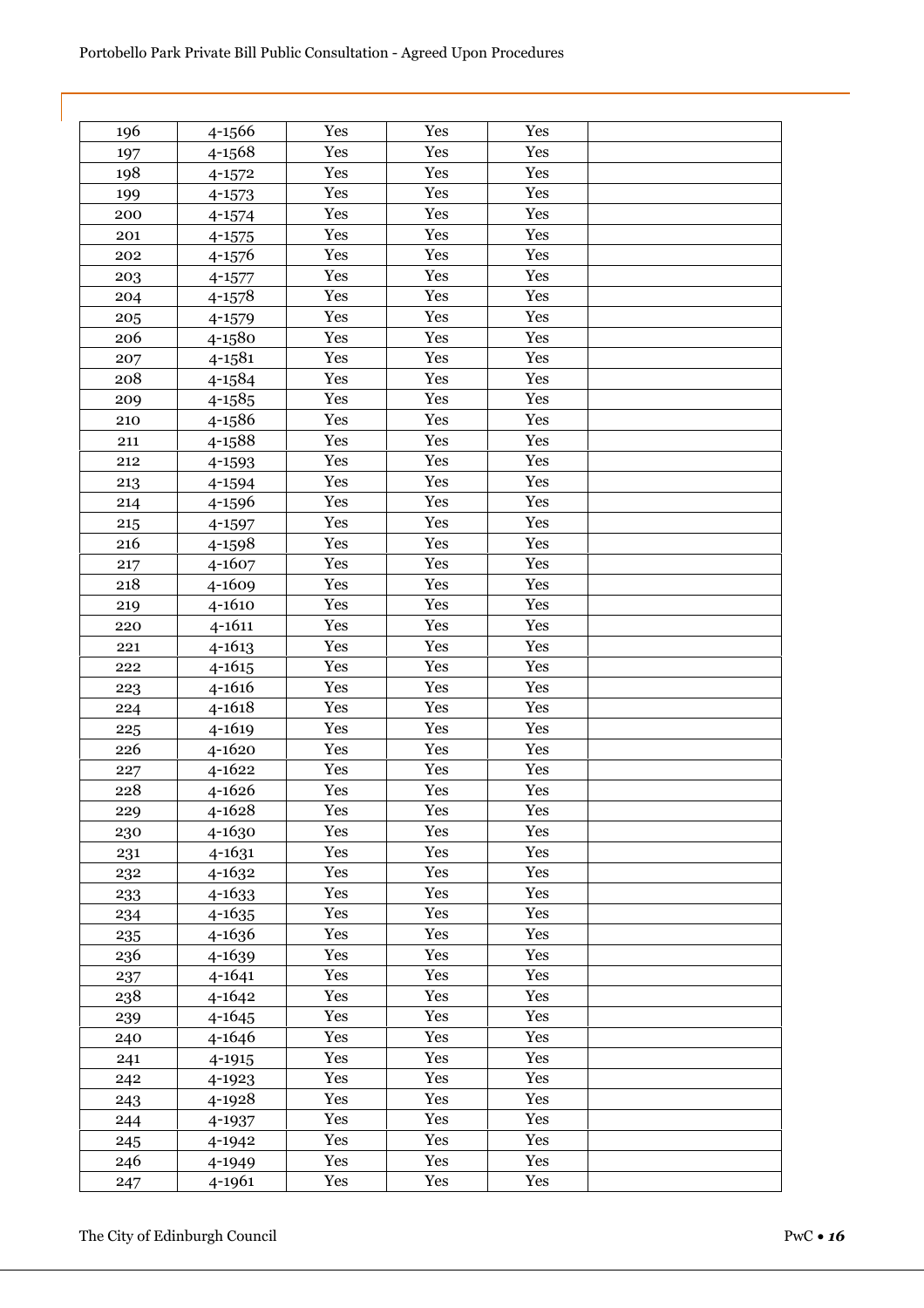| 248 | 4-1970     | Yes | Yes      | Yes |  |
|-----|------------|-----|----------|-----|--|
| 249 | 4-1977     | Yes | Yes      | Yes |  |
| 250 | 4-1985     | Yes | Yes      | Yes |  |
| 251 | 4-1990     | Yes | Yes      | Yes |  |
| 252 | 4-1997     | Yes | Yes      | Yes |  |
| 253 | 4-2005     | Yes | Yes      | Yes |  |
| 254 | 4-2012     | Yes | Yes      | Yes |  |
| 255 | 4-2019     | Yes | Yes      | Yes |  |
| 256 | 4-2024     | Yes | Yes      | Yes |  |
| 257 | 4-2028     | Yes | Yes      | Yes |  |
| 258 | 4-2035     | Yes | Yes      | Yes |  |
| 259 | 4-2039     | Yes | Yes      | Yes |  |
| 260 | 4-2042     | Yes | Yes      | Yes |  |
| 261 | 4-2059     | Yes | Yes      | Yes |  |
| 262 | 4-2071     | Yes | Yes      | Yes |  |
| 263 | 4-2081     | Yes | Yes      | Yes |  |
| 264 | 4-2087     | Yes | Yes      | Yes |  |
| 265 | 4-2103     | Yes | Yes      | Yes |  |
| 266 | 4-2110     | Yes | Yes      | Yes |  |
| 267 | 4-2122     | Yes | Yes      | Yes |  |
| 268 | 4-2128     | Yes | Yes      | Yes |  |
| 269 | $4 - 2137$ | Yes | Yes      | Yes |  |
| 270 | $4 - 2151$ | Yes | Yes      | Yes |  |
| 271 | 4-2163     | Yes | Yes      | Yes |  |
| 272 | 4-2182     | Yes | Yes      | Yes |  |
| 273 | 4-2186     | Yes | Yes      | Yes |  |
| 274 | 4-2197     | Yes | Yes      | Yes |  |
| 275 | 4-2220     | Yes | Yes      | Yes |  |
| 276 | 4-2234     | Yes | $\rm No$ | Yes |  |
|     |            |     |          |     |  |
|     |            |     |          |     |  |
| 277 | 4-2242     | Yes | Yes      | Yes |  |
| 278 | $4 - 2257$ | Yes | Yes      | Yes |  |
| 279 | 4-2267     | Yes | Yes      | Yes |  |
| 280 | $4 - 2275$ | Yes | Yes      | Yes |  |
| 281 | 4-2288     | Yes | Yes      | Yes |  |
| 282 | 4-2295     | Yes | Yes      | Yes |  |
| 283 | 4-2304     | Yes | Yes      | Yes |  |
| 284 | 4-2316     | Yes | Yes      | Yes |  |
| 285 | 4-2331     | Yes | Yes      | Yes |  |
| 286 | 4-2347     | Yes | Yes      | Yes |  |
| 287 | 4-2357     | Yes | Yes      | Yes |  |
| 288 | 4-2367     | Yes | Yes      | Yes |  |
| 289 | 4-2381     | Yes | Yes      | Yes |  |
| 290 | 4-2391     | Yes | Yes      | Yes |  |
| 291 | 4-2401     | Yes | Yes      | Yes |  |
| 292 | $4 - 2415$ | Yes | Yes      | Yes |  |
| 293 | 4-2424     | Yes | Yes      | Yes |  |
| 294 | $2 - 2552$ | y   | Yes      | Yes |  |
| 295 | $4 - 2585$ | Yes | Yes      | Yes |  |
| 296 | 4-2598     | Yes | Yes      | Yes |  |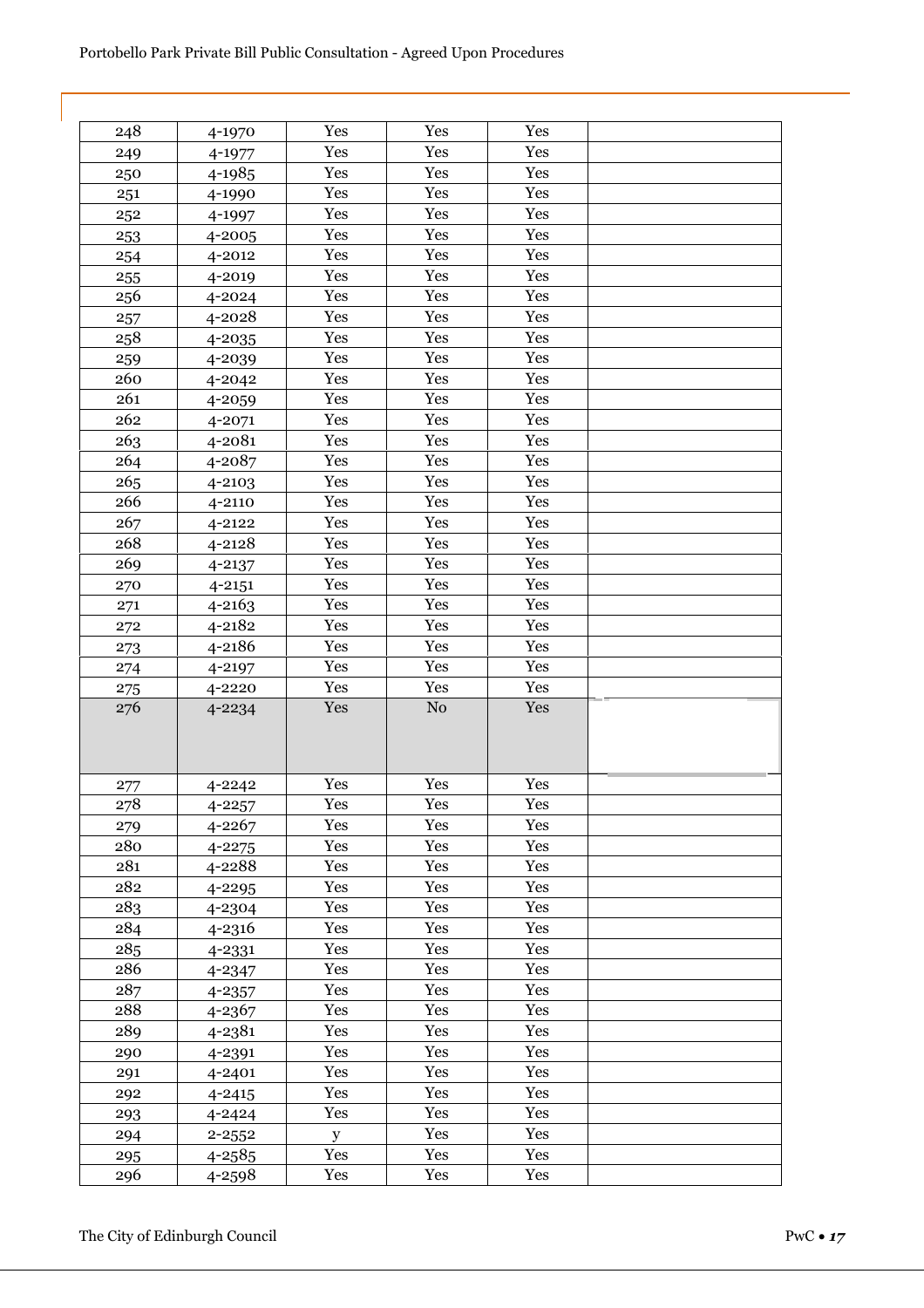| Yes<br>Yes<br>4-2620<br>Yes<br>297<br>Yes<br>Yes<br>Yes<br>298<br>4-2657<br>4-2688<br>Yes<br>Yes<br>Yes<br>299<br>Yes<br>Yes<br>Yes<br>4-2699<br>300<br>Yes<br>Yes<br>Yes<br>4-2716<br>301<br>Yes<br>Yes<br>Yes<br>302<br>4-2759<br>Yes<br>Yes<br>Yes<br>4-2770<br>303<br>Yes<br>Yes<br>Yes<br>304<br>4-2800<br>Yes<br>Yes<br>Yes<br>4-2845<br>305<br>Yes<br>306<br>Yes<br>Yes<br>4-2920<br>Yes<br>Yes<br>Yes<br>4-2988<br>307<br>Yes<br>Yes<br>Yes<br>308<br>4-3002<br>Yes<br>Yes<br>Yes<br>4-3018<br>309<br>Yes<br>Yes<br>Yes<br>310<br>4-3042<br>Yes<br>4-3066<br>Yes<br>Yes<br>311<br>Yes<br>Yes<br>Yes<br>312<br>4-3103<br>Yes<br>Yes<br>Yes<br>313<br>4-3150<br>Yes<br>Yes<br>Yes<br>314<br>4-3209<br>Yes<br>Yes<br>Yes<br>315<br>4-3255<br>Yes<br>Yes<br>Yes<br>316<br>4-3313<br>Yes<br>Yes<br>Yes<br>317<br>4-3397<br>Yes<br>Yes<br>Yes<br>318<br>4-3429<br>Yes<br>Yes<br>Yes<br>319<br>4-3459<br>Yes<br>Yes<br>Yes<br>320<br>4-3478<br>Yes<br>Yes<br>Yes<br>321<br>4-3503<br>Yes<br>Yes<br>Yes<br>322<br>4-3519<br>Yes<br>Yes<br>Yes<br>323<br>4-3534<br>Yes<br>Yes<br>Yes<br>4-3565<br>324<br>Yes<br>Yes<br>Yes<br>4-3600<br>325<br>Yes<br>Yes<br>Yes<br>326<br>4-3615<br>Yes<br>Yes<br>Yes<br>4-3645<br>327<br>Yes<br>Yes<br>Yes<br>328<br>4-3721<br>Yes<br>Yes<br>Yes<br>329<br>4-3771<br>Yes<br>Yes<br>Yes<br>330<br>4-3797<br>4-3812<br>Yes<br>Yes<br>Yes<br>331<br>Yes<br>Yes<br>Yes<br>4-3842<br>332<br>Yes<br>Yes<br>Yes<br>4-3879<br>333<br>Yes<br>Yes<br>Yes<br>334<br>4-3915<br>Yes<br>Yes<br>Yes<br>335<br>4-3937<br>Yes<br>Yes<br>Yes<br>336<br>4-3947<br>Yes<br>Yes<br>Yes<br>4-3978<br>337<br>Yes<br>Yes<br>Yes<br>338<br>4-3999<br>Yes<br>Yes<br>Yes<br>4-4015<br>339<br>Yes<br>Yes<br>Yes<br>340<br>4-4033<br>Yes<br>Yes<br>Yes<br>341<br>4-4050<br>Yes<br>Yes<br>Yes<br>4-4065<br>342<br>Yes<br>Yes<br>Yes<br>4-4076<br>343<br>Yes<br>Yes<br>Yes<br>4-4090<br>344<br>Yes<br>Yes<br>Yes<br>4-4100<br>345<br>Yes<br>Yes<br>Yes<br>4-4118<br>346<br>Yes<br>Yes<br>Yes<br>347<br>4-4130<br>Yes<br>Yes<br>Yes<br>348<br>4-4137 |  |  |  |
|------------------------------------------------------------------------------------------------------------------------------------------------------------------------------------------------------------------------------------------------------------------------------------------------------------------------------------------------------------------------------------------------------------------------------------------------------------------------------------------------------------------------------------------------------------------------------------------------------------------------------------------------------------------------------------------------------------------------------------------------------------------------------------------------------------------------------------------------------------------------------------------------------------------------------------------------------------------------------------------------------------------------------------------------------------------------------------------------------------------------------------------------------------------------------------------------------------------------------------------------------------------------------------------------------------------------------------------------------------------------------------------------------------------------------------------------------------------------------------------------------------------------------------------------------------------------------------------------------------------------------------------------------------------------------------------------------------------------------------------------------------------------------------------------------------------------------------------------------------------------------------------------------------------------------------------------------------------------------------------------------------------------------------------------------|--|--|--|
|                                                                                                                                                                                                                                                                                                                                                                                                                                                                                                                                                                                                                                                                                                                                                                                                                                                                                                                                                                                                                                                                                                                                                                                                                                                                                                                                                                                                                                                                                                                                                                                                                                                                                                                                                                                                                                                                                                                                                                                                                                                      |  |  |  |
|                                                                                                                                                                                                                                                                                                                                                                                                                                                                                                                                                                                                                                                                                                                                                                                                                                                                                                                                                                                                                                                                                                                                                                                                                                                                                                                                                                                                                                                                                                                                                                                                                                                                                                                                                                                                                                                                                                                                                                                                                                                      |  |  |  |
|                                                                                                                                                                                                                                                                                                                                                                                                                                                                                                                                                                                                                                                                                                                                                                                                                                                                                                                                                                                                                                                                                                                                                                                                                                                                                                                                                                                                                                                                                                                                                                                                                                                                                                                                                                                                                                                                                                                                                                                                                                                      |  |  |  |
|                                                                                                                                                                                                                                                                                                                                                                                                                                                                                                                                                                                                                                                                                                                                                                                                                                                                                                                                                                                                                                                                                                                                                                                                                                                                                                                                                                                                                                                                                                                                                                                                                                                                                                                                                                                                                                                                                                                                                                                                                                                      |  |  |  |
|                                                                                                                                                                                                                                                                                                                                                                                                                                                                                                                                                                                                                                                                                                                                                                                                                                                                                                                                                                                                                                                                                                                                                                                                                                                                                                                                                                                                                                                                                                                                                                                                                                                                                                                                                                                                                                                                                                                                                                                                                                                      |  |  |  |
|                                                                                                                                                                                                                                                                                                                                                                                                                                                                                                                                                                                                                                                                                                                                                                                                                                                                                                                                                                                                                                                                                                                                                                                                                                                                                                                                                                                                                                                                                                                                                                                                                                                                                                                                                                                                                                                                                                                                                                                                                                                      |  |  |  |
|                                                                                                                                                                                                                                                                                                                                                                                                                                                                                                                                                                                                                                                                                                                                                                                                                                                                                                                                                                                                                                                                                                                                                                                                                                                                                                                                                                                                                                                                                                                                                                                                                                                                                                                                                                                                                                                                                                                                                                                                                                                      |  |  |  |
|                                                                                                                                                                                                                                                                                                                                                                                                                                                                                                                                                                                                                                                                                                                                                                                                                                                                                                                                                                                                                                                                                                                                                                                                                                                                                                                                                                                                                                                                                                                                                                                                                                                                                                                                                                                                                                                                                                                                                                                                                                                      |  |  |  |
|                                                                                                                                                                                                                                                                                                                                                                                                                                                                                                                                                                                                                                                                                                                                                                                                                                                                                                                                                                                                                                                                                                                                                                                                                                                                                                                                                                                                                                                                                                                                                                                                                                                                                                                                                                                                                                                                                                                                                                                                                                                      |  |  |  |
|                                                                                                                                                                                                                                                                                                                                                                                                                                                                                                                                                                                                                                                                                                                                                                                                                                                                                                                                                                                                                                                                                                                                                                                                                                                                                                                                                                                                                                                                                                                                                                                                                                                                                                                                                                                                                                                                                                                                                                                                                                                      |  |  |  |
|                                                                                                                                                                                                                                                                                                                                                                                                                                                                                                                                                                                                                                                                                                                                                                                                                                                                                                                                                                                                                                                                                                                                                                                                                                                                                                                                                                                                                                                                                                                                                                                                                                                                                                                                                                                                                                                                                                                                                                                                                                                      |  |  |  |
|                                                                                                                                                                                                                                                                                                                                                                                                                                                                                                                                                                                                                                                                                                                                                                                                                                                                                                                                                                                                                                                                                                                                                                                                                                                                                                                                                                                                                                                                                                                                                                                                                                                                                                                                                                                                                                                                                                                                                                                                                                                      |  |  |  |
|                                                                                                                                                                                                                                                                                                                                                                                                                                                                                                                                                                                                                                                                                                                                                                                                                                                                                                                                                                                                                                                                                                                                                                                                                                                                                                                                                                                                                                                                                                                                                                                                                                                                                                                                                                                                                                                                                                                                                                                                                                                      |  |  |  |
|                                                                                                                                                                                                                                                                                                                                                                                                                                                                                                                                                                                                                                                                                                                                                                                                                                                                                                                                                                                                                                                                                                                                                                                                                                                                                                                                                                                                                                                                                                                                                                                                                                                                                                                                                                                                                                                                                                                                                                                                                                                      |  |  |  |
|                                                                                                                                                                                                                                                                                                                                                                                                                                                                                                                                                                                                                                                                                                                                                                                                                                                                                                                                                                                                                                                                                                                                                                                                                                                                                                                                                                                                                                                                                                                                                                                                                                                                                                                                                                                                                                                                                                                                                                                                                                                      |  |  |  |
|                                                                                                                                                                                                                                                                                                                                                                                                                                                                                                                                                                                                                                                                                                                                                                                                                                                                                                                                                                                                                                                                                                                                                                                                                                                                                                                                                                                                                                                                                                                                                                                                                                                                                                                                                                                                                                                                                                                                                                                                                                                      |  |  |  |
|                                                                                                                                                                                                                                                                                                                                                                                                                                                                                                                                                                                                                                                                                                                                                                                                                                                                                                                                                                                                                                                                                                                                                                                                                                                                                                                                                                                                                                                                                                                                                                                                                                                                                                                                                                                                                                                                                                                                                                                                                                                      |  |  |  |
|                                                                                                                                                                                                                                                                                                                                                                                                                                                                                                                                                                                                                                                                                                                                                                                                                                                                                                                                                                                                                                                                                                                                                                                                                                                                                                                                                                                                                                                                                                                                                                                                                                                                                                                                                                                                                                                                                                                                                                                                                                                      |  |  |  |
|                                                                                                                                                                                                                                                                                                                                                                                                                                                                                                                                                                                                                                                                                                                                                                                                                                                                                                                                                                                                                                                                                                                                                                                                                                                                                                                                                                                                                                                                                                                                                                                                                                                                                                                                                                                                                                                                                                                                                                                                                                                      |  |  |  |
|                                                                                                                                                                                                                                                                                                                                                                                                                                                                                                                                                                                                                                                                                                                                                                                                                                                                                                                                                                                                                                                                                                                                                                                                                                                                                                                                                                                                                                                                                                                                                                                                                                                                                                                                                                                                                                                                                                                                                                                                                                                      |  |  |  |
|                                                                                                                                                                                                                                                                                                                                                                                                                                                                                                                                                                                                                                                                                                                                                                                                                                                                                                                                                                                                                                                                                                                                                                                                                                                                                                                                                                                                                                                                                                                                                                                                                                                                                                                                                                                                                                                                                                                                                                                                                                                      |  |  |  |
|                                                                                                                                                                                                                                                                                                                                                                                                                                                                                                                                                                                                                                                                                                                                                                                                                                                                                                                                                                                                                                                                                                                                                                                                                                                                                                                                                                                                                                                                                                                                                                                                                                                                                                                                                                                                                                                                                                                                                                                                                                                      |  |  |  |
|                                                                                                                                                                                                                                                                                                                                                                                                                                                                                                                                                                                                                                                                                                                                                                                                                                                                                                                                                                                                                                                                                                                                                                                                                                                                                                                                                                                                                                                                                                                                                                                                                                                                                                                                                                                                                                                                                                                                                                                                                                                      |  |  |  |
|                                                                                                                                                                                                                                                                                                                                                                                                                                                                                                                                                                                                                                                                                                                                                                                                                                                                                                                                                                                                                                                                                                                                                                                                                                                                                                                                                                                                                                                                                                                                                                                                                                                                                                                                                                                                                                                                                                                                                                                                                                                      |  |  |  |
|                                                                                                                                                                                                                                                                                                                                                                                                                                                                                                                                                                                                                                                                                                                                                                                                                                                                                                                                                                                                                                                                                                                                                                                                                                                                                                                                                                                                                                                                                                                                                                                                                                                                                                                                                                                                                                                                                                                                                                                                                                                      |  |  |  |
|                                                                                                                                                                                                                                                                                                                                                                                                                                                                                                                                                                                                                                                                                                                                                                                                                                                                                                                                                                                                                                                                                                                                                                                                                                                                                                                                                                                                                                                                                                                                                                                                                                                                                                                                                                                                                                                                                                                                                                                                                                                      |  |  |  |
|                                                                                                                                                                                                                                                                                                                                                                                                                                                                                                                                                                                                                                                                                                                                                                                                                                                                                                                                                                                                                                                                                                                                                                                                                                                                                                                                                                                                                                                                                                                                                                                                                                                                                                                                                                                                                                                                                                                                                                                                                                                      |  |  |  |
|                                                                                                                                                                                                                                                                                                                                                                                                                                                                                                                                                                                                                                                                                                                                                                                                                                                                                                                                                                                                                                                                                                                                                                                                                                                                                                                                                                                                                                                                                                                                                                                                                                                                                                                                                                                                                                                                                                                                                                                                                                                      |  |  |  |
|                                                                                                                                                                                                                                                                                                                                                                                                                                                                                                                                                                                                                                                                                                                                                                                                                                                                                                                                                                                                                                                                                                                                                                                                                                                                                                                                                                                                                                                                                                                                                                                                                                                                                                                                                                                                                                                                                                                                                                                                                                                      |  |  |  |
|                                                                                                                                                                                                                                                                                                                                                                                                                                                                                                                                                                                                                                                                                                                                                                                                                                                                                                                                                                                                                                                                                                                                                                                                                                                                                                                                                                                                                                                                                                                                                                                                                                                                                                                                                                                                                                                                                                                                                                                                                                                      |  |  |  |
|                                                                                                                                                                                                                                                                                                                                                                                                                                                                                                                                                                                                                                                                                                                                                                                                                                                                                                                                                                                                                                                                                                                                                                                                                                                                                                                                                                                                                                                                                                                                                                                                                                                                                                                                                                                                                                                                                                                                                                                                                                                      |  |  |  |
|                                                                                                                                                                                                                                                                                                                                                                                                                                                                                                                                                                                                                                                                                                                                                                                                                                                                                                                                                                                                                                                                                                                                                                                                                                                                                                                                                                                                                                                                                                                                                                                                                                                                                                                                                                                                                                                                                                                                                                                                                                                      |  |  |  |
|                                                                                                                                                                                                                                                                                                                                                                                                                                                                                                                                                                                                                                                                                                                                                                                                                                                                                                                                                                                                                                                                                                                                                                                                                                                                                                                                                                                                                                                                                                                                                                                                                                                                                                                                                                                                                                                                                                                                                                                                                                                      |  |  |  |
|                                                                                                                                                                                                                                                                                                                                                                                                                                                                                                                                                                                                                                                                                                                                                                                                                                                                                                                                                                                                                                                                                                                                                                                                                                                                                                                                                                                                                                                                                                                                                                                                                                                                                                                                                                                                                                                                                                                                                                                                                                                      |  |  |  |
|                                                                                                                                                                                                                                                                                                                                                                                                                                                                                                                                                                                                                                                                                                                                                                                                                                                                                                                                                                                                                                                                                                                                                                                                                                                                                                                                                                                                                                                                                                                                                                                                                                                                                                                                                                                                                                                                                                                                                                                                                                                      |  |  |  |
|                                                                                                                                                                                                                                                                                                                                                                                                                                                                                                                                                                                                                                                                                                                                                                                                                                                                                                                                                                                                                                                                                                                                                                                                                                                                                                                                                                                                                                                                                                                                                                                                                                                                                                                                                                                                                                                                                                                                                                                                                                                      |  |  |  |
|                                                                                                                                                                                                                                                                                                                                                                                                                                                                                                                                                                                                                                                                                                                                                                                                                                                                                                                                                                                                                                                                                                                                                                                                                                                                                                                                                                                                                                                                                                                                                                                                                                                                                                                                                                                                                                                                                                                                                                                                                                                      |  |  |  |
|                                                                                                                                                                                                                                                                                                                                                                                                                                                                                                                                                                                                                                                                                                                                                                                                                                                                                                                                                                                                                                                                                                                                                                                                                                                                                                                                                                                                                                                                                                                                                                                                                                                                                                                                                                                                                                                                                                                                                                                                                                                      |  |  |  |
|                                                                                                                                                                                                                                                                                                                                                                                                                                                                                                                                                                                                                                                                                                                                                                                                                                                                                                                                                                                                                                                                                                                                                                                                                                                                                                                                                                                                                                                                                                                                                                                                                                                                                                                                                                                                                                                                                                                                                                                                                                                      |  |  |  |
|                                                                                                                                                                                                                                                                                                                                                                                                                                                                                                                                                                                                                                                                                                                                                                                                                                                                                                                                                                                                                                                                                                                                                                                                                                                                                                                                                                                                                                                                                                                                                                                                                                                                                                                                                                                                                                                                                                                                                                                                                                                      |  |  |  |
|                                                                                                                                                                                                                                                                                                                                                                                                                                                                                                                                                                                                                                                                                                                                                                                                                                                                                                                                                                                                                                                                                                                                                                                                                                                                                                                                                                                                                                                                                                                                                                                                                                                                                                                                                                                                                                                                                                                                                                                                                                                      |  |  |  |
|                                                                                                                                                                                                                                                                                                                                                                                                                                                                                                                                                                                                                                                                                                                                                                                                                                                                                                                                                                                                                                                                                                                                                                                                                                                                                                                                                                                                                                                                                                                                                                                                                                                                                                                                                                                                                                                                                                                                                                                                                                                      |  |  |  |
|                                                                                                                                                                                                                                                                                                                                                                                                                                                                                                                                                                                                                                                                                                                                                                                                                                                                                                                                                                                                                                                                                                                                                                                                                                                                                                                                                                                                                                                                                                                                                                                                                                                                                                                                                                                                                                                                                                                                                                                                                                                      |  |  |  |
|                                                                                                                                                                                                                                                                                                                                                                                                                                                                                                                                                                                                                                                                                                                                                                                                                                                                                                                                                                                                                                                                                                                                                                                                                                                                                                                                                                                                                                                                                                                                                                                                                                                                                                                                                                                                                                                                                                                                                                                                                                                      |  |  |  |
|                                                                                                                                                                                                                                                                                                                                                                                                                                                                                                                                                                                                                                                                                                                                                                                                                                                                                                                                                                                                                                                                                                                                                                                                                                                                                                                                                                                                                                                                                                                                                                                                                                                                                                                                                                                                                                                                                                                                                                                                                                                      |  |  |  |
|                                                                                                                                                                                                                                                                                                                                                                                                                                                                                                                                                                                                                                                                                                                                                                                                                                                                                                                                                                                                                                                                                                                                                                                                                                                                                                                                                                                                                                                                                                                                                                                                                                                                                                                                                                                                                                                                                                                                                                                                                                                      |  |  |  |
|                                                                                                                                                                                                                                                                                                                                                                                                                                                                                                                                                                                                                                                                                                                                                                                                                                                                                                                                                                                                                                                                                                                                                                                                                                                                                                                                                                                                                                                                                                                                                                                                                                                                                                                                                                                                                                                                                                                                                                                                                                                      |  |  |  |
|                                                                                                                                                                                                                                                                                                                                                                                                                                                                                                                                                                                                                                                                                                                                                                                                                                                                                                                                                                                                                                                                                                                                                                                                                                                                                                                                                                                                                                                                                                                                                                                                                                                                                                                                                                                                                                                                                                                                                                                                                                                      |  |  |  |
|                                                                                                                                                                                                                                                                                                                                                                                                                                                                                                                                                                                                                                                                                                                                                                                                                                                                                                                                                                                                                                                                                                                                                                                                                                                                                                                                                                                                                                                                                                                                                                                                                                                                                                                                                                                                                                                                                                                                                                                                                                                      |  |  |  |
|                                                                                                                                                                                                                                                                                                                                                                                                                                                                                                                                                                                                                                                                                                                                                                                                                                                                                                                                                                                                                                                                                                                                                                                                                                                                                                                                                                                                                                                                                                                                                                                                                                                                                                                                                                                                                                                                                                                                                                                                                                                      |  |  |  |
|                                                                                                                                                                                                                                                                                                                                                                                                                                                                                                                                                                                                                                                                                                                                                                                                                                                                                                                                                                                                                                                                                                                                                                                                                                                                                                                                                                                                                                                                                                                                                                                                                                                                                                                                                                                                                                                                                                                                                                                                                                                      |  |  |  |
|                                                                                                                                                                                                                                                                                                                                                                                                                                                                                                                                                                                                                                                                                                                                                                                                                                                                                                                                                                                                                                                                                                                                                                                                                                                                                                                                                                                                                                                                                                                                                                                                                                                                                                                                                                                                                                                                                                                                                                                                                                                      |  |  |  |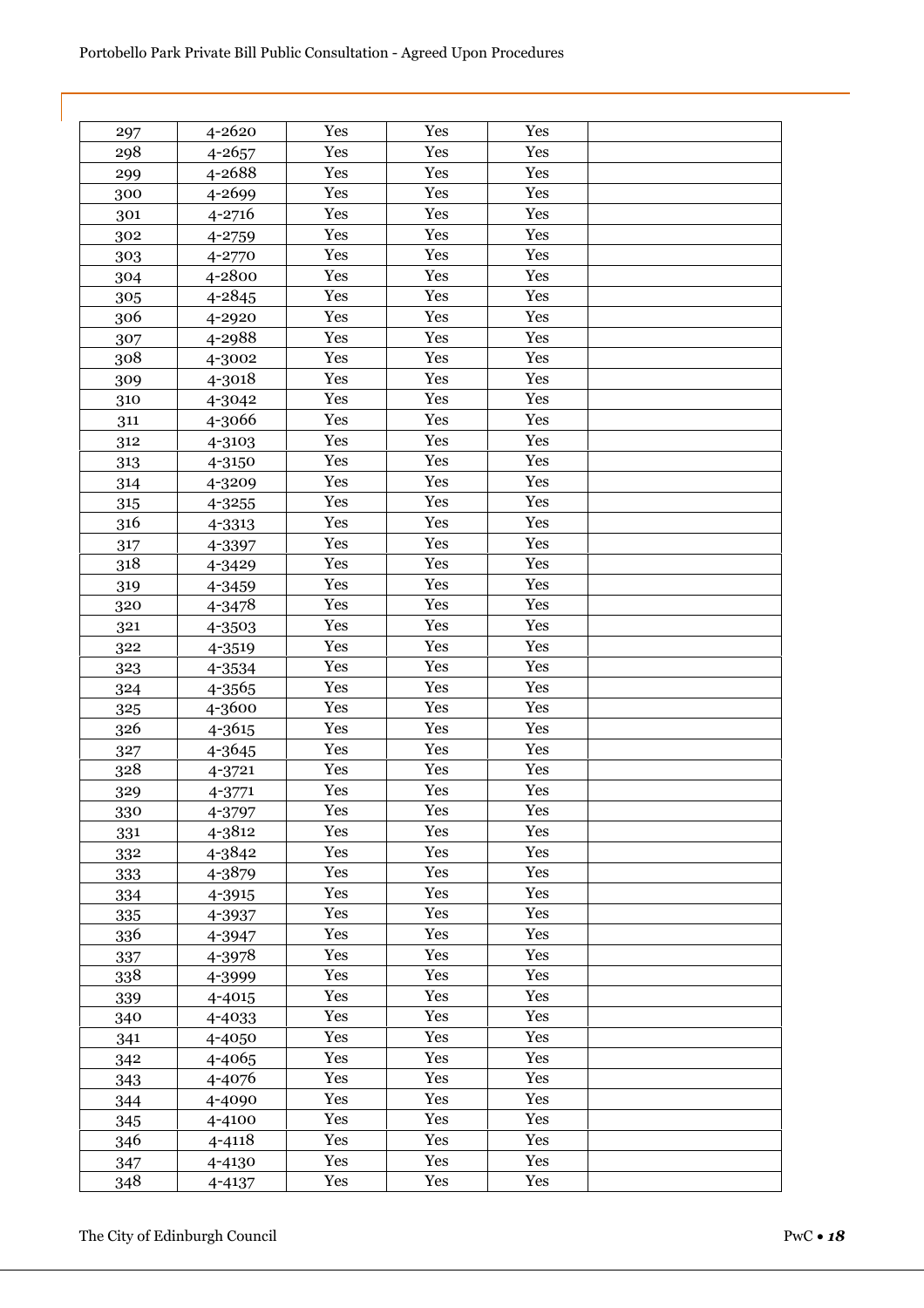| 349 | 4-4143     | Yes | Yes | Yes |  |
|-----|------------|-----|-----|-----|--|
| 350 | 4-4152     | Yes | Yes | Yes |  |
| 351 | 4-4162     | Yes | Yes | Yes |  |
| 352 | $4 - 4167$ | Yes | Yes | Yes |  |

| <b>Sample</b>   | Unique    | Procedure | Procedure | Procedure | <b>Exceptions noted</b> |
|-----------------|-----------|-----------|-----------|-----------|-------------------------|
| Reference       | Reference | 1         | $\bf{2}$  | 3         |                         |
| 1               | $5 - 1$   | Yes       | Yes       | Yes       |                         |
| $\overline{2}$  | $5 - 2$   | Yes       | Yes       | Yes       |                         |
| 3               | $5 - 3$   | Yes       | Yes       | Yes       |                         |
| 4               | $5 - 4$   | Yes       | Yes       | Yes       |                         |
| 5               | $5 - 5$   | Yes       | Yes       | Yes       |                         |
| 6               | $5 - 6$   | Yes       | Yes       | Yes       |                         |
| 7               | $5 - 7$   | Yes       | Yes       | Yes       |                         |
| 8               | $5 - 8$   | Yes       | Yes       | Yes       |                         |
| 9               | $5 - 9$   | Yes       | Yes       | Yes       |                         |
| 10              | $5 - 19$  | Yes       | Yes       | Yes       |                         |
| 11              | $5 - 20$  | Yes       | Yes       | Yes       |                         |
| 12 <sup>°</sup> | $5 - 21$  | Yes       | Yes       | Yes       |                         |
| 13              | $5 - 22$  | Yes       | Yes       | Yes       |                         |
| 14              | $5 - 24$  | Yes       | Yes       | Yes       |                         |

*Type 5 Response – Submission of response at roadshow/exhibition*

## *1.3 Excluded responses*

**Procedure:** Trace 100% of excluded responses and and vouch exclusion was appropriate due to incomplete personal details or address, duplicate response or non-Edinburgh postcode.

We have reviewed these responses to identify the exclusion was based on one or more of the following four factors:

- o Incomplete personal details;
- o Incomplete address (including postcode);
- o Duplicate response; or
- o Postcode outwith City of Edinburgh authority area.

**Results:** We tested each of the 2,062 excluded responses identified in the *Portobello Consultation Responses Summary – 4 February 2013* spreadsheet.

For two of the excluded responses tested, the reason for exclusion was not found to be appropriate:

- a. Reference 2-324: Response incorrectly excluded as a duplicate. Similar, but not identical, respondent details to that of reference 2-307.
- b. Reference 2-490: Response incorrectly excluded as a duplicate. Similar, but not identical, respondent details to that of reference 1-508801.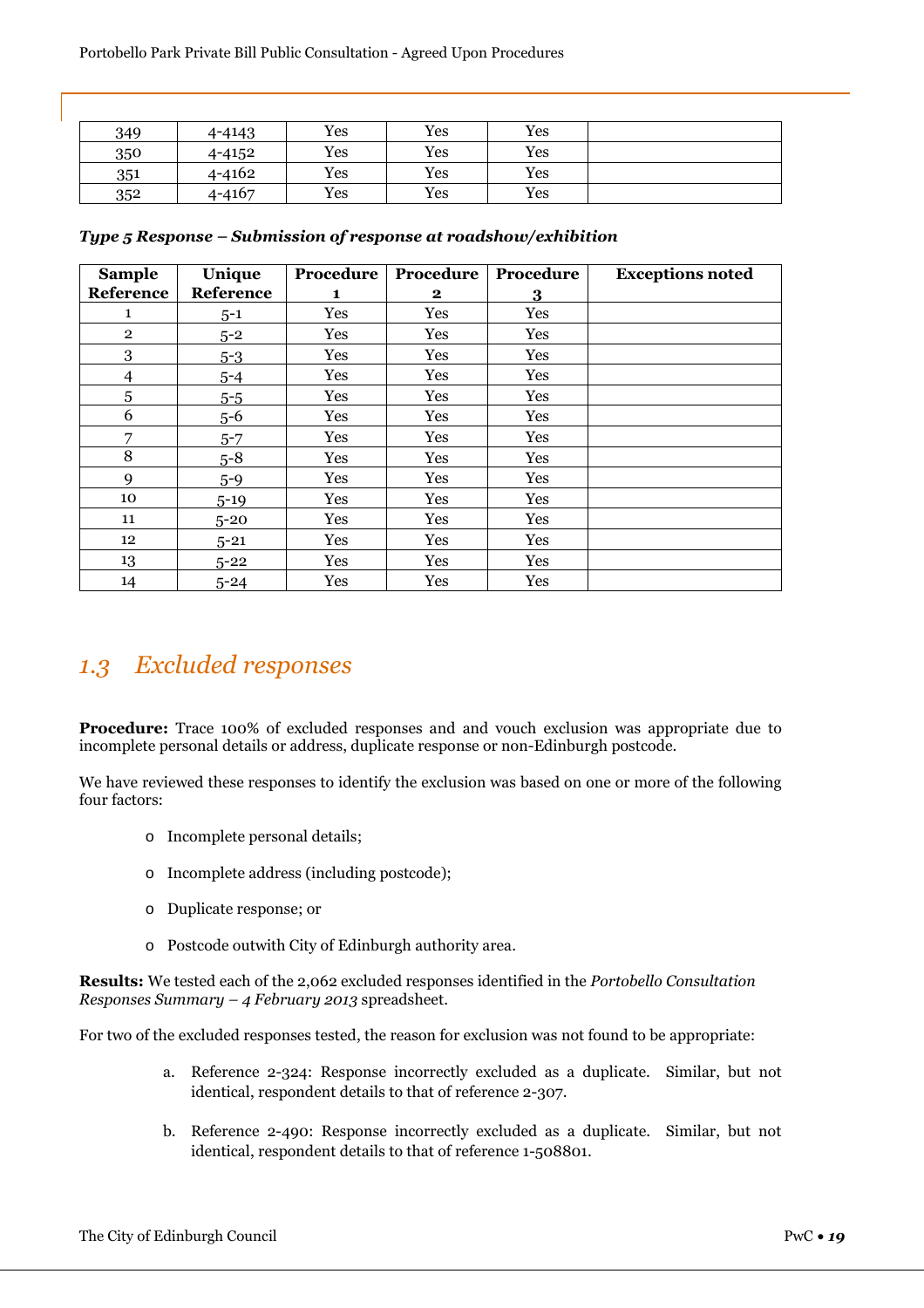For one of the excluded responses tested, the reason for exclusion was appropriate, however the crossreference noted in the *Portobello Consultation Responses Summary – 4 February 2013* spreadsheet was incorrecty recorded:

> c. Reference 2-962: Response correctly excluded as a duplicate, however the spreadsheet incorrectly references 1-506674 rather than 1-507674 as the original entry.